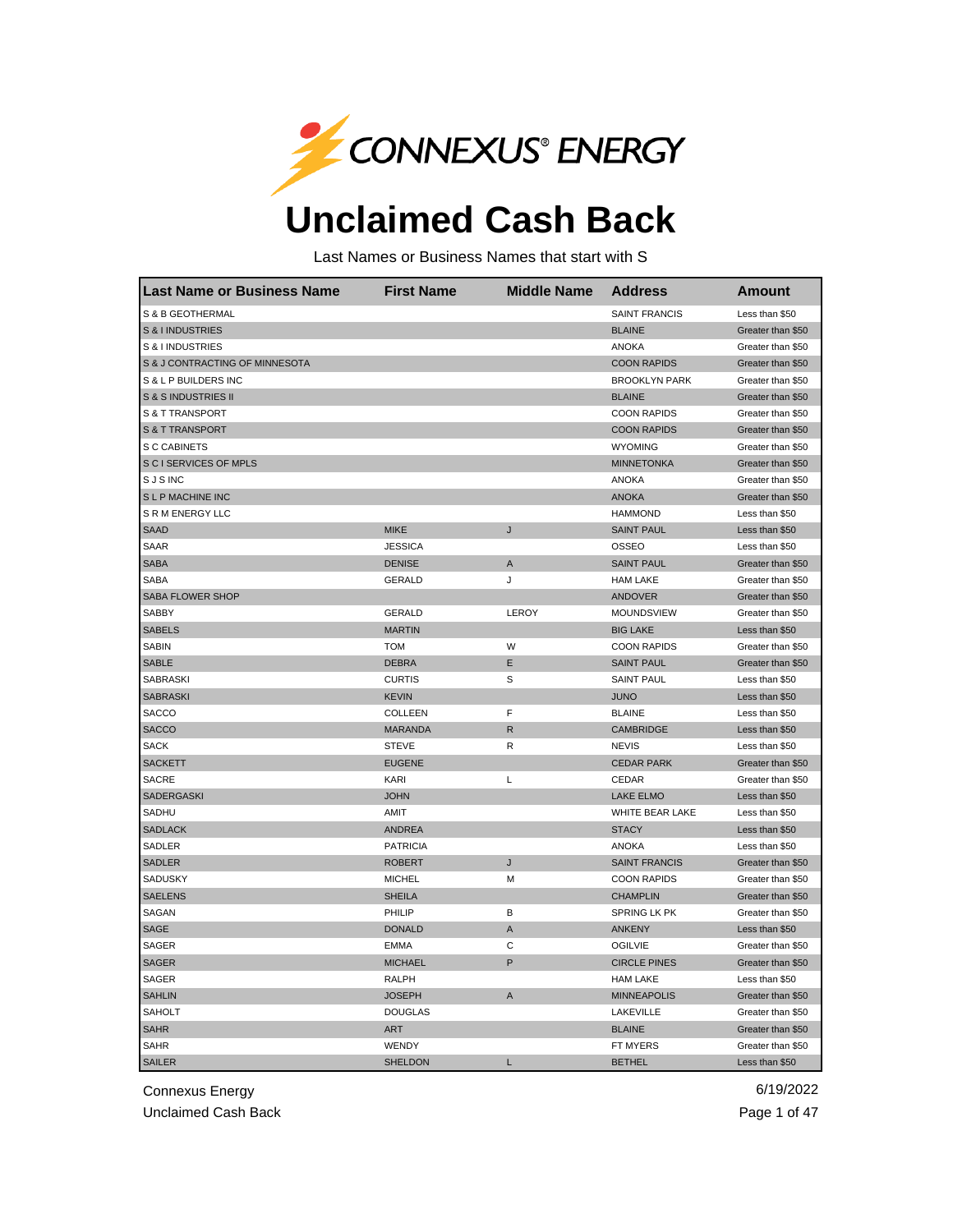| <b>Last Name or Business Name</b> | <b>First Name</b> | <b>Middle Name</b> | <b>Address</b>          | Amount            |
|-----------------------------------|-------------------|--------------------|-------------------------|-------------------|
| <b>SAJION</b>                     | <b>BOBETTE</b>    | Α                  | ZIMMERMAN               | Less than \$50    |
| <b>SALAIMEH</b>                   | AMEERA            |                    | <b>BLAINE</b>           | Less than \$50    |
| SALAZAR                           | ROSAURO           | J                  | <b>EVANS</b>            | Less than \$50    |
| <b>SALCHERT</b>                   | <b>MATTHEW</b>    | A                  | <b>SAINT PAUL</b>       | Greater than \$50 |
| SALEM MONTESSORI SCHOOL           |                   |                    | <b>STILLWATER</b>       | Less than \$50    |
| <b>SALEWSKI</b>                   | <b>SUSAN</b>      | <b>GERALYNN</b>    | <b>MINNEAPOLIS</b>      | Less than \$50    |
| SALFRANK                          | PAUL              |                    | <b>ELK RIVER</b>        | Greater than \$50 |
| <b>SALHUS</b>                     | <b>ROLF</b>       |                    | <b>APO</b>              | Greater than \$50 |
| SALISBURY                         | <b>CHRIS</b>      | R                  | ANDOVER                 | Less than \$50    |
| <b>SALMINEN</b>                   | <b>ALETHA</b>     | A                  | <b>NORTH BRANCH</b>     | Greater than \$50 |
| <b>SALMON</b>                     | JOHN              | н                  | <b>AITKIN</b>           | Greater than \$50 |
| <b>SALO</b>                       | <b>BONNIE</b>     |                    | <b>CEDAR</b>            | Greater than \$50 |
| SALO                              | <b>NANCY</b>      | Г                  | <b>MORA</b>             | Less than \$50    |
| <b>SALO</b>                       | <b>THERESA</b>    | M                  | <b>MONTICELLO</b>       | Less than \$50    |
| <b>SALTS</b>                      | <b>RONALD</b>     | R                  | <b>COON RAPIDS</b>      | Greater than \$50 |
| <b>SALVATO</b>                    | <b>LUCILLE</b>    |                    | <b>COON RAPIDS</b>      | Less than \$50    |
| SALVERDA                          | <b>DEBORAH</b>    | M                  | <b>FOREST LAKE</b>      | Greater than \$50 |
| <b>SALZBRUN</b>                   | <b>TOYNA</b>      | J                  | ZIMMERMAN               | Greater than \$50 |
| SALZER                            | RICHARD           | $\mathbf{I}$       | <b>MINNEAPOLIS</b>      | Greater than \$50 |
| <b>SALZMAN</b>                    | LEE               | D                  | <b>MINNEAPOLIS</b>      | Less than \$50    |
| SALZMANN                          | <b>THOMAS</b>     | G                  | <b>ELK RIVER</b>        | Greater than \$50 |
| <b>SAMBORSKI</b>                  | <b>DONALD</b>     | D                  | <b>BLAINE</b>           | Greater than \$50 |
| <b>SAMBORSKI</b>                  | <b>DONALD</b>     | D                  | <b>BLAINE</b>           | Greater than \$50 |
| <b>SAMII</b>                      | <b>RENEE</b>      | C                  | <b>OSAGE BEACH</b>      | Greater than \$50 |
| SAMLETZKA                         | <b>NANCY</b>      | V                  | <b>COLUMBIA HEIGHTS</b> | Less than \$50    |
| <b>SAMMIS</b>                     | <b>STEVEN</b>     | P                  | <b>BLAINE</b>           | Greater than \$50 |
| SAMMONS                           | <b>CORNELIA</b>   |                    | <b>COON RAPIDS</b>      | Greater than \$50 |
| <b>SAMPSON</b>                    | GENE              | Κ                  | <b>STACY</b>            | Greater than \$50 |
| SAMS                              | <b>MICKEY</b>     |                    | <b>SPRING LAKE PARK</b> | Greater than \$50 |
| <b>SAMSON</b>                     | WADE              |                    | <b>BECKER</b>           | Less than \$50    |
| SAMUEL                            | <b>TONY</b>       | Т                  | <b>OSSEO</b>            | Greater than \$50 |
| <b>SAMUELSON</b>                  | DAN               |                    | <b>ANDOVER</b>          | Greater than \$50 |
| SAMUELSON                         | ROBERT            | D                  | WHITE BEAR LAKE         | Less than \$50    |
| SANASAC                           | <b>LUCILLE</b>    | M                  | ANDOVER                 | Less than \$50    |
| SANBORN                           | JOHN              |                    | <b>ANOKA</b>            | Less than \$50    |
| <b>SANBORN</b>                    | KEN               |                    | ZIMMERMAN               | Greater than \$50 |
| SANBORN                           | <b>LESLIE</b>     |                    | <b>ANOKA</b>            | Greater than \$50 |
| <b>SANBORN</b>                    | <b>LESLIE</b>     | C                  | <b>ANOKA</b>            | Greater than \$50 |
| SANBORN                           | <b>ROBERT</b>     | P                  | <b>STACY</b>            | Less than \$50    |
| <b>SANBORN</b>                    | <b>RYAN</b>       | L                  | <b>FOREST LAKE</b>      | Less than \$50    |
| SANCARTIER                        | JOSEPH            | С                  | BROOKLYN PARK           | Greater than \$50 |
| <b>SANCHEZ</b>                    | LILLIAN           |                    | <b>MINNEAPOLIS</b>      | Less than \$50    |
| SANCHEZ                           | <b>ROBERTO</b>    |                    | MAPLEWOOD               | Less than \$50    |
| SANCHEZ                           | <b>SERRANDO</b>   |                    | <b>FRIDLEY</b>          | Greater than \$50 |
| SAND CREEK PLAZA LLC*             |                   |                    | <b>COON RAPIDS</b>      | Less than \$50    |
| SANDAGER                          | <b>ANITA</b>      | L.                 | <b>BLAINE</b>           | Greater than \$50 |
| SANDAGER                          | <b>JACK</b>       | Г                  | <b>COON RAPIDS</b>      | Greater than \$50 |
| SANDAHL                           | <b>TIMOTHY</b>    | Е                  | <b>CLEAR LAKE</b>       | Greater than \$50 |
| SANDBAKKEN                        | WAYNE             | Г                  | <b>SHOREVIEW</b>        | Greater than \$50 |
| SANDBERG                          | <b>CHRISTINE</b>  |                    | <b>CLEAR LAKE</b>       | Less than \$50    |
| SANDBERG                          | DAVID             | Α                  | <b>COON RAPIDS</b>      | Greater than \$50 |
| SANDBERG                          | DAVID             | С                  | <b>ROCHESTER</b>        | Greater than \$50 |
| SANDBERG                          | JEANNE            | M                  | ROSEVILLE               | Greater than \$50 |
| SANDBERG                          | YODY              | M                  | <b>COON RAPIDS</b>      | Greater than \$50 |
| SANDBERG                          | KEVIN             | R                  | <b>BLAINE</b>           | Greater than \$50 |
| SANDBERG                          | <b>KEVIN</b>      | R                  | <b>PRINCETON</b>        | Less than \$50    |
|                                   |                   |                    |                         |                   |

Unclaimed Cash Back **Page 2 of 47**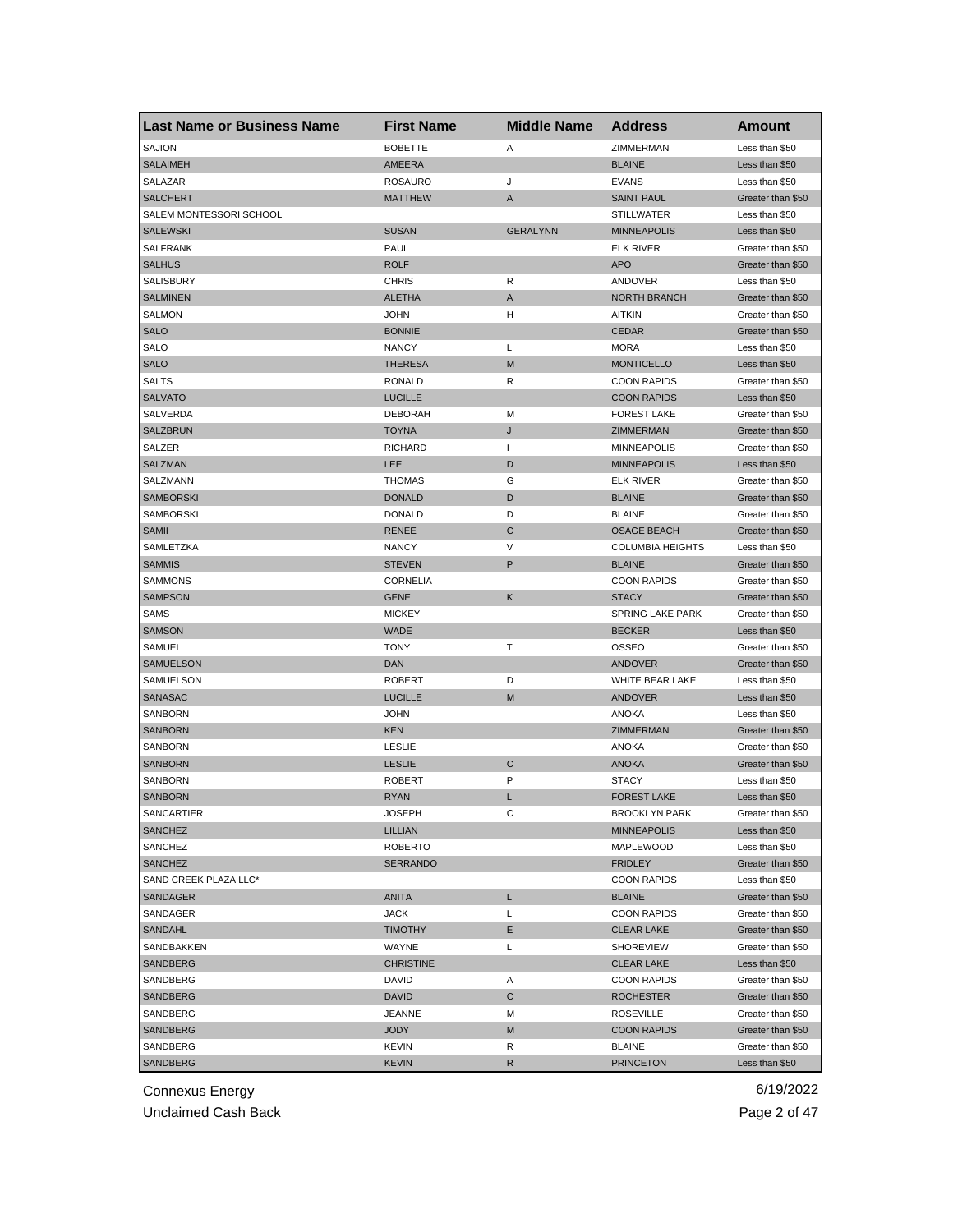| <b>Last Name or Business Name</b> | <b>First Name</b>                | <b>Middle Name</b> | <b>Address</b>       | Amount            |
|-----------------------------------|----------------------------------|--------------------|----------------------|-------------------|
| SANDBERG                          | <b>LYNN</b>                      |                    | ZIMMERMAN            | Less than \$50    |
| SANDBERG                          | <b>RICHARD</b>                   |                    | <b>HOYT LAKES</b>    | Less than \$50    |
| SANDBERG                          | <b>SHARON</b>                    | Κ                  | <b>PRINCETON</b>     | Greater than \$50 |
| SANDBERG                          | <b>STEVE</b>                     |                    | <b>BIG LAKE</b>      | Greater than \$50 |
| SANDBOTHE                         | <b>KIMBERLY</b>                  | Α                  | MAPLE GROVE          | Greater than \$50 |
| SANDEEN                           | <b>JEAN</b>                      | M                  | <b>SCANDIA</b>       | Less than \$50    |
| SANDEFER                          | <b>JEFFREY</b>                   | Α                  | OSSEO                | Greater than \$50 |
| SANDELL                           | <b>RICK</b>                      | <b>MR</b>          | <b>FOREST LAKE</b>   | Less than \$50    |
| SANDEN                            | <b>EDWARD</b>                    | С                  | <b>BETHEL</b>        | Greater than \$50 |
| <b>SANDEN</b>                     | <b>VERNON</b>                    | J                  | <b>COON RAPIDS</b>   | Greater than \$50 |
| SANDER                            | DAVID                            | Κ                  | ANDOVER              | Greater than \$50 |
| <b>SANDERS</b>                    | <b>CHARLES</b>                   | D                  | <b>COON RAPIDS</b>   | Greater than \$50 |
| SANDERS                           | CRAIG                            | Α                  | PINE CITY            | Greater than \$50 |
| <b>SANDERS</b>                    | <b>FERN</b>                      | $\mathsf{C}$       | <b>BLAINE</b>        | Less than \$50    |
| SANDERS                           | <b>FLORENCE</b>                  | M                  | <b>TOMAH</b>         | Greater than \$50 |
| <b>SANDERS</b>                    | <b>JEANINE</b>                   | C                  | <b>AURORA</b>        | Greater than \$50 |
| SANDERS                           | JOHN                             |                    | <b>BLAINE</b>        | Greater than \$50 |
| <b>SANDERS</b>                    | <b>KATHLEEN</b>                  | Κ                  | <b>MINNEAPOLIS</b>   | Greater than \$50 |
| SANDERS                           | <b>KENNETH</b>                   |                    | <b>CIRCLE PINES</b>  | Greater than \$50 |
| <b>SANDERS</b>                    | <b>MICHAEL</b>                   | D                  | <b>COON RAPIDS</b>   | Less than \$50    |
| SANDERS                           | ODIS                             | <b>EUGENE</b>      | PARADISE             | Greater than \$50 |
| <b>SANDERS</b>                    | <b>RANDY</b>                     | L                  | <b>COON RAPIDS</b>   | Greater than \$50 |
| SANDERS                           | <b>RODNEY</b>                    |                    | <b>HUTCHINSON</b>    | Greater than \$50 |
| <b>SANDERS</b>                    | <b>RONALD</b>                    | J                  | <b>RAMSEY</b>        | Greater than \$50 |
| SANDERS                           | <b>SHIRLEY</b>                   | Α                  | CEDAR                | Greater than \$50 |
| <b>SANDERS</b>                    | <b>TIMOTHY</b>                   | A                  | <b>ZIMMERMAN</b>     | Less than \$50    |
| SANDERS                           | WENDY                            | М                  | <b>COON RAPIDS</b>   | Less than \$50    |
| SANDERSON                         | CANDACE                          | A                  | <b>MINNEAPOLIS</b>   | Greater than \$50 |
| SANDERSON                         | <b>COLLEEN</b>                   | L                  | <b>COON RAPIDS</b>   | Greater than \$50 |
| SANDERSON                         | PARK                             |                    | <b>ANOKA</b>         | Greater than \$50 |
| SANDEY                            | <b>CHARLES</b>                   | Α                  | <b>HINCKLEY</b>      | Greater than \$50 |
| <b>SANDFORD</b>                   | <b>MICHAEL</b>                   | E                  | <b>BLAINE</b>        | Greater than \$50 |
| SANDGREN*                         | <b>JOHN</b>                      |                    | ANDOVER              | Less than \$50    |
| SANDIN MARGARET A PINE TREE MANOR |                                  |                    | ZIMMERMAN            | Greater than \$50 |
| SANDISON                          | WILLIAM                          | G                  | <b>FOREST LAKE</b>   | Greater than \$50 |
| SANDOZ                            | <b>HARRY</b>                     | C                  | <b>FRIDLEY</b>       | Greater than \$50 |
| SANDOZ                            | SANDY                            |                    | ZIMMERMAN            | Greater than \$50 |
| SANDQUIST                         | <b>JAMES</b>                     | D                  | <b>COON RAPIDS</b>   | Greater than \$50 |
| SANDSNESS                         | PAUL                             | N                  | <b>BLAINE</b>        | Greater than \$50 |
| <b>SANDSTROM</b>                  | <b>MICHAEL</b>                   | D                  | <b>ELK RIVER</b>     | Greater than \$50 |
| SANDUNE STOP                      |                                  |                    | <b>MURDOCK</b>       | Greater than \$50 |
| <b>SANDUNE STOP</b>               |                                  |                    | <b>BIG LAKE</b>      | Greater than \$50 |
| SANDUSKY                          | <b>BETTY</b>                     |                    | <b>CHAMPLIN</b>      | Less than \$50    |
| SANDVEN                           | DALE                             |                    | <b>ISANTI</b>        | Greater than \$50 |
| SANDVEN                           | DALE                             | Α                  | <b>ISANTI</b>        | Greater than \$50 |
| SANDVEN                           | <b>DAVID</b>                     | J                  | <b>ISANTI</b>        | Greater than \$50 |
|                                   |                                  |                    | <b>ISANTI</b>        | Greater than \$50 |
| SANDVEN                           | SHERRI                           |                    |                      |                   |
| SANDVIK                           | <b>MICHAEL</b><br><b>MICHAEL</b> |                    | <b>COON RAPIDS</b>   | Greater than \$50 |
| <b>SANDWICK</b>                   |                                  | Κ                  | ANDOVER              | Less than \$50    |
| SANDYS SWEET SHOP INC             |                                  |                    | <b>MINNEAPOLIS</b>   | Greater than \$50 |
| SANFORD                           | <b>CHRISTINE</b>                 |                    | <b>ARLINGTON HTS</b> | Greater than \$50 |
| <b>SANFORD</b>                    | <b>JEFFERY</b>                   |                    | <b>BIG LAKE</b>      | Greater than \$50 |
| SANFORD                           | MARK                             | Α                  | <b>BROOK PARK</b>    | Greater than \$50 |
| <b>SANFORD</b>                    | <b>MARK</b>                      | J                  | ELK RIVER            | Greater than \$50 |
| SANFORD                           | RANDY                            | S                  | <b>BLAINE</b>        | Greater than \$50 |
| <b>SANFORD</b>                    | <b>RONALD</b>                    | Е                  | <b>HAM LAKE</b>      | Greater than \$50 |

Unclaimed Cash Back **Page 3 of 47**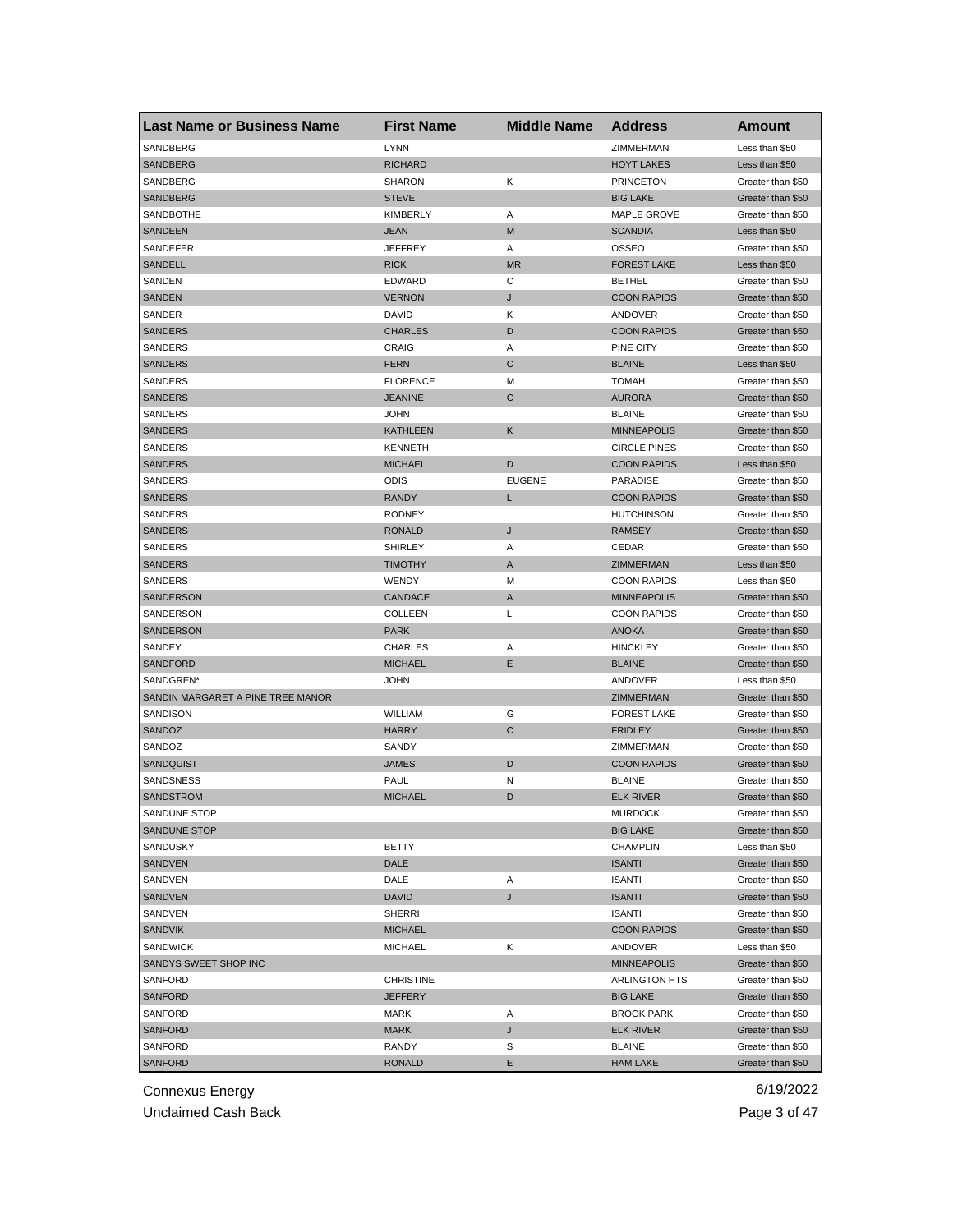| <b>Last Name or Business Name</b> | <b>First Name</b> | <b>Middle Name</b> | <b>Address</b>         | Amount            |
|-----------------------------------|-------------------|--------------------|------------------------|-------------------|
| SANFORD                           | <b>TRUMAN</b>     |                    | <b>BIG LAKE</b>        | Less than \$50    |
| <b>SANFORD</b>                    | WALTER            | W                  | <b>NILAND</b>          | Greater than \$50 |
| SANG                              | <b>JACKSON</b>    |                    | <b>MINNEAPOLIS</b>     | Less than \$50    |
| SANNERUD                          | <b>JIM</b>        |                    | <b>SAINT PAUL</b>      | Less than \$50    |
| SANNES                            | <b>DONNA</b>      | Г                  | CEDAR                  | Greater than \$50 |
| <b>SANNOH</b>                     | <b>HAJA</b>       |                    | <b>BROOKLYN PARK</b>   | Greater than \$50 |
| <b>SANOSKI</b>                    | <b>RICHARD</b>    |                    | <b>MAPLE GROVE</b>     | Greater than \$50 |
| <b>SANTELLI</b>                   | WILLIAM           |                    | <b>CIRCLE PINES</b>    | Less than \$50    |
| SANTER                            | LINDA             | J                  | <b>BLAINE</b>          | Greater than \$50 |
| <b>SANTOSO</b>                    | <b>JUNUS</b>      |                    | <b>SPRING PARK</b>     | Greater than \$50 |
| SAPP                              | <b>DOROTHY</b>    | н                  | <b>HIBBING</b>         | Greater than \$50 |
| SARAFOLEAN                        | <b>DOROTHY</b>    | A                  | <b>SAINT PAUL</b>      | Greater than \$50 |
| SARAFOLEAN                        | LINDA             | M.                 | <b>CIRCLE PINES</b>    | Less than \$50    |
| <b>SARANTAKIS</b>                 | <b>JOHN</b>       | N                  | <b>COON RAPIDS</b>     | Greater than \$50 |
| SARAPILLO                         | <b>ROBERT</b>     |                    | <b>RAMSEY</b>          | Greater than \$50 |
| <b>SARAULT</b>                    | <b>ROBERT</b>     | A                  | <b>COON RAPIDS</b>     | Greater than \$50 |
| SARAZIN                           | TERRI             | L                  | <b>COON RAPIDS</b>     | Greater than \$50 |
| <b>SARBAUM</b>                    | <b>DONNA</b>      | M                  | <b>WADENA</b>          | Greater than \$50 |
| <b>SARBI</b>                      | <b>BEZUNESH</b>   | М                  | <b>MINNEAPOLIS</b>     | Less than \$50    |
| <b>SARGENT</b>                    | <b>DENISE</b>     | Е                  | <b>NORTH BRANCH</b>    | Less than \$50    |
| SARNER                            | GARY              |                    | ANDOVER                | Greater than \$50 |
| <b>SARTWELL</b>                   | <b>RICHARD</b>    | D                  | <b>BECKER</b>          | Greater than \$50 |
| <b>SASIK</b>                      | <b>KENNETH</b>    | J                  | MAPLEWOOD              | Greater than \$50 |
| <b>SATER</b>                      | J                 | A                  | <b>BLOOMINGTON</b>     | Greater than \$50 |
| SATERBAK                          | <b>ROGER</b>      | W                  | ZIMMERMAN              | Greater than \$50 |
| <b>SATHER</b>                     | <b>DAVID</b>      | W                  | <b>COTTAGE GROVE</b>   | Less than \$50    |
| SATHER                            | MARYLOU           |                    | <b>ST LOUIS PARK</b>   | Less than \$50    |
| <b>SATHER</b>                     | RONALD            |                    | <b>BROOKLYN CENTER</b> | Greater than \$50 |
| <b>SATNIK</b>                     | JOHN              | J                  | <b>VADNAIS HEIGHTS</b> | Greater than \$50 |
| <b>SATOVICH</b>                   | <b>KIMBERLY</b>   | A                  | <b>COON RAPIDS</b>     | Greater than \$50 |
| SATRE                             | PAMELA            | <b>JOY</b>         | <b>BLAINE</b>          | Greater than \$50 |
| <b>SAUCK</b>                      | <b>JOHN</b>       | A                  | <b>KINGMAN</b>         | Greater than \$50 |
| SAUDER                            | <b>RONALD</b>     | Г                  | <b>CIRCLE PINES</b>    | Greater than \$50 |
| <b>SAUER</b>                      | GARY              | M                  | <b>CLEARWATER</b>      | Greater than \$50 |
| SAUER                             | JULIE             | м                  | <b>MINNEAPOLIS</b>     | Greater than \$50 |
| <b>SAUERWEIN</b>                  | <b>NANCY</b>      |                    | WHITE BEAR TOWNSHIP    | Less than \$50    |
| SAUGESTAD                         | JAMES             | J                  | ANDOVER                | Greater than \$50 |
| SAUL                              | <b>SHIRLEY</b>    | A                  | <b>COON RAPIDS</b>     | Greater than \$50 |
| SAUNDERS                          | DAN               |                    | <b>BLAINE</b>          | Greater than \$50 |
| <b>SAUNDERS</b>                   | GREG              | Е                  | <b>BLAINE</b>          | Greater than \$50 |
| SAUNDERS                          | JOSEPH            | w                  | ELK RIVER              | Greater than \$50 |
| <b>SAURER</b>                     | MICHAEL           | W                  | <b>DULUTH</b>          | Greater than \$50 |
| SAURO                             | ANGELA            |                    | NORTH BRANCH           | Less than \$50    |
| SAURO                             | CAROL             |                    | <b>MINNEAPOLIS</b>     | Less than \$50    |
| SAUTTER                           | JAMES             | D                  | ZIMMERMAN              | Greater than \$50 |
| SAUTTER                           | <b>JOHN</b>       | A                  | <b>PRINCETON</b>       | Greater than \$50 |
| SAVAGE                            | HARRY             | Α                  | MINNEAPOLIS            | Greater than \$50 |
| SAVAGE                            | JEFFREY           |                    | WHITE BEAR LK          | Greater than \$50 |
| SAVAGEAU                          | JOHN              | P                  | <b>CIRCLE PINES</b>    | Greater than \$50 |
| SAVELKOUL                         | JEAN              | М                  | <b>SAINT PAUL</b>      | Less than \$50    |
| SAVELKOUL                         | RANDI             | J                  | CAMBRIDGE              | Less than \$50    |
| <b>SAVICH</b>                     | DAN               |                    | NORTH BRANCH           | Greater than \$50 |
| <b>SAVICKUS</b>                   | <b>PHYLLIS</b>    |                    | <b>CLEAR LAKE</b>      | Less than \$50    |
| SAWYER                            | CHARLES           | J                  | <b>GRAND MARAIS</b>    | Greater than \$50 |
| SAWYER                            | DUANE             |                    | <b>MINNEAPOLIS</b>     | Greater than \$50 |
| SAWYER                            | <b>JAMES</b>      | D                  | <b>FRIDLEY</b>         | Greater than \$50 |
|                                   |                   |                    |                        |                   |

Unclaimed Cash Back **Page 4 of 47**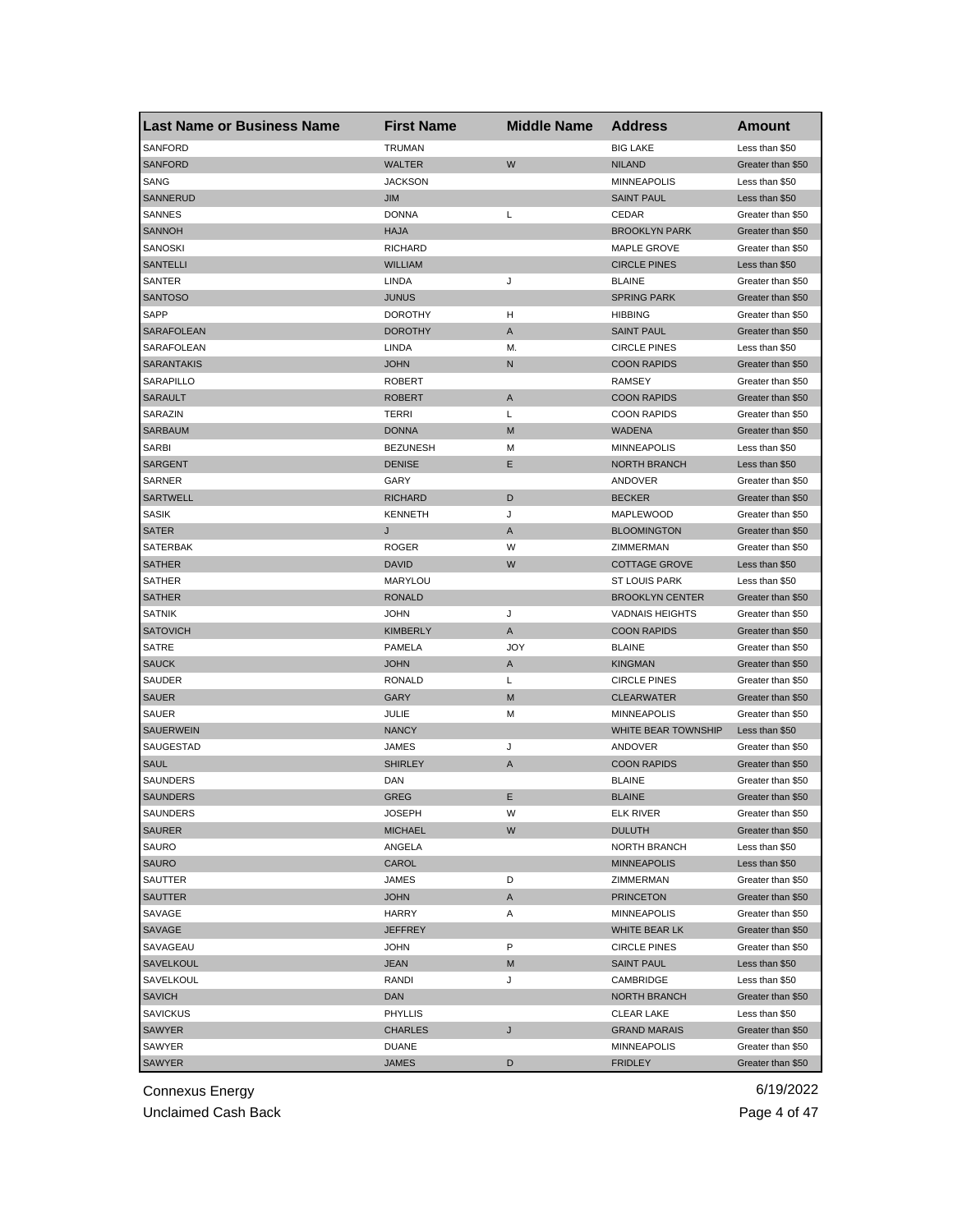| <b>TERRANCE</b><br>G<br>SAWYER<br><b>ROSEMOUNT</b><br>Less than \$50<br><b>SAWYER</b><br><b>THOMAS</b><br>Α<br><b>MINNEAPOLIS</b><br>Greater than \$50<br>Е<br>SAXON<br><b>JOHN</b><br><b>EDEN PRAIRIE</b><br>Greater than \$50<br>W<br><b>SAXTON</b><br><b>JAMES</b><br><b>BLAINE</b><br>Less than \$50<br><b>SAXTON</b><br><b>TERRY</b><br><b>COON RAPIDS</b><br>Greater than \$50<br>SAXTON*<br><b>ANDREW</b><br>B<br><b>MINNETONKA</b><br>Less than \$50<br><b>SAXUM</b><br><b>DOUGLAS</b><br><b>SAINT FRANCIS</b><br>Less than \$50<br>SAY<br><b>BECKY</b><br>L<br><b>COON RAPIDS</b><br>Less than \$50<br>SAY<br>SALLY<br>Α<br><b>BETHEL</b><br>Greater than \$50<br><b>SAYLER</b><br>Г<br><b>SPRING LK PK</b><br><b>BOB</b><br>Greater than \$50<br>SAYLER<br><b>CALVIN</b><br>Κ<br><b>ROGERS</b><br>Greater than \$50<br><b>SAYLER</b><br><b>STANLEY</b><br>J<br><b>COON RAPIDS</b><br>Greater than \$50<br>SAYLOR<br><b>ROGER</b><br>L<br><b>BLAINE</b><br>Greater than \$50<br>J<br><b>MAPLEWOOD</b><br><b>SAYRE</b><br><b>NANCY</b><br>Greater than \$50<br><b>SAYRING</b><br>SANDI<br><b>COON RAPIDS</b><br>Greater than \$50<br><b>TIFFANY</b><br><b>SAYSITHI</b><br><b>SAINT MICHAEL</b><br>Less than \$50<br><b>SCAGGS</b><br><b>ANTHONY</b><br>ORMOND BEACH<br>Less than \$50<br><b>SCANLON</b><br><b>BRIAN</b><br><b>ANDOVER</b><br>Greater than \$50<br><b>SCANLON</b><br><b>EUGENE</b><br>Α<br>CHANDLER<br>Greater than \$50<br><b>SCANLON</b><br><b>KIRSTEN</b><br><b>BROOKLYN PARK</b><br>Greater than \$50<br><b>SCANLON</b><br><b>MICHAEL</b><br>т<br><b>COON RAPIDS</b><br>Greater than \$50<br><b>SCANLON</b><br><b>TOMMI</b><br><b>PRINCETON</b><br>Less than \$50<br><b>SCARBOROUGH</b><br>R<br><b>COON RAPIDS</b><br>BETH<br>Greater than \$50<br><b>SCARBOROUGH</b><br><b>BRET</b><br>н<br><b>BOCA RATON</b><br>Less than \$50<br><b>SCHAAB</b><br><b>KRISTINA</b><br>М<br><b>SAINT PAUL</b><br>Greater than \$50<br><b>SCHAAK</b><br><b>WILLIAM</b><br>S<br><b>COON RAPIDS</b><br>Greater than \$50<br>κ<br><b>SCHABER</b><br><b>SCOTT</b><br><b>EAST BETHEL</b><br>Greater than \$50<br><b>SCHACHTSCHNEIDER</b><br><b>RBT</b><br>W<br><b>LONGVILLE</b><br>Greater than \$50<br><b>SCHACK</b><br><b>EDITH</b><br><b>COON RAPIDS</b><br>М<br>Greater than \$50<br><b>DAVID</b><br><b>SCHAD</b><br>R<br><b>PEQUOT LAKES</b><br>Greater than \$50<br>SCHADEWALD<br><b>RAYNA</b><br><b>MINNETONKA</b><br>Less than \$50<br>N<br><b>SCHAEFER</b><br><b>ERIN</b><br><b>ELK RIVER</b><br>Less than \$50<br>P<br><b>JOSEPH</b><br><b>SCHAEFER</b><br>ANOKA<br>Greater than \$50<br>Υ<br><b>SCHAEFER</b><br><b>JUDITH</b><br><b>COON RAPIDS</b><br>Less than \$50<br><b>SCHAEFER</b><br><b>RICHARD</b><br><b>MINNETONKA</b><br>Α<br>Greater than \$50<br><b>SCHAEFER</b><br><b>STEVEN</b><br>M<br><b>CIRCLE PINES</b><br>Greater than \$50<br>J<br>MILWAUKEE<br><b>SCHAEFER</b><br>WILLIAM<br>Greater than \$50<br><b>SCHAFER</b><br><b>GREGORY</b><br>N<br><b>BURNSVILLE</b><br>Greater than \$50<br><b>SCHAFER</b><br><b>MICHAEL</b><br>R<br><b>ANOKA</b><br>Greater than \$50<br><b>SCHAFER</b><br><b>WAYNE</b><br><b>LINDSTROM</b><br>Greater than \$50<br><b>SCHAFER</b><br>WAYNE<br>A<br>ANDOVER<br>Greater than \$50<br><b>SCHAFFAN</b><br>DANIEL<br>G<br><b>MINNEAPOLIS</b><br>Less than \$50<br><b>SCHAFFHAUSEN</b><br><b>THOMAS</b><br>R<br><b>STILLWATER</b><br>Greater than \$50<br><b>SCHAFTER</b><br>DANIEL<br>J<br>ANDOVER<br>Greater than \$50<br><b>SCHAIBLE</b><br><b>MICHAEL</b><br>NEENAH<br>Greater than \$50<br>Α<br><b>TODD</b><br><b>SCHAIBLE</b><br>M<br>CRYSTAL<br>Greater than \$50<br><b>SCHAITEL</b><br>SUZANNE<br><b>ELK RIVER</b><br>Less than \$50<br><b>SCHAKE</b><br><b>ROBERT</b><br><b>BIG LAKE</b><br>Greater than \$50<br>SCHALL<br>J<br><b>MANKATO</b><br>Less than \$50<br>DARROLD<br><b>SCHALLER</b><br>CORY<br><b>BIG LAKE</b><br>Less than \$50<br><b>SCHALO</b><br>AUDRY<br>ANDOVER<br>Less than \$50<br>Α<br><b>SCHAMBERGER</b><br><b>KENNETH</b><br>Е<br><b>WOODBURY</b><br>Greater than \$50<br>SCHANDER<br>SHARON<br><b>FRIDLEY</b><br>Greater than \$50<br><b>SCHANHAAR</b><br><b>DOLORES</b><br>Greater than \$50<br>ANOKA<br><b>SCHANHAAR</b><br>L<br>ANOKA<br>Greater than \$50<br>JEFFREY | <b>Last Name or Business Name</b> | <b>First Name</b> | <b>Middle Name</b> | <b>Address</b>  | Amount            |
|---------------------------------------------------------------------------------------------------------------------------------------------------------------------------------------------------------------------------------------------------------------------------------------------------------------------------------------------------------------------------------------------------------------------------------------------------------------------------------------------------------------------------------------------------------------------------------------------------------------------------------------------------------------------------------------------------------------------------------------------------------------------------------------------------------------------------------------------------------------------------------------------------------------------------------------------------------------------------------------------------------------------------------------------------------------------------------------------------------------------------------------------------------------------------------------------------------------------------------------------------------------------------------------------------------------------------------------------------------------------------------------------------------------------------------------------------------------------------------------------------------------------------------------------------------------------------------------------------------------------------------------------------------------------------------------------------------------------------------------------------------------------------------------------------------------------------------------------------------------------------------------------------------------------------------------------------------------------------------------------------------------------------------------------------------------------------------------------------------------------------------------------------------------------------------------------------------------------------------------------------------------------------------------------------------------------------------------------------------------------------------------------------------------------------------------------------------------------------------------------------------------------------------------------------------------------------------------------------------------------------------------------------------------------------------------------------------------------------------------------------------------------------------------------------------------------------------------------------------------------------------------------------------------------------------------------------------------------------------------------------------------------------------------------------------------------------------------------------------------------------------------------------------------------------------------------------------------------------------------------------------------------------------------------------------------------------------------------------------------------------------------------------------------------------------------------------------------------------------------------------------------------------------------------------------------------------------------------------------------------------------------------------------------------------------------------------------------------------------------------------------------------------------------------------------------------------------------------------------------------------------------------------------------------------------------------------------------------------------------------------------------------------------------------------------------------------------------------------------------------------------------------------------------------------------------------------------------------------------------------------------------------|-----------------------------------|-------------------|--------------------|-----------------|-------------------|
|                                                                                                                                                                                                                                                                                                                                                                                                                                                                                                                                                                                                                                                                                                                                                                                                                                                                                                                                                                                                                                                                                                                                                                                                                                                                                                                                                                                                                                                                                                                                                                                                                                                                                                                                                                                                                                                                                                                                                                                                                                                                                                                                                                                                                                                                                                                                                                                                                                                                                                                                                                                                                                                                                                                                                                                                                                                                                                                                                                                                                                                                                                                                                                                                                                                                                                                                                                                                                                                                                                                                                                                                                                                                                                                                                                                                                                                                                                                                                                                                                                                                                                                                                                                                                                                                     |                                   |                   |                    |                 |                   |
|                                                                                                                                                                                                                                                                                                                                                                                                                                                                                                                                                                                                                                                                                                                                                                                                                                                                                                                                                                                                                                                                                                                                                                                                                                                                                                                                                                                                                                                                                                                                                                                                                                                                                                                                                                                                                                                                                                                                                                                                                                                                                                                                                                                                                                                                                                                                                                                                                                                                                                                                                                                                                                                                                                                                                                                                                                                                                                                                                                                                                                                                                                                                                                                                                                                                                                                                                                                                                                                                                                                                                                                                                                                                                                                                                                                                                                                                                                                                                                                                                                                                                                                                                                                                                                                                     |                                   |                   |                    |                 |                   |
|                                                                                                                                                                                                                                                                                                                                                                                                                                                                                                                                                                                                                                                                                                                                                                                                                                                                                                                                                                                                                                                                                                                                                                                                                                                                                                                                                                                                                                                                                                                                                                                                                                                                                                                                                                                                                                                                                                                                                                                                                                                                                                                                                                                                                                                                                                                                                                                                                                                                                                                                                                                                                                                                                                                                                                                                                                                                                                                                                                                                                                                                                                                                                                                                                                                                                                                                                                                                                                                                                                                                                                                                                                                                                                                                                                                                                                                                                                                                                                                                                                                                                                                                                                                                                                                                     |                                   |                   |                    |                 |                   |
|                                                                                                                                                                                                                                                                                                                                                                                                                                                                                                                                                                                                                                                                                                                                                                                                                                                                                                                                                                                                                                                                                                                                                                                                                                                                                                                                                                                                                                                                                                                                                                                                                                                                                                                                                                                                                                                                                                                                                                                                                                                                                                                                                                                                                                                                                                                                                                                                                                                                                                                                                                                                                                                                                                                                                                                                                                                                                                                                                                                                                                                                                                                                                                                                                                                                                                                                                                                                                                                                                                                                                                                                                                                                                                                                                                                                                                                                                                                                                                                                                                                                                                                                                                                                                                                                     |                                   |                   |                    |                 |                   |
|                                                                                                                                                                                                                                                                                                                                                                                                                                                                                                                                                                                                                                                                                                                                                                                                                                                                                                                                                                                                                                                                                                                                                                                                                                                                                                                                                                                                                                                                                                                                                                                                                                                                                                                                                                                                                                                                                                                                                                                                                                                                                                                                                                                                                                                                                                                                                                                                                                                                                                                                                                                                                                                                                                                                                                                                                                                                                                                                                                                                                                                                                                                                                                                                                                                                                                                                                                                                                                                                                                                                                                                                                                                                                                                                                                                                                                                                                                                                                                                                                                                                                                                                                                                                                                                                     |                                   |                   |                    |                 |                   |
|                                                                                                                                                                                                                                                                                                                                                                                                                                                                                                                                                                                                                                                                                                                                                                                                                                                                                                                                                                                                                                                                                                                                                                                                                                                                                                                                                                                                                                                                                                                                                                                                                                                                                                                                                                                                                                                                                                                                                                                                                                                                                                                                                                                                                                                                                                                                                                                                                                                                                                                                                                                                                                                                                                                                                                                                                                                                                                                                                                                                                                                                                                                                                                                                                                                                                                                                                                                                                                                                                                                                                                                                                                                                                                                                                                                                                                                                                                                                                                                                                                                                                                                                                                                                                                                                     |                                   |                   |                    |                 |                   |
|                                                                                                                                                                                                                                                                                                                                                                                                                                                                                                                                                                                                                                                                                                                                                                                                                                                                                                                                                                                                                                                                                                                                                                                                                                                                                                                                                                                                                                                                                                                                                                                                                                                                                                                                                                                                                                                                                                                                                                                                                                                                                                                                                                                                                                                                                                                                                                                                                                                                                                                                                                                                                                                                                                                                                                                                                                                                                                                                                                                                                                                                                                                                                                                                                                                                                                                                                                                                                                                                                                                                                                                                                                                                                                                                                                                                                                                                                                                                                                                                                                                                                                                                                                                                                                                                     |                                   |                   |                    |                 |                   |
|                                                                                                                                                                                                                                                                                                                                                                                                                                                                                                                                                                                                                                                                                                                                                                                                                                                                                                                                                                                                                                                                                                                                                                                                                                                                                                                                                                                                                                                                                                                                                                                                                                                                                                                                                                                                                                                                                                                                                                                                                                                                                                                                                                                                                                                                                                                                                                                                                                                                                                                                                                                                                                                                                                                                                                                                                                                                                                                                                                                                                                                                                                                                                                                                                                                                                                                                                                                                                                                                                                                                                                                                                                                                                                                                                                                                                                                                                                                                                                                                                                                                                                                                                                                                                                                                     |                                   |                   |                    |                 |                   |
|                                                                                                                                                                                                                                                                                                                                                                                                                                                                                                                                                                                                                                                                                                                                                                                                                                                                                                                                                                                                                                                                                                                                                                                                                                                                                                                                                                                                                                                                                                                                                                                                                                                                                                                                                                                                                                                                                                                                                                                                                                                                                                                                                                                                                                                                                                                                                                                                                                                                                                                                                                                                                                                                                                                                                                                                                                                                                                                                                                                                                                                                                                                                                                                                                                                                                                                                                                                                                                                                                                                                                                                                                                                                                                                                                                                                                                                                                                                                                                                                                                                                                                                                                                                                                                                                     |                                   |                   |                    |                 |                   |
|                                                                                                                                                                                                                                                                                                                                                                                                                                                                                                                                                                                                                                                                                                                                                                                                                                                                                                                                                                                                                                                                                                                                                                                                                                                                                                                                                                                                                                                                                                                                                                                                                                                                                                                                                                                                                                                                                                                                                                                                                                                                                                                                                                                                                                                                                                                                                                                                                                                                                                                                                                                                                                                                                                                                                                                                                                                                                                                                                                                                                                                                                                                                                                                                                                                                                                                                                                                                                                                                                                                                                                                                                                                                                                                                                                                                                                                                                                                                                                                                                                                                                                                                                                                                                                                                     |                                   |                   |                    |                 |                   |
|                                                                                                                                                                                                                                                                                                                                                                                                                                                                                                                                                                                                                                                                                                                                                                                                                                                                                                                                                                                                                                                                                                                                                                                                                                                                                                                                                                                                                                                                                                                                                                                                                                                                                                                                                                                                                                                                                                                                                                                                                                                                                                                                                                                                                                                                                                                                                                                                                                                                                                                                                                                                                                                                                                                                                                                                                                                                                                                                                                                                                                                                                                                                                                                                                                                                                                                                                                                                                                                                                                                                                                                                                                                                                                                                                                                                                                                                                                                                                                                                                                                                                                                                                                                                                                                                     |                                   |                   |                    |                 |                   |
|                                                                                                                                                                                                                                                                                                                                                                                                                                                                                                                                                                                                                                                                                                                                                                                                                                                                                                                                                                                                                                                                                                                                                                                                                                                                                                                                                                                                                                                                                                                                                                                                                                                                                                                                                                                                                                                                                                                                                                                                                                                                                                                                                                                                                                                                                                                                                                                                                                                                                                                                                                                                                                                                                                                                                                                                                                                                                                                                                                                                                                                                                                                                                                                                                                                                                                                                                                                                                                                                                                                                                                                                                                                                                                                                                                                                                                                                                                                                                                                                                                                                                                                                                                                                                                                                     |                                   |                   |                    |                 |                   |
|                                                                                                                                                                                                                                                                                                                                                                                                                                                                                                                                                                                                                                                                                                                                                                                                                                                                                                                                                                                                                                                                                                                                                                                                                                                                                                                                                                                                                                                                                                                                                                                                                                                                                                                                                                                                                                                                                                                                                                                                                                                                                                                                                                                                                                                                                                                                                                                                                                                                                                                                                                                                                                                                                                                                                                                                                                                                                                                                                                                                                                                                                                                                                                                                                                                                                                                                                                                                                                                                                                                                                                                                                                                                                                                                                                                                                                                                                                                                                                                                                                                                                                                                                                                                                                                                     |                                   |                   |                    |                 |                   |
|                                                                                                                                                                                                                                                                                                                                                                                                                                                                                                                                                                                                                                                                                                                                                                                                                                                                                                                                                                                                                                                                                                                                                                                                                                                                                                                                                                                                                                                                                                                                                                                                                                                                                                                                                                                                                                                                                                                                                                                                                                                                                                                                                                                                                                                                                                                                                                                                                                                                                                                                                                                                                                                                                                                                                                                                                                                                                                                                                                                                                                                                                                                                                                                                                                                                                                                                                                                                                                                                                                                                                                                                                                                                                                                                                                                                                                                                                                                                                                                                                                                                                                                                                                                                                                                                     |                                   |                   |                    |                 |                   |
|                                                                                                                                                                                                                                                                                                                                                                                                                                                                                                                                                                                                                                                                                                                                                                                                                                                                                                                                                                                                                                                                                                                                                                                                                                                                                                                                                                                                                                                                                                                                                                                                                                                                                                                                                                                                                                                                                                                                                                                                                                                                                                                                                                                                                                                                                                                                                                                                                                                                                                                                                                                                                                                                                                                                                                                                                                                                                                                                                                                                                                                                                                                                                                                                                                                                                                                                                                                                                                                                                                                                                                                                                                                                                                                                                                                                                                                                                                                                                                                                                                                                                                                                                                                                                                                                     |                                   |                   |                    |                 |                   |
|                                                                                                                                                                                                                                                                                                                                                                                                                                                                                                                                                                                                                                                                                                                                                                                                                                                                                                                                                                                                                                                                                                                                                                                                                                                                                                                                                                                                                                                                                                                                                                                                                                                                                                                                                                                                                                                                                                                                                                                                                                                                                                                                                                                                                                                                                                                                                                                                                                                                                                                                                                                                                                                                                                                                                                                                                                                                                                                                                                                                                                                                                                                                                                                                                                                                                                                                                                                                                                                                                                                                                                                                                                                                                                                                                                                                                                                                                                                                                                                                                                                                                                                                                                                                                                                                     |                                   |                   |                    |                 |                   |
|                                                                                                                                                                                                                                                                                                                                                                                                                                                                                                                                                                                                                                                                                                                                                                                                                                                                                                                                                                                                                                                                                                                                                                                                                                                                                                                                                                                                                                                                                                                                                                                                                                                                                                                                                                                                                                                                                                                                                                                                                                                                                                                                                                                                                                                                                                                                                                                                                                                                                                                                                                                                                                                                                                                                                                                                                                                                                                                                                                                                                                                                                                                                                                                                                                                                                                                                                                                                                                                                                                                                                                                                                                                                                                                                                                                                                                                                                                                                                                                                                                                                                                                                                                                                                                                                     |                                   |                   |                    |                 |                   |
|                                                                                                                                                                                                                                                                                                                                                                                                                                                                                                                                                                                                                                                                                                                                                                                                                                                                                                                                                                                                                                                                                                                                                                                                                                                                                                                                                                                                                                                                                                                                                                                                                                                                                                                                                                                                                                                                                                                                                                                                                                                                                                                                                                                                                                                                                                                                                                                                                                                                                                                                                                                                                                                                                                                                                                                                                                                                                                                                                                                                                                                                                                                                                                                                                                                                                                                                                                                                                                                                                                                                                                                                                                                                                                                                                                                                                                                                                                                                                                                                                                                                                                                                                                                                                                                                     |                                   |                   |                    |                 |                   |
|                                                                                                                                                                                                                                                                                                                                                                                                                                                                                                                                                                                                                                                                                                                                                                                                                                                                                                                                                                                                                                                                                                                                                                                                                                                                                                                                                                                                                                                                                                                                                                                                                                                                                                                                                                                                                                                                                                                                                                                                                                                                                                                                                                                                                                                                                                                                                                                                                                                                                                                                                                                                                                                                                                                                                                                                                                                                                                                                                                                                                                                                                                                                                                                                                                                                                                                                                                                                                                                                                                                                                                                                                                                                                                                                                                                                                                                                                                                                                                                                                                                                                                                                                                                                                                                                     |                                   |                   |                    |                 |                   |
|                                                                                                                                                                                                                                                                                                                                                                                                                                                                                                                                                                                                                                                                                                                                                                                                                                                                                                                                                                                                                                                                                                                                                                                                                                                                                                                                                                                                                                                                                                                                                                                                                                                                                                                                                                                                                                                                                                                                                                                                                                                                                                                                                                                                                                                                                                                                                                                                                                                                                                                                                                                                                                                                                                                                                                                                                                                                                                                                                                                                                                                                                                                                                                                                                                                                                                                                                                                                                                                                                                                                                                                                                                                                                                                                                                                                                                                                                                                                                                                                                                                                                                                                                                                                                                                                     |                                   |                   |                    |                 |                   |
|                                                                                                                                                                                                                                                                                                                                                                                                                                                                                                                                                                                                                                                                                                                                                                                                                                                                                                                                                                                                                                                                                                                                                                                                                                                                                                                                                                                                                                                                                                                                                                                                                                                                                                                                                                                                                                                                                                                                                                                                                                                                                                                                                                                                                                                                                                                                                                                                                                                                                                                                                                                                                                                                                                                                                                                                                                                                                                                                                                                                                                                                                                                                                                                                                                                                                                                                                                                                                                                                                                                                                                                                                                                                                                                                                                                                                                                                                                                                                                                                                                                                                                                                                                                                                                                                     |                                   |                   |                    |                 |                   |
|                                                                                                                                                                                                                                                                                                                                                                                                                                                                                                                                                                                                                                                                                                                                                                                                                                                                                                                                                                                                                                                                                                                                                                                                                                                                                                                                                                                                                                                                                                                                                                                                                                                                                                                                                                                                                                                                                                                                                                                                                                                                                                                                                                                                                                                                                                                                                                                                                                                                                                                                                                                                                                                                                                                                                                                                                                                                                                                                                                                                                                                                                                                                                                                                                                                                                                                                                                                                                                                                                                                                                                                                                                                                                                                                                                                                                                                                                                                                                                                                                                                                                                                                                                                                                                                                     |                                   |                   |                    |                 |                   |
|                                                                                                                                                                                                                                                                                                                                                                                                                                                                                                                                                                                                                                                                                                                                                                                                                                                                                                                                                                                                                                                                                                                                                                                                                                                                                                                                                                                                                                                                                                                                                                                                                                                                                                                                                                                                                                                                                                                                                                                                                                                                                                                                                                                                                                                                                                                                                                                                                                                                                                                                                                                                                                                                                                                                                                                                                                                                                                                                                                                                                                                                                                                                                                                                                                                                                                                                                                                                                                                                                                                                                                                                                                                                                                                                                                                                                                                                                                                                                                                                                                                                                                                                                                                                                                                                     |                                   |                   |                    |                 |                   |
|                                                                                                                                                                                                                                                                                                                                                                                                                                                                                                                                                                                                                                                                                                                                                                                                                                                                                                                                                                                                                                                                                                                                                                                                                                                                                                                                                                                                                                                                                                                                                                                                                                                                                                                                                                                                                                                                                                                                                                                                                                                                                                                                                                                                                                                                                                                                                                                                                                                                                                                                                                                                                                                                                                                                                                                                                                                                                                                                                                                                                                                                                                                                                                                                                                                                                                                                                                                                                                                                                                                                                                                                                                                                                                                                                                                                                                                                                                                                                                                                                                                                                                                                                                                                                                                                     |                                   |                   |                    |                 |                   |
|                                                                                                                                                                                                                                                                                                                                                                                                                                                                                                                                                                                                                                                                                                                                                                                                                                                                                                                                                                                                                                                                                                                                                                                                                                                                                                                                                                                                                                                                                                                                                                                                                                                                                                                                                                                                                                                                                                                                                                                                                                                                                                                                                                                                                                                                                                                                                                                                                                                                                                                                                                                                                                                                                                                                                                                                                                                                                                                                                                                                                                                                                                                                                                                                                                                                                                                                                                                                                                                                                                                                                                                                                                                                                                                                                                                                                                                                                                                                                                                                                                                                                                                                                                                                                                                                     |                                   |                   |                    |                 |                   |
|                                                                                                                                                                                                                                                                                                                                                                                                                                                                                                                                                                                                                                                                                                                                                                                                                                                                                                                                                                                                                                                                                                                                                                                                                                                                                                                                                                                                                                                                                                                                                                                                                                                                                                                                                                                                                                                                                                                                                                                                                                                                                                                                                                                                                                                                                                                                                                                                                                                                                                                                                                                                                                                                                                                                                                                                                                                                                                                                                                                                                                                                                                                                                                                                                                                                                                                                                                                                                                                                                                                                                                                                                                                                                                                                                                                                                                                                                                                                                                                                                                                                                                                                                                                                                                                                     |                                   |                   |                    |                 |                   |
|                                                                                                                                                                                                                                                                                                                                                                                                                                                                                                                                                                                                                                                                                                                                                                                                                                                                                                                                                                                                                                                                                                                                                                                                                                                                                                                                                                                                                                                                                                                                                                                                                                                                                                                                                                                                                                                                                                                                                                                                                                                                                                                                                                                                                                                                                                                                                                                                                                                                                                                                                                                                                                                                                                                                                                                                                                                                                                                                                                                                                                                                                                                                                                                                                                                                                                                                                                                                                                                                                                                                                                                                                                                                                                                                                                                                                                                                                                                                                                                                                                                                                                                                                                                                                                                                     |                                   |                   |                    |                 |                   |
|                                                                                                                                                                                                                                                                                                                                                                                                                                                                                                                                                                                                                                                                                                                                                                                                                                                                                                                                                                                                                                                                                                                                                                                                                                                                                                                                                                                                                                                                                                                                                                                                                                                                                                                                                                                                                                                                                                                                                                                                                                                                                                                                                                                                                                                                                                                                                                                                                                                                                                                                                                                                                                                                                                                                                                                                                                                                                                                                                                                                                                                                                                                                                                                                                                                                                                                                                                                                                                                                                                                                                                                                                                                                                                                                                                                                                                                                                                                                                                                                                                                                                                                                                                                                                                                                     |                                   |                   |                    |                 |                   |
|                                                                                                                                                                                                                                                                                                                                                                                                                                                                                                                                                                                                                                                                                                                                                                                                                                                                                                                                                                                                                                                                                                                                                                                                                                                                                                                                                                                                                                                                                                                                                                                                                                                                                                                                                                                                                                                                                                                                                                                                                                                                                                                                                                                                                                                                                                                                                                                                                                                                                                                                                                                                                                                                                                                                                                                                                                                                                                                                                                                                                                                                                                                                                                                                                                                                                                                                                                                                                                                                                                                                                                                                                                                                                                                                                                                                                                                                                                                                                                                                                                                                                                                                                                                                                                                                     |                                   |                   |                    |                 |                   |
|                                                                                                                                                                                                                                                                                                                                                                                                                                                                                                                                                                                                                                                                                                                                                                                                                                                                                                                                                                                                                                                                                                                                                                                                                                                                                                                                                                                                                                                                                                                                                                                                                                                                                                                                                                                                                                                                                                                                                                                                                                                                                                                                                                                                                                                                                                                                                                                                                                                                                                                                                                                                                                                                                                                                                                                                                                                                                                                                                                                                                                                                                                                                                                                                                                                                                                                                                                                                                                                                                                                                                                                                                                                                                                                                                                                                                                                                                                                                                                                                                                                                                                                                                                                                                                                                     |                                   |                   |                    |                 |                   |
|                                                                                                                                                                                                                                                                                                                                                                                                                                                                                                                                                                                                                                                                                                                                                                                                                                                                                                                                                                                                                                                                                                                                                                                                                                                                                                                                                                                                                                                                                                                                                                                                                                                                                                                                                                                                                                                                                                                                                                                                                                                                                                                                                                                                                                                                                                                                                                                                                                                                                                                                                                                                                                                                                                                                                                                                                                                                                                                                                                                                                                                                                                                                                                                                                                                                                                                                                                                                                                                                                                                                                                                                                                                                                                                                                                                                                                                                                                                                                                                                                                                                                                                                                                                                                                                                     |                                   |                   |                    |                 |                   |
|                                                                                                                                                                                                                                                                                                                                                                                                                                                                                                                                                                                                                                                                                                                                                                                                                                                                                                                                                                                                                                                                                                                                                                                                                                                                                                                                                                                                                                                                                                                                                                                                                                                                                                                                                                                                                                                                                                                                                                                                                                                                                                                                                                                                                                                                                                                                                                                                                                                                                                                                                                                                                                                                                                                                                                                                                                                                                                                                                                                                                                                                                                                                                                                                                                                                                                                                                                                                                                                                                                                                                                                                                                                                                                                                                                                                                                                                                                                                                                                                                                                                                                                                                                                                                                                                     |                                   |                   |                    |                 |                   |
|                                                                                                                                                                                                                                                                                                                                                                                                                                                                                                                                                                                                                                                                                                                                                                                                                                                                                                                                                                                                                                                                                                                                                                                                                                                                                                                                                                                                                                                                                                                                                                                                                                                                                                                                                                                                                                                                                                                                                                                                                                                                                                                                                                                                                                                                                                                                                                                                                                                                                                                                                                                                                                                                                                                                                                                                                                                                                                                                                                                                                                                                                                                                                                                                                                                                                                                                                                                                                                                                                                                                                                                                                                                                                                                                                                                                                                                                                                                                                                                                                                                                                                                                                                                                                                                                     |                                   |                   |                    |                 |                   |
|                                                                                                                                                                                                                                                                                                                                                                                                                                                                                                                                                                                                                                                                                                                                                                                                                                                                                                                                                                                                                                                                                                                                                                                                                                                                                                                                                                                                                                                                                                                                                                                                                                                                                                                                                                                                                                                                                                                                                                                                                                                                                                                                                                                                                                                                                                                                                                                                                                                                                                                                                                                                                                                                                                                                                                                                                                                                                                                                                                                                                                                                                                                                                                                                                                                                                                                                                                                                                                                                                                                                                                                                                                                                                                                                                                                                                                                                                                                                                                                                                                                                                                                                                                                                                                                                     |                                   |                   |                    |                 |                   |
|                                                                                                                                                                                                                                                                                                                                                                                                                                                                                                                                                                                                                                                                                                                                                                                                                                                                                                                                                                                                                                                                                                                                                                                                                                                                                                                                                                                                                                                                                                                                                                                                                                                                                                                                                                                                                                                                                                                                                                                                                                                                                                                                                                                                                                                                                                                                                                                                                                                                                                                                                                                                                                                                                                                                                                                                                                                                                                                                                                                                                                                                                                                                                                                                                                                                                                                                                                                                                                                                                                                                                                                                                                                                                                                                                                                                                                                                                                                                                                                                                                                                                                                                                                                                                                                                     |                                   |                   |                    |                 |                   |
|                                                                                                                                                                                                                                                                                                                                                                                                                                                                                                                                                                                                                                                                                                                                                                                                                                                                                                                                                                                                                                                                                                                                                                                                                                                                                                                                                                                                                                                                                                                                                                                                                                                                                                                                                                                                                                                                                                                                                                                                                                                                                                                                                                                                                                                                                                                                                                                                                                                                                                                                                                                                                                                                                                                                                                                                                                                                                                                                                                                                                                                                                                                                                                                                                                                                                                                                                                                                                                                                                                                                                                                                                                                                                                                                                                                                                                                                                                                                                                                                                                                                                                                                                                                                                                                                     |                                   |                   |                    |                 |                   |
|                                                                                                                                                                                                                                                                                                                                                                                                                                                                                                                                                                                                                                                                                                                                                                                                                                                                                                                                                                                                                                                                                                                                                                                                                                                                                                                                                                                                                                                                                                                                                                                                                                                                                                                                                                                                                                                                                                                                                                                                                                                                                                                                                                                                                                                                                                                                                                                                                                                                                                                                                                                                                                                                                                                                                                                                                                                                                                                                                                                                                                                                                                                                                                                                                                                                                                                                                                                                                                                                                                                                                                                                                                                                                                                                                                                                                                                                                                                                                                                                                                                                                                                                                                                                                                                                     |                                   |                   |                    |                 |                   |
|                                                                                                                                                                                                                                                                                                                                                                                                                                                                                                                                                                                                                                                                                                                                                                                                                                                                                                                                                                                                                                                                                                                                                                                                                                                                                                                                                                                                                                                                                                                                                                                                                                                                                                                                                                                                                                                                                                                                                                                                                                                                                                                                                                                                                                                                                                                                                                                                                                                                                                                                                                                                                                                                                                                                                                                                                                                                                                                                                                                                                                                                                                                                                                                                                                                                                                                                                                                                                                                                                                                                                                                                                                                                                                                                                                                                                                                                                                                                                                                                                                                                                                                                                                                                                                                                     |                                   |                   |                    |                 |                   |
|                                                                                                                                                                                                                                                                                                                                                                                                                                                                                                                                                                                                                                                                                                                                                                                                                                                                                                                                                                                                                                                                                                                                                                                                                                                                                                                                                                                                                                                                                                                                                                                                                                                                                                                                                                                                                                                                                                                                                                                                                                                                                                                                                                                                                                                                                                                                                                                                                                                                                                                                                                                                                                                                                                                                                                                                                                                                                                                                                                                                                                                                                                                                                                                                                                                                                                                                                                                                                                                                                                                                                                                                                                                                                                                                                                                                                                                                                                                                                                                                                                                                                                                                                                                                                                                                     |                                   |                   |                    |                 |                   |
|                                                                                                                                                                                                                                                                                                                                                                                                                                                                                                                                                                                                                                                                                                                                                                                                                                                                                                                                                                                                                                                                                                                                                                                                                                                                                                                                                                                                                                                                                                                                                                                                                                                                                                                                                                                                                                                                                                                                                                                                                                                                                                                                                                                                                                                                                                                                                                                                                                                                                                                                                                                                                                                                                                                                                                                                                                                                                                                                                                                                                                                                                                                                                                                                                                                                                                                                                                                                                                                                                                                                                                                                                                                                                                                                                                                                                                                                                                                                                                                                                                                                                                                                                                                                                                                                     |                                   |                   |                    |                 |                   |
|                                                                                                                                                                                                                                                                                                                                                                                                                                                                                                                                                                                                                                                                                                                                                                                                                                                                                                                                                                                                                                                                                                                                                                                                                                                                                                                                                                                                                                                                                                                                                                                                                                                                                                                                                                                                                                                                                                                                                                                                                                                                                                                                                                                                                                                                                                                                                                                                                                                                                                                                                                                                                                                                                                                                                                                                                                                                                                                                                                                                                                                                                                                                                                                                                                                                                                                                                                                                                                                                                                                                                                                                                                                                                                                                                                                                                                                                                                                                                                                                                                                                                                                                                                                                                                                                     |                                   |                   |                    |                 |                   |
|                                                                                                                                                                                                                                                                                                                                                                                                                                                                                                                                                                                                                                                                                                                                                                                                                                                                                                                                                                                                                                                                                                                                                                                                                                                                                                                                                                                                                                                                                                                                                                                                                                                                                                                                                                                                                                                                                                                                                                                                                                                                                                                                                                                                                                                                                                                                                                                                                                                                                                                                                                                                                                                                                                                                                                                                                                                                                                                                                                                                                                                                                                                                                                                                                                                                                                                                                                                                                                                                                                                                                                                                                                                                                                                                                                                                                                                                                                                                                                                                                                                                                                                                                                                                                                                                     |                                   |                   |                    |                 |                   |
|                                                                                                                                                                                                                                                                                                                                                                                                                                                                                                                                                                                                                                                                                                                                                                                                                                                                                                                                                                                                                                                                                                                                                                                                                                                                                                                                                                                                                                                                                                                                                                                                                                                                                                                                                                                                                                                                                                                                                                                                                                                                                                                                                                                                                                                                                                                                                                                                                                                                                                                                                                                                                                                                                                                                                                                                                                                                                                                                                                                                                                                                                                                                                                                                                                                                                                                                                                                                                                                                                                                                                                                                                                                                                                                                                                                                                                                                                                                                                                                                                                                                                                                                                                                                                                                                     |                                   |                   |                    |                 |                   |
|                                                                                                                                                                                                                                                                                                                                                                                                                                                                                                                                                                                                                                                                                                                                                                                                                                                                                                                                                                                                                                                                                                                                                                                                                                                                                                                                                                                                                                                                                                                                                                                                                                                                                                                                                                                                                                                                                                                                                                                                                                                                                                                                                                                                                                                                                                                                                                                                                                                                                                                                                                                                                                                                                                                                                                                                                                                                                                                                                                                                                                                                                                                                                                                                                                                                                                                                                                                                                                                                                                                                                                                                                                                                                                                                                                                                                                                                                                                                                                                                                                                                                                                                                                                                                                                                     |                                   |                   |                    |                 |                   |
|                                                                                                                                                                                                                                                                                                                                                                                                                                                                                                                                                                                                                                                                                                                                                                                                                                                                                                                                                                                                                                                                                                                                                                                                                                                                                                                                                                                                                                                                                                                                                                                                                                                                                                                                                                                                                                                                                                                                                                                                                                                                                                                                                                                                                                                                                                                                                                                                                                                                                                                                                                                                                                                                                                                                                                                                                                                                                                                                                                                                                                                                                                                                                                                                                                                                                                                                                                                                                                                                                                                                                                                                                                                                                                                                                                                                                                                                                                                                                                                                                                                                                                                                                                                                                                                                     |                                   |                   |                    |                 |                   |
|                                                                                                                                                                                                                                                                                                                                                                                                                                                                                                                                                                                                                                                                                                                                                                                                                                                                                                                                                                                                                                                                                                                                                                                                                                                                                                                                                                                                                                                                                                                                                                                                                                                                                                                                                                                                                                                                                                                                                                                                                                                                                                                                                                                                                                                                                                                                                                                                                                                                                                                                                                                                                                                                                                                                                                                                                                                                                                                                                                                                                                                                                                                                                                                                                                                                                                                                                                                                                                                                                                                                                                                                                                                                                                                                                                                                                                                                                                                                                                                                                                                                                                                                                                                                                                                                     |                                   |                   |                    |                 |                   |
|                                                                                                                                                                                                                                                                                                                                                                                                                                                                                                                                                                                                                                                                                                                                                                                                                                                                                                                                                                                                                                                                                                                                                                                                                                                                                                                                                                                                                                                                                                                                                                                                                                                                                                                                                                                                                                                                                                                                                                                                                                                                                                                                                                                                                                                                                                                                                                                                                                                                                                                                                                                                                                                                                                                                                                                                                                                                                                                                                                                                                                                                                                                                                                                                                                                                                                                                                                                                                                                                                                                                                                                                                                                                                                                                                                                                                                                                                                                                                                                                                                                                                                                                                                                                                                                                     |                                   |                   |                    |                 |                   |
|                                                                                                                                                                                                                                                                                                                                                                                                                                                                                                                                                                                                                                                                                                                                                                                                                                                                                                                                                                                                                                                                                                                                                                                                                                                                                                                                                                                                                                                                                                                                                                                                                                                                                                                                                                                                                                                                                                                                                                                                                                                                                                                                                                                                                                                                                                                                                                                                                                                                                                                                                                                                                                                                                                                                                                                                                                                                                                                                                                                                                                                                                                                                                                                                                                                                                                                                                                                                                                                                                                                                                                                                                                                                                                                                                                                                                                                                                                                                                                                                                                                                                                                                                                                                                                                                     |                                   |                   |                    |                 |                   |
|                                                                                                                                                                                                                                                                                                                                                                                                                                                                                                                                                                                                                                                                                                                                                                                                                                                                                                                                                                                                                                                                                                                                                                                                                                                                                                                                                                                                                                                                                                                                                                                                                                                                                                                                                                                                                                                                                                                                                                                                                                                                                                                                                                                                                                                                                                                                                                                                                                                                                                                                                                                                                                                                                                                                                                                                                                                                                                                                                                                                                                                                                                                                                                                                                                                                                                                                                                                                                                                                                                                                                                                                                                                                                                                                                                                                                                                                                                                                                                                                                                                                                                                                                                                                                                                                     |                                   |                   |                    |                 |                   |
|                                                                                                                                                                                                                                                                                                                                                                                                                                                                                                                                                                                                                                                                                                                                                                                                                                                                                                                                                                                                                                                                                                                                                                                                                                                                                                                                                                                                                                                                                                                                                                                                                                                                                                                                                                                                                                                                                                                                                                                                                                                                                                                                                                                                                                                                                                                                                                                                                                                                                                                                                                                                                                                                                                                                                                                                                                                                                                                                                                                                                                                                                                                                                                                                                                                                                                                                                                                                                                                                                                                                                                                                                                                                                                                                                                                                                                                                                                                                                                                                                                                                                                                                                                                                                                                                     |                                   |                   |                    |                 |                   |
|                                                                                                                                                                                                                                                                                                                                                                                                                                                                                                                                                                                                                                                                                                                                                                                                                                                                                                                                                                                                                                                                                                                                                                                                                                                                                                                                                                                                                                                                                                                                                                                                                                                                                                                                                                                                                                                                                                                                                                                                                                                                                                                                                                                                                                                                                                                                                                                                                                                                                                                                                                                                                                                                                                                                                                                                                                                                                                                                                                                                                                                                                                                                                                                                                                                                                                                                                                                                                                                                                                                                                                                                                                                                                                                                                                                                                                                                                                                                                                                                                                                                                                                                                                                                                                                                     |                                   |                   |                    |                 |                   |
|                                                                                                                                                                                                                                                                                                                                                                                                                                                                                                                                                                                                                                                                                                                                                                                                                                                                                                                                                                                                                                                                                                                                                                                                                                                                                                                                                                                                                                                                                                                                                                                                                                                                                                                                                                                                                                                                                                                                                                                                                                                                                                                                                                                                                                                                                                                                                                                                                                                                                                                                                                                                                                                                                                                                                                                                                                                                                                                                                                                                                                                                                                                                                                                                                                                                                                                                                                                                                                                                                                                                                                                                                                                                                                                                                                                                                                                                                                                                                                                                                                                                                                                                                                                                                                                                     |                                   |                   |                    |                 |                   |
|                                                                                                                                                                                                                                                                                                                                                                                                                                                                                                                                                                                                                                                                                                                                                                                                                                                                                                                                                                                                                                                                                                                                                                                                                                                                                                                                                                                                                                                                                                                                                                                                                                                                                                                                                                                                                                                                                                                                                                                                                                                                                                                                                                                                                                                                                                                                                                                                                                                                                                                                                                                                                                                                                                                                                                                                                                                                                                                                                                                                                                                                                                                                                                                                                                                                                                                                                                                                                                                                                                                                                                                                                                                                                                                                                                                                                                                                                                                                                                                                                                                                                                                                                                                                                                                                     |                                   |                   |                    |                 |                   |
|                                                                                                                                                                                                                                                                                                                                                                                                                                                                                                                                                                                                                                                                                                                                                                                                                                                                                                                                                                                                                                                                                                                                                                                                                                                                                                                                                                                                                                                                                                                                                                                                                                                                                                                                                                                                                                                                                                                                                                                                                                                                                                                                                                                                                                                                                                                                                                                                                                                                                                                                                                                                                                                                                                                                                                                                                                                                                                                                                                                                                                                                                                                                                                                                                                                                                                                                                                                                                                                                                                                                                                                                                                                                                                                                                                                                                                                                                                                                                                                                                                                                                                                                                                                                                                                                     |                                   |                   |                    |                 |                   |
|                                                                                                                                                                                                                                                                                                                                                                                                                                                                                                                                                                                                                                                                                                                                                                                                                                                                                                                                                                                                                                                                                                                                                                                                                                                                                                                                                                                                                                                                                                                                                                                                                                                                                                                                                                                                                                                                                                                                                                                                                                                                                                                                                                                                                                                                                                                                                                                                                                                                                                                                                                                                                                                                                                                                                                                                                                                                                                                                                                                                                                                                                                                                                                                                                                                                                                                                                                                                                                                                                                                                                                                                                                                                                                                                                                                                                                                                                                                                                                                                                                                                                                                                                                                                                                                                     |                                   |                   |                    |                 |                   |
|                                                                                                                                                                                                                                                                                                                                                                                                                                                                                                                                                                                                                                                                                                                                                                                                                                                                                                                                                                                                                                                                                                                                                                                                                                                                                                                                                                                                                                                                                                                                                                                                                                                                                                                                                                                                                                                                                                                                                                                                                                                                                                                                                                                                                                                                                                                                                                                                                                                                                                                                                                                                                                                                                                                                                                                                                                                                                                                                                                                                                                                                                                                                                                                                                                                                                                                                                                                                                                                                                                                                                                                                                                                                                                                                                                                                                                                                                                                                                                                                                                                                                                                                                                                                                                                                     | <b>SCHANTZEN</b>                  | <b>MICHAEL</b>    |                    | <b>WOODBURY</b> | Greater than \$50 |

Unclaimed Cash Back **Page 5 of 47**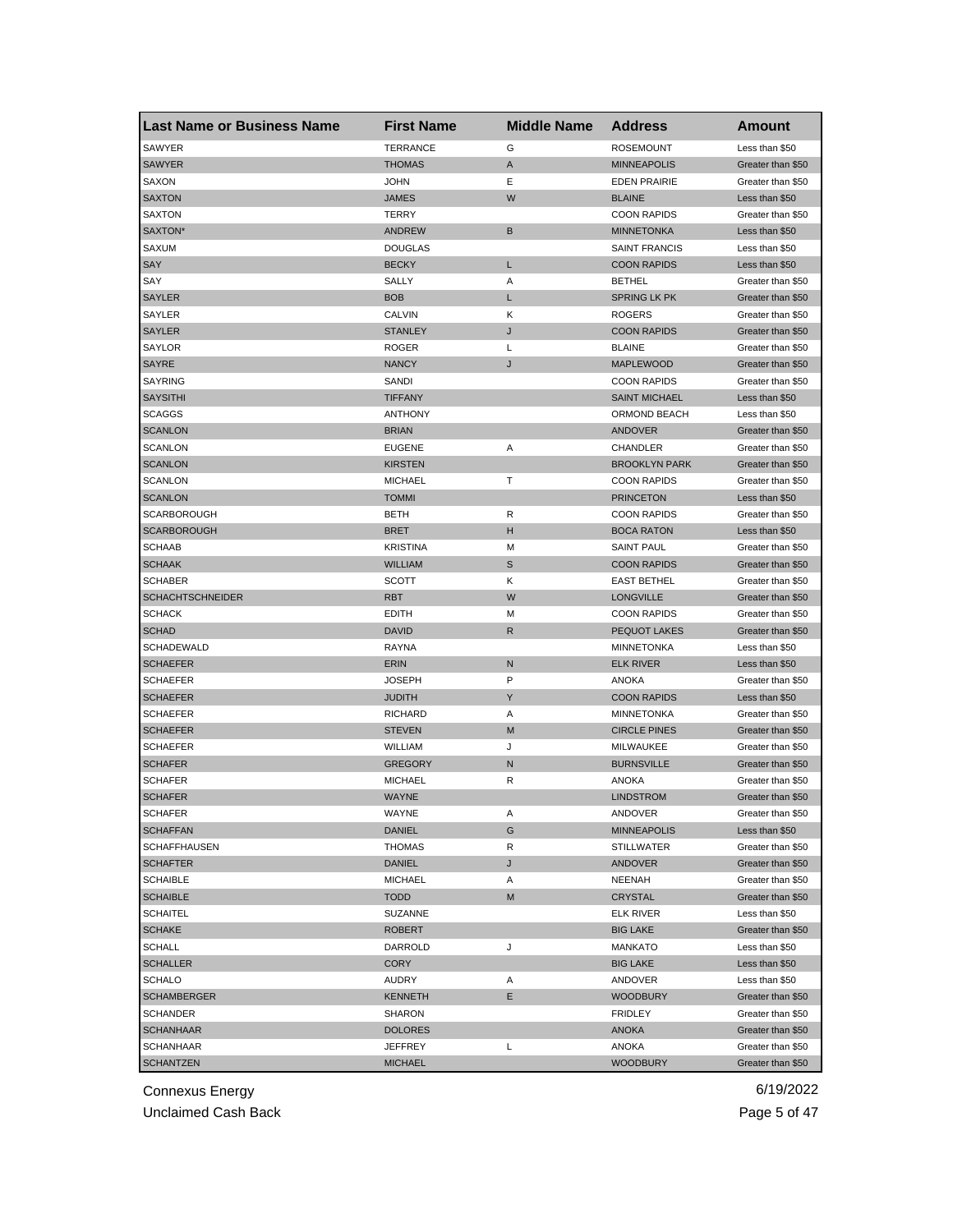| <b>Last Name or Business Name</b> | <b>First Name</b>  | <b>Middle Name</b> | <b>Address</b>       | Amount            |
|-----------------------------------|--------------------|--------------------|----------------------|-------------------|
| <b>SCHARA</b>                     | <b>JOSEPH</b>      |                    | ANDOVER              | Greater than \$50 |
| <b>SCHARA</b>                     | <b>STEVEN</b>      |                    | <b>HUTCHINSON</b>    | Less than \$50    |
| <b>SCHARBER</b>                   | GARY               | P                  | ZIMMERMAN            | Greater than \$50 |
| <b>SCHARNOTT</b>                  | <b>THOMAS</b>      | W                  | <b>BLAINE</b>        | Less than \$50    |
| <b>SCHARPEN</b>                   | <b>JOYCE</b>       |                    | <b>ISANTI</b>        | Less than \$50    |
| <b>SCHARPING</b>                  | <b>ROY</b>         | Κ                  | ZIMMERMAN            | Greater than \$50 |
| SCHATZER                          | <b>ROBERT</b>      | Ε                  | <b>GRAIN VALLEY</b>  | Less than \$50    |
| <b>SCHAUB</b>                     | DAMIAN             |                    | <b>LINO LAKES</b>    | Less than \$50    |
| <b>SCHAUER</b>                    | BRET               |                    | <b>COON RAPIDS</b>   | Less than \$50    |
| <b>SCHAUER</b>                    | <b>JOEL</b>        | W                  | <b>RAMSEY</b>        | Greater than \$50 |
| <b>SCHAUER</b>                    | JOHN               | Α                  | <b>BLAINE</b>        | Greater than \$50 |
| <b>SCHAUER</b>                    | <b>NANCY</b>       | Г                  | <b>MESA</b>          | Less than \$50    |
| <b>SCHAULS</b>                    | <b>CHERESE</b>     | М                  | <b>MINNEAPOLIS</b>   | Greater than \$50 |
| <b>SCHAUPP</b>                    | <b>TRACY</b>       |                    | <b>PRINCETON</b>     | Greater than \$50 |
| <b>SCHAVE</b>                     | <b>KIMBERLY</b>    |                    | <b>FRIDLEY</b>       | Greater than \$50 |
| <b>SCHEBO</b>                     | MARYELLEN          |                    | <b>COON RAPIDS</b>   | Greater than \$50 |
| <b>SCHECHTER</b>                  | <b>DENNIS</b>      | Α                  | <b>BIG LAKE</b>      | Greater than \$50 |
| <b>SCHEEF</b>                     | <b>THOMAS</b>      | J                  | <b>PRINCETON</b>     | Less than \$50    |
| <b>SCHEEL</b>                     | <b>IRVIN</b>       |                    | OAKDALE              | Greater than \$50 |
| <b>SCHEEL</b>                     | <b>MICHELLE</b>    | Α                  | <b>ULM</b>           | Greater than \$50 |
| <b>SCHEEL</b>                     | <b>TIMOTHY</b>     |                    | <b>ELK RIVER</b>     | Greater than \$50 |
| <b>SCHEELE</b>                    | <b>DAVID</b>       | н                  | <b>BLAINE</b>        | Less than \$50    |
| <b>SCHEELER</b>                   | <b>JOHN</b>        | R                  | <b>COON RAPIDS</b>   | Greater than \$50 |
| <b>SCHEER</b>                     | <b>ALDEN</b>       | R                  | <b>PRINCETON</b>     | Greater than \$50 |
| SCHEER                            | <b>CHESTER</b>     | В                  | <b>COON RAPIDS</b>   | Greater than \$50 |
| <b>SCHEER</b>                     | LARRY              | R                  | <b>PARKER</b>        | Greater than \$50 |
| <b>SCHEIBER</b>                   | <b>SUE</b>         | <b>ELLEN</b>       | <b>COON RAPIDS</b>   | Greater than \$50 |
| <b>SCHEIDEGGER</b>                | <b>KAREN</b>       | M                  | <b>OSSEO</b>         | Greater than \$50 |
| <b>SCHEIG</b>                     | WILLIAM            | В                  | <b>ELK RIVER</b>     | Greater than \$50 |
| <b>SCHEITERLEIN</b>               | KEVIN              | P                  | <b>SAINT CLOUD</b>   | Greater than \$50 |
| <b>SCHELANDER</b>                 | <b>KEVIN</b>       | J                  | <b>CHAMPLIN</b>      | Greater than \$50 |
| <b>SCHELIN</b>                    | <b>KYM</b>         | D                  | <b>ZIMMERMAN</b>     | Less than \$50    |
| <b>SCHELLE</b>                    | <b>TANNER</b>      | М                  | <b>MINNEAPOLIS</b>   | Greater than \$50 |
| <b>SCHEMBRI</b>                   | <b>LOIS</b>        |                    | <b>MINNEAPOLIS</b>   | Less than \$50    |
| <b>SCHEMLING</b>                  | GARY               | Е                  | <b>ANOKA</b>         | Less than \$50    |
| <b>SCHENDEL</b>                   | <b>RICHARD</b>     | W                  | <b>PORTLAND</b>      | Greater than \$50 |
| <b>SCHENEMAN</b>                  | <b>KENNETH</b>     | W                  | <b>BLAINE</b>        | Less than \$50    |
| <b>SCHEPERS</b>                   | <b>FRANK</b>       | P                  | <b>SAINT PAUL</b>    | Less than \$50    |
| <b>SCHEPERS</b>                   | <b>KRISTINA</b>    |                    | <b>ANOKA</b>         | Less than \$50    |
| <b>SCHEPERS</b>                   | S                  | J                  | <b>BLAINE</b>        | Less than \$50    |
| <b>SCHEPPA</b>                    | JOYCE              | J                  | MINNEAPOLIS          | Greater than \$50 |
| <b>SCHERER</b>                    | <b>MICHELLE</b>    | L                  | <b>STACY</b>         | Greater than \$50 |
| <b>SCHERER</b>                    | <b>MITCHELL</b>    |                    | <b>BLOOMINGTON</b>   | Less than \$50    |
| <b>SCHERER</b>                    | <b>SAMANTHA</b>    |                    | CAMBRIDGE            | Less than \$50    |
| <b>SCHERFF</b>                    | BRADLEY            | Α                  | <b>BROOKLYN PARK</b> | Greater than \$50 |
| <b>SCHERMERHORN</b>               | ROMAN              | J                  | <b>COLUMBUS</b>      | Less than \$50    |
| <b>SCHERR</b>                     | <b>BRUCE</b>       |                    | <b>BIG LAKE</b>      | Greater than \$50 |
| <b>SCHERR</b>                     | <b>CHRISTOPHER</b> | L                  | <b>BLAINE</b>        | Less than \$50    |
| SCHERT                            | RAY                | R                  | <b>COON RAPIDS</b>   | Greater than \$50 |
|                                   |                    |                    |                      |                   |
| <b>SCHERZ</b>                     | RICHARD            | J                  | <b>FOREST LAKE</b>   | Greater than \$50 |
| <b>SCHEWE</b>                     | ADAM               | L                  | ANOKA                | Greater than \$50 |
| <b>SCHEWE</b>                     | <b>GORDON</b>      |                    | <b>MINNEAPOLIS</b>   | Greater than \$50 |
| <b>SCHEWE</b>                     | JUDITH             | Α                  | <b>BROOKLYN CTR</b>  | Greater than \$50 |
| <b>SCHICK</b>                     | LEE                |                    | SAINT PAUL           | Greater than \$50 |
| <b>SCHICKLING</b>                 | LES                |                    | ELK RIVER            | Greater than \$50 |
| <b>SCHIEBE</b>                    | <b>ARLAINE</b>     |                    | <b>ELK RIVER</b>     | Less than \$50    |

Unclaimed Cash Back **Page 6 of 47**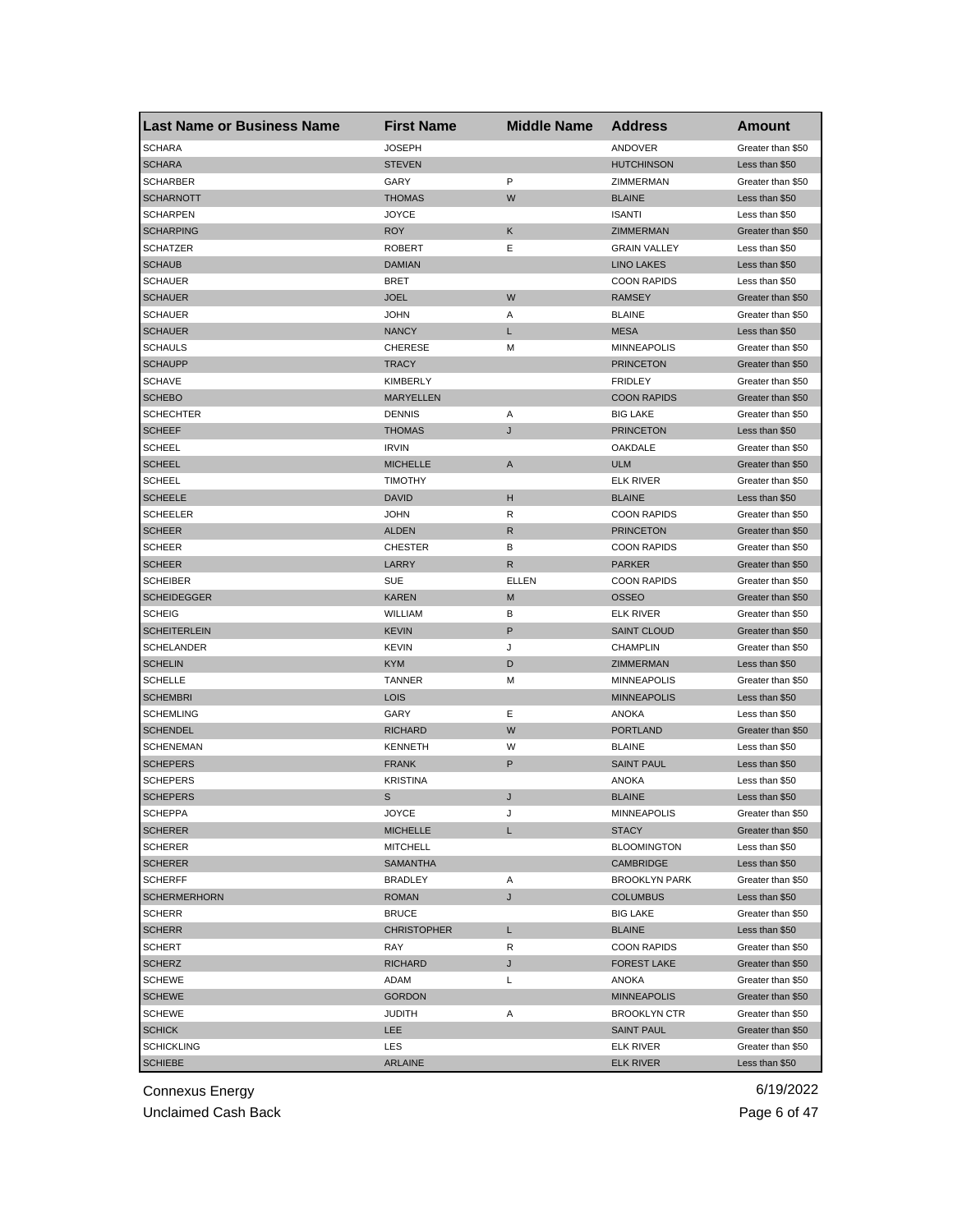| Last Name or Business Name           | <b>First Name</b>                | <b>Middle Name</b> | <b>Address</b>         | Amount            |
|--------------------------------------|----------------------------------|--------------------|------------------------|-------------------|
| <b>SCHIEFEN</b>                      | <b>BARBARA</b>                   | Α                  | <b>SAINT FRANCIS</b>   | Less than \$50    |
| SCHIERSCHMIDT JOHN G & DONNA #318    |                                  |                    | <b>EDEN PRAIRIE</b>    | Greater than \$50 |
| <b>SCHILDGEN</b>                     | GARY                             |                    | <b>HUGO</b>            | Greater than \$50 |
| <b>SCHILDWACHTER</b>                 | <b>JOHN</b>                      |                    | <b>APO</b>             | Greater than \$50 |
| SCHILDWACHTER JOHN SR PASTOR         |                                  |                    | <b>BLAINE</b>          | Greater than \$50 |
| <b>SCHILLE</b>                       | <b>DONALD</b>                    | J                  | <b>BROOKLYN PARK</b>   | Greater than \$50 |
| <b>SCHILLE</b>                       | <b>DONALD</b>                    | J                  | PAWLEYS ISL            | Greater than \$50 |
| <b>SCHILLER</b>                      | <b>CHERYL</b>                    | L                  | <b>PRINCETON</b>       | Less than \$50    |
| <b>SCHILLER</b>                      | <b>DIANE</b>                     |                    | MOUNDSVIEW             | Greater than \$50 |
| <b>SCHILLING</b>                     | <b>JACK</b>                      | L                  | <b>SAINT PAUL</b>      | Less than \$50    |
| <b>SCHILLING</b>                     | <b>KENT</b>                      | Α                  | EAGAN                  | Greater than \$50 |
| <b>SCHILLING</b>                     | <b>STEPHANIE</b>                 | M                  | <b>BIG LAKE</b>        | Less than \$50    |
| SCHILLING CONST INC                  |                                  |                    | <b>FOREST LAKE</b>     | Greater than \$50 |
| <b>SCHINDLER</b>                     | <b>DONALD</b>                    | D                  | <b>WATERFORD</b>       | Less than \$50    |
| <b>SCHIRMER</b>                      | <b>RICHARD</b>                   | н                  | <b>COON RAPIDS</b>     | Greater than \$50 |
| <b>SCHIRMER</b>                      | <b>TRACIE</b>                    | D                  | <b>BLAINE</b>          | Greater than \$50 |
| <b>SCHIRO</b>                        | <b>DOUGLAS</b>                   | W                  | <b>BLAINE</b>          | Greater than \$50 |
| <b>SCHIRO</b>                        | <b>THOMAS</b>                    | J                  | <b>MAPLE GROVE</b>     | Greater than \$50 |
| <b>SCHLADWEILER</b>                  | DEREK                            |                    | <b>MONTICELLO</b>      | Less than \$50    |
| <b>SCHLAEPPI</b>                     | <b>GERALD</b>                    | J                  | <b>SAINT CLOUD</b>     | Less than \$50    |
| <b>SCHLAG</b>                        | <b>CLARINE</b>                   |                    | <b>COON RAPIDS</b>     | Less than \$50    |
| <b>SCHLAGEL</b>                      | <b>GILBERT</b>                   | J                  | <b>SAINT PAUL</b>      | Greater than \$50 |
| <b>SCHLANGEN</b>                     | <b>TOM</b>                       |                    | <b>MAPLE GROVE</b>     | Greater than \$50 |
| <b>SCHLEETER</b>                     | <b>DANIEL</b>                    | P                  | <b>CIRCLE PINES</b>    | Greater than \$50 |
| SCHLEETER                            | <b>JOHN</b>                      | М                  | <b>ELK RIVER</b>       | Greater than \$50 |
| <b>SCHLEETER</b>                     | <b>MARLYNN</b>                   |                    | <b>CHAMPLIN</b>        | Greater than \$50 |
| <b>SCHLEIS</b>                       | <b>THOMAS</b>                    |                    | <b>ISANTI</b>          | Less than \$50    |
| <b>SCHLETTY</b>                      | <b>SCOTT</b>                     |                    | <b>SAINT PAUL</b>      | Greater than \$50 |
| SCHLETTY                             | <b>SCOTT</b>                     | J                  | CAMBRIDE               | Less than \$50    |
| <b>SCHLETTY</b>                      | <b>TIA</b>                       |                    | AMERY                  | Less than \$50    |
| <b>SCHLEY</b>                        | GAIL                             | R                  | ANDOVER                | Greater than \$50 |
| <b>SCHLICHTING</b>                   | <b>GEORGE</b>                    | В                  | <b>BIG LAKE</b>        | Greater than \$50 |
| <b>SCHLICHTING</b>                   | MARGARET                         | Α                  | <b>CUSHING</b>         | Greater than \$50 |
| <b>SCHLICKENMAYER</b>                | <b>DENNIS</b>                    |                    | <b>ISANTI</b>          | Greater than \$50 |
| <b>SCHLIEP</b>                       | <b>MARTIN</b>                    | D                  | <b>BLAINE</b>          | Greater than \$50 |
| <b>SCHLIESMAN</b>                    | <b>MYRON</b>                     | Ε                  | <b>ROCHESTER</b>       | Less than \$50    |
| <b>SCHLOEGEL</b>                     | <b>SHERI</b>                     |                    | <b>SAINT PAUL</b>      | Less than \$50    |
| <b>SCHLOSSER</b>                     | <b>CECIL</b>                     | Α                  | <b>ELK RIVER</b>       | Greater than \$50 |
| <b>SCHLOTTHAUER</b>                  | <b>JEFF</b>                      |                    | <b>MINNEAPOLIS</b>     | Greater than \$50 |
| <b>SCHLUCHTER</b>                    | <b>DEL</b>                       |                    | <b>SAINT CLOUD</b>     | Greater than \$50 |
| SCHLUENDER                           | GREGORY                          |                    | <b>COON RAPIDS</b>     | Greater than \$50 |
| SCHLUMBERGER RESOURCE MGMT SVCS INC  |                                  |                    | <b>BLAINE</b>          | Less than \$50    |
| <b>SCHLUTER</b>                      | WILLIAM                          |                    | <b>SAINT FRANCIS</b>   | Greater than \$50 |
| <b>SCHMALTZ</b>                      | <b>PAUL</b>                      |                    | <b>ROGERS</b>          | Greater than \$50 |
| <b>SCHMALZ</b>                       | <b>DEWAYNE</b>                   |                    | <b>BLAINE</b>          | Greater than \$50 |
| <b>SCHMALZ</b>                       | <b>DUWAYNE</b>                   |                    | <b>BETHEL</b>          | Greater than \$50 |
| <b>SCHMALZ</b>                       | <b>DUWAYNE</b>                   |                    | <b>BLAINE</b>          | Greater than \$50 |
|                                      |                                  | L                  | <b>BLAINE</b>          | Greater than \$50 |
| <b>SCHMEETS</b><br><b>SCHMEICHEL</b> | <b>DOROTHY</b><br><b>PATRICK</b> |                    | ANDOVER                | Less than \$50    |
|                                      |                                  |                    |                        |                   |
| <b>SCHMELZ</b>                       | <b>JOHN</b>                      |                    | <b>VADNAIS HEIGHTS</b> | Greater than \$50 |
| <b>SCHMER</b>                        | <b>JOSEPHINE</b>                 |                    | ANOKA                  | Greater than \$50 |
| <b>SCHMID</b>                        | <b>STEVEN</b>                    |                    | <b>SUPERIOR</b>        | Greater than \$50 |
| <b>SCHMID</b>                        | <b>TERRY</b>                     |                    | CENTURIA               | Greater than \$50 |
| <b>SCHMID-LARSON</b>                 | <b>DANIEL</b>                    | J                  | <b>FOREST LAKE</b>     | Greater than \$50 |
| <b>SCHMIDT</b>                       | <b>BRAD</b>                      |                    | LE SUEUR               | Less than \$50    |
| <b>SCHMIDT</b>                       | CARL                             | Е                  | <b>FREDERIC</b>        | Greater than \$50 |

Unclaimed Cash Back **Page 7 of 47**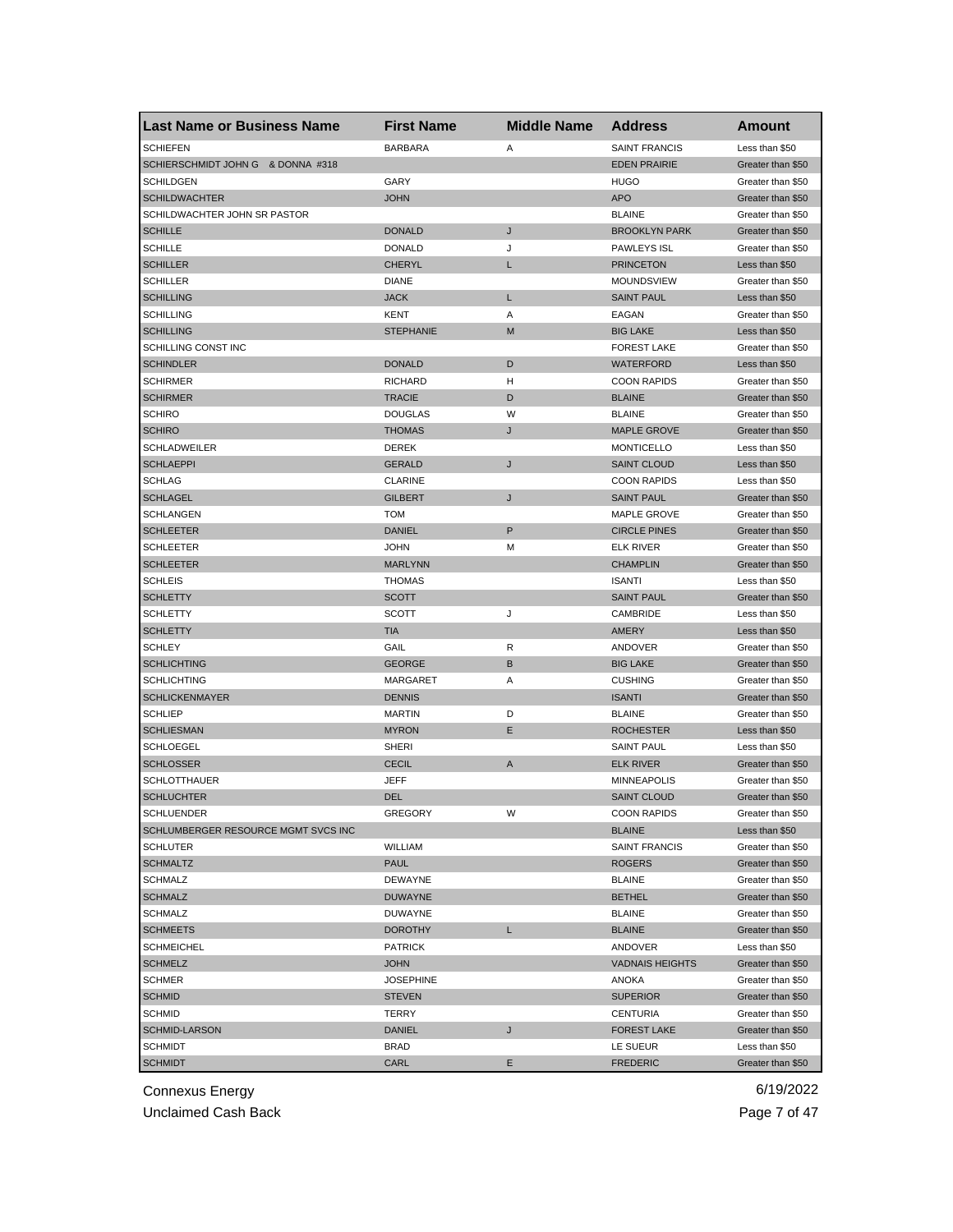| <b>Last Name or Business Name</b> | <b>First Name</b> | <b>Middle Name</b> | <b>Address</b>      | Amount                              |
|-----------------------------------|-------------------|--------------------|---------------------|-------------------------------------|
| <b>SCHMIDT</b>                    | CRAIG             | Е                  | <b>ROGERS</b>       | Less than \$50                      |
| <b>SCHMIDT</b>                    | <b>CURTIS</b>     |                    | ANDOVER             | Greater than \$50                   |
| <b>SCHMIDT</b>                    | <b>CURTIS</b>     |                    | <b>COON RAPIDS</b>  | Greater than \$50                   |
| <b>SCHMIDT</b>                    | DALE              | н                  | <b>NORTH BRANCH</b> | Less than \$50                      |
| <b>SCHMIDT</b>                    | DAVID             | Α                  | <b>MORRIS</b>       | Greater than \$50                   |
| <b>SCHMIDT</b>                    | <b>DAVID</b>      | Α                  | <b>MORA</b>         | Less than \$50                      |
| <b>SCHMIDT</b>                    | DAVID             | W                  | <b>NORTH BRANCH</b> | Less than \$50                      |
| <b>SCHMIDT</b>                    | <b>DIANE</b>      |                    | <b>ANOKA</b>        | Greater than \$50                   |
| <b>SCHMIDT</b>                    | <b>DIANE</b>      | М                  | <b>FAYETTEVILLE</b> | Greater than \$50                   |
| <b>SCHMIDT</b>                    | <b>DONALD</b>     |                    | <b>ANOKA</b>        | Greater than \$50                   |
| <b>SCHMIDT</b>                    | <b>EDWARD</b>     | J                  | CANYON              | Greater than \$50                   |
| <b>SCHMIDT</b>                    | <b>GEORGE</b>     | L                  | <b>ZIMMERMAN</b>    | Greater than \$50                   |
| <b>SCHMIDT</b>                    | <b>HAROLD</b>     | J                  | <b>BLAINE</b>       | Greater than \$50                   |
| <b>SCHMIDT</b>                    | JEAN              | F                  | <b>BROOKLYN PK</b>  | Greater than \$50                   |
| <b>SCHMIDT</b>                    | JOHN              | L                  | <b>SPRING LK PK</b> | Greater than \$50                   |
| <b>SCHMIDT</b>                    | <b>JOHN</b>       | N                  | <b>ANOKA</b>        | Greater than \$50                   |
| <b>SCHMIDT</b>                    | <b>JOSEPH</b>     | R                  | <b>ST THOMAS</b>    | Greater than \$50                   |
| <b>SCHMIDT</b>                    | <b>JOSEPH</b>     | R                  | <b>ANDOVER</b>      | Greater than \$50                   |
| <b>SCHMIDT</b>                    | <b>KEVIN</b>      | D                  | <b>WACONIA</b>      | Less than \$50                      |
| <b>SCHMIDT</b>                    | LINDA             | L                  | <b>BETHEL</b>       | Greater than \$50                   |
| <b>SCHMIDT</b>                    | MARGARET          | Г                  | <b>SAINT PAUL</b>   | Greater than \$50                   |
| <b>SCHMIDT</b>                    | <b>MARK</b>       |                    | <b>PLYMOUTH</b>     | Greater than \$50                   |
| <b>SCHMIDT</b>                    | <b>MARK</b>       | Α                  | <b>NORTH BRANCH</b> | Greater than \$50                   |
| <b>SCHMIDT</b>                    | <b>MARK</b>       | F                  | <b>FOREST LAKE</b>  | Greater than \$50                   |
| <b>SCHMIDT</b>                    | <b>MORLEN</b>     | L                  | <b>FOLEY</b>        | Greater than \$50                   |
| <b>SCHMIDT</b>                    | <b>PAUL</b>       | G                  | <b>COON RAPIDS</b>  | Greater than \$50                   |
| SCHMIDT                           | PAULA             | J                  | <b>COON RAPIDS</b>  | Greater than \$50                   |
| <b>SCHMIDT</b>                    | <b>PEGGY</b>      |                    | <b>COON RAPIDS</b>  | Greater than \$50                   |
| <b>SCHMIDT</b>                    | PETER             | Α                  | ZIMMERMAN           | Greater than \$50                   |
| <b>SCHMIDT</b>                    | PETER             | A                  | <b>ANOKA</b>        | Less than \$50                      |
| <b>SCHMIDT</b>                    | RANDALL           | н                  | <b>RAMSEY</b>       | Greater than \$50                   |
| <b>SCHMIDT</b>                    | <b>RANDY</b>      | C                  | <b>CLOQUET</b>      | Greater than \$50                   |
| <b>SCHMIDT</b>                    | <b>ROBERT</b>     | S                  | <b>HAM LAKE</b>     | Greater than \$50                   |
| <b>SCHMIDT</b>                    | RODGER            | J                  | ZIMMERMAN           | Greater than \$50                   |
| <b>SCHMIDT</b>                    | SCOTT             | D                  | <b>MINNEAPOLIS</b>  | Greater than \$50                   |
| <b>SCHMIDT</b>                    | <b>THOMAS</b>     | P                  | <b>CHAMPLIN</b>     | Greater than \$50                   |
| <b>SCHMIDT</b>                    | <b>URLRICH</b>    |                    | <b>MINNEAPOLIS</b>  | Less than \$50                      |
| <b>SCHMIDT</b>                    | <b>WILLIAM</b>    |                    | <b>BECKER</b>       | Greater than \$50                   |
| <b>SCHMIDT</b>                    | WILLIAM           |                    | <b>PHOENIX</b>      | Greater than \$50                   |
| <b>SCHMIDT</b>                    | WILLIAM           | A                  | <b>MINNETONKA</b>   | Greater than \$50                   |
| SCHMIDT LARRY R                   |                   |                    | CHISAGO CITY        | Greater than \$50                   |
| SCHMIDT SCOTT DBA SCHMIDT MACHINE |                   |                    | <b>FOREST LAKE</b>  | Less than \$50                      |
| SCHMIDT*                          | KELLY             | Α                  | CAMBRIDGE           | Less than \$50                      |
| <b>SCHMIDTKE</b>                  | CRAIG             | A                  | CAMBRIDGE           | Greater than \$50                   |
| <b>SCHMIEGE</b>                   | <b>ELTON</b>      | Е                  | <b>ISLE</b>         | Less than \$50                      |
| <b>SCHMIEGE</b>                   | KELLY             | L.                 | <b>MONTICELLO</b>   | Greater than \$50                   |
| <b>SCHMIEGE</b>                   | <b>REINHARD</b>   |                    | <b>ELK RIVER</b>    | Greater than \$50                   |
| <b>SCHMIESING</b>                 | <b>JESSICA</b>    |                    | THIEF RIVER FALLS   | Less than \$50                      |
|                                   | <b>DONALD</b>     |                    |                     |                                     |
| <b>SCHMINKEY</b>                  |                   | R                  | <b>ANOKA</b>        | Greater than \$50                   |
| <b>SCHMINKEY</b>                  | <b>GINGER</b>     | A                  | WHITE BEAR LAKE     | Greater than \$50<br>Less than \$50 |
| <b>SCHMIT</b>                     | BRIAN             | M                  | <b>BIG LAKE</b>     |                                     |
| <b>SCHMIT</b>                     | <b>CATHERINE</b>  | М                  | <b>COON RAPIDS</b>  | Less than \$50                      |
| <b>SCHMIT</b>                     | DAVID             |                    | STILLWATER          | Greater than \$50                   |
| <b>SCHMIT</b>                     | <b>MIKE</b>       |                    | SPRING LAKE PARK    | Less than \$50                      |
| <b>SCHMIT</b>                     | RICHARD           |                    | <b>SAUK RAPIDS</b>  | Greater than \$50                   |
| <b>SCHMIT</b>                     | <b>SUZANNE</b>    | С                  | <b>COON RAPIDS</b>  | Greater than \$50                   |

Unclaimed Cash Back **Page 8 of 47**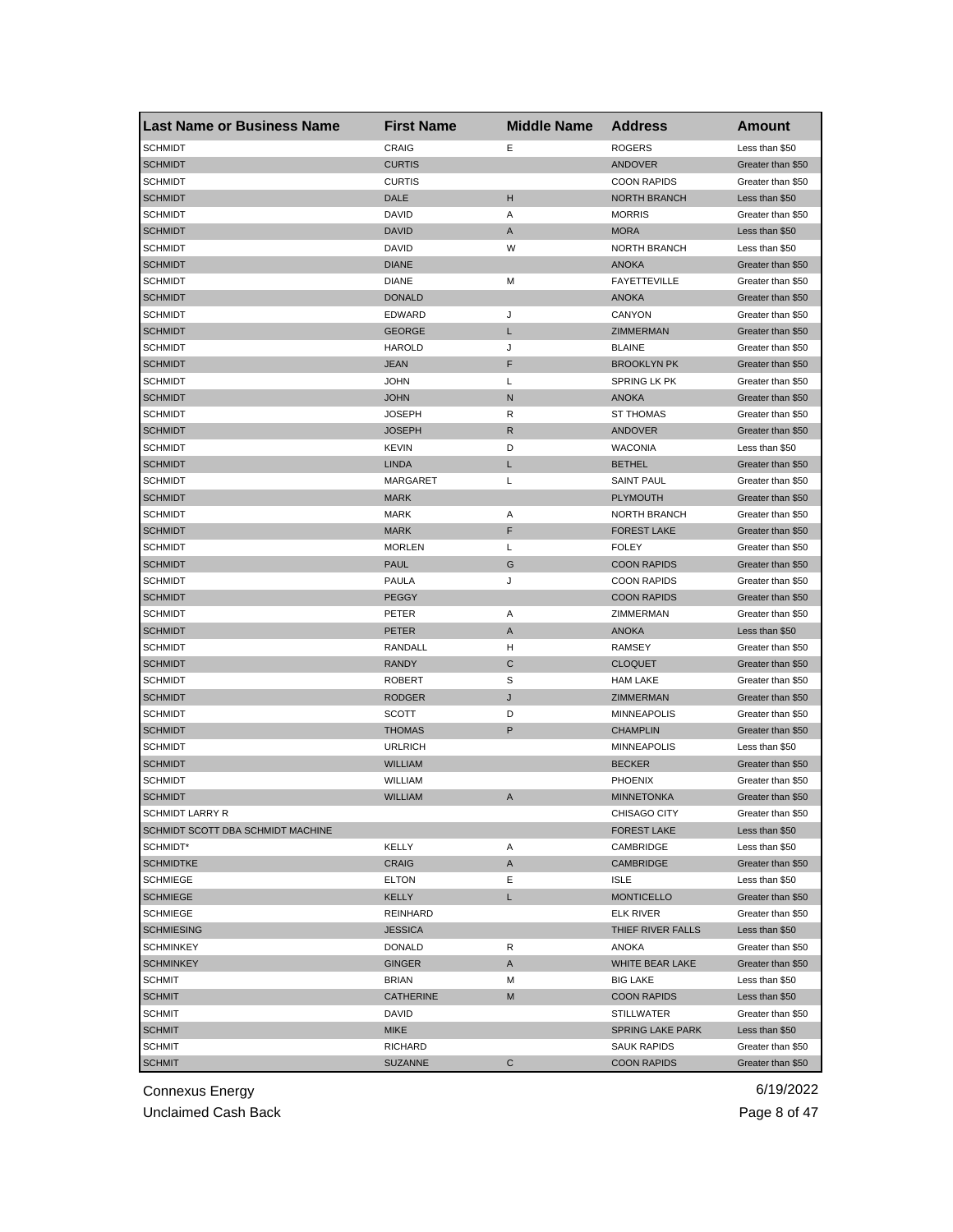| Last Name or Business Name            | <b>First Name</b> | <b>Middle Name</b> | <b>Address</b>         | <b>Amount</b>                          |
|---------------------------------------|-------------------|--------------------|------------------------|----------------------------------------|
| <b>SCHMITT</b>                        | GARY              | M                  | <b>CLEAR LAKE</b>      | Greater than \$50                      |
| <b>SCHMITT</b>                        | <b>JEFFREY</b>    | A                  | <b>WEST SAINT PAUL</b> | Greater than \$50                      |
| <b>SCHMITT</b>                        | <b>KAREN</b>      | Α                  | <b>BLAINE</b>          | Greater than \$50                      |
| <b>SCHMITT</b>                        | <b>KRISTOPHER</b> | Τ                  | <b>RAMSEY</b>          | Greater than \$50                      |
| <b>SCHMITT</b>                        | <b>ROBERT</b>     | F                  | WINSTED                | Less than \$50                         |
| <b>SCHMITT</b>                        | <b>WILLIAM</b>    |                    | <b>VADNAIS HEIGHTS</b> | Greater than \$50                      |
| <b>SCHMITZ</b>                        | GARY              |                    | ANOKA                  | Greater than \$50                      |
| <b>SCHMITZ</b>                        | <b>GARY</b>       | Е                  | <b>WOODSTOCK</b>       | Less than \$50                         |
| <b>SCHMITZ</b>                        | <b>JOHN</b>       | М                  | <b>BLAINE</b>          | Greater than \$50                      |
| <b>SCHMITZ</b>                        | <b>JUDY</b>       |                    | <b>ANDOVER</b>         | Greater than \$50                      |
| <b>SCHMITZ</b>                        | <b>MICHAEL</b>    | М                  | <b>COTTAGE GROVE</b>   | Greater than \$50                      |
| <b>SCHMITZ</b>                        | <b>MICHAEL</b>    | Т                  | <b>ANOKA</b>           | Greater than \$50                      |
| SCHMITZ KORNOVICH INC                 |                   |                    | SAINT CLOUD            | Greater than \$50                      |
| <b>SCHMITZ KORNOVICH INC</b>          |                   |                    | <b>SAUK RAPIDS</b>     | Greater than \$50                      |
| <b>SCHMITZER</b>                      | SARAH             |                    | <b>MINNEAPOLIS</b>     | Less than \$50                         |
| <b>SCHMOLKE</b>                       | <b>TED</b>        | J                  | <b>COON RAPIDS</b>     | Greater than \$50                      |
| <b>SCHMOTTER</b>                      | <b>BARBARA</b>    | н                  | MAPLEWOOD              | Greater than \$50                      |
| <b>SCHMUCK</b>                        | <b>TIM</b>        |                    | <b>STILLWATER</b>      | Less than \$50                         |
| SCHMURA                               | <b>STEPHAN</b>    | D                  | <b>FOREST LAKE</b>     | Greater than \$50                      |
| <b>SCHNAGL</b>                        | <b>SARA</b>       | L                  | <b>VADNAIS HEIGHTS</b> | Greater than \$50                      |
| <b>SCHNARR</b>                        | <b>NICHOLE</b>    |                    | <b>MINNEAPOLIS</b>     | Less than \$50                         |
| <b>SCHNECK</b>                        | <b>PAUL</b>       | Κ                  | <b>ANOKA</b>           | Greater than \$50                      |
| <b>SCHNEIDER</b>                      | <b>DENNIS</b>     | R                  | <b>SOUTH HAVEN</b>     | Less than \$50                         |
| <b>SCHNEIDER</b>                      | <b>EDWARD</b>     | D                  | <b>ST LOUIS PARK</b>   | Greater than \$50                      |
| <b>SCHNEIDER</b>                      | <b>GREGORY</b>    |                    | <b>MASON CITY</b>      | Greater than \$50                      |
| <b>SCHNEIDER</b>                      | <b>HOWARD</b>     | J                  | <b>COON RAPIDS</b>     | Greater than \$50                      |
| <b>SCHNEIDER</b>                      | JAMES             | R                  | <b>SCANDIA</b>         | Greater than \$50                      |
| <b>SCHNEIDER</b>                      | <b>JEANNIE</b>    |                    | <b>CHISAGO CITY</b>    | Less than \$50                         |
| <b>SCHNEIDER</b>                      | <b>JEFFREY</b>    |                    | <b>BLAINE</b>          | Greater than \$50                      |
| <b>SCHNEIDER</b>                      | <b>JOSEPH</b>     | R                  | <b>ELK RIVER</b>       | Greater than \$50                      |
| <b>SCHNEIDER</b>                      | <b>MARTIN</b>     | Ε                  | <b>SAINT PAUL</b>      | Greater than \$50                      |
| <b>SCHNEIDER</b>                      | <b>MICHAEL</b>    | D                  | ZIMMERMAN              | Greater than \$50                      |
| <b>SCHNEIDER</b>                      | <b>MICHAEL</b>    | J                  | <b>COON RAPIDS</b>     | Greater than \$50                      |
| <b>SCHNEIDER</b>                      | <b>RICHARD</b>    | A                  | <b>LIBERTYVILLE</b>    | Less than \$50                         |
| <b>SCHNEIDER</b>                      | <b>RYAN</b>       |                    | <b>SAINT PAUL</b>      | Less than \$50                         |
| <b>SCHNEIDER</b>                      | <b>SANDY</b>      |                    | <b>BIG LAKE</b>        | Less than \$50                         |
|                                       | <b>STEPHEN</b>    | М                  | <b>CIRCLE PINES</b>    |                                        |
| <b>SCHNEIDER</b><br><b>SCHNEIDER</b>  | <b>TODD</b>       |                    | <b>BIG LAKE</b>        | Greater than \$50<br>Greater than \$50 |
|                                       |                   |                    |                        |                                        |
| <b>SCHNEIDER</b><br><b>SCHNEIKART</b> | <b>TODD</b>       | R<br>P             | ANOKA                  | Less than \$50                         |
|                                       | <b>GARY</b>       |                    | <b>STRONGSVILLE</b>    | Less than \$50                         |
| <b>SCHNICKELS</b>                     | MARK              | A                  | ANDOVER                | Greater than \$50                      |
| <b>SCHNIEDER</b>                      | <b>BRADLEY</b>    | L                  | <b>OWATONNA</b>        | Greater than \$50                      |
| <b>SCHNITZIUS</b>                     | <b>DONALD</b>     | J                  | <b>ROSEVILLE</b>       | Greater than \$50                      |
| <b>SCHOBERG</b>                       | <b>BRIAN</b>      |                    | <b>BETHEL</b>          | Greater than \$50                      |
| <b>SCHOCK</b>                         | AL                | J                  | <b>DICKINSON</b>       | Greater than \$50                      |
| <b>SCHOEN</b>                         | <b>BRITTANY</b>   | Α                  | <b>ELK RIVER</b>       | Less than \$50                         |
| <b>SCHOEN</b>                         | SCOTT             | G                  | <b>ELK RIVER</b>       | Greater than \$50                      |
| <b>SCHOENROCK</b>                     | <b>JULIANNE</b>   |                    | <b>COON RAPIDS</b>     | Greater than \$50                      |
| <b>SCHOEPHORSTER</b>                  | <b>HUGH</b>       |                    | <b>COON RAPIDS</b>     | Greater than \$50                      |
| <b>SCHOEPPACH</b>                     | <b>LISA</b>       |                    | RICE LAKE              | Less than \$50                         |
| <b>SCHOEPS</b>                        | GREG              |                    | OSSEO                  | Less than \$50                         |
| <b>SCHOER</b>                         | <b>ROGER</b>      |                    | <b>COON RAPIDS</b>     | Greater than \$50                      |
| <b>SCHOFIELD</b>                      | GARY              | М                  | MINNEAPOLIS            | Less than \$50                         |
| <b>SCHOFIELD</b>                      | <b>WILLIAM</b>    | S                  | <b>BLAINE</b>          | Less than \$50                         |
| <b>SCHOLL</b>                         | LARRY             | Κ                  | NORTH BRANCH           | Greater than \$50                      |
| <b>SCHOLZ</b>                         | <b>GILBERT</b>    |                    | <b>BLAINE</b>          | Greater than \$50                      |

Unclaimed Cash Back **Page 9 of 47**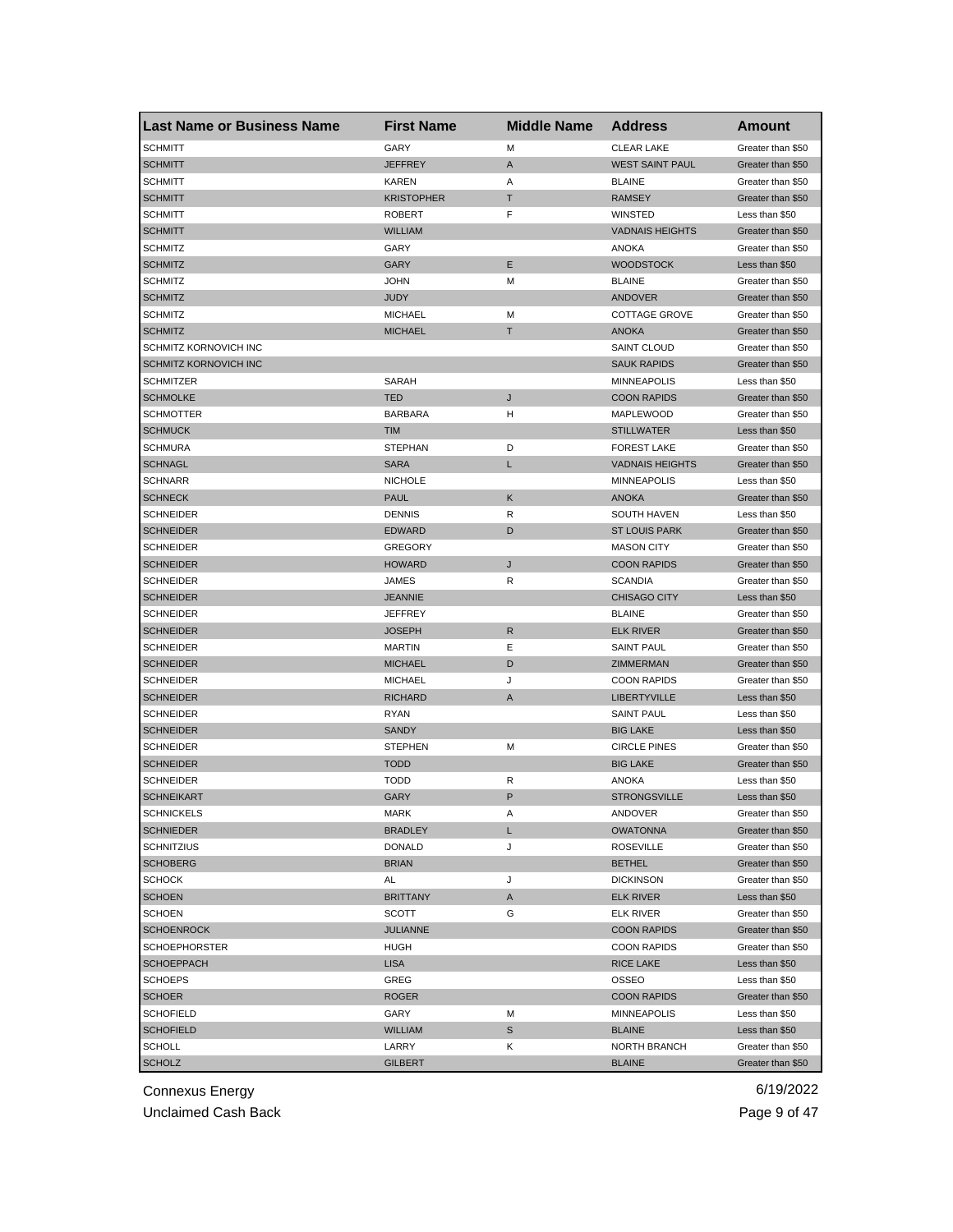| <b>Last Name or Business Name</b> | <b>First Name</b> | <b>Middle Name</b> | <b>Address</b>         | Amount            |
|-----------------------------------|-------------------|--------------------|------------------------|-------------------|
| <b>SCHOMMER</b>                   | <b>PATRICK</b>    | J                  | <b>COON RAPIDS</b>     | Less than \$50    |
| <b>SCHOON</b>                     | <b>TOM</b>        |                    | <b>DULUTH</b>          | Less than \$50    |
| <b>SCHOONOVER</b>                 | <b>JEFFREY</b>    | L                  | <b>COON RAPIDS</b>     | Greater than \$50 |
| <b>SCHOONOVER</b>                 | <b>RANDOLPH</b>   |                    | <b>COON RAPIDS</b>     | Greater than \$50 |
| <b>SCHOONOVER</b>                 | SCOTT             | R                  | WHITE BEAR LAKE        | Greater than \$50 |
| <b>SCHOTT</b>                     | <b>GREGORY</b>    | P                  | <b>ALBERTVILLE</b>     | Greater than \$50 |
| <b>SCHOTTENBAUER</b>              | AMY               | R                  | CAMBRIDGE              | Greater than \$50 |
| <b>SCHRADER</b>                   | <b>CHERYLS</b>    | A                  | <b>BLAINE</b>          | Greater than \$50 |
| <b>SCHRADER</b>                   | WILLIAM           | J                  | <b>RIO RANCHO</b>      | Greater than \$50 |
| <b>SCHRAMEL</b>                   | <b>ROBYN</b>      | L                  | <b>COON RAPIDS</b>     | Greater than \$50 |
| SCHRAMEL MIKE WIESE KURT          |                   |                    | <b>COON RAPIDS</b>     | Greater than \$50 |
| <b>SCHRANTZ</b>                   | <b>JOHN</b>       | A                  | <b>FOREST LAKE</b>     | Less than \$50    |
| <b>SCHRATER</b>                   | PAUL              | R                  | <b>SAINT PAUL</b>      | Less than \$50    |
| <b>SCHRAUFNAGEL</b>               | DANIEL            |                    | <b>EAU CLAIRE</b>      | Greater than \$50 |
| <b>SCHRECK</b>                    | CRAIG             |                    | ZIMMERMAN              | Greater than \$50 |
| <b>SCHRECK</b>                    | <b>GREGORY</b>    | S                  | <b>ISANTI</b>          | Less than \$50    |
| <b>SCHRECK</b>                    | PETER             | W                  | <b>ISANTI</b>          | Less than \$50    |
| <b>SCHREIBER</b>                  | <b>STEVE</b>      |                    | <b>COON RAPIDS</b>     | Greater than \$50 |
| <b>SCHREIER</b>                   | TONI              |                    | RAMSEY                 | Less than \$50    |
| <b>SCHREIFELS</b>                 | <b>GLENN</b>      |                    | WHITE BEAR LAKE        | Greater than \$50 |
| <b>SCHREINER</b>                  | <b>DELORES</b>    | F                  | <b>WICHITA</b>         | Greater than \$50 |
| <b>SCHREINER</b>                  | <b>SARA</b>       | R                  | <b>COON RAPIDS</b>     | Less than \$50    |
| <b>SCHROCK</b>                    | <b>SEAN</b>       |                    | <b>COON RAPIDS</b>     | Less than \$50    |
| <b>SCHROEDER</b>                  | <b>ANTHONY</b>    |                    | <b>COON RAPIDS</b>     | Less than \$50    |
| SCHROEDER                         | <b>BRUCE</b>      | <b>HOWARD</b>      | <b>COON RAPIDS</b>     | Greater than \$50 |
| <b>SCHROEDER</b>                  | <b>COLLEEN</b>    | M                  | <b>BUFFALO</b>         | Less than \$50    |
| <b>SCHROEDER</b>                  | DELBERT           | L                  | <b>MINNEAPOLIS</b>     | Greater than \$50 |
| <b>SCHROEDER</b>                  | <b>GERRI</b>      | L                  | <b>HAM LAKE</b>        | Greater than \$50 |
| <b>SCHROEDER</b>                  | <b>GREGORY</b>    | т                  | <b>ELK RIVER</b>       | Greater than \$50 |
| <b>SCHROEDER</b>                  | JANET             | L                  | <b>COON RAPIDS</b>     | Greater than \$50 |
| SCHROEDER                         | <b>KRISTINE</b>   |                    | <b>CIRCLE PINES</b>    | Less than \$50    |
| <b>SCHROEDER</b>                  | <b>MARY</b>       |                    | <b>BLAINE</b>          | Greater than \$50 |
| <b>SCHROEDER</b>                  | MELANIE           | M                  | <b>HAM LAKE</b>        | Greater than \$50 |
| <b>SCHROEDER</b>                  | <b>MERCY</b>      |                    | <b>EXCELSIOR</b>       | Less than \$50    |
| <b>SCHROEDER</b>                  | <b>MICHAEL</b>    |                    | <b>SAINT PAUL</b>      | Less than \$50    |
| <b>SCHROEDER</b>                  | <b>PAMELA</b>     | J                  | <b>BLAINE</b>          | Greater than \$50 |
| <b>SCHROEDER</b>                  | PAUL              | R                  | <b>BIG LAKE</b>        | Greater than \$50 |
| <b>SCHROEDER</b>                  | <b>RICHARD</b>    | R                  | <b>PHOENIX</b>         | Greater than \$50 |
| <b>SCHROEDER</b>                  | <b>ROBERT</b>     | С                  | <b>COON RAPIDS</b>     | Greater than \$50 |
| <b>SCHROEDER</b>                  | STEVE             |                    | <b>ROSEVILLE</b>       | Less than \$50    |
| <b>SCHROEDER</b>                  | STEVEN            | J                  | <b>STACY</b>           | Greater than \$50 |
| <b>SCHROEDER</b>                  | TAMARA            | S                  | ROGERS                 | Greater than \$50 |
| <b>SCHROEDER</b>                  | TRAVIS            | M                  | RAMSEY                 | Less than \$50    |
| <b>SCHROEDER</b>                  | <b>VERDELL</b>    | H                  | <b>STATESVILLE</b>     | Greater than \$50 |
| <b>SCHROEDER</b>                  | WALTER            | L                  | DE FOREST              | Greater than \$50 |
| <b>SCHROEDER</b>                  | <b>WILLIAM</b>    | T                  | <b>BROOKLYN CENTER</b> | Greater than \$50 |
| SCHROEDER ASSOC INC               |                   |                    | ANOKA                  | Greater than \$50 |
| <b>SCHROEDL</b>                   | <b>STEVE</b>      | н                  | <b>ANOKA</b>           | Greater than \$50 |
| <b>SCHROETKE</b>                  | SCOTT             | D                  | <b>TAMPA</b>           | Greater than \$50 |
| <b>SCHRUPP</b>                    | ALAN              |                    | <b>ELK RIVER</b>       | Greater than \$50 |
| <b>SCHUBEL</b>                    | FRED              | W                  | ANDOVER                | Greater than \$50 |
| <b>SCHUBERT</b>                   | <b>DANA</b>       |                    | <b>BLAINE</b>          | Greater than \$50 |
| <b>SCHUBERT</b>                   | <b>DENNIS</b>     | J                  | <b>FOREST LAKE</b>     | Less than \$50    |
| <b>SCHUCHARD</b>                  | LORALIE           | A                  | <b>COON RAPIDS</b>     | Greater than \$50 |
| <b>SCHUCHARDT</b>                 | ELDA              | W                  | <b>AVON</b>            | Greater than \$50 |
| <b>SCHUE</b>                      | <b>DEAN</b>       |                    | <b>CHAMPLIN</b>        | Greater than \$50 |
|                                   |                   |                    |                        |                   |

Unclaimed Cash Back **Page 10 of 47**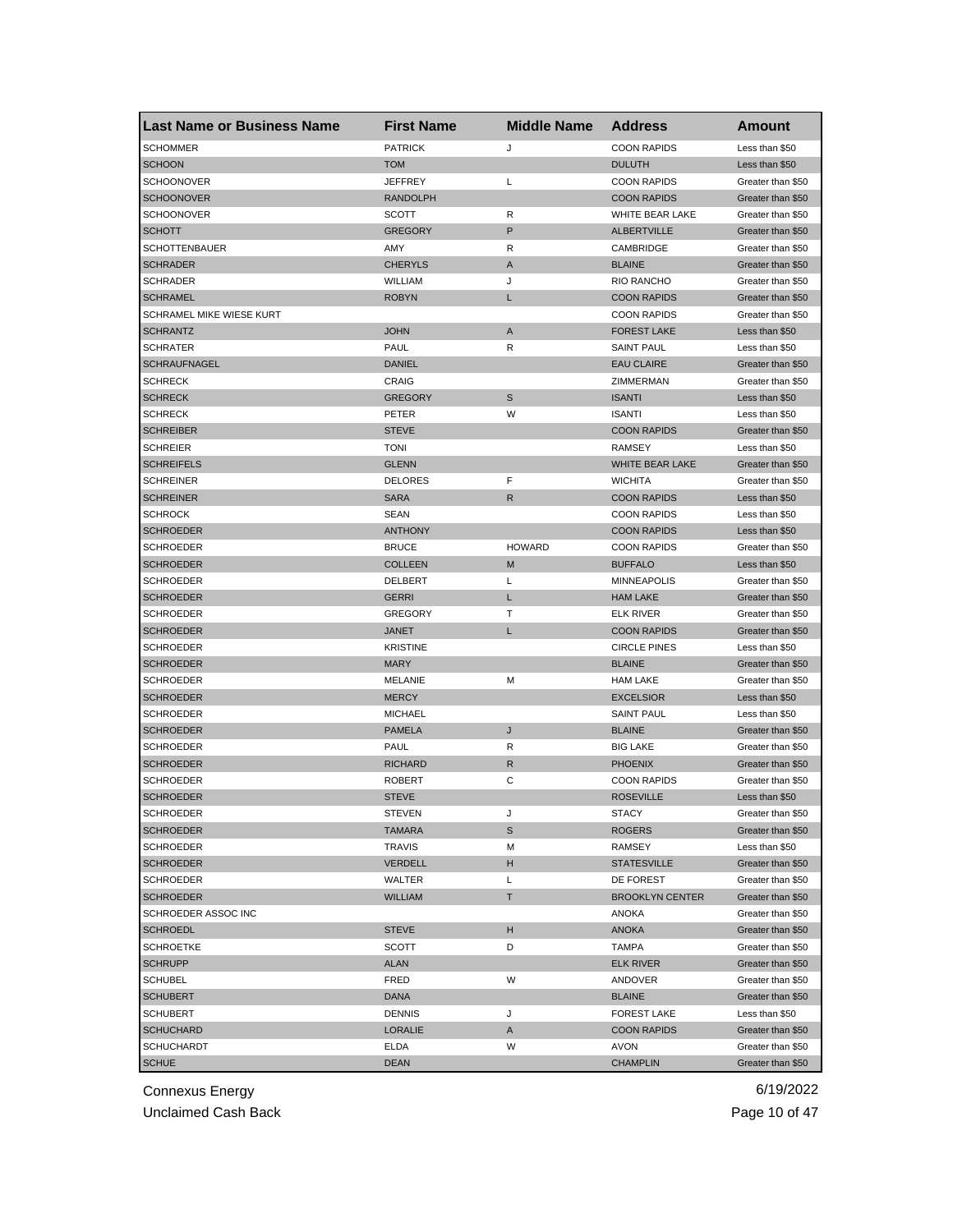| <b>Last Name or Business Name</b> | <b>First Name</b> | <b>Middle Name</b> | <b>Address</b>         | Amount            |
|-----------------------------------|-------------------|--------------------|------------------------|-------------------|
| <b>SCHUE</b>                      | <b>NINA</b>       |                    | <b>COON RAPIDS</b>     | Greater than \$50 |
| <b>SCHUE</b>                      | <b>ROBERT</b>     | Г                  | <b>VADNAIS HEIGHTS</b> | Greater than \$50 |
| <b>SCHUE</b>                      | <b>STEVE</b>      | J                  | <b>ELK RIVER</b>       | Less than \$50    |
| <b>SCHUELLER</b>                  | <b>JON</b>        |                    | <b>DAYTON</b>          | Greater than \$50 |
| <b>SCHUELLER</b>                  | <b>MEGAN</b>      |                    | <b>TOMBALL</b>         | Less than \$50    |
| <b>SCHUELLER</b>                  | <b>PATRICK</b>    | S                  | <b>PRINCETON</b>       | Less than \$50    |
| <b>SCHUERMAN</b>                  | DARYL             | N                  | <b>FOREST LAKE</b>     | Less than \$50    |
| <b>SCHUERMAN</b>                  | LARRY             | W                  | <b>COON RAPIDS</b>     | Greater than \$50 |
| <b>SCHUETT</b>                    | <b>DONALD</b>     | н                  | <b>BLAINE</b>          | Greater than \$50 |
| <b>SCHUETT</b>                    | <b>DONALD</b>     | н                  | <b>BLAINE</b>          | Greater than \$50 |
| <b>SCHUETZ</b>                    | <b>HOWARD</b>     |                    | PINE CITY              | Less than \$50    |
| <b>SCHUETZLER</b>                 | <b>VERN</b>       |                    | <b>ANOKA</b>           | Greater than \$50 |
| <b>SCHUH</b>                      | <b>JAMES</b>      | Г                  | <b>RAMSEY</b>          | Greater than \$50 |
| <b>SCHUH</b>                      | <b>MARY</b>       | L                  | <b>NORTH OAKS</b>      | Greater than \$50 |
| SCHUH TRUCKING CO                 |                   |                    | <b>FOREST LAKE</b>     | Greater than \$50 |
| <b>SCHULD</b>                     | <b>VERN</b>       |                    | <b>SAINT PAUL</b>      | Greater than \$50 |
| <b>SCHULDT</b>                    | <b>SHAWN</b>      | Г                  | <b>BIG LAKE</b>        | Greater than \$50 |
| <b>SCHULENBURG</b>                | EARL              |                    | <b>MAPLE GROVE</b>     | Greater than \$50 |
| <b>SCHULER</b>                    | <b>GERALDINE</b>  |                    | <b>COON RAPIDS</b>     | Greater than \$50 |
| <b>SCHULER</b>                    | <b>JOAN</b>       | M                  | <b>BROOKLYN PARK</b>   | Greater than \$50 |
| <b>SCHULER</b>                    | <b>LINDSEY</b>    | R                  | <b>WATERTOWN</b>       | Less than \$50    |
| <b>SCHULER</b>                    | <b>MICHAEL</b>    |                    | <b>ELK RIVER</b>       | Less than \$50    |
| <b>SCHULKE</b>                    | <b>JERRY</b>      | Ε                  | <b>ELK RIVER</b>       | Greater than \$50 |
| <b>SCHULLER</b>                   | CARL              | C                  | <b>MONTICELLO</b>      | Greater than \$50 |
| <b>SCHULLER</b>                   | PAUL              |                    | <b>NEW BRIGHTON</b>    | Greater than \$50 |
| <b>SCHULLO</b>                    | <b>MICHAEL</b>    |                    | <b>RAMSEY</b>          | Greater than \$50 |
| <b>SCHULTE</b>                    | DAVID             | G                  | <b>COON RAPIDS</b>     | Greater than \$50 |
| <b>SCHULTE</b>                    | <b>JOHN</b>       |                    | <b>BRUNO</b>           | Less than \$50    |
| <b>SCHULTE</b>                    | <b>MARK</b>       | L                  | <b>ELK RIVER</b>       | Greater than \$50 |
| <b>SCHULTE</b>                    | <b>TAMMI</b>      |                    | <b>EDEN PRAIRIE</b>    | Greater than \$50 |
|                                   |                   |                    |                        |                   |
| <b>SCHULTE BILL</b>               | <b>ANN</b>        | M                  | SAINT CLOUD            | Greater than \$50 |
| <b>SCHULTZ</b>                    |                   |                    | <b>MINNETONKA</b>      | Greater than \$50 |
| <b>SCHULTZ</b>                    | <b>BOB</b>        |                    | <b>COON RAPIDS</b>     | Greater than \$50 |
| <b>SCHULTZ</b>                    | <b>BRAD</b>       |                    | <b>MILACA</b>          | Less than \$50    |
| <b>SCHULTZ</b>                    | <b>BYRON</b>      | Г                  | <b>COON RAPIDS</b>     | Greater than \$50 |
| <b>SCHULTZ</b>                    | <b>CHARLES</b>    |                    | <b>COON RAPIDS</b>     | Less than \$50    |
| <b>SCHULTZ</b>                    | CRAIG             | S                  | <b>CASA GRANDE</b>     | Greater than \$50 |
| <b>SCHULTZ</b>                    | <b>CRYSTAL</b>    | P                  | <b>ISANTI</b>          | Greater than \$50 |
| <b>SCHULTZ</b>                    | DARLA             | Ε                  | <b>BLAINE</b>          | Greater than \$50 |
| <b>SCHULTZ</b>                    | <b>DARREN</b>     |                    | <b>PLYMOUTH</b>        | Greater than \$50 |
| <b>SCHULTZ</b>                    | DAWN              | L                  | HAM LAKE               | Less than \$50    |
| <b>SCHULTZ</b>                    | DEAN              | L                  | NEW HOPE               | Less than \$50    |
| <b>SCHULTZ</b>                    | <b>DENISE</b>     | S                  | <b>COON RAPIDS</b>     | Greater than \$50 |
| <b>SCHULTZ</b>                    | <b>DON</b>        | A                  | MESA                   | Greater than \$50 |
| <b>SCHULTZ</b>                    | <b>DONALD</b>     | J                  | MINNEAPOLIS            | Greater than \$50 |
| <b>SCHULTZ</b>                    | <b>DOUGLAS</b>    | R                  | <b>COON RAPIDS</b>     | Greater than \$50 |
| <b>SCHULTZ</b>                    | <b>EUGENE</b>     |                    | <b>ISANTI</b>          | Less than \$50    |
| <b>SCHULTZ</b>                    | GARY              | J                  | <b>COON RAPIDS</b>     | Greater than \$50 |
| <b>SCHULTZ</b>                    | <b>JEANETTE</b>   |                    | <b>FRIDLEY</b>         | Less than \$50    |
| <b>SCHULTZ</b>                    | <b>JERALD</b>     | W                  | <b>FAIRMONT</b>        | Greater than \$50 |
| <b>SCHULTZ</b>                    | <b>JEROME</b>     | Α                  | <b>COTTAGE GROVE</b>   | Greater than \$50 |
| <b>SCHULTZ</b>                    | KATHY             | L                  | <b>COON RAPIDS</b>     | Greater than \$50 |
| <b>SCHULTZ</b>                    | KURT              |                    | <b>COON RAPIDS</b>     | Greater than \$50 |
| <b>SCHULTZ</b>                    | LORI              |                    | <b>COON RAPIDS</b>     | Greater than \$50 |
| <b>SCHULTZ</b>                    | MELISSA           | Κ                  | ANOKA                  | Greater than \$50 |
| <b>SCHULTZ</b>                    | <b>MICHAEL</b>    | D                  | <b>BLAINE</b>          | Less than \$50    |

Unclaimed Cash Back **Page 11 of 47**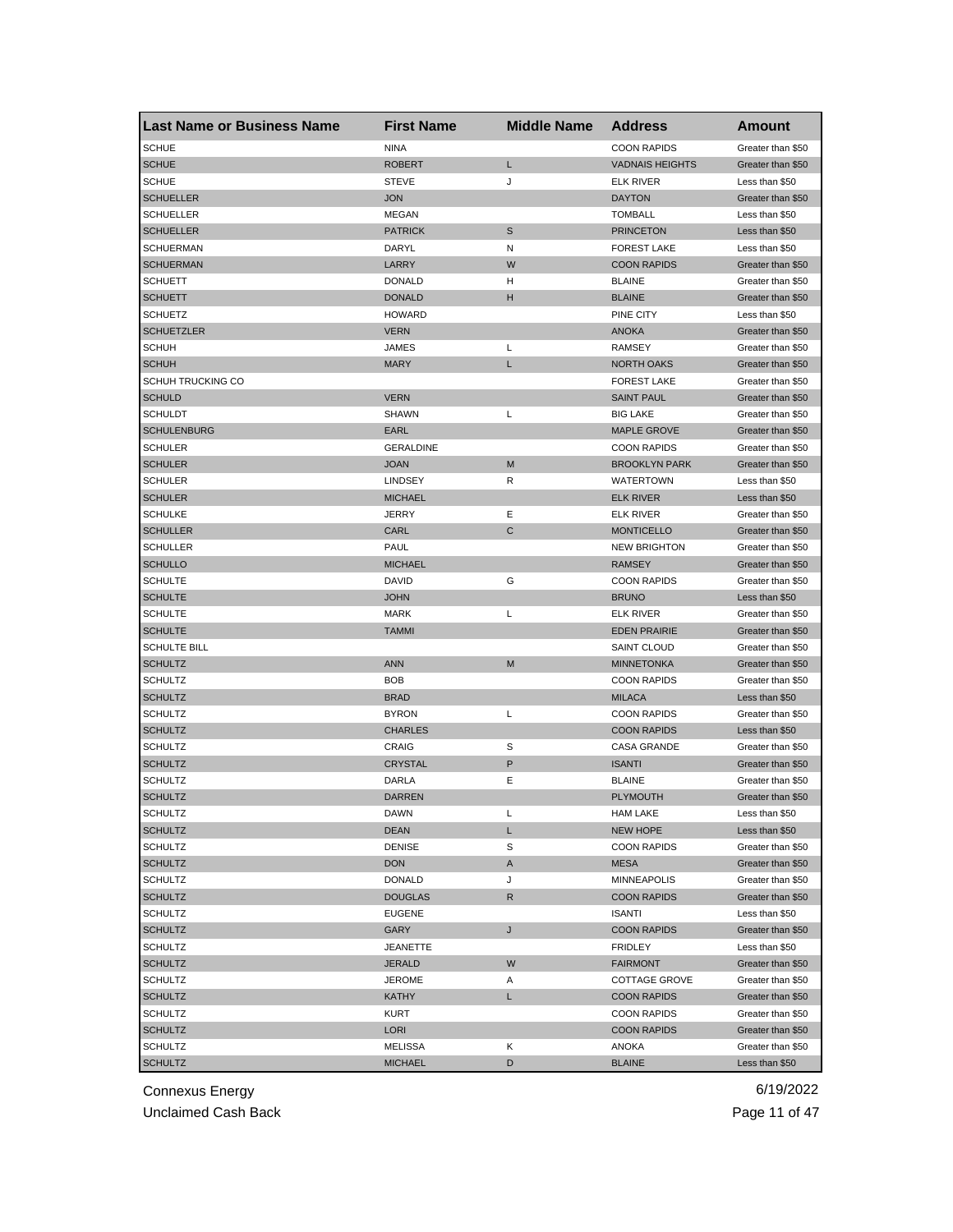| Last Name or Business Name           | <b>First Name</b> | <b>Middle Name</b> | <b>Address</b>         | <b>Amount</b>     |
|--------------------------------------|-------------------|--------------------|------------------------|-------------------|
| <b>SCHULTZ</b>                       | <b>RACHEL</b>     | L                  | <b>BLAINE</b>          | Greater than \$50 |
| <b>SCHULTZ</b>                       | <b>RICHARD</b>    | J                  | <b>ANOKA</b>           | Greater than \$50 |
| <b>SCHULTZ</b>                       | <b>RICHARD</b>    | L                  | <b>WICHITA</b>         | Greater than \$50 |
| <b>SCHULTZ</b>                       | <b>STEVE</b>      |                    | <b>COON RAPIDS</b>     | Greater than \$50 |
| <b>SCHULTZ</b>                       | <b>TIMOTHY</b>    | G                  | <b>BLOOMINGTON</b>     | Greater than \$50 |
| <b>SCHULTZ</b>                       | <b>WARD</b>       | W                  | <b>EAST BETHEL</b>     | Greater than \$50 |
| <b>SCHULTZ</b>                       | YOLANDA           | L                  | ALEXANDRIA             | Greater than \$50 |
| <b>SCHULZ</b>                        | <b>ALAN</b>       | R                  | <b>CAMBRIDGE</b>       | Less than \$50    |
| <b>SCHULZ</b>                        | LYLE              | <b>JAMES</b>       | CAMBRIDGE              | Greater than \$50 |
| <b>SCHULZE</b>                       | <b>LAWRENCE</b>   | Ε                  | <b>BLAINE</b>          | Greater than \$50 |
| <b>SCHULZE</b>                       | <b>PRISCILLA</b>  |                    | OSSEO                  | Greater than \$50 |
| SCHULZE FARMS OF ELK RIV             |                   |                    | <b>ELK RIVER</b>       | Greater than \$50 |
| <b>SCHUMACHER</b>                    | CAROL             | М                  | <b>COON RAPIDS</b>     | Greater than \$50 |
| <b>SCHUMACHER</b>                    | <b>DEAN</b>       | D                  | <b>FRIDLEY</b>         | Greater than \$50 |
| <b>SCHUMACHER</b>                    | <b>DIANE</b>      |                    | ELK RIVER              | Less than \$50    |
| <b>SCHUMACHER</b>                    | <b>GARTH</b>      | C                  | <b>COON RAPIDS</b>     | Greater than \$50 |
| <b>SCHUMACHER</b>                    | <b>JAMES</b>      | P                  | <b>BLAINE</b>          | Greater than \$50 |
| <b>SCHUMACHER</b>                    | <b>JENNET</b>     | M                  | <b>BROOK PARK</b>      | Greater than \$50 |
| <b>SCHUMACHER</b>                    | <b>JOEL</b>       | Α                  | <b>BLAINE</b>          | Less than \$50    |
| <b>SCHUMACHER</b>                    | <b>KONRAD</b>     | S                  | ELY                    | Greater than \$50 |
| <b>SCHUMACHER</b>                    | MARK              | н                  | PINE CITY              | Less than \$50    |
| <b>SCHUMACHER</b>                    | <b>MILISSA</b>    | M                  | <b>ANDOVER</b>         | Less than \$50    |
| <b>SCHUMACHER</b>                    | <b>RONALD</b>     | J                  | <b>BROOKLYN PARK</b>   | Greater than \$50 |
| <b>SCHUMACHER</b>                    | <b>STEVEN</b>     | M                  | <b>COON RAPIDS</b>     | Greater than \$50 |
| SCHUMACHER STEVE A<br>& BEAL BRIAN R |                   |                    | <b>BLAINE</b>          | Greater than \$50 |
| <b>SCHUMANN</b>                      | <b>MAGGIE</b>     | M                  | <b>BLAINE</b>          | Greater than \$50 |
| SCHUNEMAN                            | <b>DONALD</b>     |                    | CENTERVILLE            | Greater than \$50 |
| SCHUNK*                              | <b>CORINNE</b>    |                    | <b>ISANTI</b>          | Less than \$50    |
| <b>SCHUNKS VARIETY STORE</b>         |                   |                    | <b>GARFIELD</b>        | Greater than \$50 |
| <b>SCHUPBACH</b>                     | ANGELA            | D                  | <b>CHAMPLIN</b>        | Less than \$50    |
| <b>SCHURHAMER</b>                    | <b>BRYCE</b>      |                    | <b>WOODBURY</b>        | Greater than \$50 |
| <b>SCHURING</b>                      | <b>TODD</b>       |                    | WHITE BEAR LAKE        | Less than \$50    |
| SCHUSTER                             | <b>DOUGLAS</b>    |                    | <b>PRINCETON</b>       | Greater than \$50 |
| <b>SCHUSTER</b>                      | <b>JACK</b>       |                    | <b>MOUND</b>           | Greater than \$50 |
| <b>SCHUSTER</b>                      | <b>JOHN</b>       | W                  | <b>VADNAIS HEIGHTS</b> | Greater than \$50 |
| <b>SCHUSTER</b>                      | <b>JOSH</b>       |                    | <b>CEDAR</b>           | Greater than \$50 |
| <b>SCHUSTER</b>                      | <b>REBECCA</b>    |                    | <b>ISANTI</b>          | Less than \$50    |
| <b>SCHUSTER</b>                      | <b>REBECCA</b>    | A                  | <b>COON RAPIDS</b>     | Greater than \$50 |
| <b>SCHUTTA</b>                       | CARIN             | т                  | CEDAR                  | Greater than \$50 |
| <b>SCHUTTA</b>                       | <b>LINDA</b>      | S                  | <b>COON RAPIDS</b>     | Greater than \$50 |
| SCHUTTA                              | MARK              | A                  | LITTLE FALLS           | Greater than \$50 |
| <b>SCHUTTE</b>                       | <b>DOUGLAS</b>    | M                  | ANOKA                  | Greater than \$50 |
| <b>SCHUTZ</b>                        | <b>DOUGLAS</b>    | R                  | <b>ELK RIVER</b>       | Less than \$50    |
| <b>SCHUTZ</b>                        | JASON             | G                  | <b>BROOKLYN PARK</b>   | Greater than \$50 |
| <b>SCHUTZ</b>                        | SANDRA            | J                  | <b>COON RAPIDS</b>     | Greater than \$50 |
| <b>SCHUYLER</b>                      | <b>LUCY</b>       | R                  | <b>COON RAPIDS</b>     | Greater than \$50 |
| <b>SCHWAAB</b>                       | SCOTT             | Α                  | <b>BLAINE</b>          | Greater than \$50 |
| <b>SCHWAB</b>                        | <b>LORIN</b>      | M                  | <b>BLAINE</b>          | Greater than \$50 |
| <b>SCHWAB</b>                        | <b>MICHAEL</b>    |                    | <b>SAINT PAUL</b>      | Greater than \$50 |
| <b>SCHWAB</b>                        | <b>MICHAEL</b>    | С                  | <b>COON RAPIDS</b>     | Greater than \$50 |
| <b>SCHWAB</b>                        | PAUL              | Α                  | <b>COON RAPIDS</b>     | Greater than \$50 |
| <b>SCHWAB</b>                        | <b>TODD</b>       |                    | CAMBRIDGE              | Greater than \$50 |
| <b>SCHWAGEL</b>                      | ERIC              | Μ                  | WHITE BEAR LAKE        | Less than \$50    |
| <b>SCHWANDT</b>                      | <b>ROBERT</b>     |                    | <b>GOLDEN VALLEY</b>   | Greater than \$50 |
| <b>SCHWANKL</b>                      | <b>JOHN</b>       | P                  | <b>COON RAPIDS</b>     | Greater than \$50 |
| <b>SCHWANTES</b>                     | <b>MARK</b>       |                    | <b>MINNEAPOLIS</b>     | Greater than \$50 |
|                                      |                   |                    |                        |                   |

Unclaimed Cash Back **Page 12 of 47**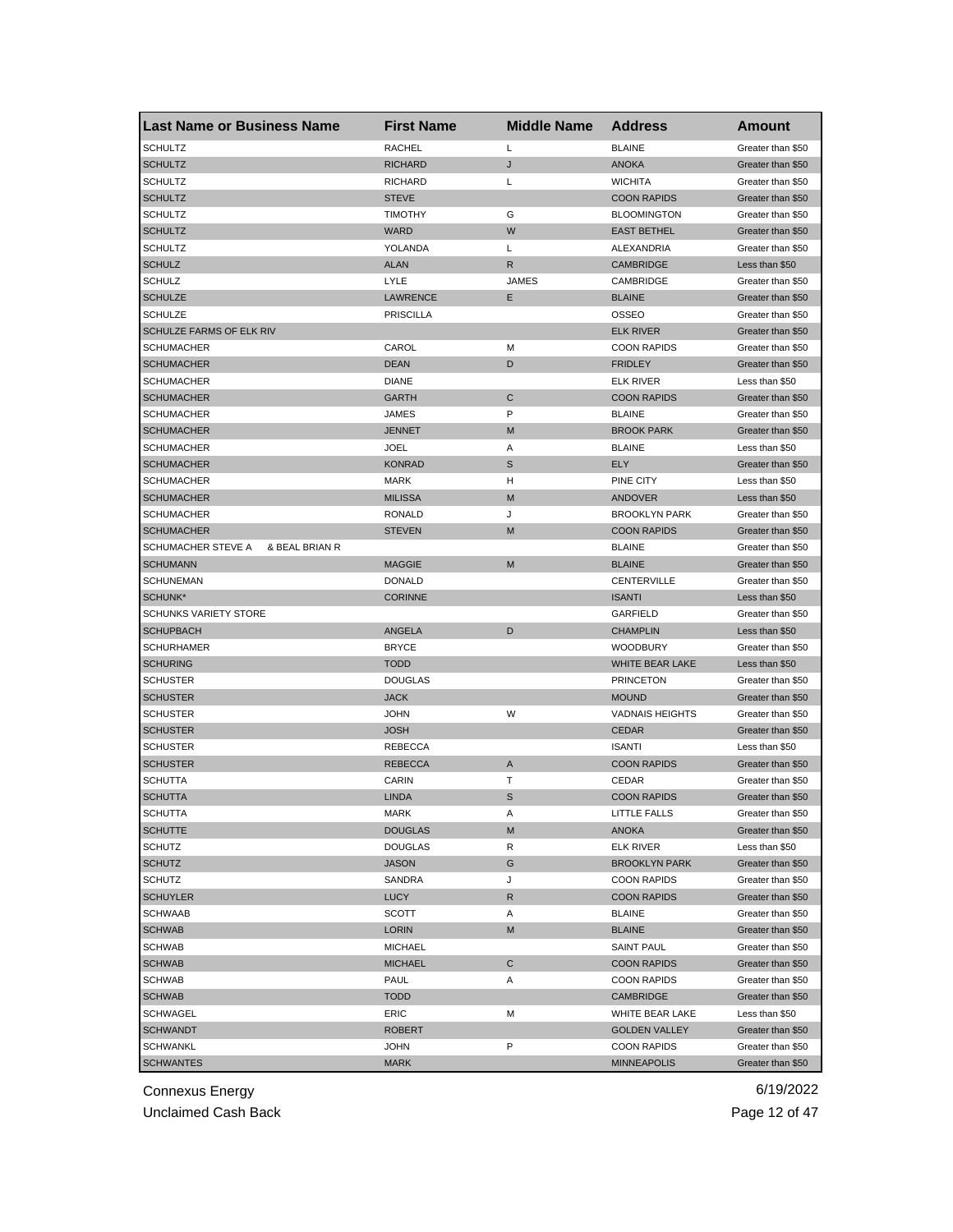| <b>Last Name or Business Name</b>         | <b>First Name</b> | <b>Middle Name</b> | <b>Address</b>          | Amount            |
|-------------------------------------------|-------------------|--------------------|-------------------------|-------------------|
| <b>SCHWANZ</b>                            | <b>MICHAEL</b>    | L                  | <b>CIRCLE PINES</b>     | Greater than \$50 |
| <b>SCHWARKOPF</b>                         | <b>JOYCE</b>      |                    | <b>WILLMAR</b>          | Less than \$50    |
| <b>SCHWARTZ</b>                           | <b>ALYSIA</b>     |                    | <b>COON RAPIDS</b>      | Greater than \$50 |
| <b>SCHWARTZ</b>                           | <b>ANNA</b>       | <b>MARIE</b>       | <b>MINNEAPOLIS</b>      | Less than \$50    |
| <b>SCHWARTZ</b>                           | <b>DONALD</b>     | JR                 | <b>KINGMAN</b>          | Greater than \$50 |
| <b>SCHWARTZ</b>                           | <b>GERALD</b>     |                    | <b>ELK RIVER</b>        | Greater than \$50 |
| <b>SCHWARTZ</b>                           | GERALD            | W                  | <b>MINNEAPOLIS</b>      | Less than \$50    |
| <b>SCHWARTZ</b>                           | <b>GORDON</b>     | R                  | <b>AITKIN</b>           | Less than \$50    |
| <b>SCHWARTZ</b>                           | JAYNE             | L                  | <b>FOREST LAKE</b>      | Greater than \$50 |
| <b>SCHWARTZ</b>                           | <b>KEITH</b>      |                    | <b>SAINT FRANCIS</b>    | Greater than \$50 |
| <b>SCHWARTZ</b>                           | KEITH             | Α                  | <b>CLOQUET</b>          | Greater than \$50 |
| <b>SCHWARTZ</b>                           | <b>KEVIN</b>      | В                  | <b>BRAINERD</b>         | Greater than \$50 |
| <b>SCHWARTZ</b>                           | <b>LEIGH</b>      | Α                  | ANDOVER                 | Less than \$50    |
| <b>SCHWARTZ</b>                           | <b>LUANN</b>      | M                  | <b>ELK RIVER</b>        | Greater than \$50 |
| <b>SCHWARTZ</b>                           | <b>MAHLON</b>     | L                  | <b>BROOKLYN CENTER</b>  | Greater than \$50 |
| <b>SCHWARTZ</b>                           | <b>MIKE</b>       | R                  | <b>BLAINE</b>           | Less than \$50    |
| <b>SCHWARTZ</b>                           | <b>RICHARD</b>    | F                  | <b>NEW BRIGHTON</b>     | Greater than \$50 |
| <b>SCHWARTZ</b>                           | <b>ROBERT</b>     | D                  | <b>BIG LAKE</b>         | Greater than \$50 |
| <b>SCHWARTZ</b>                           | <b>ROBERT</b>     | G                  | <b>BLAINE</b>           | Greater than \$50 |
| <b>SCHWARTZ</b>                           | <b>RONALD</b>     |                    | <b>VADNAIS HEIGHTS</b>  | Greater than \$50 |
| <b>SCHWARTZ</b>                           | WENDY             | M                  | OAKDALE                 | Greater than \$50 |
| <b>SCHWARTZ</b>                           | <b>WILLIAM</b>    | R                  | <b>BLAINE</b>           | Less than \$50    |
| <b>SCHWARZ</b>                            | <b>EUGENE</b>     | F                  | CARVER                  | Less than \$50    |
| <b>SCHWARZKOPF</b>                        | GAIL              | L                  | <b>WAITE PARK</b>       | Less than \$50    |
| <b>SCHWARZKOPF ROBERT</b><br>& PO BOX 184 |                   |                    | <b>BECKER</b>           | Greater than \$50 |
| <b>SCHWASS</b>                            | <b>LESA</b>       | L                  | <b>MINNEAPOLIS</b>      | Less than \$50    |
| <b>SCHWEFEL</b>                           | <b>JOHN</b>       | R                  | <b>EDEN PRAIRIE</b>     | Greater than \$50 |
| <b>SCHWEIGER</b>                          | <b>JAKE</b>       | С                  | <b>ANOKA</b>            | Greater than \$50 |
| <b>SCHWEIGERT</b>                         | WENDY             | М                  | <b>MINNEAPOLIS</b>      | Less than \$50    |
| <b>SCHWEITZER</b>                         | <b>BRANDON</b>    | С                  | <b>COON RAPIDS</b>      | Greater than \$50 |
| <b>SCHWEITZER</b>                         | <b>KEVIN</b>      | Г                  | ANOKA                   | Greater than \$50 |
| SCHWEITZER GLADYS PARK AVE APTS           |                   |                    | <b>FARIBAULT</b>        | Greater than \$50 |
| <b>SCHWICHTENBERG</b>                     | JAY               | G                  | <b>NEW HOPE</b>         | Greater than \$50 |
| <b>SCHWIEGER</b>                          | <b>DANIEL</b>     | $\mathsf{R}$       | <b>CEDAR</b>            | Greater than \$50 |
| <b>SCHWIETERS</b>                         | PETER             |                    | CEDAR                   | Less than \$50    |
| <b>SCHWIETERS</b>                         | <b>TONY</b>       |                    | <b>BLAINE</b>           | Greater than \$50 |
| <b>SCHWINGLER</b>                         | <b>STEPHANIE</b>  |                    | CEDAR                   | Greater than \$50 |
| <b>SCHWINN</b>                            | <b>JOSEPH</b>     | R                  | <b>FRIDLEY</b>          | Greater than \$50 |
| <b>SCHWINTEK</b>                          | JAMES             |                    | <b>SPRING LAKE PARK</b> | Greater than \$50 |
| <b>SCHWIRTZ</b>                           | <b>DELORES</b>    | L                  | <b>CEDAR</b>            | Greater than \$50 |
| <b>SCOBLE</b>                             | DAVID             | G                  | SANFORD                 | Greater than \$50 |
| <b>SCOFIELD</b>                           | <b>JANICE</b>     | L                  | <b>ALBERTVILLE</b>      | Greater than \$50 |
| <b>SCOFIELD</b>                           | PETER             |                    | <b>BRAHAM</b>           | Less than \$50    |
| <b>SCOFIELD</b>                           | <b>ROBIN</b>      | L                  | <b>SAINT FRANCIS</b>    | Greater than \$50 |
| SCOOPS PUB & GRILL                        |                   |                    | <b>ELK RIVER</b>        | Greater than \$50 |
| <b>SCOTT</b>                              | <b>ANDRE</b>      |                    | <b>FRIDLEY</b>          | Greater than \$50 |
| SCOTT                                     | <b>BALEEN</b>     | Κ                  | LITTLE CANADA           | Greater than \$50 |
| <b>SCOTT</b>                              | <b>BRIDGETTE</b>  |                    | <b>COON RAPIDS</b>      | Greater than \$50 |
| SCOTT                                     | CHARLES           | J                  | <b>SAINT PAUL</b>       | Greater than \$50 |
| <b>SCOTT</b>                              | D                 | A                  | WHITE BEAR LAKE         | Greater than \$50 |
| <b>SCOTT</b>                              | <b>DAVITA</b>     | L                  | <b>BLAINE</b>           | Less than \$50    |
| <b>SCOTT</b>                              | <b>DAWN</b>       | R                  | <b>WILLMAR</b>          | Greater than \$50 |
| SCOTT                                     | DEAN              | Κ                  | ANDOVER                 | Greater than \$50 |
| <b>SCOTT</b>                              | <b>DONALD</b>     | L                  | <b>BLAINE</b>           | Greater than \$50 |
| SCOTT                                     | <b>DOUGLAS</b>    | Е                  | ANDOVER                 | Greater than \$50 |
| <b>SCOTT</b>                              | GREG              |                    | <b>COON RAPIDS</b>      | Greater than \$50 |
|                                           |                   |                    |                         |                   |

Unclaimed Cash Back **Page 13 of 47**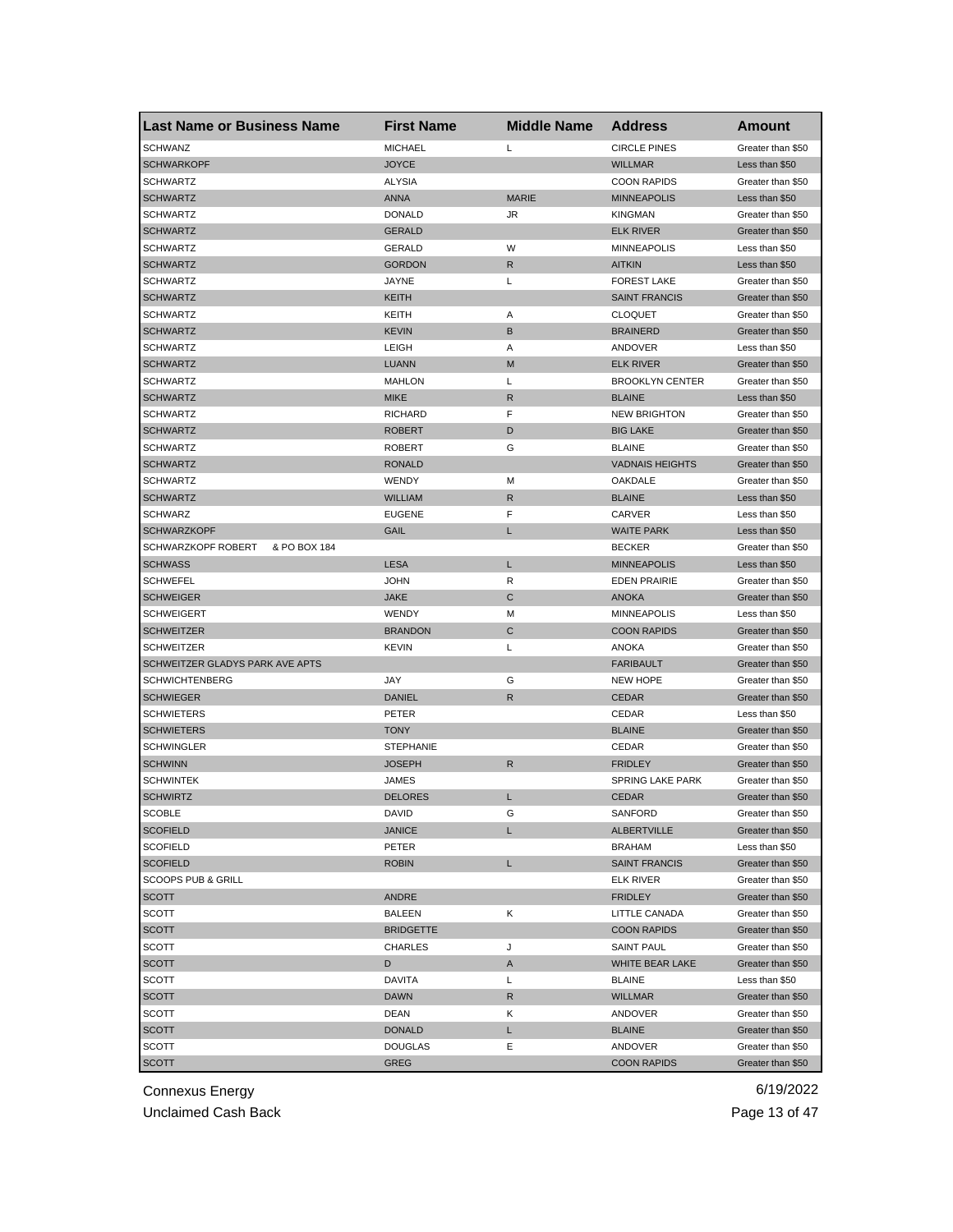| Last Name or Business Name    | <b>First Name</b>       | <b>Middle Name</b> | <b>Address</b>                    | <b>Amount</b>                       |
|-------------------------------|-------------------------|--------------------|-----------------------------------|-------------------------------------|
| <b>SCOTT</b>                  | <b>GREGORY</b>          | C                  | <b>ANOKA</b>                      | Greater than \$50                   |
| <b>SCOTT</b>                  | <b>GREGORY</b>          | <b>EARL</b>        | WHITE BEAR LAKE                   | Greater than \$50                   |
| SCOTT                         | JAMES                   | F                  | ANOKA                             | Greater than \$50                   |
| <b>SCOTT</b>                  | <b>JAMES</b>            | S                  | <b>COON RAPIDS</b>                | Greater than \$50                   |
| SCOTT                         | JAMES                   | Т                  | <b>MINNEAPOLIS</b>                | Less than \$50                      |
| <b>SCOTT</b>                  | <b>JANET</b>            |                    | <b>SAINT ANTHONY</b>              | Greater than \$50                   |
| SCOTT                         | <b>JOHN</b>             | J                  | <b>COON RAPIDS</b>                | Greater than \$50                   |
| SCOTT                         | <b>MARK</b>             | D                  | <b>FOREST LAKE</b>                | Greater than \$50                   |
| SCOTT                         | <b>NICOLE</b>           | М                  | <b>COON RAPIDS</b>                | Greater than \$50                   |
| <b>SCOTT</b>                  | <b>PATRICIA</b>         | M                  | <b>COON RAPIDS</b>                | Greater than \$50                   |
| <b>SCOTT</b>                  | <b>ROBIN</b>            |                    | RAMSEY                            | Greater than \$50                   |
| <b>SCOTT</b>                  | <b>SEAN</b>             | M                  | <b>SAINT PAUL</b>                 | Less than \$50                      |
| SCOTT                         | <b>SHARON</b>           |                    | <b>COON RAPIDS</b>                | Greater than \$50                   |
| <b>SCOTT</b>                  | <b>VICTORIA</b>         | L                  | <b>MINNEAPOLIS</b>                | Less than \$50                      |
| <b>SCOTT</b>                  | WARREN                  | Ε                  | <b>MINNEAPOLIS</b>                | Less than \$50                      |
| <b>SCOVILLE</b>               | <b>JEFFREY</b>          | R                  | <b>BIG PINE KEY</b>               | Greater than \$50                   |
| <b>SCRUBBYS CAR WASH</b>      |                         |                    | <b>BIG LAKE</b>                   | Greater than \$50                   |
| <b>SCRUTON</b>                | <b>JOHN</b>             | Г                  | <b>COOS BAY</b>                   | Greater than \$50                   |
| <b>SCULLY</b>                 | <b>JEREMY</b>           |                    | <b>BIG LAKE</b>                   | Less than \$50                      |
| <b>SCULTHORP</b>              | JILL                    | M                  | <b>NEW BRIGHTON</b>               | Greater than \$50                   |
| <b>SDOEUNG</b>                | <b>SREY</b>             |                    | <b>ROSHAROM</b>                   | Greater than \$50                   |
| <b>SEABORG</b>                | <b>TERRY</b>            |                    | <b>NES HARIM</b>                  | Greater than \$50                   |
| <b>SEABURG</b>                | <b>DON</b>              |                    | <b>MINNEAPOLIS</b>                | Greater than \$50                   |
| <b>SEALS</b>                  | <b>CECIL</b>            | Ε                  | ZIMMERMAN                         | Greater than \$50                   |
| <b>SEALS</b>                  | PETE                    |                    | ZIMMERMAN                         | Greater than \$50                   |
| <b>SEAMAN</b>                 | <b>JAMES</b>            | C                  | <b>ANOKA</b>                      | Greater than \$50                   |
| SEAMLESS GUTTERS INC          |                         |                    | <b>COLD SPRING</b>                | Greater than \$50                   |
| <b>SEAMS</b>                  | <b>MARILYN</b>          | J                  | <b>SAINT PAUL</b>                 | Less than \$50                      |
| SEAR                          | <b>FRANK</b>            |                    | <b>ANOKA</b>                      | Greater than \$50                   |
| <b>SEASONS</b>                | <b>PHOTO</b>            |                    | <b>BLAINE</b>                     | Greater than \$50                   |
| <b>SEASONS RESTAURANT</b>     |                         |                    | <b>COON RAPIDS</b>                | Greater than \$50                   |
|                               | <b>ALAN</b>             | C                  | <b>STILLWATER</b>                 | Less than \$50                      |
| <b>SEATON</b>                 |                         |                    |                                   |                                     |
| <b>SEAVEY</b><br><b>SEBAK</b> | MELANIE<br><b>ERNIE</b> | Α                  | <b>BLAINE</b><br><b>MAYSVILLE</b> | Greater than \$50                   |
|                               |                         |                    |                                   | Greater than \$50                   |
| SEBALD                        | <b>NATHAN</b>           |                    | <b>COON RAPIDS</b>                | Greater than \$50<br>Less than \$50 |
| <b>SEBESTA</b>                | <b>LOUISE</b>           | M                  | <b>SAINT PAUL</b>                 |                                     |
| <b>SEBRING</b>                | <b>BRAD</b>             | Α                  | <b>BIG LAKE</b>                   | Greater than \$50                   |
| <b>SECKINGER</b>              | <b>BRIAN</b>            |                    | <b>BLAINE</b>                     | Greater than \$50                   |
| <b>SECOR</b>                  | D                       | <b>SCOTT</b>       | <b>FRIDLEY</b>                    | Greater than \$50                   |
| <b>SECOR</b>                  | <b>RENEE</b>            | J                  | <b>STILLWATER</b>                 | Greater than \$50                   |
| <b>SECORD</b>                 | <b>PAUL</b>             |                    | ELK RIVER                         | Greater than \$50                   |
| <b>SECORD</b>                 | W. J.                   |                    | <b>ST MICHAEL</b>                 | Greater than \$50                   |
| SECORD*                       | ZOE                     | т                  | <b>WOODBURY</b>                   | Less than \$50                      |
| SECUNDO CASUS ENTERPRISES     |                         |                    | <b>COON RAPIDS</b>                | Greater than \$50                   |
| SEDERSTROM                    | DANIEL                  | н                  | <b>ISANTI</b>                     | Greater than \$50                   |
| <b>SEDFAWI</b>                | <b>MARIANNE</b>         |                    | <b>MINNEAPOLIS</b>                | Less than \$50                      |
| SEDONA TOWNHOMES LLC          |                         |                    | CENTERVILLE                       | Greater than \$50                   |
| <b>SEDONA TOWNHOMES LLC</b>   |                         |                    | <b>CENTERVILLE</b>                | Greater than \$50                   |
| SEE                           | <b>JOHN</b>             | н                  | <b>CHAMPLIN</b>                   | Less than \$50                      |
| SEED                          | <b>ANTONY</b>           |                    | <b>SAINT PAUL</b>                 | Greater than \$50                   |
| SEEHAFER                      | TERRI                   | R                  | <b>CIRCLE PINES</b>               | Less than \$50                      |
| <b>SEEKON</b>                 | <b>DAVID</b>            | L                  | <b>COON RAPIDS</b>                | Greater than \$50                   |
| <b>SEEKON</b>                 | <b>EDMUND</b>           | J                  | NORTH BRANCH                      | Less than \$50                      |
| SEEL                          | <b>MERLIN</b>           | V                  | NORTH BRANCH                      | Greater than \$50                   |
| SEELYE                        | <b>IRVING</b>           | L                  | DEER RIVER                        | Greater than \$50                   |
| <b>SEEMAN</b>                 | <b>KENT</b>             | W                  | <b>HENNING</b>                    | Less than \$50                      |

Unclaimed Cash Back **Page 14 of 47**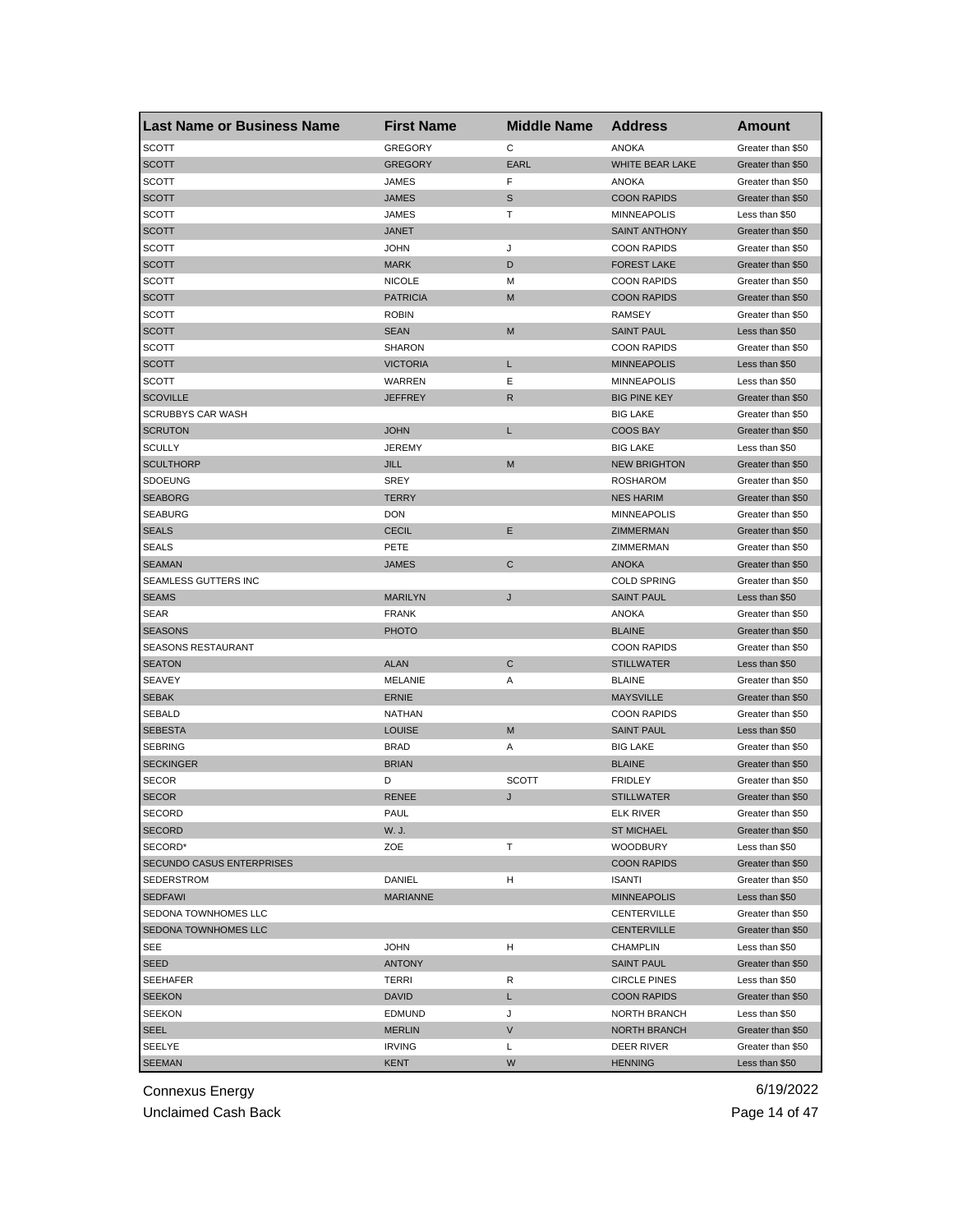| Last Name or Business Name | <b>First Name</b> | <b>Middle Name</b> | <b>Address</b>         | Amount            |
|----------------------------|-------------------|--------------------|------------------------|-------------------|
| <b>SEEMAN</b>              | WAYNE             | Е                  | <b>BECKER</b>          | Greater than \$50 |
| <b>SEEP</b>                | <b>DAVID</b>      | $\mathsf C$        | <b>OVERLAND PARK</b>   | Greater than \$50 |
| SEGAN                      | <b>MICHAEL</b>    |                    | <b>GERVAIS</b>         | Greater than \$50 |
| <b>SEGELSTROM</b>          | <b>JERRY</b>      |                    | <b>MINNEAPOLIS</b>     | Less than \$50    |
| <b>SEGER</b>               | <b>LYNN</b>       |                    | <b>NORTH BRANCH</b>    | Less than \$50    |
| SEGUE CAFE INC             |                   |                    | <b>MINNEAPOLIS</b>     | Greater than \$50 |
| <b>SEHM</b>                | <b>DAVID</b>      |                    | <b>SAINT FRANCIS</b>   | Greater than \$50 |
| <b>SEIBERLICH</b>          | <b>DEBI</b>       | A                  | <b>COTTAGE GROVE</b>   | Less than \$50    |
| <b>SEIBERLICH</b>          | <b>JOHN</b>       | S                  | <b>BLAINE</b>          | Greater than \$50 |
| <b>SEIBERT</b>             | <b>KATHERINE</b>  |                    | <b>EXCELSIOR</b>       | Greater than \$50 |
| <b>SEIDEL</b>              | LOREN             |                    | MARINE ON ST CROIX     | Greater than \$50 |
| <b>SEIDL</b>               | <b>JAMES</b>      |                    | MARINE ON ST CROIX     | Greater than \$50 |
| <b>SEIF</b>                | <b>SCOTT</b>      | R                  | MESA                   | Greater than \$50 |
| <b>SEIFERMANN</b>          | <b>LILLIAN</b>    | A                  | <b>ANOKA</b>           | Less than \$50    |
| <b>SEIFERT</b>             | <b>JOE</b>        |                    | <b>ROGERS</b>          | Greater than \$50 |
| <b>SEIFERT</b>             | <b>MARGUERITE</b> |                    | <b>COON RAPIDS</b>     | Greater than \$50 |
| <b>SEIFERT</b>             | <b>RONALD</b>     | Α                  | <b>STILLWATER</b>      | Less than \$50    |
| <b>SEIFERT</b>             | <b>TRISHA</b>     |                    | <b>HANOVER</b>         | Greater than \$50 |
| <b>SEIGLEY</b>             | <b>KIMBERLY</b>   | Κ                  | <b>CIRCLE PINES</b>    | Greater than \$50 |
| <b>SEIGLEY</b>             | <b>MICHAEL</b>    |                    | <b>MINNEAPOLIS</b>     | Greater than \$50 |
| <b>SEIM</b>                | <b>JOSHUA</b>     | в                  | <b>WYOMING</b>         | Greater than \$50 |
| <b>SEIMON</b>              | <b>BATEN</b>      | G                  | <b>FOUNTAIN HILLS</b>  | Greater than \$50 |
| SEITZ                      | LEVI              | Ε                  | <b>CHAMPLIN</b>        | Greater than \$50 |
| <b>SELANDER</b>            | <b>LAWRENCE</b>   | Ε                  | <b>SHOREVIEW</b>       | Greater than \$50 |
| <b>SELGER CUSTOM HOMES</b> |                   |                    | <b>COON RAPIDS</b>     | Less than \$50    |
| <b>SELIGA</b>              | <b>RUDY</b>       |                    | <b>SAINT PAUL</b>      | Greater than \$50 |
| <b>SELINE</b>              | <b>BRYAN</b>      | J                  | ANOKA                  | Greater than \$50 |
| <b>SELINE</b>              | <b>DEBORAH</b>    |                    | <b>BLAINE</b>          | Greater than \$50 |
| <b>SELINSKE</b>            | <b>EDWARD</b>     | J                  | <b>FOREST LAKE</b>     | Less than \$50    |
| <b>SELINSKY</b>            | <b>DAVID</b>      |                    | <b>BLAINE</b>          | Greater than \$50 |
| <b>SELINSKY</b>            | <b>RICK</b>       | В                  | <b>BECKER</b>          | Greater than \$50 |
| <b>SELISKY</b>             | LARRY             | M                  | <b>BLAINE</b>          | Greater than \$50 |
| <b>SELIX</b>               | <b>PAULETTE</b>   | Г                  | <b>HAM LAKE</b>        | Greater than \$50 |
| <b>SELIX</b>               | <b>RONALD</b>     |                    | <b>HAM LAKE</b>        | Greater than \$50 |
| SELL                       | <b>CHERI</b>      | Α                  | <b>COON RAPIDS</b>     | Less than \$50    |
| <b>SELLARS</b>             | <b>MARK</b>       | F                  | <b>MINNEAPOLIS</b>     | Greater than \$50 |
| <b>SELLERS</b>             | <b>BARBARA</b>    |                    | <b>DENVER</b>          | Less than \$50    |
| <b>SELLMAN</b>             | <b>JOYCE</b>      | D                  | <b>VADNAIS HEIGHTS</b> | Less than \$50    |
| SELLNER                    | <b>TERESA</b>     | LEE                | <b>BLAINE</b>          | Less than \$50    |
| <b>SELLSTEDT</b>           | ROBERT            |                    | <b>MINNEAPOLIS</b>     | Greater than \$50 |
| SELTHOFNER*                | JENNA             | L                  | ELK RIVER              | Greater than \$50 |
| <b>SELVIG</b>              | <b>BLAKE</b>      | н                  | <b>COON RAPIDS</b>     | Greater than \$50 |
| SEMAN                      | DANIEL            | J                  | <b>MINNEAPOLIS</b>     | Greater than \$50 |
| <b>SEMAN</b>               | RUTH              |                    | <b>MINNEAPOLIS</b>     | Greater than \$50 |
| <b>SEMANKO</b>             | <b>ROBYN</b>      |                    | SAINT PAUL             | Less than \$50    |
| <b>SEMELSBERGER</b>        | LAWRENCE          | Α                  | <b>SAUK CENTRE</b>     | Greater than \$50 |
| SEMLAK                     | <b>SUSAN</b>      | Ε                  | <b>SAINT PAUL</b>      | Less than \$50    |
| <b>SEMLER</b>              | <b>JEREMIAH</b>   |                    | CAMBRIDGE              | Less than \$50    |
| SEMLER                     | <b>JOSEPH</b>     | J<br>F             | <b>ISLE</b>            | Greater than \$50 |
|                            | <b>DONALD</b>     |                    | <b>SPOKANE</b>         | Greater than \$50 |
| SEMPEL                     |                   | J                  |                        |                   |
| SENART                     | GERALD            | М                  | ALEXANDRIA             | Less than \$50    |
| <b>SENART</b>              | <b>MICHAEL</b>    | P                  | <b>COTTAGE GROVE</b>   | Greater than \$50 |
| <b>SENGBUSCH</b>           | DARWIN            | L                  | MILACA                 | Less than \$50    |
| <b>SENKYR</b>              | MAE               | С                  | <b>LAKE ELMO</b>       | Greater than \$50 |
| SENNE                      | <b>BYRON</b>      |                    | <b>BLAINE</b>          | Greater than \$50 |
| <b>SENNE</b>               | DARRYL            | W                  | <b>MARIETTA</b>        | Greater than \$50 |

Unclaimed Cash Back **Page 15 of 47**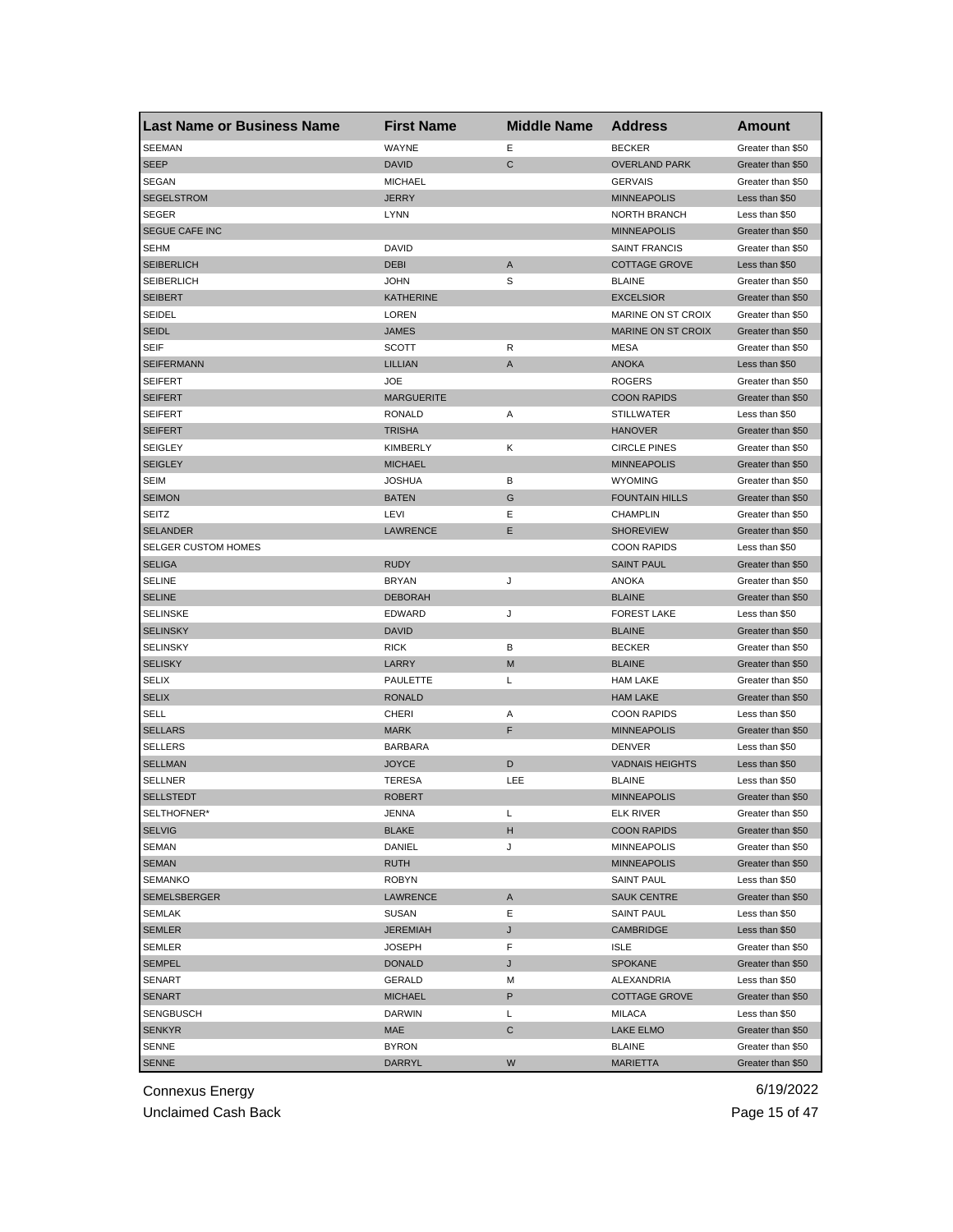| <b>Last Name or Business Name</b>    | <b>First Name</b> | <b>Middle Name</b> | <b>Address</b>            | <b>Amount</b>     |
|--------------------------------------|-------------------|--------------------|---------------------------|-------------------|
| SENTMAN                              | PAUL              | J                  | <b>SAINT PAUL</b>         | Less than \$50    |
| <b>SENTZ</b>                         | <b>LOUISE</b>     | M                  | <b>COON RAPIDS</b>        | Greater than \$50 |
| <b>SEORUM</b>                        | <b>RICHARD</b>    | L                  | OAKDALE                   | Greater than \$50 |
| <b>SEPPALA</b>                       | <b>LEON</b>       |                    | <b>SAINT PAUL</b>         | Greater than \$50 |
| SEPPLE                               | ANNETTE           |                    | <b>ANOKA</b>              | Greater than \$50 |
| <b>SERATZKI</b>                      | н                 | C                  | <b>BLAINE</b>             | Greater than \$50 |
| SERBESKU                             | KATHLEEN          | М                  | <b>CIRCLE PINES</b>       | Greater than \$50 |
| <b>SERDAHL</b>                       | <b>JOHN</b>       |                    | <b>ELK RIVER</b>          | Greater than \$50 |
| <b>SERENDIPITY CAFE</b>              |                   |                    | <b>ANOKA</b>              | Greater than \$50 |
| <b>SERFLING</b>                      | <b>LONNIE</b>     | D                  | <b>PEQUOT LAKES</b>       | Greater than \$50 |
| <b>SERFLING</b>                      | <b>RICK</b>       |                    | ZIMMERMAN                 | Greater than \$50 |
| <b>SERGE</b>                         |                   |                    | <b>MAPLE GROVE</b>        | Greater than \$50 |
| <b>SERMON</b>                        | M                 | <b>RONALD</b>      | ZIMMERMAN                 | Greater than \$50 |
| <b>SERREYN</b>                       | <b>ANN</b>        | M                  | <b>PLYMOUTH</b>           | Less than \$50    |
| <b>SERSHEN</b>                       | <b>PATRICIA</b>   | Α                  | <b>BLAINE</b>             | Greater than \$50 |
| SERVICE MPLS LLC DBA SWISHER HYGIENE |                   |                    | <b>PARK RIDGE</b>         | Less than \$50    |
| SETHER                               | <b>IVAN</b>       | н                  | ZIMMERMAN                 | Greater than \$50 |
| <b>SETNESS</b>                       | <b>PETER</b>      |                    | <b>MARINE ON ST CROIX</b> | Greater than \$50 |
| <b>SETTAMBRINO</b>                   | GREG              |                    | <b>COON RAPIDS</b>        | Greater than \$50 |
| <b>SETTER</b>                        | <b>ERIC</b>       | J                  | WHITE BEAR LAKE           | Less than \$50    |
| <b>SETTERHOLM</b>                    | DEBRA             | Κ                  | <b>COON RAPIDS</b>        | Less than \$50    |
| <b>SETTEVIG</b>                      | <b>KAREN</b>      |                    | <b>ELK RIVER</b>          | Greater than \$50 |
| SETTLE                               | <b>LEON</b>       | W                  | <b>COON RAPIDS</b>        | Greater than \$50 |
| <b>SEVERIN</b>                       | <b>MARK</b>       |                    | <b>HARRIS</b>             | Greater than \$50 |
| <b>SEVERIN</b>                       | <b>MARK</b>       | C                  | PLYMOUTH                  | Greater than \$50 |
| <b>SEVERIN</b>                       | <b>WILLARD</b>    | G                  | <b>COON RAPIDS</b>        | Greater than \$50 |
| <b>SEVERSON</b>                      | ARNOLD            | Κ                  | <b>COON RAPIDS</b>        | Greater than \$50 |
| <b>SEVERSON</b>                      | <b>DENNIS</b>     | A                  | <b>MAPLE GROVE</b>        |                   |
|                                      |                   | R                  | <b>BLAINE</b>             | Less than \$50    |
| <b>SEVERSON</b>                      | <b>DONALD</b>     |                    |                           | Greater than \$50 |
| <b>SEVERSON</b>                      | <b>PAUL</b>       | Q                  | PINE CITY                 | Greater than \$50 |
| <b>SEVERSON</b>                      | <b>RONALD</b>     | L                  | LINO LAKES                | Greater than \$50 |
| <b>SEVERSON</b>                      | <b>VANCE</b>      | Κ                  | <b>SAINT PAUL</b>         | Greater than \$50 |
| <b>SEVERSON</b>                      | <b>VERNON</b>     | J                  | CUMBERLAND                | Greater than \$50 |
| <b>SEVERTSON</b>                     | <b>BRET</b>       |                    | <b>EAST BETHEL</b>        | Greater than \$50 |
| <b>SEVERTSON</b>                     | <b>CYNTHIA</b>    | L                  | <b>VADNAIS HEIGHTS</b>    | Greater than \$50 |
| <b>SEVERTSON</b>                     | <b>JAMES</b>      | D                  | <b>AUSTIN</b>             | Greater than \$50 |
| <b>SEVERTSON</b>                     | <b>STEVEN</b>     | J                  | <b>ISANTI</b>             | Less than \$50    |
| <b>SEVIG</b>                         | <b>JULIE</b>      | B                  | <b>COON RAPIDS</b>        | Greater than \$50 |
| <b>SEVIOLA</b>                       | JILL              | М                  | <b>COON RAPIDS</b>        | Greater than \$50 |
| <b>SEVIOLA</b>                       | <b>JOHN</b>       | R                  | <b>HAM LAKE</b>           | Greater than \$50 |
| <b>SEVIOLA</b>                       | KERI              | J                  | EAST BETHEL               | Greater than \$50 |
| <b>SEWELL</b>                        | <b>LINDA</b>      | L                  | <b>FOREST LAKE</b>        | Less than \$50    |
| <b>SEXTON</b>                        | ADAIR             |                    | RHINELANDER               | Greater than \$50 |
| <b>SEXTON</b>                        | <b>DAVID</b>      | С                  | <b>COON RAPIDS</b>        | Greater than \$50 |
| <b>SEXTON</b>                        | <b>FRANCES</b>    | М                  | <b>PRINCETON</b>          | Greater than \$50 |
| <b>SEXTON</b>                        | <b>JOSEPH</b>     | С                  | RAMSEY                    | Greater than \$50 |
| <b>SEXTON</b>                        | <b>JOSH</b>       | т                  | <b>LAS VEGAS</b>          | Less than \$50    |
| SEXTON JOSEPH C<br>& FLAATA GREGO    |                   |                    | <b>RAMSEY</b>             | Greater than \$50 |
| SEYDEL                               | KEITH             |                    | AUSTIN                    | Less than \$50    |
| <b>SEYKORA</b>                       | <b>TIFFANY</b>    |                    | <b>RAMSEY</b>             | Less than \$50    |
| <b>SEYMOUR</b>                       | LORI              | Α                  | <b>MINNEAPOLIS</b>        | Greater than \$50 |
| SGUTT                                | KAMI              | J                  | <b>SAINT PAUL</b>         | Less than \$50    |
| SHACKELFORD                          | DAVID             | Α                  | <b>COON RAPIDS</b>        | Less than \$50    |
| <b>SHACKELTON</b>                    | <b>SHAWN</b>      |                    | <b>SAINT FRANCIS</b>      | Greater than \$50 |
| SHACKLE                              | <b>DONALD</b>     | Ε                  | PINE RIVER                | Greater than \$50 |
| <b>SHACKLE</b>                       | <b>RICHARD</b>    | A                  | <b>SAINT FRANCIS</b>      | Greater than \$50 |

Unclaimed Cash Back **Page 16 of 47**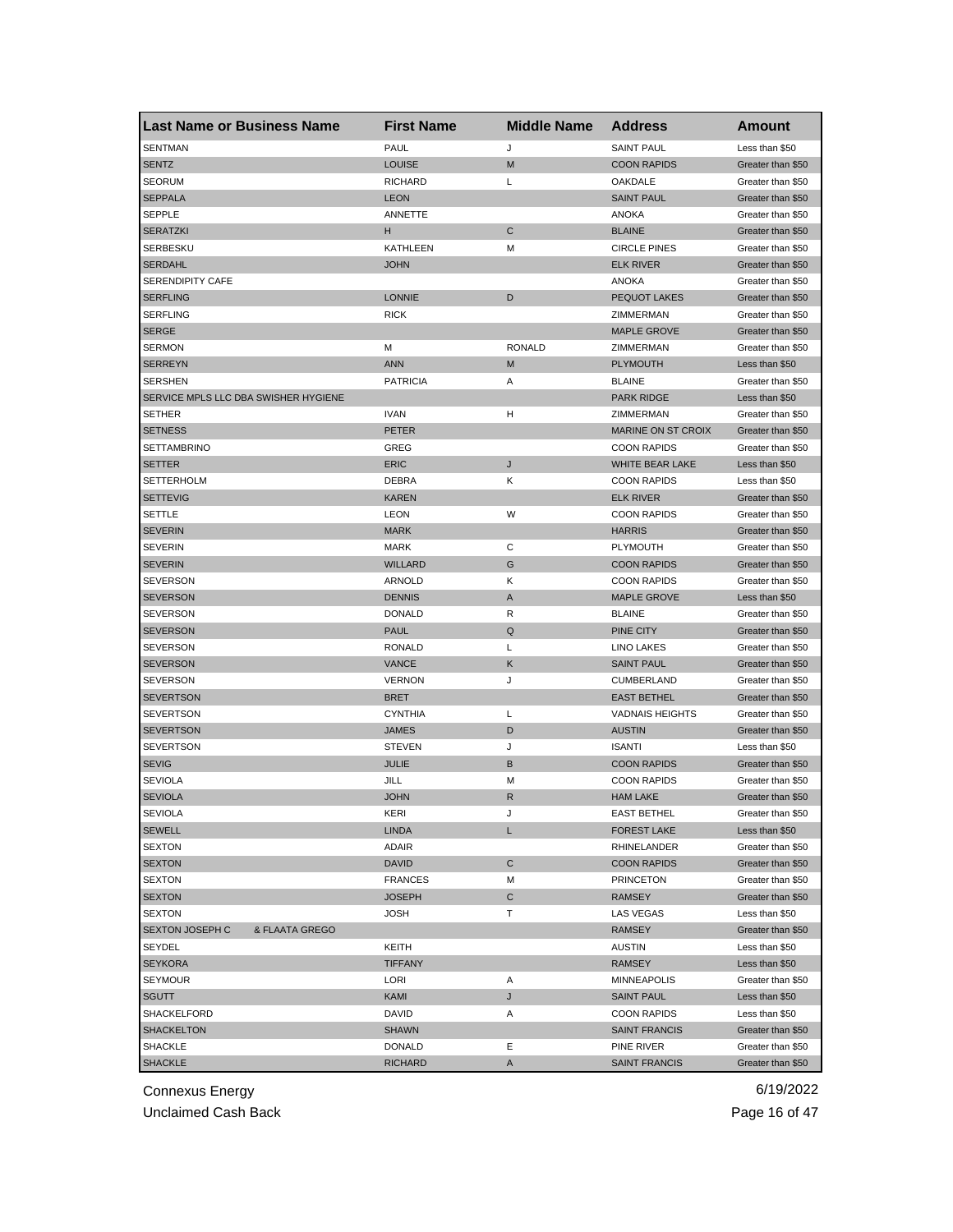| <b>Last Name or Business Name</b> | <b>First Name</b> | <b>Middle Name</b> | <b>Address</b>        | <b>Amount</b>     |
|-----------------------------------|-------------------|--------------------|-----------------------|-------------------|
| <b>SHACKLE</b>                    | <b>RICHARD</b>    | Α                  | <b>COON RAPIDS</b>    | Greater than \$50 |
| <b>SHACKLE</b>                    | <b>RICK</b>       | A                  | <b>COON RAPIDS</b>    | Greater than \$50 |
| <b>SHADDRICK</b>                  | KELLEY            | S                  | CAMBRIDGE             | Greater than \$50 |
| <b>SHAFFER</b>                    | <b>KIM</b>        |                    | <b>MINNEAPOLIS</b>    | Greater than \$50 |
| <b>SHAFFER</b>                    | LES               | G                  | LITTLE FALLS          | Greater than \$50 |
| <b>SHAFFER</b>                    | <b>TIMOTHY</b>    | T                  | <b>BLAINE</b>         | Greater than \$50 |
| <b>SHAIMA</b>                     | JOHN              | т                  | <b>ELK RIVER</b>      | Greater than \$50 |
| <b>SHALEEN</b>                    | <b>ALAN</b>       | G                  | MARINE ON ST CROIX    | Greater than \$50 |
| SHALEEN                           | GREG              |                    | <b>LINDSTROM</b>      | Greater than \$50 |
| <b>SHALEEN</b>                    | <b>JAMES</b>      |                    | <b>CAMBRIDGE</b>      | Greater than \$50 |
| SHALLBETTER                       | <b>ALLEN</b>      |                    | <b>PARK RAPIDS</b>    | Greater than \$50 |
| <b>SHAMP</b>                      | GREGORY           | A                  | <b>COON RAPIDS</b>    | Greater than \$50 |
| <b>SHAMP</b>                      | MARY              | Κ                  | <b>HAM LAKE</b>       | Greater than \$50 |
| <b>SHAMPINE</b>                   | <b>BONNIE</b>     | Ε                  | <b>ELK RIVER</b>      | Less than \$50    |
| <b>SHAMPINE</b>                   | DAVID             | Α                  | <b>COON RAPIDS</b>    | Greater than \$50 |
| <b>SHAMPINE</b>                   | <b>JAMES</b>      |                    | <b>BECKER</b>         | Less than \$50    |
| SHAMROCK DEVELOPMENT              |                   |                    | <b>BLOOMINGTON</b>    | Greater than \$50 |
| SHANDLEY*                         | <b>JON</b>        | т                  | <b>LINDSTROM</b>      | Less than \$50    |
| <b>SHANKS</b>                     | <b>ROBIN</b>      |                    | <b>SAINT PAUL</b>     | Less than \$50    |
| <b>SHANLEY</b>                    | LINDA             | M                  | <b>HUGO</b>           | Greater than \$50 |
| <b>SHANNON</b>                    | <b>CATHY</b>      |                    | <b>AVON</b>           | Greater than \$50 |
| <b>SHANNON</b>                    | <b>DONALD</b>     | G                  | <b>ROCHESTER</b>      | Less than \$50    |
| <b>SHANNON</b>                    | <b>MELVIN</b>     |                    | <b>COON RAPIDS</b>    | Less than \$50    |
| <b>SHANOR</b>                     | <b>RICK</b>       | D                  | <b>COON RAPIDS</b>    | Greater than \$50 |
| <b>SHARBONO</b>                   | GARY              | W                  | <b>STILLWATER</b>     | Greater than \$50 |
| <b>SHARIEF</b>                    | <b>OMAR</b>       |                    | <b>JACKSONVILLE</b>   | Less than \$50    |
| <b>SHARKEVICH</b>                 | <b>BORIS</b>      |                    | <b>ROGERS</b>         | Greater than \$50 |
| <b>SHARLOW</b>                    | <b>MICHAEL</b>    | W                  | <b>FOREST LAKE</b>    | Greater than \$50 |
| <b>SHARONS</b>                    | HAIR              | CARE               | ROTHSCHILD            | Greater than \$50 |
| <b>SHARP</b>                      | CAYLEE            |                    | <b>ST PAUL</b>        | Less than \$50    |
| <b>SHARP</b>                      | <b>JOHN</b>       |                    | <b>RICHFIELD</b>      | Less than \$50    |
| <b>SHARP</b>                      | <b>NICOLE</b>     | L                  | <b>CIRCLE PINES</b>   | Less than \$50    |
| <b>SHARP</b>                      | <b>SCOTT</b>      | R                  | <b>COON RAPIDS</b>    | Greater than \$50 |
| <b>SHARP</b>                      | <b>STEPHANIE</b>  | G                  | <b>COON RAPIDS</b>    | Greater than \$50 |
| <b>SHARP</b>                      | <b>THOMAS</b>     | J                  | <b>COON RAPIDS</b>    | Less than \$50    |
| <b>SHARPCUTS</b>                  |                   |                    | <b>BROOKLYN PARK</b>  | Greater than \$50 |
| SHARPS SAFE DISTRIBUTORS          |                   |                    | WHITE BEAR LAKE       | Greater than \$50 |
| <b>SHASKE</b>                     | <b>JOHN</b>       | R                  | ZIMMERMAN             | Greater than \$50 |
| <b>SHATTO</b>                     | <b>MICHAEL</b>    |                    | ZIMMERMAN             | Greater than \$50 |
| <b>SHATTUCK</b>                   | LAURANCE          | W                  | <b>COON RAPIDS</b>    | Greater than \$50 |
| SHAUGHNESSY                       | SHANNON           | м                  | <b>SHOREVIEW</b>      | Less than \$50    |
| <b>SHAVLIK TECHNOLOGIES</b>       |                   |                    | <b>SAINT PAUL</b>     | Less than \$50    |
| <b>SHAW</b>                       | DEBRA             | Κ                  | <b>COON RAPIDS</b>    | Greater than \$50 |
| <b>SHAW</b>                       | HEATHER           |                    | ANOKA                 | Greater than \$50 |
| SHAW                              | KEITH             |                    | WAUBUN                | Greater than \$50 |
| <b>SHAW</b>                       | <b>MARTHA</b>     | E                  | <b>AITKIN</b>         | Less than \$50    |
| <b>SHAW</b>                       | <b>VICKIE</b>     |                    | <b>MINNEAPOLIS</b>    | Greater than \$50 |
| <b>SHAY</b>                       | <b>TIM</b>        |                    | <b>COON RAPIDS</b>    | Less than \$50    |
| SHEA                              | KATHRYN           |                    | MOUNDSVIEW            | Greater than \$50 |
| <b>SHEA</b>                       | MICHAEL           | D                  | <b>FARMINGTON</b>     | Greater than \$50 |
| SHEA                              | MOE               |                    | <b>BROOKLYN PARK</b>  | Less than \$50    |
| <b>SHEAREN</b>                    | <b>THOMAS</b>     | R                  | <b>SAINT PAUL</b>     | Greater than \$50 |
| SHEARER                           | RICHARD           |                    | <b>BALSAM LAKE</b>    | Greater than \$50 |
| <b>SHEARING</b>                   | JAMES             | н                  | CRYSTAL               | Greater than \$50 |
| SHEARON                           | <b>DAVID</b>      | L                  | WHITE BEAR LAKE       | Less than \$50    |
| SHEARSON LEHMAN MTG CORP          |                   |                    | <b>SAN BERNARDINO</b> | Greater than \$50 |
|                                   |                   |                    |                       |                   |

Unclaimed Cash Back **Page 17 of 47**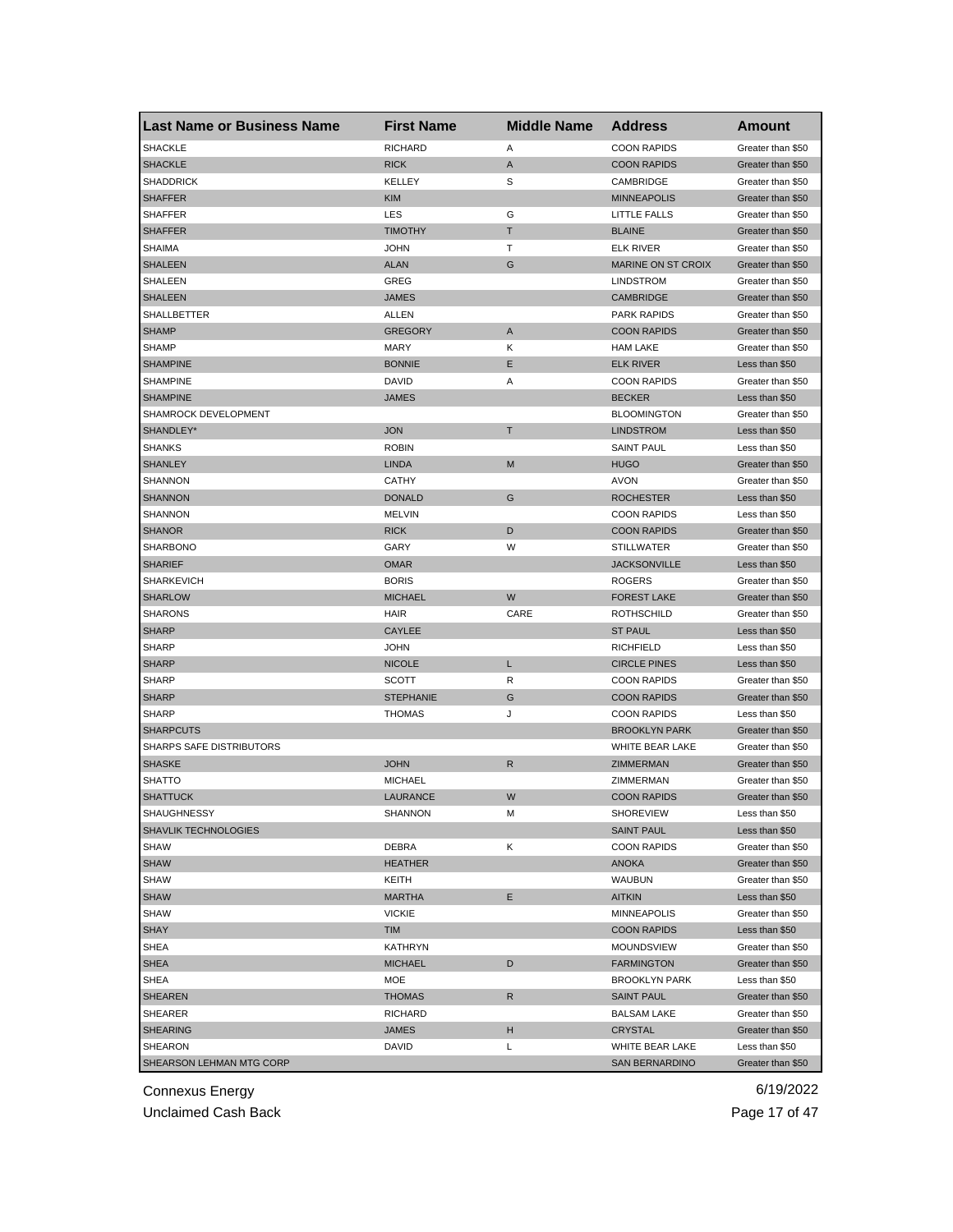| <b>THERESE</b><br>SHEEHAN<br>M<br><b>BLAINE</b><br><b>SHEELEY</b><br><b>JAMES</b><br>н<br><b>COON RAPIDS</b> | Greater than \$50<br>Greater than \$50 |
|--------------------------------------------------------------------------------------------------------------|----------------------------------------|
|                                                                                                              |                                        |
|                                                                                                              |                                        |
| <b>SHEETS</b><br>DEBRA<br><b>BLAINE</b>                                                                      | Greater than \$50                      |
| L<br><b>NORTH BRANCH</b><br><b>SHEFFIELD</b><br>GARY                                                         | Greater than \$50                      |
| JAMES<br>Е<br><b>MONTICELLO</b><br>SHEFFIELD                                                                 | Greater than \$50                      |
| <b>SHEFFIELD</b><br>LARRY<br><b>MINNEAPOLIS</b>                                                              | Greater than \$50                      |
| SHEFFIELD<br>SHARLENE<br>Α<br>ANOKA                                                                          | Less than \$50                         |
| <b>SHEIE</b><br>CARL<br>т<br>ANDOVER                                                                         | Greater than \$50                      |
| P<br><b>SHEILS</b><br><b>KEVIN</b><br><b>ANOKA</b>                                                           | Greater than \$50                      |
| SHEL CRAFT/KOUNTREE CRAFT<br>ZIMMERMAN                                                                       | Less than \$50                         |
| SHELANDER<br><b>LYNN</b><br><b>MINNEAPOLIS</b>                                                               | Less than \$50                         |
| <b>SHELBY</b><br><b>MICHAEL</b><br>L<br><b>BLAINE</b>                                                        | Less than \$50                         |
| SHELDON<br>DARYL<br>D<br><b>SHOREVIEW</b>                                                                    | Greater than \$50                      |
| <b>SHELDON</b><br>G<br><b>SCANDIA</b><br><b>EUGENE</b>                                                       | Greater than \$50                      |
| <b>COON RAPIDS</b><br>SHELDON<br><b>GREGORY</b><br>Α                                                         | Greater than \$50                      |
| <b>SHELDON</b><br>JENNIFER<br>G<br><b>ANOKA</b>                                                              | Less than \$50                         |
| SHELDON<br><b>JOHN</b><br><b>BLAINE</b>                                                                      | Greater than \$50                      |
| <b>SHELDON</b><br>KEITH<br><b>SPOONER</b>                                                                    | Greater than \$50                      |
| DAVID<br>R<br><b>ANOKA</b><br>SHELLENBERGER                                                                  | Greater than \$50                      |
| Κ<br><b>SHELLEY</b><br><b>BRENDA</b><br><b>BETHEL</b>                                                        | Greater than \$50                      |
| <b>SHELLY</b><br><b>TONI</b><br><b>LYNN</b><br><b>CIRCLE PINES</b>                                           | Greater than \$50                      |
| <b>SHELTON</b><br><b>AARON</b><br><b>COON RAPIDS</b>                                                         | Greater than \$50                      |
| <b>SHELTON</b><br>WILLIAM<br>CEDAR                                                                           | Greater than \$50                      |
| <b>SHEMON</b><br><b>LUCAS</b><br><b>BECKER</b>                                                               | Less than \$50                         |
| <b>SHENKLE</b><br>Α<br>M<br><b>MINNEAPOLIS</b>                                                               | Greater than \$50                      |
| <b>SHENKLE</b><br><b>MARK</b><br>D<br><b>COON RAPIDS</b>                                                     | Greater than \$50                      |
| SHEPARD<br><b>KEVIN</b><br><b>SHOREVIEW</b>                                                                  | Greater than \$50                      |
| <b>SHEPARD</b><br><b>RICHARD</b><br><b>ANOKA</b>                                                             | Less than \$50                         |
| SHEPARD<br>Г<br>ZIMMERMAN<br>SHELDON                                                                         | Greater than \$50                      |
| <b>SHEPARD</b><br>W<br><b>MINNEAPOLIS</b><br>TIMOTHY                                                         | Less than \$50                         |
| SHEPHERD<br><b>TIMOTHY</b><br><b>SAINT FRANCIS</b>                                                           | Less than \$50                         |
| <b>SHEPHERD</b><br><b>TIMOTHY</b><br>н<br><b>WYOMING</b>                                                     | Greater than \$50                      |
| SHEPHERD<br><b>TIMOTHY</b><br>н<br><b>WYOMING</b>                                                            | Greater than \$50                      |
| E<br><b>SHEPPARD</b><br><b>FERN</b><br>PINE CITY                                                             | Greater than \$50                      |
| SHEPPARD<br>JAMES<br><b>NORTH BRANCH</b>                                                                     | Greater than \$50                      |
| <b>SHEPPARD</b><br><b>TRAVIS</b><br><b>BLAINE</b>                                                            | Less than \$50                         |
| <b>SHEPPARD</b><br><b>VERNON</b><br><b>NEW BRIGHTON</b>                                                      | Greater than \$50                      |
| <b>SHEPPEARD</b><br><b>CHRISTINE</b><br>L<br><b>COON RAPIDS</b>                                              | Greater than \$50                      |
| <b>SHEPPECK</b><br><b>MICHAEL</b><br><b>SAINT PAUL</b>                                                       | Greater than \$50                      |
| <b>SHERASHENKOV</b><br><b>BORIS</b><br><b>BLAINE</b>                                                         | Less than \$50                         |
| SHERBURNE<br>MAPLE GROVE<br>EDWARD                                                                           | Greater than \$50                      |
| SHERBURNE CTY CONCRETE<br><b>SAINT CLOUD</b>                                                                 | Greater than \$50                      |
| <b>BIG LAKE</b><br>SHERBURNE TELE SYSTEMS INC*                                                               | Greater than \$50                      |
| <b>SHERECK</b><br><b>DENNIS</b><br><b>MINNEAPOLIS</b>                                                        | Greater than \$50                      |
| <b>SHERECK</b><br><b>MICHAEL</b><br><b>MINNEAPOLIS</b>                                                       | Less than \$50                         |
| <b>SHERER</b><br>PAMELA<br>R<br><b>COLUMBIA HEIGHTS</b>                                                      | Greater than \$50                      |
| F<br>SHERMAN<br>CHARLES<br>WAYZATA                                                                           | Greater than \$50                      |
| <b>SHERMAN</b><br>Е<br><b>HOWELL</b><br>DANIEL                                                               | Less than \$50                         |
| SHERMAN<br><b>GENEVE</b><br><b>BLAINE</b><br>R                                                               | Less than \$50                         |
| <b>SHERMAN</b><br>J<br>н<br><b>MINNEAPOLIS</b>                                                               | Greater than \$50                      |
| SHERMAN<br>P<br>JAMES<br><b>COLUMBIA HEIGHTS</b>                                                             | Greater than \$50                      |
| <b>SHERMAN</b><br><b>RENEE</b><br><b>HEWITT</b>                                                              | Less than \$50                         |
| SHERMAN<br>Е<br>RICK<br><b>STACY</b>                                                                         | Greater than \$50                      |
| <b>SHERRETT</b><br>JIM<br>D<br><b>ELK RIVER</b>                                                              | Less than \$50                         |
| <b>SHERRICK</b><br><b>VIVIAN</b><br>Α<br>WHITE BEAR LAKE                                                     | Greater than \$50                      |
| <b>SHERRY</b><br>С<br><b>BRIAN</b><br><b>CAMBRIDGE</b>                                                       | Greater than \$50                      |

Unclaimed Cash Back **Page 18 of 47**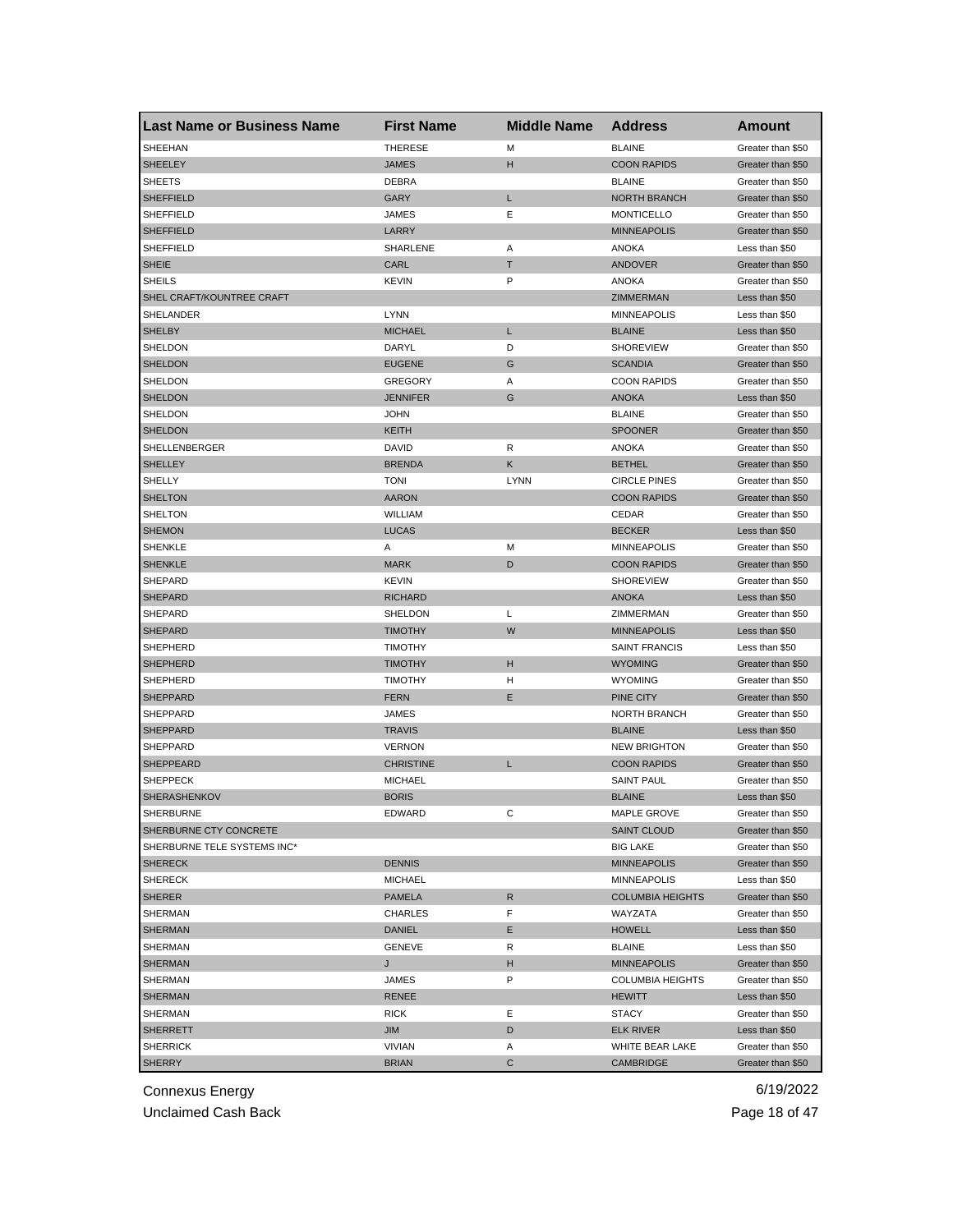| <b>Last Name or Business Name</b> |                | <b>First Name</b> | <b>Middle Name</b> | <b>Address</b>             | Amount                              |
|-----------------------------------|----------------|-------------------|--------------------|----------------------------|-------------------------------------|
| <b>SHERRY</b>                     |                | <b>PATRICK</b>    |                    | <b>ISANTI</b>              | Greater than \$50                   |
| <b>SHERRY</b>                     |                | <b>RICHARD</b>    | A                  | <b>FRIDLEY</b>             | Less than \$50                      |
| <b>SHERVA</b>                     |                | DANIELLE          | Κ                  | ANDOVER                    | Greater than \$50                   |
| <b>SHERVA</b>                     |                | <b>HARRY</b>      |                    | <b>SAINT LOUIS PARK</b>    | Greater than \$50                   |
| SHERWOOD JUDY                     | & RINEHART GER |                   |                    | <b>ISANTI</b>              | Greater than \$50                   |
| <b>SHETKA</b>                     |                | <b>MICHAEL</b>    | A                  | <b>MANHATTAN BCH</b>       | Less than \$50                      |
| <b>SHILTZ</b>                     |                | <b>ROLLIE</b>     | S                  | <b>COON RAPIDS</b>         | Greater than \$50                   |
| <b>SHIMA</b>                      |                | TERRY             | J                  | WHITE BEAR LAKE            | Greater than \$50                   |
| <b>SHIMKO</b>                     |                | <b>MARK</b>       | J                  | <b>SAINT CLOUD</b>         | Greater than \$50                   |
| <b>SHIMPA</b>                     |                | ROBERT            | A                  | <b>MAPLE GROVE</b>         | Less than \$50                      |
| <b>SHIN</b>                       |                | <b>PYUNG</b>      | <b>HOUN</b>        | OKLAHOMA CITY              | Greater than \$50                   |
| SHINDERS INC                      |                |                   |                    | <b>BLOOMINGTON</b>         | Less than \$50                      |
| <b>SHIPLEY</b>                    |                | <b>THERESA</b>    | M                  | <b>WHITE BEAR LAKE</b>     | Greater than \$50                   |
| <b>SHIPMAN</b>                    |                | <b>ROBERT</b>     | P                  | <b>CLEAR LAKE</b>          | Greater than \$50                   |
| <b>SHIPMAN</b>                    |                | <b>SHANE</b>      |                    | <b>STILLWATER</b>          | Less than \$50                      |
| <b>SHIPSHOCK</b>                  |                | <b>GREG</b>       | T                  | <b>SPRING LAKE PARK</b>    | Less than \$50                      |
| <b>SHIPSHOCK</b>                  |                | <b>GREGORY</b>    | т                  | <b>SPRING LAKE PARK</b>    | Greater than \$50                   |
| <b>SHIRLEY</b>                    |                | <b>VERNON</b>     |                    | <b>COTTAGE GROVE</b>       | Greater than \$50                   |
| SHIRT TAIL EXPRESS                |                |                   |                    | CAMBRIDGE                  | Greater than \$50                   |
| <b>SHIRTS</b>                     |                | <b>JOHN</b>       | W                  | <b>AVOCA</b>               | Greater than \$50                   |
| <b>SHIRTS</b>                     |                | <b>PLUS</b>       |                    | <b>INVER GROVE HEIGHTS</b> | Greater than \$50                   |
| <b>SHOAP</b>                      |                | <b>STEFFANIE</b>  |                    | <b>COON RAPIDS</b>         | Greater than \$50                   |
| <b>SHOBERG</b>                    |                | JEFFERY           |                    | <b>LINO LAKES</b>          | Greater than \$50                   |
| <b>SHOBERG</b>                    |                | <b>SCOTT</b>      | Τ                  | <b>LAGUNA HILLS</b>        | Less than \$50                      |
| <b>SHOCKLEY</b>                   |                | JERRY             | в                  | <b>COON RAPIDS</b>         | Less than \$50                      |
| <b>SHOCKMAN</b>                   |                | ROBERT            | N                  | <b>BLAINE</b>              | Greater than \$50                   |
| <b>SHOFNER</b>                    |                | JOHN              |                    | ANOKA                      | Greater than \$50                   |
| <b>SHOGREN</b>                    |                | <b>JEFFREY</b>    | н                  | <b>BIG LAKE</b>            | Greater than \$50                   |
| SHOLL                             |                | <b>RONALD</b>     | P                  | <b>COON RAPIDS</b>         | Greater than \$50                   |
| <b>SHOMO</b>                      |                | <b>ROBERT</b>     | B                  | <b>ROSEVILLE</b>           | Greater than \$50                   |
| <b>SHOMSHAK</b>                   |                | <b>JOHN</b>       | Г                  | WHITE BEAR LAKE            | Greater than \$50                   |
| <b>SHOOK</b>                      |                | JULIE             | <b>ANN</b>         | <b>ANOKA</b>               | Greater than \$50                   |
| <b>SHOOK</b>                      |                | KIMM              |                    | ELK RIVER                  | Greater than \$50                   |
| <b>SHOPE</b>                      |                | CAROL             |                    | <b>MINNEAPOLIS</b>         | Greater than \$50                   |
| SHOPPING CNTR GROUP THE           |                |                   |                    | <b>MINNETONKA</b>          | Greater than \$50                   |
| <b>SHORE</b>                      |                | <b>DONALD</b>     |                    | <b>ANOKA</b>               | Greater than \$50                   |
| <b>SHORE</b>                      |                | LARRY             | н                  | <b>MONTICELLO</b>          | Greater than \$50                   |
| <b>SHORE</b>                      |                | <b>TINA</b>       | M                  | <b>FRIDLEY</b>             | Greater than \$50                   |
| <b>SHORT</b>                      |                | MARILYN           | Q                  | <b>SPRING LAKE PARK</b>    | Less than \$50                      |
| <b>SHORTRIDGE</b>                 |                | <b>BRYAN</b>      | G                  | <b>MAPLE GROVE</b>         | Less than \$50                      |
| SHORTRIDGE                        |                |                   | м                  | ANOKA                      |                                     |
| <b>SHOW TIME VIDEO</b>            |                | GEORGE            |                    | <b>HAM LAKE</b>            | Less than \$50<br>Greater than \$50 |
| <b>SHOWALTER</b>                  |                | EARLENE           |                    | <b>HUTCHINSON</b>          | Greater than \$50                   |
| <b>SHOWALTER</b>                  |                | EARLENE           | M                  | <b>COON RAPIDS</b>         | Greater than \$50                   |
| SHOWCASE REO                      |                |                   |                    | SAINT CLOUD                | Greater than \$50                   |
| <b>SHOWEN</b>                     |                | <b>DAMON</b>      |                    | <b>SAINT FRANCIS</b>       | Less than \$50                      |
|                                   |                |                   |                    |                            |                                     |
| <b>SHOWERS</b>                    |                | RORY              |                    | <b>MILFORD</b>             | Greater than \$50                   |
| <b>SHRIVER</b>                    |                | <b>CHRIS</b>      |                    | <b>BETHEL</b>              | Greater than \$50                   |
| SHRIVER                           |                | RONALD            | Г                  | <b>BETHEL</b>              | Less than \$50                      |
| <b>SHROCK</b>                     |                | <b>WAYNE</b>      |                    | FORT WAYNE                 | Greater than \$50                   |
| SHROYER                           |                | <b>HARRIET</b>    | A                  | CHAMPLIN                   | Less than \$50                      |
| <b>SHROYER</b>                    |                | KARL              |                    | <b>GREY EAGLE</b>          | Greater than \$50                   |
| SHROYER                           |                | WAYNE             | н                  | MINNEAPOLIS                | Greater than \$50                   |
| <b>SHUBERT</b>                    |                | CHAR              |                    | <b>WINTER HAVEN</b>        | Less than \$50                      |
| <b>SHUCKHART</b>                  |                | JULIE             |                    | ANOKA                      | Less than \$50                      |
| <b>SHUGREN</b>                    |                | <b>DIANE</b>      | С                  | <b>CAMBRIDGE</b>           | Greater than \$50                   |

Unclaimed Cash Back **Page 19 of 47**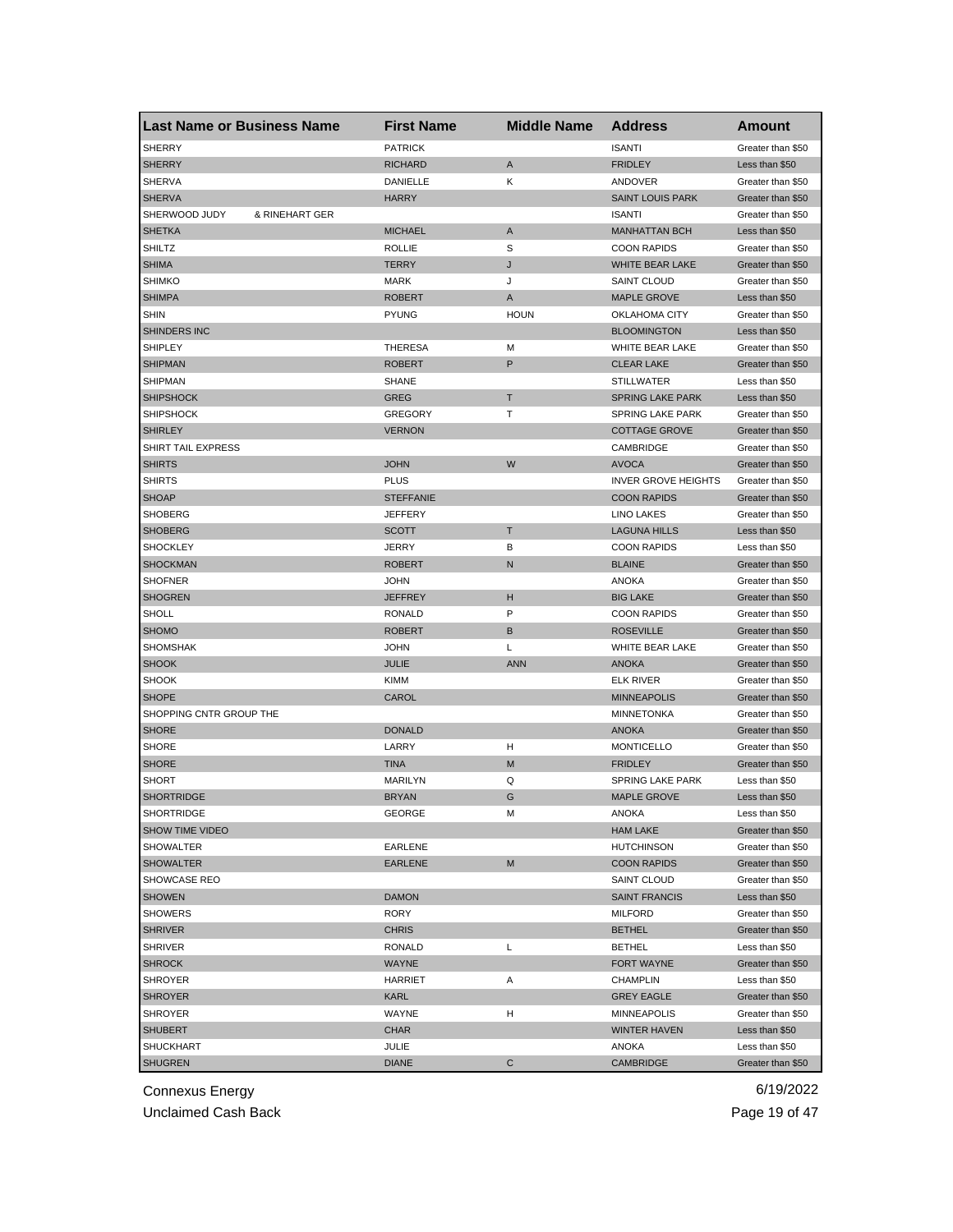| Last Name or Business Name | <b>First Name</b>  | <b>Middle Name</b> | <b>Address</b>          | <b>Amount</b>     |
|----------------------------|--------------------|--------------------|-------------------------|-------------------|
| <b>SHULTS</b>              | <b>DAVID</b>       | Α                  | CAMBRIDGE               | Greater than \$50 |
| <b>SHULTZ</b>              | <b>REBBECA</b>     | R                  | <b>CEDAR</b>            | Greater than \$50 |
| <b>SHUMAKER</b>            | <b>GORDON</b>      | W                  | <b>SAINT PAUL</b>       | Greater than \$50 |
| <b>SHUPE</b>               | <b>SHERRY</b>      | Α                  | <b>COON RAPIDS</b>      | Greater than \$50 |
| <b>SHURB</b>               | CAROL              |                    | <b>HUGO</b>             | Greater than \$50 |
| <b>SHUSTER</b>             | <b>JACK</b>        | H                  | QUARTZSITE              | Greater than \$50 |
| <b>SHUTROP</b>             | <b>THOMAS</b>      | G                  | <b>ELK RIVER</b>        | Greater than \$50 |
| <b>SHYKES</b>              | <b>JEFFREY</b>     |                    | <b>BLAINE</b>           | Greater than \$50 |
| <b>SIARSKI</b>             | LARRY              |                    | <b>BLAINE</b>           | Greater than \$50 |
| <b>SIAS</b>                | <b>WAYNE</b>       |                    | <b>NORTH BRANCH</b>     | Less than \$50    |
| SIAS                       | WAYNE              | Α                  | <b>ANOKA</b>            | Greater than \$50 |
| <b>SIBIK</b>               | <b>LOU</b>         |                    | <b>LINDSTROM</b>        | Less than \$50    |
| <b>SIBINSKI</b>            | <b>RUSS</b>        | R                  | ALEXANDRIA              | Less than \$50    |
| <b>SIBLEY</b>              | <b>DAVID</b>       |                    | <b>ANDOVER</b>          | Less than \$50    |
| SIBLEY                     | <b>MATTHEW</b>     | J                  | <b>MAPLE GROVE</b>      | Less than \$50    |
| SICKELS TERRY B LN NE      |                    |                    | <b>MUKWONAGO</b>        | Greater than \$50 |
| <b>SICKMANN</b>            | <b>DUANE</b>       | G                  | <b>BLAINE</b>           | Greater than \$50 |
| <b>SICOLI</b>              | <b>ROBERT</b>      | D                  | <b>SAINT PAUL</b>       | Less than \$50    |
| <b>SICORA</b>              | <b>DEAN</b>        | Τ                  | <b>CIRCLE PINES</b>     | Greater than \$50 |
| <b>SIDDALL</b>             | <b>NANCY</b>       | T                  | <b>BROOKLYN CENTER</b>  | Greater than \$50 |
| SIDDIQUI                   | ABUL               | н                  | <b>COON RAPIDS</b>      | Greater than \$50 |
| <b>SIEBEN</b>              | <b>FERDINAND</b>   | J                  | <b>CIRCLE PINES</b>     | Greater than \$50 |
| SIEBER                     | <b>ROBERT</b>      | R                  | <b>LEBANON</b>          | Greater than \$50 |
| <b>SIEBERT</b>             | <b>KURT</b>        | Ε                  | <b>COON RAPIDS</b>      | Greater than \$50 |
| SIEBERT                    | <b>MELVIN</b>      | R                  | <b>SAINT PAUL</b>       | Less than \$50    |
| <b>SIEDE</b>               | <b>MICHAEL</b>     |                    | LITTLE CANADA           | Greater than \$50 |
| <b>SIEDOW</b>              | <b>CHARLES</b>     |                    | LAKE ELMO               | Greater than \$50 |
| <b>SIEDOW</b>              | <b>CHRISTOPHER</b> | D                  | WHITE BEAR LAKE         | Greater than \$50 |
| <b>SIEDSCHLAG</b>          | <b>DOUG</b>        |                    | <b>MINNEAPOLIS</b>      | Less than \$50    |
| SIEG*                      | <b>CARLEEN</b>     | R                  | <b>CEDAR</b>            | Less than \$50    |
| SIEGEL                     | LEE                | ANN                | <b>RICE</b>             | Greater than \$50 |
| <b>SIEGEL</b>              | <b>WANDA</b>       | R                  | <b>SPRING LAKE PARK</b> | Less than \$50    |
| <b>SIEGFRIED</b>           | <b>FLOYD</b>       | R                  | MAPLEWOOD               | Greater than \$50 |
| <b>SIEGFRIED</b>           | <b>ROBERT</b>      | D                  | <b>ROSEMOUNT</b>        | Less than \$50    |
| <b>SIEGIENSKI</b>          | <b>VICTORIA</b>    | F                  | <b>BLAINE</b>           | Greater than \$50 |
| <b>SIEGLE</b>              | <b>ROD</b>         | ${\sf R}$          | <b>ELK RIVER</b>        | Greater than \$50 |
| <b>SIEGMUND</b>            | <b>RON</b>         |                    | OAKDALE                 | Less than \$50    |
| <b>SIELER</b>              | <b>EDIE</b>        |                    | <b>MINNETONKA</b>       | Less than \$50    |
| SIELER                     | <b>EDITH</b>       |                    | <b>GLENCOE</b>          | Greater than \$50 |
| <b>SIELOFF</b>             | <b>RICHARD</b>     | J                  | <b>ELGIN</b>            | Greater than \$50 |
| SIEM                       | <b>SHIRLEY</b>     |                    | CAMBRIDGE               | Greater than \$50 |
| <b>SIEMONSMA</b>           | <b>RAY</b>         |                    | <b>RUSHMORE</b>         | Greater than \$50 |
| <b>SIENKO</b>              | <b>JOSEPH</b>      | т                  | <b>COON RAPIDS</b>      | Greater than \$50 |
| SIENNA CORPORATION         |                    |                    | <b>MINNEAPOLIS</b>      | Greater than \$50 |
| <b>SIEPKA</b>              | CAROL              | Α                  | ANOKA                   | Greater than \$50 |
| <b>SIEPKA</b>              | CAROL              | Α                  | <b>COON RAPIDS</b>      | Less than \$50    |
| <b>SIERCKS</b>             | <b>BRYAN</b>       | W                  | <b>BLAINE</b>           | Greater than \$50 |
| <b>SIERRA</b>              | <b>AUGUSTINE</b>   | T                  | <b>ANOKA</b>            | Greater than \$50 |
| <b>SIERRA</b>              | <b>ROBERT</b>      | M                  | <b>BLAINE</b>           | Greater than \$50 |
| <b>SIESS</b>               | <b>DANIEL</b>      |                    | <b>ANDOVER</b>          | Less than \$50    |
| <b>SIEVERT</b>             | <b>MICHAEL</b>     | R                  | <b>COON RAPIDS</b>      | Greater than \$50 |
|                            |                    |                    | <b>GRAND RAPIDS</b>     | Greater than \$50 |
| <b>SIEVERT</b>             | <b>STEVEN</b>      | н                  | WHITE BEAR LAKE         | Greater than \$50 |
| SIGFORD LOIS C             |                    |                    |                         |                   |
| <b>SIGFRID</b>             | <b>CHRIS</b>       | LOU                | <b>COON RAPIDS</b>      | Greater than \$50 |
| <b>SIGFRID</b>             | MARY               |                    | <b>MINNEAPOLIS</b>      | Less than \$50    |
| <b>SIGFRINIUS</b>          | <b>PHILIP</b>      | L.                 | <b>FOREST LAKE</b>      | Greater than \$50 |

Unclaimed Cash Back **Page 20 of 47**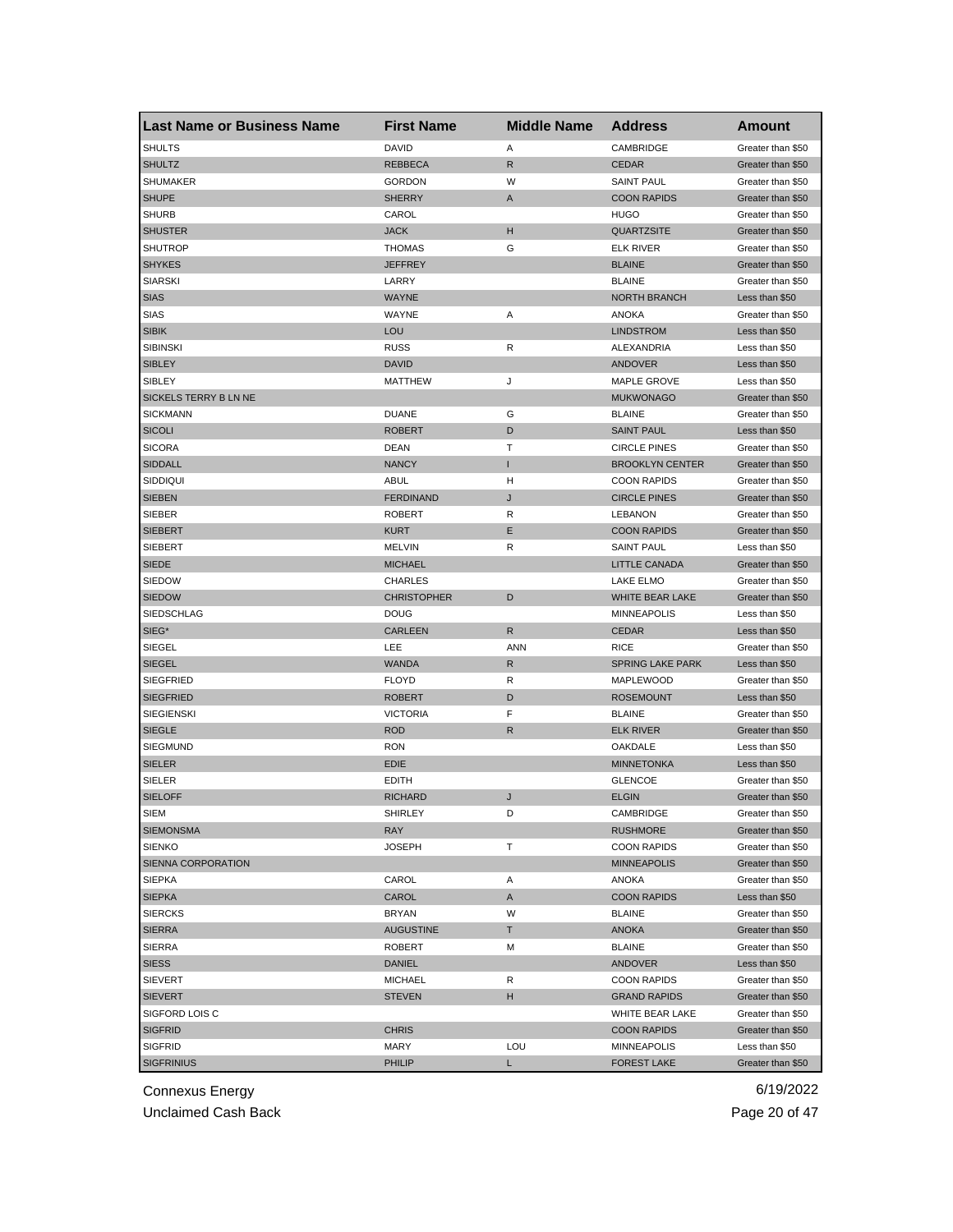| SIGN-A-RAMA<br>ANDOVER<br>Less than \$50<br>SIGNS OF PERFECTION<br><b>HAM LAKE</b><br>Greater than \$50<br><b>SIIRILA</b><br><b>FREDRICK</b><br>н<br><b>SEBEKA</b><br>Greater than \$50<br><b>SIKKINK</b><br><b>BETTE</b><br>L<br><b>MINNEAPOLIS</b><br>Greater than \$50<br>Ε<br><b>SIKKINK</b><br>JAMES<br><b>BROOK PARK</b><br>Greater than \$50<br><b>SIKKINK</b><br><b>JAY</b><br><b>FORESTON</b><br>Greater than \$50<br><b>SILAS</b><br><b>BARBARA</b><br>J<br><b>HAM LAKE</b><br>Greater than \$50<br><b>SILBAUGH</b><br><b>LORI</b><br>A<br><b>MINNEAPOLIS</b><br>Greater than \$50<br>SILBERNAGEL<br><b>RAMSEY</b><br><b>JUDITH</b><br>Greater than \$50<br>SILBERNAGEL<br><b>JUDITH</b><br><b>MINNEAPOLIS</b><br>Greater than \$50<br>SILL<br><b>MARK</b><br>L<br><b>RAMSEY</b><br>Greater than \$50<br><b>SILLMAN</b><br><b>CURTIS</b><br>L<br><b>DELANO</b><br>Greater than \$50<br><b>SILLS</b><br>DANIEL<br>R<br><b>ELK RIVER</b><br>Greater than \$50<br>$\mathsf{R}$<br><b>SILLS</b><br><b>JOHN</b><br><b>MINNEAPOLIS</b><br>Greater than \$50<br><b>SILVA</b><br><b>CONTHREY</b><br>М<br><b>COON RAPIDS</b><br>Greater than \$50<br><b>SILVA</b><br><b>MICHAEL</b><br>т<br><b>SAINT PAUL</b><br>Less than \$50<br><b>SILVER</b><br><b>COLLEEN</b><br><b>SAINT PAUL</b><br>Less than \$50<br><b>SILVER</b><br><b>ROXINE</b><br>J<br><b>ELK RIVER</b><br>Greater than \$50<br>SILVER SCISSORS FAMILY<br>ZIMMERMAN<br>Less than \$50<br>SILVER THREADS LYNN-DON INC<br><b>OSSEO</b><br>Greater than \$50<br><b>SILVERTHORNE</b><br>CATHERINE<br><b>ISANTI</b><br>Greater than \$50<br><b>MARY</b><br><b>SIMA</b><br>ANDOVER<br>Greater than \$50<br>CARLA<br>L<br><b>SIMBECK</b><br><b>COON RAPIDS</b><br>Greater than \$50<br><b>SIMCO</b><br><b>WILLIAM</b><br><b>ISANTI</b><br>Greater than \$50<br><b>SIMCOE</b><br>CRAIG<br><b>MINNEAPOLIS</b><br>Less than \$50<br><b>SIME</b><br><b>GERALDINE</b><br>D<br><b>CIRCLE PINES</b><br>Less than \$50<br><b>KEVIN</b><br>J<br>ERIE<br><b>SIMEON</b><br>Greater than \$50<br>W<br><b>SIMMER</b><br><b>JACK</b><br><b>LORETTO</b><br>Less than \$50<br><b>SIMMER</b><br>JAMES<br>М<br><b>BLAINE</b><br>Greater than \$50<br><b>SIMMER</b><br><b>JOHN</b><br>S<br><b>NEW HOPE</b><br>Less than \$50<br><b>SIMMER</b><br><b>LISA</b><br>Α<br><b>FRIDLEY</b><br>Greater than \$50<br><b>SIMMON</b><br><b>TIMOTHY</b><br>Α<br><b>MAPLE GROVE</b><br>Greater than \$50<br><b>SIMMONDS</b><br><b>ALICE</b><br>М<br><b>MINNEAPOLIS</b><br>Less than \$50<br><b>SIMMONS</b><br><b>BARRY</b><br>A<br><b>RAMSEY</b><br>Greater than \$50<br><b>SIMMONS</b><br>DEBRA<br><b>FOREST LAKE</b><br>Α<br>Less than \$50<br><b>KEVIN</b><br>M<br><b>SIMMONS</b><br><b>FRIDLEY</b><br>Greater than \$50<br>J<br><b>SIMMONS</b><br><b>MARILYN</b><br>ANOKA<br>Greater than \$50<br><b>SPRING LAKE PARK</b><br><b>SIMMONS</b><br><b>MICHAEL</b><br>Greater than \$50<br>S<br><b>SIMMONS</b><br><b>MICHAEL</b><br><b>MAPLE GROVE</b><br>Less than \$50<br><b>SIMMONS</b><br><b>NORMA</b><br><b>BETHEL</b><br>Less than \$50<br><b>SIMMONS</b><br><b>ROBERT</b><br>J<br><b>BLAINE</b><br>Greater than \$50<br><b>SIMMS</b><br><b>RONALD</b><br>ZIMMERMAN<br>Less than \$50<br>A<br><b>SIMON</b><br><b>ALLAN</b><br>WADE<br><b>NEW BERLIN</b><br>Greater than \$50<br><b>SIMON</b><br><b>CHRISTINA</b><br>D<br><b>BIG LAKE</b><br>Greater than \$50<br><b>SIMON</b><br><b>CURTIS</b><br>D<br><b>BLAINE</b><br>Greater than \$50<br><b>SIMON</b><br><b>SAINT FRANCIS</b><br><b>JEFFREY</b><br>M<br>Greater than \$50<br><b>SIMON</b><br><b>KEVIN</b><br>J<br><b>NEW BRIGHTON</b><br>Less than \$50<br><b>SIMON</b><br><b>BLAINE</b><br><b>PHILLIP</b><br>J<br>Greater than \$50<br><b>SIMON</b><br>PHILLIP<br>J<br><b>BLAINE</b><br>Less than \$50<br><b>SIMON</b><br><b>RICHARD</b><br>S<br><b>ANOKA</b><br>Greater than \$50<br><b>SIMON</b><br><b>ROBERT</b><br>т<br>CEDAR<br>Greater than \$50<br><b>SIMON</b><br><b>SHARON</b><br><b>ANN</b><br><b>LINO LAKES</b><br>Greater than \$50<br><b>SIMON</b><br><b>STACY</b><br>CANTON<br>Less than \$50<br><b>SIMON</b><br><b>STEVE</b><br><b>BROOKLYN PARK</b><br>Greater than \$50<br><b>SIMONDS</b><br>DANIEL<br>L<br><b>VADNAIS HEIGHTS</b><br>Greater than \$50<br><b>SIMONE</b><br><b>PAVLIK</b><br><b>NEW ROCHELLE</b><br>Less than \$50 | <b>Last Name or Business Name</b> | <b>First Name</b> | <b>Middle Name</b> | <b>Address</b> | Amount |
|--------------------------------------------------------------------------------------------------------------------------------------------------------------------------------------------------------------------------------------------------------------------------------------------------------------------------------------------------------------------------------------------------------------------------------------------------------------------------------------------------------------------------------------------------------------------------------------------------------------------------------------------------------------------------------------------------------------------------------------------------------------------------------------------------------------------------------------------------------------------------------------------------------------------------------------------------------------------------------------------------------------------------------------------------------------------------------------------------------------------------------------------------------------------------------------------------------------------------------------------------------------------------------------------------------------------------------------------------------------------------------------------------------------------------------------------------------------------------------------------------------------------------------------------------------------------------------------------------------------------------------------------------------------------------------------------------------------------------------------------------------------------------------------------------------------------------------------------------------------------------------------------------------------------------------------------------------------------------------------------------------------------------------------------------------------------------------------------------------------------------------------------------------------------------------------------------------------------------------------------------------------------------------------------------------------------------------------------------------------------------------------------------------------------------------------------------------------------------------------------------------------------------------------------------------------------------------------------------------------------------------------------------------------------------------------------------------------------------------------------------------------------------------------------------------------------------------------------------------------------------------------------------------------------------------------------------------------------------------------------------------------------------------------------------------------------------------------------------------------------------------------------------------------------------------------------------------------------------------------------------------------------------------------------------------------------------------------------------------------------------------------------------------------------------------------------------------------------------------------------------------------------------------------------------------------------------------------------------------------------------------------------------------------------------------------------------------------------------------------------------------------------------------------------------------------------------------------------------------------------------------------------------------------------------------------------------------------------------------------------------------------------------------------------------------------------------------------------------------------------------------------------------------------------------------------------------------------------------------------------------------------------------------------------------------------------------------------|-----------------------------------|-------------------|--------------------|----------------|--------|
|                                                                                                                                                                                                                                                                                                                                                                                                                                                                                                                                                                                                                                                                                                                                                                                                                                                                                                                                                                                                                                                                                                                                                                                                                                                                                                                                                                                                                                                                                                                                                                                                                                                                                                                                                                                                                                                                                                                                                                                                                                                                                                                                                                                                                                                                                                                                                                                                                                                                                                                                                                                                                                                                                                                                                                                                                                                                                                                                                                                                                                                                                                                                                                                                                                                                                                                                                                                                                                                                                                                                                                                                                                                                                                                                                                                                                                                                                                                                                                                                                                                                                                                                                                                                                                                                                                                                      |                                   |                   |                    |                |        |
|                                                                                                                                                                                                                                                                                                                                                                                                                                                                                                                                                                                                                                                                                                                                                                                                                                                                                                                                                                                                                                                                                                                                                                                                                                                                                                                                                                                                                                                                                                                                                                                                                                                                                                                                                                                                                                                                                                                                                                                                                                                                                                                                                                                                                                                                                                                                                                                                                                                                                                                                                                                                                                                                                                                                                                                                                                                                                                                                                                                                                                                                                                                                                                                                                                                                                                                                                                                                                                                                                                                                                                                                                                                                                                                                                                                                                                                                                                                                                                                                                                                                                                                                                                                                                                                                                                                                      |                                   |                   |                    |                |        |
|                                                                                                                                                                                                                                                                                                                                                                                                                                                                                                                                                                                                                                                                                                                                                                                                                                                                                                                                                                                                                                                                                                                                                                                                                                                                                                                                                                                                                                                                                                                                                                                                                                                                                                                                                                                                                                                                                                                                                                                                                                                                                                                                                                                                                                                                                                                                                                                                                                                                                                                                                                                                                                                                                                                                                                                                                                                                                                                                                                                                                                                                                                                                                                                                                                                                                                                                                                                                                                                                                                                                                                                                                                                                                                                                                                                                                                                                                                                                                                                                                                                                                                                                                                                                                                                                                                                                      |                                   |                   |                    |                |        |
|                                                                                                                                                                                                                                                                                                                                                                                                                                                                                                                                                                                                                                                                                                                                                                                                                                                                                                                                                                                                                                                                                                                                                                                                                                                                                                                                                                                                                                                                                                                                                                                                                                                                                                                                                                                                                                                                                                                                                                                                                                                                                                                                                                                                                                                                                                                                                                                                                                                                                                                                                                                                                                                                                                                                                                                                                                                                                                                                                                                                                                                                                                                                                                                                                                                                                                                                                                                                                                                                                                                                                                                                                                                                                                                                                                                                                                                                                                                                                                                                                                                                                                                                                                                                                                                                                                                                      |                                   |                   |                    |                |        |
|                                                                                                                                                                                                                                                                                                                                                                                                                                                                                                                                                                                                                                                                                                                                                                                                                                                                                                                                                                                                                                                                                                                                                                                                                                                                                                                                                                                                                                                                                                                                                                                                                                                                                                                                                                                                                                                                                                                                                                                                                                                                                                                                                                                                                                                                                                                                                                                                                                                                                                                                                                                                                                                                                                                                                                                                                                                                                                                                                                                                                                                                                                                                                                                                                                                                                                                                                                                                                                                                                                                                                                                                                                                                                                                                                                                                                                                                                                                                                                                                                                                                                                                                                                                                                                                                                                                                      |                                   |                   |                    |                |        |
|                                                                                                                                                                                                                                                                                                                                                                                                                                                                                                                                                                                                                                                                                                                                                                                                                                                                                                                                                                                                                                                                                                                                                                                                                                                                                                                                                                                                                                                                                                                                                                                                                                                                                                                                                                                                                                                                                                                                                                                                                                                                                                                                                                                                                                                                                                                                                                                                                                                                                                                                                                                                                                                                                                                                                                                                                                                                                                                                                                                                                                                                                                                                                                                                                                                                                                                                                                                                                                                                                                                                                                                                                                                                                                                                                                                                                                                                                                                                                                                                                                                                                                                                                                                                                                                                                                                                      |                                   |                   |                    |                |        |
|                                                                                                                                                                                                                                                                                                                                                                                                                                                                                                                                                                                                                                                                                                                                                                                                                                                                                                                                                                                                                                                                                                                                                                                                                                                                                                                                                                                                                                                                                                                                                                                                                                                                                                                                                                                                                                                                                                                                                                                                                                                                                                                                                                                                                                                                                                                                                                                                                                                                                                                                                                                                                                                                                                                                                                                                                                                                                                                                                                                                                                                                                                                                                                                                                                                                                                                                                                                                                                                                                                                                                                                                                                                                                                                                                                                                                                                                                                                                                                                                                                                                                                                                                                                                                                                                                                                                      |                                   |                   |                    |                |        |
|                                                                                                                                                                                                                                                                                                                                                                                                                                                                                                                                                                                                                                                                                                                                                                                                                                                                                                                                                                                                                                                                                                                                                                                                                                                                                                                                                                                                                                                                                                                                                                                                                                                                                                                                                                                                                                                                                                                                                                                                                                                                                                                                                                                                                                                                                                                                                                                                                                                                                                                                                                                                                                                                                                                                                                                                                                                                                                                                                                                                                                                                                                                                                                                                                                                                                                                                                                                                                                                                                                                                                                                                                                                                                                                                                                                                                                                                                                                                                                                                                                                                                                                                                                                                                                                                                                                                      |                                   |                   |                    |                |        |
|                                                                                                                                                                                                                                                                                                                                                                                                                                                                                                                                                                                                                                                                                                                                                                                                                                                                                                                                                                                                                                                                                                                                                                                                                                                                                                                                                                                                                                                                                                                                                                                                                                                                                                                                                                                                                                                                                                                                                                                                                                                                                                                                                                                                                                                                                                                                                                                                                                                                                                                                                                                                                                                                                                                                                                                                                                                                                                                                                                                                                                                                                                                                                                                                                                                                                                                                                                                                                                                                                                                                                                                                                                                                                                                                                                                                                                                                                                                                                                                                                                                                                                                                                                                                                                                                                                                                      |                                   |                   |                    |                |        |
|                                                                                                                                                                                                                                                                                                                                                                                                                                                                                                                                                                                                                                                                                                                                                                                                                                                                                                                                                                                                                                                                                                                                                                                                                                                                                                                                                                                                                                                                                                                                                                                                                                                                                                                                                                                                                                                                                                                                                                                                                                                                                                                                                                                                                                                                                                                                                                                                                                                                                                                                                                                                                                                                                                                                                                                                                                                                                                                                                                                                                                                                                                                                                                                                                                                                                                                                                                                                                                                                                                                                                                                                                                                                                                                                                                                                                                                                                                                                                                                                                                                                                                                                                                                                                                                                                                                                      |                                   |                   |                    |                |        |
|                                                                                                                                                                                                                                                                                                                                                                                                                                                                                                                                                                                                                                                                                                                                                                                                                                                                                                                                                                                                                                                                                                                                                                                                                                                                                                                                                                                                                                                                                                                                                                                                                                                                                                                                                                                                                                                                                                                                                                                                                                                                                                                                                                                                                                                                                                                                                                                                                                                                                                                                                                                                                                                                                                                                                                                                                                                                                                                                                                                                                                                                                                                                                                                                                                                                                                                                                                                                                                                                                                                                                                                                                                                                                                                                                                                                                                                                                                                                                                                                                                                                                                                                                                                                                                                                                                                                      |                                   |                   |                    |                |        |
|                                                                                                                                                                                                                                                                                                                                                                                                                                                                                                                                                                                                                                                                                                                                                                                                                                                                                                                                                                                                                                                                                                                                                                                                                                                                                                                                                                                                                                                                                                                                                                                                                                                                                                                                                                                                                                                                                                                                                                                                                                                                                                                                                                                                                                                                                                                                                                                                                                                                                                                                                                                                                                                                                                                                                                                                                                                                                                                                                                                                                                                                                                                                                                                                                                                                                                                                                                                                                                                                                                                                                                                                                                                                                                                                                                                                                                                                                                                                                                                                                                                                                                                                                                                                                                                                                                                                      |                                   |                   |                    |                |        |
|                                                                                                                                                                                                                                                                                                                                                                                                                                                                                                                                                                                                                                                                                                                                                                                                                                                                                                                                                                                                                                                                                                                                                                                                                                                                                                                                                                                                                                                                                                                                                                                                                                                                                                                                                                                                                                                                                                                                                                                                                                                                                                                                                                                                                                                                                                                                                                                                                                                                                                                                                                                                                                                                                                                                                                                                                                                                                                                                                                                                                                                                                                                                                                                                                                                                                                                                                                                                                                                                                                                                                                                                                                                                                                                                                                                                                                                                                                                                                                                                                                                                                                                                                                                                                                                                                                                                      |                                   |                   |                    |                |        |
|                                                                                                                                                                                                                                                                                                                                                                                                                                                                                                                                                                                                                                                                                                                                                                                                                                                                                                                                                                                                                                                                                                                                                                                                                                                                                                                                                                                                                                                                                                                                                                                                                                                                                                                                                                                                                                                                                                                                                                                                                                                                                                                                                                                                                                                                                                                                                                                                                                                                                                                                                                                                                                                                                                                                                                                                                                                                                                                                                                                                                                                                                                                                                                                                                                                                                                                                                                                                                                                                                                                                                                                                                                                                                                                                                                                                                                                                                                                                                                                                                                                                                                                                                                                                                                                                                                                                      |                                   |                   |                    |                |        |
|                                                                                                                                                                                                                                                                                                                                                                                                                                                                                                                                                                                                                                                                                                                                                                                                                                                                                                                                                                                                                                                                                                                                                                                                                                                                                                                                                                                                                                                                                                                                                                                                                                                                                                                                                                                                                                                                                                                                                                                                                                                                                                                                                                                                                                                                                                                                                                                                                                                                                                                                                                                                                                                                                                                                                                                                                                                                                                                                                                                                                                                                                                                                                                                                                                                                                                                                                                                                                                                                                                                                                                                                                                                                                                                                                                                                                                                                                                                                                                                                                                                                                                                                                                                                                                                                                                                                      |                                   |                   |                    |                |        |
|                                                                                                                                                                                                                                                                                                                                                                                                                                                                                                                                                                                                                                                                                                                                                                                                                                                                                                                                                                                                                                                                                                                                                                                                                                                                                                                                                                                                                                                                                                                                                                                                                                                                                                                                                                                                                                                                                                                                                                                                                                                                                                                                                                                                                                                                                                                                                                                                                                                                                                                                                                                                                                                                                                                                                                                                                                                                                                                                                                                                                                                                                                                                                                                                                                                                                                                                                                                                                                                                                                                                                                                                                                                                                                                                                                                                                                                                                                                                                                                                                                                                                                                                                                                                                                                                                                                                      |                                   |                   |                    |                |        |
|                                                                                                                                                                                                                                                                                                                                                                                                                                                                                                                                                                                                                                                                                                                                                                                                                                                                                                                                                                                                                                                                                                                                                                                                                                                                                                                                                                                                                                                                                                                                                                                                                                                                                                                                                                                                                                                                                                                                                                                                                                                                                                                                                                                                                                                                                                                                                                                                                                                                                                                                                                                                                                                                                                                                                                                                                                                                                                                                                                                                                                                                                                                                                                                                                                                                                                                                                                                                                                                                                                                                                                                                                                                                                                                                                                                                                                                                                                                                                                                                                                                                                                                                                                                                                                                                                                                                      |                                   |                   |                    |                |        |
|                                                                                                                                                                                                                                                                                                                                                                                                                                                                                                                                                                                                                                                                                                                                                                                                                                                                                                                                                                                                                                                                                                                                                                                                                                                                                                                                                                                                                                                                                                                                                                                                                                                                                                                                                                                                                                                                                                                                                                                                                                                                                                                                                                                                                                                                                                                                                                                                                                                                                                                                                                                                                                                                                                                                                                                                                                                                                                                                                                                                                                                                                                                                                                                                                                                                                                                                                                                                                                                                                                                                                                                                                                                                                                                                                                                                                                                                                                                                                                                                                                                                                                                                                                                                                                                                                                                                      |                                   |                   |                    |                |        |
|                                                                                                                                                                                                                                                                                                                                                                                                                                                                                                                                                                                                                                                                                                                                                                                                                                                                                                                                                                                                                                                                                                                                                                                                                                                                                                                                                                                                                                                                                                                                                                                                                                                                                                                                                                                                                                                                                                                                                                                                                                                                                                                                                                                                                                                                                                                                                                                                                                                                                                                                                                                                                                                                                                                                                                                                                                                                                                                                                                                                                                                                                                                                                                                                                                                                                                                                                                                                                                                                                                                                                                                                                                                                                                                                                                                                                                                                                                                                                                                                                                                                                                                                                                                                                                                                                                                                      |                                   |                   |                    |                |        |
|                                                                                                                                                                                                                                                                                                                                                                                                                                                                                                                                                                                                                                                                                                                                                                                                                                                                                                                                                                                                                                                                                                                                                                                                                                                                                                                                                                                                                                                                                                                                                                                                                                                                                                                                                                                                                                                                                                                                                                                                                                                                                                                                                                                                                                                                                                                                                                                                                                                                                                                                                                                                                                                                                                                                                                                                                                                                                                                                                                                                                                                                                                                                                                                                                                                                                                                                                                                                                                                                                                                                                                                                                                                                                                                                                                                                                                                                                                                                                                                                                                                                                                                                                                                                                                                                                                                                      |                                   |                   |                    |                |        |
|                                                                                                                                                                                                                                                                                                                                                                                                                                                                                                                                                                                                                                                                                                                                                                                                                                                                                                                                                                                                                                                                                                                                                                                                                                                                                                                                                                                                                                                                                                                                                                                                                                                                                                                                                                                                                                                                                                                                                                                                                                                                                                                                                                                                                                                                                                                                                                                                                                                                                                                                                                                                                                                                                                                                                                                                                                                                                                                                                                                                                                                                                                                                                                                                                                                                                                                                                                                                                                                                                                                                                                                                                                                                                                                                                                                                                                                                                                                                                                                                                                                                                                                                                                                                                                                                                                                                      |                                   |                   |                    |                |        |
|                                                                                                                                                                                                                                                                                                                                                                                                                                                                                                                                                                                                                                                                                                                                                                                                                                                                                                                                                                                                                                                                                                                                                                                                                                                                                                                                                                                                                                                                                                                                                                                                                                                                                                                                                                                                                                                                                                                                                                                                                                                                                                                                                                                                                                                                                                                                                                                                                                                                                                                                                                                                                                                                                                                                                                                                                                                                                                                                                                                                                                                                                                                                                                                                                                                                                                                                                                                                                                                                                                                                                                                                                                                                                                                                                                                                                                                                                                                                                                                                                                                                                                                                                                                                                                                                                                                                      |                                   |                   |                    |                |        |
|                                                                                                                                                                                                                                                                                                                                                                                                                                                                                                                                                                                                                                                                                                                                                                                                                                                                                                                                                                                                                                                                                                                                                                                                                                                                                                                                                                                                                                                                                                                                                                                                                                                                                                                                                                                                                                                                                                                                                                                                                                                                                                                                                                                                                                                                                                                                                                                                                                                                                                                                                                                                                                                                                                                                                                                                                                                                                                                                                                                                                                                                                                                                                                                                                                                                                                                                                                                                                                                                                                                                                                                                                                                                                                                                                                                                                                                                                                                                                                                                                                                                                                                                                                                                                                                                                                                                      |                                   |                   |                    |                |        |
|                                                                                                                                                                                                                                                                                                                                                                                                                                                                                                                                                                                                                                                                                                                                                                                                                                                                                                                                                                                                                                                                                                                                                                                                                                                                                                                                                                                                                                                                                                                                                                                                                                                                                                                                                                                                                                                                                                                                                                                                                                                                                                                                                                                                                                                                                                                                                                                                                                                                                                                                                                                                                                                                                                                                                                                                                                                                                                                                                                                                                                                                                                                                                                                                                                                                                                                                                                                                                                                                                                                                                                                                                                                                                                                                                                                                                                                                                                                                                                                                                                                                                                                                                                                                                                                                                                                                      |                                   |                   |                    |                |        |
|                                                                                                                                                                                                                                                                                                                                                                                                                                                                                                                                                                                                                                                                                                                                                                                                                                                                                                                                                                                                                                                                                                                                                                                                                                                                                                                                                                                                                                                                                                                                                                                                                                                                                                                                                                                                                                                                                                                                                                                                                                                                                                                                                                                                                                                                                                                                                                                                                                                                                                                                                                                                                                                                                                                                                                                                                                                                                                                                                                                                                                                                                                                                                                                                                                                                                                                                                                                                                                                                                                                                                                                                                                                                                                                                                                                                                                                                                                                                                                                                                                                                                                                                                                                                                                                                                                                                      |                                   |                   |                    |                |        |
|                                                                                                                                                                                                                                                                                                                                                                                                                                                                                                                                                                                                                                                                                                                                                                                                                                                                                                                                                                                                                                                                                                                                                                                                                                                                                                                                                                                                                                                                                                                                                                                                                                                                                                                                                                                                                                                                                                                                                                                                                                                                                                                                                                                                                                                                                                                                                                                                                                                                                                                                                                                                                                                                                                                                                                                                                                                                                                                                                                                                                                                                                                                                                                                                                                                                                                                                                                                                                                                                                                                                                                                                                                                                                                                                                                                                                                                                                                                                                                                                                                                                                                                                                                                                                                                                                                                                      |                                   |                   |                    |                |        |
|                                                                                                                                                                                                                                                                                                                                                                                                                                                                                                                                                                                                                                                                                                                                                                                                                                                                                                                                                                                                                                                                                                                                                                                                                                                                                                                                                                                                                                                                                                                                                                                                                                                                                                                                                                                                                                                                                                                                                                                                                                                                                                                                                                                                                                                                                                                                                                                                                                                                                                                                                                                                                                                                                                                                                                                                                                                                                                                                                                                                                                                                                                                                                                                                                                                                                                                                                                                                                                                                                                                                                                                                                                                                                                                                                                                                                                                                                                                                                                                                                                                                                                                                                                                                                                                                                                                                      |                                   |                   |                    |                |        |
|                                                                                                                                                                                                                                                                                                                                                                                                                                                                                                                                                                                                                                                                                                                                                                                                                                                                                                                                                                                                                                                                                                                                                                                                                                                                                                                                                                                                                                                                                                                                                                                                                                                                                                                                                                                                                                                                                                                                                                                                                                                                                                                                                                                                                                                                                                                                                                                                                                                                                                                                                                                                                                                                                                                                                                                                                                                                                                                                                                                                                                                                                                                                                                                                                                                                                                                                                                                                                                                                                                                                                                                                                                                                                                                                                                                                                                                                                                                                                                                                                                                                                                                                                                                                                                                                                                                                      |                                   |                   |                    |                |        |
|                                                                                                                                                                                                                                                                                                                                                                                                                                                                                                                                                                                                                                                                                                                                                                                                                                                                                                                                                                                                                                                                                                                                                                                                                                                                                                                                                                                                                                                                                                                                                                                                                                                                                                                                                                                                                                                                                                                                                                                                                                                                                                                                                                                                                                                                                                                                                                                                                                                                                                                                                                                                                                                                                                                                                                                                                                                                                                                                                                                                                                                                                                                                                                                                                                                                                                                                                                                                                                                                                                                                                                                                                                                                                                                                                                                                                                                                                                                                                                                                                                                                                                                                                                                                                                                                                                                                      |                                   |                   |                    |                |        |
|                                                                                                                                                                                                                                                                                                                                                                                                                                                                                                                                                                                                                                                                                                                                                                                                                                                                                                                                                                                                                                                                                                                                                                                                                                                                                                                                                                                                                                                                                                                                                                                                                                                                                                                                                                                                                                                                                                                                                                                                                                                                                                                                                                                                                                                                                                                                                                                                                                                                                                                                                                                                                                                                                                                                                                                                                                                                                                                                                                                                                                                                                                                                                                                                                                                                                                                                                                                                                                                                                                                                                                                                                                                                                                                                                                                                                                                                                                                                                                                                                                                                                                                                                                                                                                                                                                                                      |                                   |                   |                    |                |        |
|                                                                                                                                                                                                                                                                                                                                                                                                                                                                                                                                                                                                                                                                                                                                                                                                                                                                                                                                                                                                                                                                                                                                                                                                                                                                                                                                                                                                                                                                                                                                                                                                                                                                                                                                                                                                                                                                                                                                                                                                                                                                                                                                                                                                                                                                                                                                                                                                                                                                                                                                                                                                                                                                                                                                                                                                                                                                                                                                                                                                                                                                                                                                                                                                                                                                                                                                                                                                                                                                                                                                                                                                                                                                                                                                                                                                                                                                                                                                                                                                                                                                                                                                                                                                                                                                                                                                      |                                   |                   |                    |                |        |
|                                                                                                                                                                                                                                                                                                                                                                                                                                                                                                                                                                                                                                                                                                                                                                                                                                                                                                                                                                                                                                                                                                                                                                                                                                                                                                                                                                                                                                                                                                                                                                                                                                                                                                                                                                                                                                                                                                                                                                                                                                                                                                                                                                                                                                                                                                                                                                                                                                                                                                                                                                                                                                                                                                                                                                                                                                                                                                                                                                                                                                                                                                                                                                                                                                                                                                                                                                                                                                                                                                                                                                                                                                                                                                                                                                                                                                                                                                                                                                                                                                                                                                                                                                                                                                                                                                                                      |                                   |                   |                    |                |        |
|                                                                                                                                                                                                                                                                                                                                                                                                                                                                                                                                                                                                                                                                                                                                                                                                                                                                                                                                                                                                                                                                                                                                                                                                                                                                                                                                                                                                                                                                                                                                                                                                                                                                                                                                                                                                                                                                                                                                                                                                                                                                                                                                                                                                                                                                                                                                                                                                                                                                                                                                                                                                                                                                                                                                                                                                                                                                                                                                                                                                                                                                                                                                                                                                                                                                                                                                                                                                                                                                                                                                                                                                                                                                                                                                                                                                                                                                                                                                                                                                                                                                                                                                                                                                                                                                                                                                      |                                   |                   |                    |                |        |
|                                                                                                                                                                                                                                                                                                                                                                                                                                                                                                                                                                                                                                                                                                                                                                                                                                                                                                                                                                                                                                                                                                                                                                                                                                                                                                                                                                                                                                                                                                                                                                                                                                                                                                                                                                                                                                                                                                                                                                                                                                                                                                                                                                                                                                                                                                                                                                                                                                                                                                                                                                                                                                                                                                                                                                                                                                                                                                                                                                                                                                                                                                                                                                                                                                                                                                                                                                                                                                                                                                                                                                                                                                                                                                                                                                                                                                                                                                                                                                                                                                                                                                                                                                                                                                                                                                                                      |                                   |                   |                    |                |        |
|                                                                                                                                                                                                                                                                                                                                                                                                                                                                                                                                                                                                                                                                                                                                                                                                                                                                                                                                                                                                                                                                                                                                                                                                                                                                                                                                                                                                                                                                                                                                                                                                                                                                                                                                                                                                                                                                                                                                                                                                                                                                                                                                                                                                                                                                                                                                                                                                                                                                                                                                                                                                                                                                                                                                                                                                                                                                                                                                                                                                                                                                                                                                                                                                                                                                                                                                                                                                                                                                                                                                                                                                                                                                                                                                                                                                                                                                                                                                                                                                                                                                                                                                                                                                                                                                                                                                      |                                   |                   |                    |                |        |
|                                                                                                                                                                                                                                                                                                                                                                                                                                                                                                                                                                                                                                                                                                                                                                                                                                                                                                                                                                                                                                                                                                                                                                                                                                                                                                                                                                                                                                                                                                                                                                                                                                                                                                                                                                                                                                                                                                                                                                                                                                                                                                                                                                                                                                                                                                                                                                                                                                                                                                                                                                                                                                                                                                                                                                                                                                                                                                                                                                                                                                                                                                                                                                                                                                                                                                                                                                                                                                                                                                                                                                                                                                                                                                                                                                                                                                                                                                                                                                                                                                                                                                                                                                                                                                                                                                                                      |                                   |                   |                    |                |        |
|                                                                                                                                                                                                                                                                                                                                                                                                                                                                                                                                                                                                                                                                                                                                                                                                                                                                                                                                                                                                                                                                                                                                                                                                                                                                                                                                                                                                                                                                                                                                                                                                                                                                                                                                                                                                                                                                                                                                                                                                                                                                                                                                                                                                                                                                                                                                                                                                                                                                                                                                                                                                                                                                                                                                                                                                                                                                                                                                                                                                                                                                                                                                                                                                                                                                                                                                                                                                                                                                                                                                                                                                                                                                                                                                                                                                                                                                                                                                                                                                                                                                                                                                                                                                                                                                                                                                      |                                   |                   |                    |                |        |
|                                                                                                                                                                                                                                                                                                                                                                                                                                                                                                                                                                                                                                                                                                                                                                                                                                                                                                                                                                                                                                                                                                                                                                                                                                                                                                                                                                                                                                                                                                                                                                                                                                                                                                                                                                                                                                                                                                                                                                                                                                                                                                                                                                                                                                                                                                                                                                                                                                                                                                                                                                                                                                                                                                                                                                                                                                                                                                                                                                                                                                                                                                                                                                                                                                                                                                                                                                                                                                                                                                                                                                                                                                                                                                                                                                                                                                                                                                                                                                                                                                                                                                                                                                                                                                                                                                                                      |                                   |                   |                    |                |        |
|                                                                                                                                                                                                                                                                                                                                                                                                                                                                                                                                                                                                                                                                                                                                                                                                                                                                                                                                                                                                                                                                                                                                                                                                                                                                                                                                                                                                                                                                                                                                                                                                                                                                                                                                                                                                                                                                                                                                                                                                                                                                                                                                                                                                                                                                                                                                                                                                                                                                                                                                                                                                                                                                                                                                                                                                                                                                                                                                                                                                                                                                                                                                                                                                                                                                                                                                                                                                                                                                                                                                                                                                                                                                                                                                                                                                                                                                                                                                                                                                                                                                                                                                                                                                                                                                                                                                      |                                   |                   |                    |                |        |
|                                                                                                                                                                                                                                                                                                                                                                                                                                                                                                                                                                                                                                                                                                                                                                                                                                                                                                                                                                                                                                                                                                                                                                                                                                                                                                                                                                                                                                                                                                                                                                                                                                                                                                                                                                                                                                                                                                                                                                                                                                                                                                                                                                                                                                                                                                                                                                                                                                                                                                                                                                                                                                                                                                                                                                                                                                                                                                                                                                                                                                                                                                                                                                                                                                                                                                                                                                                                                                                                                                                                                                                                                                                                                                                                                                                                                                                                                                                                                                                                                                                                                                                                                                                                                                                                                                                                      |                                   |                   |                    |                |        |
|                                                                                                                                                                                                                                                                                                                                                                                                                                                                                                                                                                                                                                                                                                                                                                                                                                                                                                                                                                                                                                                                                                                                                                                                                                                                                                                                                                                                                                                                                                                                                                                                                                                                                                                                                                                                                                                                                                                                                                                                                                                                                                                                                                                                                                                                                                                                                                                                                                                                                                                                                                                                                                                                                                                                                                                                                                                                                                                                                                                                                                                                                                                                                                                                                                                                                                                                                                                                                                                                                                                                                                                                                                                                                                                                                                                                                                                                                                                                                                                                                                                                                                                                                                                                                                                                                                                                      |                                   |                   |                    |                |        |
|                                                                                                                                                                                                                                                                                                                                                                                                                                                                                                                                                                                                                                                                                                                                                                                                                                                                                                                                                                                                                                                                                                                                                                                                                                                                                                                                                                                                                                                                                                                                                                                                                                                                                                                                                                                                                                                                                                                                                                                                                                                                                                                                                                                                                                                                                                                                                                                                                                                                                                                                                                                                                                                                                                                                                                                                                                                                                                                                                                                                                                                                                                                                                                                                                                                                                                                                                                                                                                                                                                                                                                                                                                                                                                                                                                                                                                                                                                                                                                                                                                                                                                                                                                                                                                                                                                                                      |                                   |                   |                    |                |        |
|                                                                                                                                                                                                                                                                                                                                                                                                                                                                                                                                                                                                                                                                                                                                                                                                                                                                                                                                                                                                                                                                                                                                                                                                                                                                                                                                                                                                                                                                                                                                                                                                                                                                                                                                                                                                                                                                                                                                                                                                                                                                                                                                                                                                                                                                                                                                                                                                                                                                                                                                                                                                                                                                                                                                                                                                                                                                                                                                                                                                                                                                                                                                                                                                                                                                                                                                                                                                                                                                                                                                                                                                                                                                                                                                                                                                                                                                                                                                                                                                                                                                                                                                                                                                                                                                                                                                      |                                   |                   |                    |                |        |
|                                                                                                                                                                                                                                                                                                                                                                                                                                                                                                                                                                                                                                                                                                                                                                                                                                                                                                                                                                                                                                                                                                                                                                                                                                                                                                                                                                                                                                                                                                                                                                                                                                                                                                                                                                                                                                                                                                                                                                                                                                                                                                                                                                                                                                                                                                                                                                                                                                                                                                                                                                                                                                                                                                                                                                                                                                                                                                                                                                                                                                                                                                                                                                                                                                                                                                                                                                                                                                                                                                                                                                                                                                                                                                                                                                                                                                                                                                                                                                                                                                                                                                                                                                                                                                                                                                                                      |                                   |                   |                    |                |        |
|                                                                                                                                                                                                                                                                                                                                                                                                                                                                                                                                                                                                                                                                                                                                                                                                                                                                                                                                                                                                                                                                                                                                                                                                                                                                                                                                                                                                                                                                                                                                                                                                                                                                                                                                                                                                                                                                                                                                                                                                                                                                                                                                                                                                                                                                                                                                                                                                                                                                                                                                                                                                                                                                                                                                                                                                                                                                                                                                                                                                                                                                                                                                                                                                                                                                                                                                                                                                                                                                                                                                                                                                                                                                                                                                                                                                                                                                                                                                                                                                                                                                                                                                                                                                                                                                                                                                      |                                   |                   |                    |                |        |
|                                                                                                                                                                                                                                                                                                                                                                                                                                                                                                                                                                                                                                                                                                                                                                                                                                                                                                                                                                                                                                                                                                                                                                                                                                                                                                                                                                                                                                                                                                                                                                                                                                                                                                                                                                                                                                                                                                                                                                                                                                                                                                                                                                                                                                                                                                                                                                                                                                                                                                                                                                                                                                                                                                                                                                                                                                                                                                                                                                                                                                                                                                                                                                                                                                                                                                                                                                                                                                                                                                                                                                                                                                                                                                                                                                                                                                                                                                                                                                                                                                                                                                                                                                                                                                                                                                                                      |                                   |                   |                    |                |        |
|                                                                                                                                                                                                                                                                                                                                                                                                                                                                                                                                                                                                                                                                                                                                                                                                                                                                                                                                                                                                                                                                                                                                                                                                                                                                                                                                                                                                                                                                                                                                                                                                                                                                                                                                                                                                                                                                                                                                                                                                                                                                                                                                                                                                                                                                                                                                                                                                                                                                                                                                                                                                                                                                                                                                                                                                                                                                                                                                                                                                                                                                                                                                                                                                                                                                                                                                                                                                                                                                                                                                                                                                                                                                                                                                                                                                                                                                                                                                                                                                                                                                                                                                                                                                                                                                                                                                      |                                   |                   |                    |                |        |
|                                                                                                                                                                                                                                                                                                                                                                                                                                                                                                                                                                                                                                                                                                                                                                                                                                                                                                                                                                                                                                                                                                                                                                                                                                                                                                                                                                                                                                                                                                                                                                                                                                                                                                                                                                                                                                                                                                                                                                                                                                                                                                                                                                                                                                                                                                                                                                                                                                                                                                                                                                                                                                                                                                                                                                                                                                                                                                                                                                                                                                                                                                                                                                                                                                                                                                                                                                                                                                                                                                                                                                                                                                                                                                                                                                                                                                                                                                                                                                                                                                                                                                                                                                                                                                                                                                                                      |                                   |                   |                    |                |        |
|                                                                                                                                                                                                                                                                                                                                                                                                                                                                                                                                                                                                                                                                                                                                                                                                                                                                                                                                                                                                                                                                                                                                                                                                                                                                                                                                                                                                                                                                                                                                                                                                                                                                                                                                                                                                                                                                                                                                                                                                                                                                                                                                                                                                                                                                                                                                                                                                                                                                                                                                                                                                                                                                                                                                                                                                                                                                                                                                                                                                                                                                                                                                                                                                                                                                                                                                                                                                                                                                                                                                                                                                                                                                                                                                                                                                                                                                                                                                                                                                                                                                                                                                                                                                                                                                                                                                      |                                   |                   |                    |                |        |
|                                                                                                                                                                                                                                                                                                                                                                                                                                                                                                                                                                                                                                                                                                                                                                                                                                                                                                                                                                                                                                                                                                                                                                                                                                                                                                                                                                                                                                                                                                                                                                                                                                                                                                                                                                                                                                                                                                                                                                                                                                                                                                                                                                                                                                                                                                                                                                                                                                                                                                                                                                                                                                                                                                                                                                                                                                                                                                                                                                                                                                                                                                                                                                                                                                                                                                                                                                                                                                                                                                                                                                                                                                                                                                                                                                                                                                                                                                                                                                                                                                                                                                                                                                                                                                                                                                                                      |                                   |                   |                    |                |        |
|                                                                                                                                                                                                                                                                                                                                                                                                                                                                                                                                                                                                                                                                                                                                                                                                                                                                                                                                                                                                                                                                                                                                                                                                                                                                                                                                                                                                                                                                                                                                                                                                                                                                                                                                                                                                                                                                                                                                                                                                                                                                                                                                                                                                                                                                                                                                                                                                                                                                                                                                                                                                                                                                                                                                                                                                                                                                                                                                                                                                                                                                                                                                                                                                                                                                                                                                                                                                                                                                                                                                                                                                                                                                                                                                                                                                                                                                                                                                                                                                                                                                                                                                                                                                                                                                                                                                      |                                   |                   |                    |                |        |
|                                                                                                                                                                                                                                                                                                                                                                                                                                                                                                                                                                                                                                                                                                                                                                                                                                                                                                                                                                                                                                                                                                                                                                                                                                                                                                                                                                                                                                                                                                                                                                                                                                                                                                                                                                                                                                                                                                                                                                                                                                                                                                                                                                                                                                                                                                                                                                                                                                                                                                                                                                                                                                                                                                                                                                                                                                                                                                                                                                                                                                                                                                                                                                                                                                                                                                                                                                                                                                                                                                                                                                                                                                                                                                                                                                                                                                                                                                                                                                                                                                                                                                                                                                                                                                                                                                                                      |                                   |                   |                    |                |        |
|                                                                                                                                                                                                                                                                                                                                                                                                                                                                                                                                                                                                                                                                                                                                                                                                                                                                                                                                                                                                                                                                                                                                                                                                                                                                                                                                                                                                                                                                                                                                                                                                                                                                                                                                                                                                                                                                                                                                                                                                                                                                                                                                                                                                                                                                                                                                                                                                                                                                                                                                                                                                                                                                                                                                                                                                                                                                                                                                                                                                                                                                                                                                                                                                                                                                                                                                                                                                                                                                                                                                                                                                                                                                                                                                                                                                                                                                                                                                                                                                                                                                                                                                                                                                                                                                                                                                      |                                   |                   |                    |                |        |
|                                                                                                                                                                                                                                                                                                                                                                                                                                                                                                                                                                                                                                                                                                                                                                                                                                                                                                                                                                                                                                                                                                                                                                                                                                                                                                                                                                                                                                                                                                                                                                                                                                                                                                                                                                                                                                                                                                                                                                                                                                                                                                                                                                                                                                                                                                                                                                                                                                                                                                                                                                                                                                                                                                                                                                                                                                                                                                                                                                                                                                                                                                                                                                                                                                                                                                                                                                                                                                                                                                                                                                                                                                                                                                                                                                                                                                                                                                                                                                                                                                                                                                                                                                                                                                                                                                                                      |                                   |                   |                    |                |        |
|                                                                                                                                                                                                                                                                                                                                                                                                                                                                                                                                                                                                                                                                                                                                                                                                                                                                                                                                                                                                                                                                                                                                                                                                                                                                                                                                                                                                                                                                                                                                                                                                                                                                                                                                                                                                                                                                                                                                                                                                                                                                                                                                                                                                                                                                                                                                                                                                                                                                                                                                                                                                                                                                                                                                                                                                                                                                                                                                                                                                                                                                                                                                                                                                                                                                                                                                                                                                                                                                                                                                                                                                                                                                                                                                                                                                                                                                                                                                                                                                                                                                                                                                                                                                                                                                                                                                      |                                   |                   |                    |                |        |
|                                                                                                                                                                                                                                                                                                                                                                                                                                                                                                                                                                                                                                                                                                                                                                                                                                                                                                                                                                                                                                                                                                                                                                                                                                                                                                                                                                                                                                                                                                                                                                                                                                                                                                                                                                                                                                                                                                                                                                                                                                                                                                                                                                                                                                                                                                                                                                                                                                                                                                                                                                                                                                                                                                                                                                                                                                                                                                                                                                                                                                                                                                                                                                                                                                                                                                                                                                                                                                                                                                                                                                                                                                                                                                                                                                                                                                                                                                                                                                                                                                                                                                                                                                                                                                                                                                                                      |                                   |                   |                    |                |        |
|                                                                                                                                                                                                                                                                                                                                                                                                                                                                                                                                                                                                                                                                                                                                                                                                                                                                                                                                                                                                                                                                                                                                                                                                                                                                                                                                                                                                                                                                                                                                                                                                                                                                                                                                                                                                                                                                                                                                                                                                                                                                                                                                                                                                                                                                                                                                                                                                                                                                                                                                                                                                                                                                                                                                                                                                                                                                                                                                                                                                                                                                                                                                                                                                                                                                                                                                                                                                                                                                                                                                                                                                                                                                                                                                                                                                                                                                                                                                                                                                                                                                                                                                                                                                                                                                                                                                      |                                   |                   |                    |                |        |

Unclaimed Cash Back **Page 21 of 47**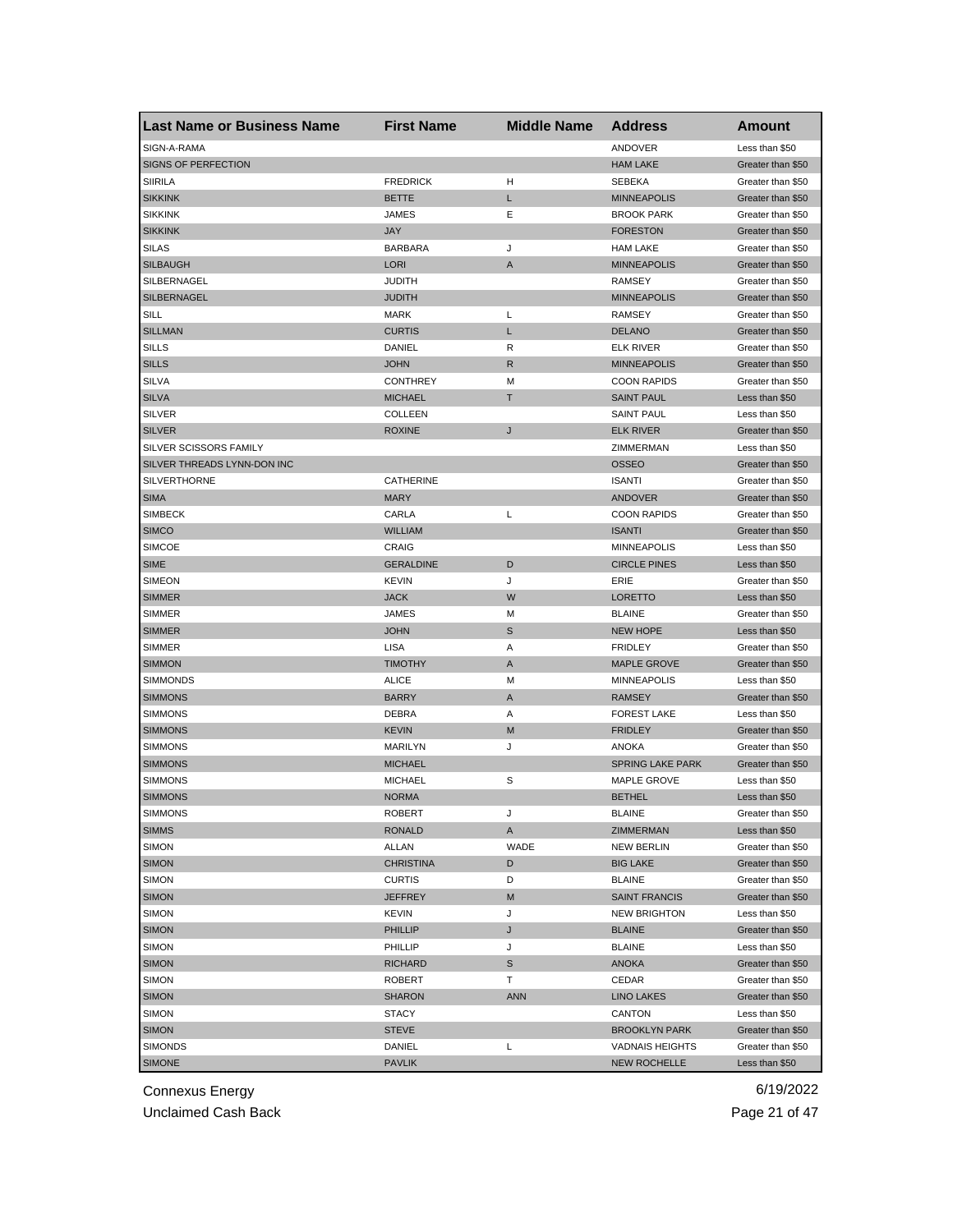| <b>Last Name or Business Name</b>  | <b>First Name</b> | <b>Middle Name</b> | <b>Address</b>        | Amount                              |
|------------------------------------|-------------------|--------------------|-----------------------|-------------------------------------|
| SIMONEAU                           | <b>CHARLES</b>    |                    | <b>BROOKLYN CTR</b>   | Greater than \$50                   |
| <b>SIMONI</b>                      | <b>RONALD</b>     | P                  | <b>CHIPPEWA FALLS</b> | Greater than \$50                   |
| <b>SIMONS</b>                      | <b>BILL</b>       |                    | ALBERTVILLE           | Less than \$50                      |
| <b>SIMONS</b>                      | <b>DAVID</b>      | $\mathsf C$        | <b>ANOKA</b>          | Greater than \$50                   |
| <b>SIMONS</b>                      | <b>RICHARD</b>    |                    | <b>SAINT PAUL</b>     | Greater than \$50                   |
| <b>SIMONSEN</b>                    | <b>AARON</b>      | N                  | ANNANDALE             | Greater than \$50                   |
| SIMONSON                           | <b>BRADLEY</b>    |                    | WHITE BEAR LAKE       | Greater than \$50                   |
| <b>SIMONSON</b>                    | <b>BRADLEY</b>    | J                  | <b>BLAINE</b>         | Less than \$50                      |
| SIMONSON                           | <b>BRETT</b>      |                    | <b>ISANTI</b>         | Greater than \$50                   |
| <b>SIMONSON</b>                    | <b>JESSICA</b>    |                    | LITTLE CANADA         | Less than \$50                      |
| <b>SIMONSON</b>                    | LINDA             | R.                 | ANDOVER               | Less than \$50                      |
| <b>SIMONSON</b>                    | <b>RONALD</b>     | W                  | <b>COON RAPIDS</b>    | Less than \$50                      |
| SIMONSON                           | <b>TOM</b>        |                    | <b>PRINCETON</b>      | Less than \$50                      |
| <b>SIMONTON</b>                    | <b>LESLIE</b>     |                    | <b>SAINT CLOUD</b>    | Greater than \$50                   |
| <b>SIMPSON</b>                     | <b>HAILEY</b>     | М                  | <b>COON RAPIDS</b>    | Less than \$50                      |
| <b>SIMPSON</b>                     | <b>JAMES</b>      | P                  | <b>ANDOVER</b>        | Greater than \$50                   |
| <b>SIMPSON</b>                     | <b>JAMES</b>      | P                  | ANDOVER               | Greater than \$50                   |
| <b>SIMPSON</b>                     | <b>LOREN</b>      |                    | <b>CIRCLE PINES</b>   | Greater than \$50                   |
| <b>SIMPSON</b>                     | WAYNE             |                    | <b>BROWERVILLE</b>    | Less than \$50                      |
| <b>SIMPSON</b>                     | <b>WYNTER</b>     |                    | <b>MINNEAPOLIS</b>    | Less than \$50                      |
| <b>SIMS</b>                        | <b>CHARLES</b>    | н                  | <b>MINNETONKA</b>     | Greater than \$50                   |
| <b>SIMS</b>                        | <b>DONNA</b>      |                    | <b>MINNEAPOLIS</b>    | Greater than \$50                   |
| <b>SIMS</b>                        | SARAH             |                    | <b>MINNEAPOLIS</b>    | Less than \$50                      |
| <b>SIMS</b>                        | <b>TIMOTHY</b>    | W                  | <b>WACONIA</b>        | Greater than \$50                   |
| SINDT                              | <b>THOMAS</b>     | Г                  | <b>WYOMING</b>        | Greater than \$50                   |
| <b>SINGER</b>                      | <b>TODD</b>       | н                  | <b>ANDOVER</b>        | Greater than \$50                   |
| SINGH-FOREMAN                      | MELA              | М                  | <b>BOSSIER CITY</b>   | Less than \$50                      |
| <b>SINGLETON</b>                   | J                 | D                  | <b>OSSEO</b>          | Greater than \$50                   |
| SINGLETON                          | <b>JUANITA</b>    |                    | ANDOVER               | Less than \$50                      |
| <b>SINN</b>                        | <b>THOMAS</b>     | Α                  | <b>WOODBURY</b>       | Less than \$50                      |
| <b>SINNA</b>                       | <b>JOHN</b>       | <b>THOMAS</b>      | ZIMMERMAN             | Greater than \$50                   |
| <b>SINNER</b>                      | <b>JULIE</b>      | M                  | <b>COON RAPIDS</b>    | Greater than \$50                   |
| <b>SINNER</b>                      | <b>TAMMY</b>      |                    | RAMSEY                | Less than \$50                      |
| <b>SIONG</b>                       | <b>FONG</b>       |                    | <b>SAINT PAUL</b>     | Greater than \$50                   |
| <b>SIPE</b>                        | <b>JOSEPH</b>     | P                  | <b>GRAND RAPIDS</b>   | Greater than \$50                   |
| <b>SIPE</b>                        | <b>PAUL</b>       | D                  | <b>EDINA</b>          | Greater than \$50                   |
| <b>SIPE</b>                        | <b>ROBIN</b>      | М                  | <b>MINNEAPOLIS</b>    | Greater than \$50                   |
| <b>SIPKINS</b>                     | <b>ROBERT</b>     |                    | <b>PLYMOUTH</b>       | Greater than \$50                   |
| <b>SIRENO</b>                      | JOSEPH            | М                  | ALEXANDRIA            | Greater than \$50                   |
| <b>SISCO</b>                       | <b>CYNTHIA</b>    |                    | <b>PRINCETON</b>      | Less than \$50                      |
| SISCO                              | DEBBIE            |                    | <b>COON RAPIDS</b>    | Less than \$50                      |
| <b>SISCO</b>                       | <b>RONALD</b>     |                    | <b>BLAINE</b>         | Greater than \$50                   |
| SISELL                             | <b>JAMES</b>      |                    | <b>BLAINE</b>         | Greater than \$50                   |
| <b>SISELL</b>                      | <b>KEN</b>        |                    | <b>SAINT FRANCIS</b>  | Less than \$50                      |
| SISK                               | J CHRISTOPHER     |                    | <b>SAINT PAUL</b>     | Less than \$50                      |
| <b>SISNEY</b>                      | <b>GEORGE</b>     |                    | <b>NEW CANEY</b>      | Greater than \$50                   |
| <b>SISSON</b>                      | <b>DEBORAH</b>    |                    | ANOKA                 | Greater than \$50                   |
| <b>SISSON</b>                      | <b>GLENDA</b>     | J                  | <b>ANOKA</b>          | Greater than \$50                   |
| SITARZ                             | <b>JOHN</b>       |                    | <b>MINNEAPOLIS</b>    | Less than \$50                      |
| <b>SIVANICH</b>                    | <b>SAMUEL</b>     | S                  | <b>ALBANY</b>         | Greater than \$50                   |
| <b>SIVANICH</b>                    | <b>WILLIAM</b>    |                    | <b>MINNEAPOLIS</b>    | Greater than \$50                   |
| <b>SIVERHUS</b>                    | LARRY             |                    | <b>COON RAPIDS</b>    | Greater than \$50                   |
| SIVIGNY                            | ORAL              |                    | PINE CITY             | Greater than \$50                   |
|                                    |                   |                    |                       |                                     |
| SIVIGNY RICHARD J<br><b>SIVULA</b> | <b>MARK</b>       |                    | <b>COON RAPIDS</b>    | Less than \$50<br>Greater than \$50 |
|                                    |                   |                    | ELK RIVER             |                                     |
| <b>SIWEK</b>                       | <b>CHANDRA</b>    |                    | <b>MOUND</b>          | Greater than \$50                   |

Unclaimed Cash Back **Page 22 of 47**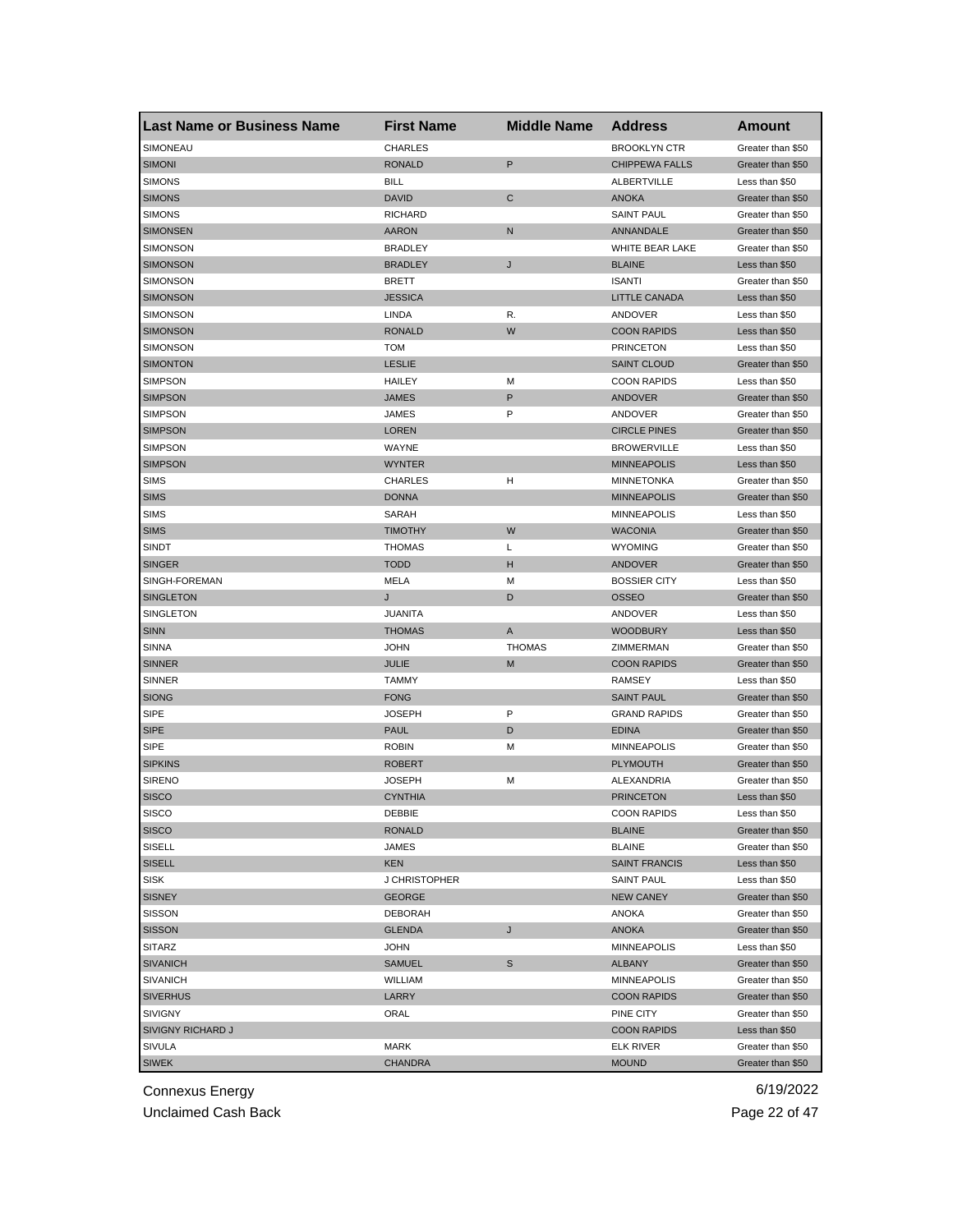| <b>PRINCETON</b><br><b>SIWEK</b><br><b>GERALD</b><br>Г<br>Greater than \$50<br><b>SIWICKI</b><br><b>RAYMOND</b><br>J<br><b>OSPREY</b><br>Less than \$50<br>SIZEN<br><b>BLANCHE</b><br><b>COON RAPIDS</b><br>Greater than \$50<br>G<br><b>SJELIN</b><br><b>DENNY</b><br><b>BUFFALO</b><br>Greater than \$50<br><b>SJOBERG</b><br>GARY<br>D<br>SPRINGFIELD<br>Greater than \$50<br><b>SJOBERG TERRY L</b><br>& SUNDBY MELVI<br><b>FOREST LAKE</b><br>Greater than \$50<br><b>SJODIN</b><br>LEON<br>R<br>CEDAR<br>Greater than \$50<br><b>SJOGREN</b><br><b>BRIAN</b><br><b>ANOKA</b><br>Greater than \$50<br>SJOLANDER JOHNSON CONST<br><b>COON RAPIDS</b><br>Greater than \$50<br><b>SJOLIN</b><br><b>ERNEST</b><br>A<br><b>MILACA</b><br>Greater than \$50<br><b>SJOLSETH</b><br><b>ARCHIE</b><br>Е<br><b>COON RAPIDS</b><br>Greater than \$50<br><b>SJOLUND</b><br><b>RICHARD</b><br><b>MINNEAPOLIS</b><br>A<br>Greater than \$50<br>R<br><b>SJOQUIST</b><br>ERIC<br><b>MINNEAPOLIS</b><br>Greater than \$50<br><b>SKAAR</b><br><b>MABEL</b><br><b>ISANTI</b><br>Less than \$50<br><b>SKAAR</b><br><b>RICK</b><br>W<br><b>MOUND</b><br>Greater than \$50<br><b>SKAGGS</b><br><b>SANDRA</b><br>J<br><b>COON RAPIDS</b><br>Greater than \$50<br><b>SKAGGS</b><br><b>STEVEN</b><br>J<br><b>ANOKA</b><br>Greater than \$50<br><b>SKAJA</b><br><b>THOMAS</b><br><b>MAPLE GROVE</b><br>Less than \$50<br><b>SKALICKY</b><br><b>KEVIN</b><br>M<br><b>COON RAPIDS</b><br>Greater than \$50<br><b>SKALICKY</b><br><b>RON</b><br><b>AITKIN</b><br>Greater than \$50<br><b>SKALSKY</b><br><b>TERRANCE</b><br>D<br><b>DULUTH</b><br>Greater than \$50<br><b>SKARDA</b><br><b>GREGORY</b><br>J<br><b>STACY</b><br>Greater than \$50<br>SKARE<br><b>DIANE</b><br>L<br><b>COON RAPIDS</b><br>Greater than \$50<br><b>SKARO</b><br><b>DAN</b><br>C<br><b>BLAINE</b><br>Less than \$50<br><b>SKARO</b><br>DANIEL<br>С<br><b>MINNETONKA</b><br>Greater than \$50<br><b>SKAROLID</b><br><b>WENDY</b><br><b>ISANTI</b><br>A<br>Less than \$50<br><b>SKARSTEN</b><br><b>BRIAN</b><br>J<br><b>BURNSVILLE</b><br>Greater than \$50<br><b>SKAWINIAK</b><br><b>REBECCA</b><br><b>COON RAPIDS</b><br>J<br>Greater than \$50<br>G<br><b>SKAWSKI</b><br><b>ROBERT</b><br><b>ISANTI</b><br>Greater than \$50<br><b>SKEELS</b><br><b>DAVE</b><br>C<br><b>ELK RIVER</b><br>Less than \$50<br><b>SKEES</b><br><b>BRUCE</b><br><b>WYOMING</b><br>Less than \$50<br>W<br><b>SKEES</b><br><b>BRUCE</b><br><b>ANOKA</b><br>Greater than \$50<br>GARY<br><b>SKEESICK</b><br>М<br>RAMSEY<br>Greater than \$50<br><b>KEITH</b><br><b>SKEESICK</b><br><b>PILLAGER</b><br>Greater than \$50<br><b>SKEESICK</b><br>LISA<br>J<br><b>ELK RIVER</b><br>Greater than \$50<br><b>SKEHAN</b><br><b>PAUL</b><br><b>MINNEAPOLIS</b><br>Less than \$50<br><b>SKEIE</b><br>ADELAIDE<br><b>COON RAPIDS</b><br>J<br>Less than \$50<br><b>SKEIE</b><br><b>ROBERT</b><br>A<br>WHITE BEAR LAKE<br>Greater than \$50<br>SKELGAS INC<br><b>RAMSEY</b><br>Greater than \$50<br>SKELLY*<br><b>DONALD</b><br>A<br><b>SAINT PAUL</b><br>Greater than \$50<br><b>SKIBA</b><br>DONNA<br>G<br><b>MINNEAPOLIS</b><br>Less than \$50<br><b>SKIBA</b><br><b>RAYMOND</b><br>С<br><b>YUMA</b><br>Greater than \$50<br>SKIBBE<br><b>FRANK</b><br>J<br><b>COON RAPIDS</b><br>Greater than \$50<br><b>SKILBECK</b><br><b>RICHARD</b><br><b>LINDSTROM</b><br>Greater than \$50<br>SKILLINGSTAD<br><b>TIMOTHY</b><br>R<br><b>BLAINE</b><br>Greater than \$50<br><b>SKINAWAY</b><br><b>ROSE</b><br><b>BLAINE</b><br>Less than \$50<br><b>SKINNER</b><br>ABBOTT<br><b>SAINT PAUL</b><br>Greater than \$50<br><b>BLAINE</b><br><b>SKINNER</b><br><b>JEFFREY</b><br>н<br>Greater than \$50<br>С<br>SKINNER<br><b>BROOKFIELD</b><br>Greater than \$50<br><b>MONICA</b><br><b>SKINNER</b><br><b>WALTER</b><br>R<br>ANOKA<br>Greater than \$50<br>SKINNER SADIE C MRS<br>CRYSTAL<br>Greater than \$50<br><b>SKJEFTE</b><br><b>RAMONA</b><br><b>SHAKOPEE</b><br>Less than \$50<br>SKJEGSTAD<br>LINDA<br>Α<br>WHITE BEAR LAKE<br>Less than \$50<br><b>SKJOD</b><br><b>DENISE</b><br><b>BLAINE</b><br>Greater than \$50<br>A<br>SKLUZACEK<br>RICHARD<br>REV<br>EAGAN<br>Greater than \$50<br><b>SKOG</b><br><b>JASON</b><br><b>BIG LAKE</b><br>н<br>Less than \$50 | <b>Last Name or Business Name</b> | <b>First Name</b> | <b>Middle Name</b> | <b>Address</b> | <b>Amount</b> |
|-------------------------------------------------------------------------------------------------------------------------------------------------------------------------------------------------------------------------------------------------------------------------------------------------------------------------------------------------------------------------------------------------------------------------------------------------------------------------------------------------------------------------------------------------------------------------------------------------------------------------------------------------------------------------------------------------------------------------------------------------------------------------------------------------------------------------------------------------------------------------------------------------------------------------------------------------------------------------------------------------------------------------------------------------------------------------------------------------------------------------------------------------------------------------------------------------------------------------------------------------------------------------------------------------------------------------------------------------------------------------------------------------------------------------------------------------------------------------------------------------------------------------------------------------------------------------------------------------------------------------------------------------------------------------------------------------------------------------------------------------------------------------------------------------------------------------------------------------------------------------------------------------------------------------------------------------------------------------------------------------------------------------------------------------------------------------------------------------------------------------------------------------------------------------------------------------------------------------------------------------------------------------------------------------------------------------------------------------------------------------------------------------------------------------------------------------------------------------------------------------------------------------------------------------------------------------------------------------------------------------------------------------------------------------------------------------------------------------------------------------------------------------------------------------------------------------------------------------------------------------------------------------------------------------------------------------------------------------------------------------------------------------------------------------------------------------------------------------------------------------------------------------------------------------------------------------------------------------------------------------------------------------------------------------------------------------------------------------------------------------------------------------------------------------------------------------------------------------------------------------------------------------------------------------------------------------------------------------------------------------------------------------------------------------------------------------------------------------------------------------------------------------------------------------------------------------------------------------------------------------------------------------------------------------------------------------------------------------------------------------------------------------------------------------------------------------------------------------------------------------------------------------------------------------------------------------------------------------------------------------------------------------------|-----------------------------------|-------------------|--------------------|----------------|---------------|
|                                                                                                                                                                                                                                                                                                                                                                                                                                                                                                                                                                                                                                                                                                                                                                                                                                                                                                                                                                                                                                                                                                                                                                                                                                                                                                                                                                                                                                                                                                                                                                                                                                                                                                                                                                                                                                                                                                                                                                                                                                                                                                                                                                                                                                                                                                                                                                                                                                                                                                                                                                                                                                                                                                                                                                                                                                                                                                                                                                                                                                                                                                                                                                                                                                                                                                                                                                                                                                                                                                                                                                                                                                                                                                                                                                                                                                                                                                                                                                                                                                                                                                                                                                                                                                                                               |                                   |                   |                    |                |               |
|                                                                                                                                                                                                                                                                                                                                                                                                                                                                                                                                                                                                                                                                                                                                                                                                                                                                                                                                                                                                                                                                                                                                                                                                                                                                                                                                                                                                                                                                                                                                                                                                                                                                                                                                                                                                                                                                                                                                                                                                                                                                                                                                                                                                                                                                                                                                                                                                                                                                                                                                                                                                                                                                                                                                                                                                                                                                                                                                                                                                                                                                                                                                                                                                                                                                                                                                                                                                                                                                                                                                                                                                                                                                                                                                                                                                                                                                                                                                                                                                                                                                                                                                                                                                                                                                               |                                   |                   |                    |                |               |
|                                                                                                                                                                                                                                                                                                                                                                                                                                                                                                                                                                                                                                                                                                                                                                                                                                                                                                                                                                                                                                                                                                                                                                                                                                                                                                                                                                                                                                                                                                                                                                                                                                                                                                                                                                                                                                                                                                                                                                                                                                                                                                                                                                                                                                                                                                                                                                                                                                                                                                                                                                                                                                                                                                                                                                                                                                                                                                                                                                                                                                                                                                                                                                                                                                                                                                                                                                                                                                                                                                                                                                                                                                                                                                                                                                                                                                                                                                                                                                                                                                                                                                                                                                                                                                                                               |                                   |                   |                    |                |               |
|                                                                                                                                                                                                                                                                                                                                                                                                                                                                                                                                                                                                                                                                                                                                                                                                                                                                                                                                                                                                                                                                                                                                                                                                                                                                                                                                                                                                                                                                                                                                                                                                                                                                                                                                                                                                                                                                                                                                                                                                                                                                                                                                                                                                                                                                                                                                                                                                                                                                                                                                                                                                                                                                                                                                                                                                                                                                                                                                                                                                                                                                                                                                                                                                                                                                                                                                                                                                                                                                                                                                                                                                                                                                                                                                                                                                                                                                                                                                                                                                                                                                                                                                                                                                                                                                               |                                   |                   |                    |                |               |
|                                                                                                                                                                                                                                                                                                                                                                                                                                                                                                                                                                                                                                                                                                                                                                                                                                                                                                                                                                                                                                                                                                                                                                                                                                                                                                                                                                                                                                                                                                                                                                                                                                                                                                                                                                                                                                                                                                                                                                                                                                                                                                                                                                                                                                                                                                                                                                                                                                                                                                                                                                                                                                                                                                                                                                                                                                                                                                                                                                                                                                                                                                                                                                                                                                                                                                                                                                                                                                                                                                                                                                                                                                                                                                                                                                                                                                                                                                                                                                                                                                                                                                                                                                                                                                                                               |                                   |                   |                    |                |               |
|                                                                                                                                                                                                                                                                                                                                                                                                                                                                                                                                                                                                                                                                                                                                                                                                                                                                                                                                                                                                                                                                                                                                                                                                                                                                                                                                                                                                                                                                                                                                                                                                                                                                                                                                                                                                                                                                                                                                                                                                                                                                                                                                                                                                                                                                                                                                                                                                                                                                                                                                                                                                                                                                                                                                                                                                                                                                                                                                                                                                                                                                                                                                                                                                                                                                                                                                                                                                                                                                                                                                                                                                                                                                                                                                                                                                                                                                                                                                                                                                                                                                                                                                                                                                                                                                               |                                   |                   |                    |                |               |
|                                                                                                                                                                                                                                                                                                                                                                                                                                                                                                                                                                                                                                                                                                                                                                                                                                                                                                                                                                                                                                                                                                                                                                                                                                                                                                                                                                                                                                                                                                                                                                                                                                                                                                                                                                                                                                                                                                                                                                                                                                                                                                                                                                                                                                                                                                                                                                                                                                                                                                                                                                                                                                                                                                                                                                                                                                                                                                                                                                                                                                                                                                                                                                                                                                                                                                                                                                                                                                                                                                                                                                                                                                                                                                                                                                                                                                                                                                                                                                                                                                                                                                                                                                                                                                                                               |                                   |                   |                    |                |               |
|                                                                                                                                                                                                                                                                                                                                                                                                                                                                                                                                                                                                                                                                                                                                                                                                                                                                                                                                                                                                                                                                                                                                                                                                                                                                                                                                                                                                                                                                                                                                                                                                                                                                                                                                                                                                                                                                                                                                                                                                                                                                                                                                                                                                                                                                                                                                                                                                                                                                                                                                                                                                                                                                                                                                                                                                                                                                                                                                                                                                                                                                                                                                                                                                                                                                                                                                                                                                                                                                                                                                                                                                                                                                                                                                                                                                                                                                                                                                                                                                                                                                                                                                                                                                                                                                               |                                   |                   |                    |                |               |
|                                                                                                                                                                                                                                                                                                                                                                                                                                                                                                                                                                                                                                                                                                                                                                                                                                                                                                                                                                                                                                                                                                                                                                                                                                                                                                                                                                                                                                                                                                                                                                                                                                                                                                                                                                                                                                                                                                                                                                                                                                                                                                                                                                                                                                                                                                                                                                                                                                                                                                                                                                                                                                                                                                                                                                                                                                                                                                                                                                                                                                                                                                                                                                                                                                                                                                                                                                                                                                                                                                                                                                                                                                                                                                                                                                                                                                                                                                                                                                                                                                                                                                                                                                                                                                                                               |                                   |                   |                    |                |               |
|                                                                                                                                                                                                                                                                                                                                                                                                                                                                                                                                                                                                                                                                                                                                                                                                                                                                                                                                                                                                                                                                                                                                                                                                                                                                                                                                                                                                                                                                                                                                                                                                                                                                                                                                                                                                                                                                                                                                                                                                                                                                                                                                                                                                                                                                                                                                                                                                                                                                                                                                                                                                                                                                                                                                                                                                                                                                                                                                                                                                                                                                                                                                                                                                                                                                                                                                                                                                                                                                                                                                                                                                                                                                                                                                                                                                                                                                                                                                                                                                                                                                                                                                                                                                                                                                               |                                   |                   |                    |                |               |
|                                                                                                                                                                                                                                                                                                                                                                                                                                                                                                                                                                                                                                                                                                                                                                                                                                                                                                                                                                                                                                                                                                                                                                                                                                                                                                                                                                                                                                                                                                                                                                                                                                                                                                                                                                                                                                                                                                                                                                                                                                                                                                                                                                                                                                                                                                                                                                                                                                                                                                                                                                                                                                                                                                                                                                                                                                                                                                                                                                                                                                                                                                                                                                                                                                                                                                                                                                                                                                                                                                                                                                                                                                                                                                                                                                                                                                                                                                                                                                                                                                                                                                                                                                                                                                                                               |                                   |                   |                    |                |               |
|                                                                                                                                                                                                                                                                                                                                                                                                                                                                                                                                                                                                                                                                                                                                                                                                                                                                                                                                                                                                                                                                                                                                                                                                                                                                                                                                                                                                                                                                                                                                                                                                                                                                                                                                                                                                                                                                                                                                                                                                                                                                                                                                                                                                                                                                                                                                                                                                                                                                                                                                                                                                                                                                                                                                                                                                                                                                                                                                                                                                                                                                                                                                                                                                                                                                                                                                                                                                                                                                                                                                                                                                                                                                                                                                                                                                                                                                                                                                                                                                                                                                                                                                                                                                                                                                               |                                   |                   |                    |                |               |
|                                                                                                                                                                                                                                                                                                                                                                                                                                                                                                                                                                                                                                                                                                                                                                                                                                                                                                                                                                                                                                                                                                                                                                                                                                                                                                                                                                                                                                                                                                                                                                                                                                                                                                                                                                                                                                                                                                                                                                                                                                                                                                                                                                                                                                                                                                                                                                                                                                                                                                                                                                                                                                                                                                                                                                                                                                                                                                                                                                                                                                                                                                                                                                                                                                                                                                                                                                                                                                                                                                                                                                                                                                                                                                                                                                                                                                                                                                                                                                                                                                                                                                                                                                                                                                                                               |                                   |                   |                    |                |               |
|                                                                                                                                                                                                                                                                                                                                                                                                                                                                                                                                                                                                                                                                                                                                                                                                                                                                                                                                                                                                                                                                                                                                                                                                                                                                                                                                                                                                                                                                                                                                                                                                                                                                                                                                                                                                                                                                                                                                                                                                                                                                                                                                                                                                                                                                                                                                                                                                                                                                                                                                                                                                                                                                                                                                                                                                                                                                                                                                                                                                                                                                                                                                                                                                                                                                                                                                                                                                                                                                                                                                                                                                                                                                                                                                                                                                                                                                                                                                                                                                                                                                                                                                                                                                                                                                               |                                   |                   |                    |                |               |
|                                                                                                                                                                                                                                                                                                                                                                                                                                                                                                                                                                                                                                                                                                                                                                                                                                                                                                                                                                                                                                                                                                                                                                                                                                                                                                                                                                                                                                                                                                                                                                                                                                                                                                                                                                                                                                                                                                                                                                                                                                                                                                                                                                                                                                                                                                                                                                                                                                                                                                                                                                                                                                                                                                                                                                                                                                                                                                                                                                                                                                                                                                                                                                                                                                                                                                                                                                                                                                                                                                                                                                                                                                                                                                                                                                                                                                                                                                                                                                                                                                                                                                                                                                                                                                                                               |                                   |                   |                    |                |               |
|                                                                                                                                                                                                                                                                                                                                                                                                                                                                                                                                                                                                                                                                                                                                                                                                                                                                                                                                                                                                                                                                                                                                                                                                                                                                                                                                                                                                                                                                                                                                                                                                                                                                                                                                                                                                                                                                                                                                                                                                                                                                                                                                                                                                                                                                                                                                                                                                                                                                                                                                                                                                                                                                                                                                                                                                                                                                                                                                                                                                                                                                                                                                                                                                                                                                                                                                                                                                                                                                                                                                                                                                                                                                                                                                                                                                                                                                                                                                                                                                                                                                                                                                                                                                                                                                               |                                   |                   |                    |                |               |
|                                                                                                                                                                                                                                                                                                                                                                                                                                                                                                                                                                                                                                                                                                                                                                                                                                                                                                                                                                                                                                                                                                                                                                                                                                                                                                                                                                                                                                                                                                                                                                                                                                                                                                                                                                                                                                                                                                                                                                                                                                                                                                                                                                                                                                                                                                                                                                                                                                                                                                                                                                                                                                                                                                                                                                                                                                                                                                                                                                                                                                                                                                                                                                                                                                                                                                                                                                                                                                                                                                                                                                                                                                                                                                                                                                                                                                                                                                                                                                                                                                                                                                                                                                                                                                                                               |                                   |                   |                    |                |               |
|                                                                                                                                                                                                                                                                                                                                                                                                                                                                                                                                                                                                                                                                                                                                                                                                                                                                                                                                                                                                                                                                                                                                                                                                                                                                                                                                                                                                                                                                                                                                                                                                                                                                                                                                                                                                                                                                                                                                                                                                                                                                                                                                                                                                                                                                                                                                                                                                                                                                                                                                                                                                                                                                                                                                                                                                                                                                                                                                                                                                                                                                                                                                                                                                                                                                                                                                                                                                                                                                                                                                                                                                                                                                                                                                                                                                                                                                                                                                                                                                                                                                                                                                                                                                                                                                               |                                   |                   |                    |                |               |
|                                                                                                                                                                                                                                                                                                                                                                                                                                                                                                                                                                                                                                                                                                                                                                                                                                                                                                                                                                                                                                                                                                                                                                                                                                                                                                                                                                                                                                                                                                                                                                                                                                                                                                                                                                                                                                                                                                                                                                                                                                                                                                                                                                                                                                                                                                                                                                                                                                                                                                                                                                                                                                                                                                                                                                                                                                                                                                                                                                                                                                                                                                                                                                                                                                                                                                                                                                                                                                                                                                                                                                                                                                                                                                                                                                                                                                                                                                                                                                                                                                                                                                                                                                                                                                                                               |                                   |                   |                    |                |               |
|                                                                                                                                                                                                                                                                                                                                                                                                                                                                                                                                                                                                                                                                                                                                                                                                                                                                                                                                                                                                                                                                                                                                                                                                                                                                                                                                                                                                                                                                                                                                                                                                                                                                                                                                                                                                                                                                                                                                                                                                                                                                                                                                                                                                                                                                                                                                                                                                                                                                                                                                                                                                                                                                                                                                                                                                                                                                                                                                                                                                                                                                                                                                                                                                                                                                                                                                                                                                                                                                                                                                                                                                                                                                                                                                                                                                                                                                                                                                                                                                                                                                                                                                                                                                                                                                               |                                   |                   |                    |                |               |
|                                                                                                                                                                                                                                                                                                                                                                                                                                                                                                                                                                                                                                                                                                                                                                                                                                                                                                                                                                                                                                                                                                                                                                                                                                                                                                                                                                                                                                                                                                                                                                                                                                                                                                                                                                                                                                                                                                                                                                                                                                                                                                                                                                                                                                                                                                                                                                                                                                                                                                                                                                                                                                                                                                                                                                                                                                                                                                                                                                                                                                                                                                                                                                                                                                                                                                                                                                                                                                                                                                                                                                                                                                                                                                                                                                                                                                                                                                                                                                                                                                                                                                                                                                                                                                                                               |                                   |                   |                    |                |               |
|                                                                                                                                                                                                                                                                                                                                                                                                                                                                                                                                                                                                                                                                                                                                                                                                                                                                                                                                                                                                                                                                                                                                                                                                                                                                                                                                                                                                                                                                                                                                                                                                                                                                                                                                                                                                                                                                                                                                                                                                                                                                                                                                                                                                                                                                                                                                                                                                                                                                                                                                                                                                                                                                                                                                                                                                                                                                                                                                                                                                                                                                                                                                                                                                                                                                                                                                                                                                                                                                                                                                                                                                                                                                                                                                                                                                                                                                                                                                                                                                                                                                                                                                                                                                                                                                               |                                   |                   |                    |                |               |
|                                                                                                                                                                                                                                                                                                                                                                                                                                                                                                                                                                                                                                                                                                                                                                                                                                                                                                                                                                                                                                                                                                                                                                                                                                                                                                                                                                                                                                                                                                                                                                                                                                                                                                                                                                                                                                                                                                                                                                                                                                                                                                                                                                                                                                                                                                                                                                                                                                                                                                                                                                                                                                                                                                                                                                                                                                                                                                                                                                                                                                                                                                                                                                                                                                                                                                                                                                                                                                                                                                                                                                                                                                                                                                                                                                                                                                                                                                                                                                                                                                                                                                                                                                                                                                                                               |                                   |                   |                    |                |               |
|                                                                                                                                                                                                                                                                                                                                                                                                                                                                                                                                                                                                                                                                                                                                                                                                                                                                                                                                                                                                                                                                                                                                                                                                                                                                                                                                                                                                                                                                                                                                                                                                                                                                                                                                                                                                                                                                                                                                                                                                                                                                                                                                                                                                                                                                                                                                                                                                                                                                                                                                                                                                                                                                                                                                                                                                                                                                                                                                                                                                                                                                                                                                                                                                                                                                                                                                                                                                                                                                                                                                                                                                                                                                                                                                                                                                                                                                                                                                                                                                                                                                                                                                                                                                                                                                               |                                   |                   |                    |                |               |
|                                                                                                                                                                                                                                                                                                                                                                                                                                                                                                                                                                                                                                                                                                                                                                                                                                                                                                                                                                                                                                                                                                                                                                                                                                                                                                                                                                                                                                                                                                                                                                                                                                                                                                                                                                                                                                                                                                                                                                                                                                                                                                                                                                                                                                                                                                                                                                                                                                                                                                                                                                                                                                                                                                                                                                                                                                                                                                                                                                                                                                                                                                                                                                                                                                                                                                                                                                                                                                                                                                                                                                                                                                                                                                                                                                                                                                                                                                                                                                                                                                                                                                                                                                                                                                                                               |                                   |                   |                    |                |               |
|                                                                                                                                                                                                                                                                                                                                                                                                                                                                                                                                                                                                                                                                                                                                                                                                                                                                                                                                                                                                                                                                                                                                                                                                                                                                                                                                                                                                                                                                                                                                                                                                                                                                                                                                                                                                                                                                                                                                                                                                                                                                                                                                                                                                                                                                                                                                                                                                                                                                                                                                                                                                                                                                                                                                                                                                                                                                                                                                                                                                                                                                                                                                                                                                                                                                                                                                                                                                                                                                                                                                                                                                                                                                                                                                                                                                                                                                                                                                                                                                                                                                                                                                                                                                                                                                               |                                   |                   |                    |                |               |
|                                                                                                                                                                                                                                                                                                                                                                                                                                                                                                                                                                                                                                                                                                                                                                                                                                                                                                                                                                                                                                                                                                                                                                                                                                                                                                                                                                                                                                                                                                                                                                                                                                                                                                                                                                                                                                                                                                                                                                                                                                                                                                                                                                                                                                                                                                                                                                                                                                                                                                                                                                                                                                                                                                                                                                                                                                                                                                                                                                                                                                                                                                                                                                                                                                                                                                                                                                                                                                                                                                                                                                                                                                                                                                                                                                                                                                                                                                                                                                                                                                                                                                                                                                                                                                                                               |                                   |                   |                    |                |               |
|                                                                                                                                                                                                                                                                                                                                                                                                                                                                                                                                                                                                                                                                                                                                                                                                                                                                                                                                                                                                                                                                                                                                                                                                                                                                                                                                                                                                                                                                                                                                                                                                                                                                                                                                                                                                                                                                                                                                                                                                                                                                                                                                                                                                                                                                                                                                                                                                                                                                                                                                                                                                                                                                                                                                                                                                                                                                                                                                                                                                                                                                                                                                                                                                                                                                                                                                                                                                                                                                                                                                                                                                                                                                                                                                                                                                                                                                                                                                                                                                                                                                                                                                                                                                                                                                               |                                   |                   |                    |                |               |
|                                                                                                                                                                                                                                                                                                                                                                                                                                                                                                                                                                                                                                                                                                                                                                                                                                                                                                                                                                                                                                                                                                                                                                                                                                                                                                                                                                                                                                                                                                                                                                                                                                                                                                                                                                                                                                                                                                                                                                                                                                                                                                                                                                                                                                                                                                                                                                                                                                                                                                                                                                                                                                                                                                                                                                                                                                                                                                                                                                                                                                                                                                                                                                                                                                                                                                                                                                                                                                                                                                                                                                                                                                                                                                                                                                                                                                                                                                                                                                                                                                                                                                                                                                                                                                                                               |                                   |                   |                    |                |               |
|                                                                                                                                                                                                                                                                                                                                                                                                                                                                                                                                                                                                                                                                                                                                                                                                                                                                                                                                                                                                                                                                                                                                                                                                                                                                                                                                                                                                                                                                                                                                                                                                                                                                                                                                                                                                                                                                                                                                                                                                                                                                                                                                                                                                                                                                                                                                                                                                                                                                                                                                                                                                                                                                                                                                                                                                                                                                                                                                                                                                                                                                                                                                                                                                                                                                                                                                                                                                                                                                                                                                                                                                                                                                                                                                                                                                                                                                                                                                                                                                                                                                                                                                                                                                                                                                               |                                   |                   |                    |                |               |
|                                                                                                                                                                                                                                                                                                                                                                                                                                                                                                                                                                                                                                                                                                                                                                                                                                                                                                                                                                                                                                                                                                                                                                                                                                                                                                                                                                                                                                                                                                                                                                                                                                                                                                                                                                                                                                                                                                                                                                                                                                                                                                                                                                                                                                                                                                                                                                                                                                                                                                                                                                                                                                                                                                                                                                                                                                                                                                                                                                                                                                                                                                                                                                                                                                                                                                                                                                                                                                                                                                                                                                                                                                                                                                                                                                                                                                                                                                                                                                                                                                                                                                                                                                                                                                                                               |                                   |                   |                    |                |               |
|                                                                                                                                                                                                                                                                                                                                                                                                                                                                                                                                                                                                                                                                                                                                                                                                                                                                                                                                                                                                                                                                                                                                                                                                                                                                                                                                                                                                                                                                                                                                                                                                                                                                                                                                                                                                                                                                                                                                                                                                                                                                                                                                                                                                                                                                                                                                                                                                                                                                                                                                                                                                                                                                                                                                                                                                                                                                                                                                                                                                                                                                                                                                                                                                                                                                                                                                                                                                                                                                                                                                                                                                                                                                                                                                                                                                                                                                                                                                                                                                                                                                                                                                                                                                                                                                               |                                   |                   |                    |                |               |
|                                                                                                                                                                                                                                                                                                                                                                                                                                                                                                                                                                                                                                                                                                                                                                                                                                                                                                                                                                                                                                                                                                                                                                                                                                                                                                                                                                                                                                                                                                                                                                                                                                                                                                                                                                                                                                                                                                                                                                                                                                                                                                                                                                                                                                                                                                                                                                                                                                                                                                                                                                                                                                                                                                                                                                                                                                                                                                                                                                                                                                                                                                                                                                                                                                                                                                                                                                                                                                                                                                                                                                                                                                                                                                                                                                                                                                                                                                                                                                                                                                                                                                                                                                                                                                                                               |                                   |                   |                    |                |               |
|                                                                                                                                                                                                                                                                                                                                                                                                                                                                                                                                                                                                                                                                                                                                                                                                                                                                                                                                                                                                                                                                                                                                                                                                                                                                                                                                                                                                                                                                                                                                                                                                                                                                                                                                                                                                                                                                                                                                                                                                                                                                                                                                                                                                                                                                                                                                                                                                                                                                                                                                                                                                                                                                                                                                                                                                                                                                                                                                                                                                                                                                                                                                                                                                                                                                                                                                                                                                                                                                                                                                                                                                                                                                                                                                                                                                                                                                                                                                                                                                                                                                                                                                                                                                                                                                               |                                   |                   |                    |                |               |
|                                                                                                                                                                                                                                                                                                                                                                                                                                                                                                                                                                                                                                                                                                                                                                                                                                                                                                                                                                                                                                                                                                                                                                                                                                                                                                                                                                                                                                                                                                                                                                                                                                                                                                                                                                                                                                                                                                                                                                                                                                                                                                                                                                                                                                                                                                                                                                                                                                                                                                                                                                                                                                                                                                                                                                                                                                                                                                                                                                                                                                                                                                                                                                                                                                                                                                                                                                                                                                                                                                                                                                                                                                                                                                                                                                                                                                                                                                                                                                                                                                                                                                                                                                                                                                                                               |                                   |                   |                    |                |               |
|                                                                                                                                                                                                                                                                                                                                                                                                                                                                                                                                                                                                                                                                                                                                                                                                                                                                                                                                                                                                                                                                                                                                                                                                                                                                                                                                                                                                                                                                                                                                                                                                                                                                                                                                                                                                                                                                                                                                                                                                                                                                                                                                                                                                                                                                                                                                                                                                                                                                                                                                                                                                                                                                                                                                                                                                                                                                                                                                                                                                                                                                                                                                                                                                                                                                                                                                                                                                                                                                                                                                                                                                                                                                                                                                                                                                                                                                                                                                                                                                                                                                                                                                                                                                                                                                               |                                   |                   |                    |                |               |
|                                                                                                                                                                                                                                                                                                                                                                                                                                                                                                                                                                                                                                                                                                                                                                                                                                                                                                                                                                                                                                                                                                                                                                                                                                                                                                                                                                                                                                                                                                                                                                                                                                                                                                                                                                                                                                                                                                                                                                                                                                                                                                                                                                                                                                                                                                                                                                                                                                                                                                                                                                                                                                                                                                                                                                                                                                                                                                                                                                                                                                                                                                                                                                                                                                                                                                                                                                                                                                                                                                                                                                                                                                                                                                                                                                                                                                                                                                                                                                                                                                                                                                                                                                                                                                                                               |                                   |                   |                    |                |               |
|                                                                                                                                                                                                                                                                                                                                                                                                                                                                                                                                                                                                                                                                                                                                                                                                                                                                                                                                                                                                                                                                                                                                                                                                                                                                                                                                                                                                                                                                                                                                                                                                                                                                                                                                                                                                                                                                                                                                                                                                                                                                                                                                                                                                                                                                                                                                                                                                                                                                                                                                                                                                                                                                                                                                                                                                                                                                                                                                                                                                                                                                                                                                                                                                                                                                                                                                                                                                                                                                                                                                                                                                                                                                                                                                                                                                                                                                                                                                                                                                                                                                                                                                                                                                                                                                               |                                   |                   |                    |                |               |
|                                                                                                                                                                                                                                                                                                                                                                                                                                                                                                                                                                                                                                                                                                                                                                                                                                                                                                                                                                                                                                                                                                                                                                                                                                                                                                                                                                                                                                                                                                                                                                                                                                                                                                                                                                                                                                                                                                                                                                                                                                                                                                                                                                                                                                                                                                                                                                                                                                                                                                                                                                                                                                                                                                                                                                                                                                                                                                                                                                                                                                                                                                                                                                                                                                                                                                                                                                                                                                                                                                                                                                                                                                                                                                                                                                                                                                                                                                                                                                                                                                                                                                                                                                                                                                                                               |                                   |                   |                    |                |               |
|                                                                                                                                                                                                                                                                                                                                                                                                                                                                                                                                                                                                                                                                                                                                                                                                                                                                                                                                                                                                                                                                                                                                                                                                                                                                                                                                                                                                                                                                                                                                                                                                                                                                                                                                                                                                                                                                                                                                                                                                                                                                                                                                                                                                                                                                                                                                                                                                                                                                                                                                                                                                                                                                                                                                                                                                                                                                                                                                                                                                                                                                                                                                                                                                                                                                                                                                                                                                                                                                                                                                                                                                                                                                                                                                                                                                                                                                                                                                                                                                                                                                                                                                                                                                                                                                               |                                   |                   |                    |                |               |
|                                                                                                                                                                                                                                                                                                                                                                                                                                                                                                                                                                                                                                                                                                                                                                                                                                                                                                                                                                                                                                                                                                                                                                                                                                                                                                                                                                                                                                                                                                                                                                                                                                                                                                                                                                                                                                                                                                                                                                                                                                                                                                                                                                                                                                                                                                                                                                                                                                                                                                                                                                                                                                                                                                                                                                                                                                                                                                                                                                                                                                                                                                                                                                                                                                                                                                                                                                                                                                                                                                                                                                                                                                                                                                                                                                                                                                                                                                                                                                                                                                                                                                                                                                                                                                                                               |                                   |                   |                    |                |               |
|                                                                                                                                                                                                                                                                                                                                                                                                                                                                                                                                                                                                                                                                                                                                                                                                                                                                                                                                                                                                                                                                                                                                                                                                                                                                                                                                                                                                                                                                                                                                                                                                                                                                                                                                                                                                                                                                                                                                                                                                                                                                                                                                                                                                                                                                                                                                                                                                                                                                                                                                                                                                                                                                                                                                                                                                                                                                                                                                                                                                                                                                                                                                                                                                                                                                                                                                                                                                                                                                                                                                                                                                                                                                                                                                                                                                                                                                                                                                                                                                                                                                                                                                                                                                                                                                               |                                   |                   |                    |                |               |
|                                                                                                                                                                                                                                                                                                                                                                                                                                                                                                                                                                                                                                                                                                                                                                                                                                                                                                                                                                                                                                                                                                                                                                                                                                                                                                                                                                                                                                                                                                                                                                                                                                                                                                                                                                                                                                                                                                                                                                                                                                                                                                                                                                                                                                                                                                                                                                                                                                                                                                                                                                                                                                                                                                                                                                                                                                                                                                                                                                                                                                                                                                                                                                                                                                                                                                                                                                                                                                                                                                                                                                                                                                                                                                                                                                                                                                                                                                                                                                                                                                                                                                                                                                                                                                                                               |                                   |                   |                    |                |               |
|                                                                                                                                                                                                                                                                                                                                                                                                                                                                                                                                                                                                                                                                                                                                                                                                                                                                                                                                                                                                                                                                                                                                                                                                                                                                                                                                                                                                                                                                                                                                                                                                                                                                                                                                                                                                                                                                                                                                                                                                                                                                                                                                                                                                                                                                                                                                                                                                                                                                                                                                                                                                                                                                                                                                                                                                                                                                                                                                                                                                                                                                                                                                                                                                                                                                                                                                                                                                                                                                                                                                                                                                                                                                                                                                                                                                                                                                                                                                                                                                                                                                                                                                                                                                                                                                               |                                   |                   |                    |                |               |
|                                                                                                                                                                                                                                                                                                                                                                                                                                                                                                                                                                                                                                                                                                                                                                                                                                                                                                                                                                                                                                                                                                                                                                                                                                                                                                                                                                                                                                                                                                                                                                                                                                                                                                                                                                                                                                                                                                                                                                                                                                                                                                                                                                                                                                                                                                                                                                                                                                                                                                                                                                                                                                                                                                                                                                                                                                                                                                                                                                                                                                                                                                                                                                                                                                                                                                                                                                                                                                                                                                                                                                                                                                                                                                                                                                                                                                                                                                                                                                                                                                                                                                                                                                                                                                                                               |                                   |                   |                    |                |               |
|                                                                                                                                                                                                                                                                                                                                                                                                                                                                                                                                                                                                                                                                                                                                                                                                                                                                                                                                                                                                                                                                                                                                                                                                                                                                                                                                                                                                                                                                                                                                                                                                                                                                                                                                                                                                                                                                                                                                                                                                                                                                                                                                                                                                                                                                                                                                                                                                                                                                                                                                                                                                                                                                                                                                                                                                                                                                                                                                                                                                                                                                                                                                                                                                                                                                                                                                                                                                                                                                                                                                                                                                                                                                                                                                                                                                                                                                                                                                                                                                                                                                                                                                                                                                                                                                               |                                   |                   |                    |                |               |
|                                                                                                                                                                                                                                                                                                                                                                                                                                                                                                                                                                                                                                                                                                                                                                                                                                                                                                                                                                                                                                                                                                                                                                                                                                                                                                                                                                                                                                                                                                                                                                                                                                                                                                                                                                                                                                                                                                                                                                                                                                                                                                                                                                                                                                                                                                                                                                                                                                                                                                                                                                                                                                                                                                                                                                                                                                                                                                                                                                                                                                                                                                                                                                                                                                                                                                                                                                                                                                                                                                                                                                                                                                                                                                                                                                                                                                                                                                                                                                                                                                                                                                                                                                                                                                                                               |                                   |                   |                    |                |               |
|                                                                                                                                                                                                                                                                                                                                                                                                                                                                                                                                                                                                                                                                                                                                                                                                                                                                                                                                                                                                                                                                                                                                                                                                                                                                                                                                                                                                                                                                                                                                                                                                                                                                                                                                                                                                                                                                                                                                                                                                                                                                                                                                                                                                                                                                                                                                                                                                                                                                                                                                                                                                                                                                                                                                                                                                                                                                                                                                                                                                                                                                                                                                                                                                                                                                                                                                                                                                                                                                                                                                                                                                                                                                                                                                                                                                                                                                                                                                                                                                                                                                                                                                                                                                                                                                               |                                   |                   |                    |                |               |
|                                                                                                                                                                                                                                                                                                                                                                                                                                                                                                                                                                                                                                                                                                                                                                                                                                                                                                                                                                                                                                                                                                                                                                                                                                                                                                                                                                                                                                                                                                                                                                                                                                                                                                                                                                                                                                                                                                                                                                                                                                                                                                                                                                                                                                                                                                                                                                                                                                                                                                                                                                                                                                                                                                                                                                                                                                                                                                                                                                                                                                                                                                                                                                                                                                                                                                                                                                                                                                                                                                                                                                                                                                                                                                                                                                                                                                                                                                                                                                                                                                                                                                                                                                                                                                                                               |                                   |                   |                    |                |               |
|                                                                                                                                                                                                                                                                                                                                                                                                                                                                                                                                                                                                                                                                                                                                                                                                                                                                                                                                                                                                                                                                                                                                                                                                                                                                                                                                                                                                                                                                                                                                                                                                                                                                                                                                                                                                                                                                                                                                                                                                                                                                                                                                                                                                                                                                                                                                                                                                                                                                                                                                                                                                                                                                                                                                                                                                                                                                                                                                                                                                                                                                                                                                                                                                                                                                                                                                                                                                                                                                                                                                                                                                                                                                                                                                                                                                                                                                                                                                                                                                                                                                                                                                                                                                                                                                               |                                   |                   |                    |                |               |
|                                                                                                                                                                                                                                                                                                                                                                                                                                                                                                                                                                                                                                                                                                                                                                                                                                                                                                                                                                                                                                                                                                                                                                                                                                                                                                                                                                                                                                                                                                                                                                                                                                                                                                                                                                                                                                                                                                                                                                                                                                                                                                                                                                                                                                                                                                                                                                                                                                                                                                                                                                                                                                                                                                                                                                                                                                                                                                                                                                                                                                                                                                                                                                                                                                                                                                                                                                                                                                                                                                                                                                                                                                                                                                                                                                                                                                                                                                                                                                                                                                                                                                                                                                                                                                                                               |                                   |                   |                    |                |               |
|                                                                                                                                                                                                                                                                                                                                                                                                                                                                                                                                                                                                                                                                                                                                                                                                                                                                                                                                                                                                                                                                                                                                                                                                                                                                                                                                                                                                                                                                                                                                                                                                                                                                                                                                                                                                                                                                                                                                                                                                                                                                                                                                                                                                                                                                                                                                                                                                                                                                                                                                                                                                                                                                                                                                                                                                                                                                                                                                                                                                                                                                                                                                                                                                                                                                                                                                                                                                                                                                                                                                                                                                                                                                                                                                                                                                                                                                                                                                                                                                                                                                                                                                                                                                                                                                               |                                   |                   |                    |                |               |
|                                                                                                                                                                                                                                                                                                                                                                                                                                                                                                                                                                                                                                                                                                                                                                                                                                                                                                                                                                                                                                                                                                                                                                                                                                                                                                                                                                                                                                                                                                                                                                                                                                                                                                                                                                                                                                                                                                                                                                                                                                                                                                                                                                                                                                                                                                                                                                                                                                                                                                                                                                                                                                                                                                                                                                                                                                                                                                                                                                                                                                                                                                                                                                                                                                                                                                                                                                                                                                                                                                                                                                                                                                                                                                                                                                                                                                                                                                                                                                                                                                                                                                                                                                                                                                                                               |                                   |                   |                    |                |               |
|                                                                                                                                                                                                                                                                                                                                                                                                                                                                                                                                                                                                                                                                                                                                                                                                                                                                                                                                                                                                                                                                                                                                                                                                                                                                                                                                                                                                                                                                                                                                                                                                                                                                                                                                                                                                                                                                                                                                                                                                                                                                                                                                                                                                                                                                                                                                                                                                                                                                                                                                                                                                                                                                                                                                                                                                                                                                                                                                                                                                                                                                                                                                                                                                                                                                                                                                                                                                                                                                                                                                                                                                                                                                                                                                                                                                                                                                                                                                                                                                                                                                                                                                                                                                                                                                               |                                   |                   |                    |                |               |
|                                                                                                                                                                                                                                                                                                                                                                                                                                                                                                                                                                                                                                                                                                                                                                                                                                                                                                                                                                                                                                                                                                                                                                                                                                                                                                                                                                                                                                                                                                                                                                                                                                                                                                                                                                                                                                                                                                                                                                                                                                                                                                                                                                                                                                                                                                                                                                                                                                                                                                                                                                                                                                                                                                                                                                                                                                                                                                                                                                                                                                                                                                                                                                                                                                                                                                                                                                                                                                                                                                                                                                                                                                                                                                                                                                                                                                                                                                                                                                                                                                                                                                                                                                                                                                                                               |                                   |                   |                    |                |               |
|                                                                                                                                                                                                                                                                                                                                                                                                                                                                                                                                                                                                                                                                                                                                                                                                                                                                                                                                                                                                                                                                                                                                                                                                                                                                                                                                                                                                                                                                                                                                                                                                                                                                                                                                                                                                                                                                                                                                                                                                                                                                                                                                                                                                                                                                                                                                                                                                                                                                                                                                                                                                                                                                                                                                                                                                                                                                                                                                                                                                                                                                                                                                                                                                                                                                                                                                                                                                                                                                                                                                                                                                                                                                                                                                                                                                                                                                                                                                                                                                                                                                                                                                                                                                                                                                               |                                   |                   |                    |                |               |
|                                                                                                                                                                                                                                                                                                                                                                                                                                                                                                                                                                                                                                                                                                                                                                                                                                                                                                                                                                                                                                                                                                                                                                                                                                                                                                                                                                                                                                                                                                                                                                                                                                                                                                                                                                                                                                                                                                                                                                                                                                                                                                                                                                                                                                                                                                                                                                                                                                                                                                                                                                                                                                                                                                                                                                                                                                                                                                                                                                                                                                                                                                                                                                                                                                                                                                                                                                                                                                                                                                                                                                                                                                                                                                                                                                                                                                                                                                                                                                                                                                                                                                                                                                                                                                                                               |                                   |                   |                    |                |               |

Unclaimed Cash Back **Page 23 of 47**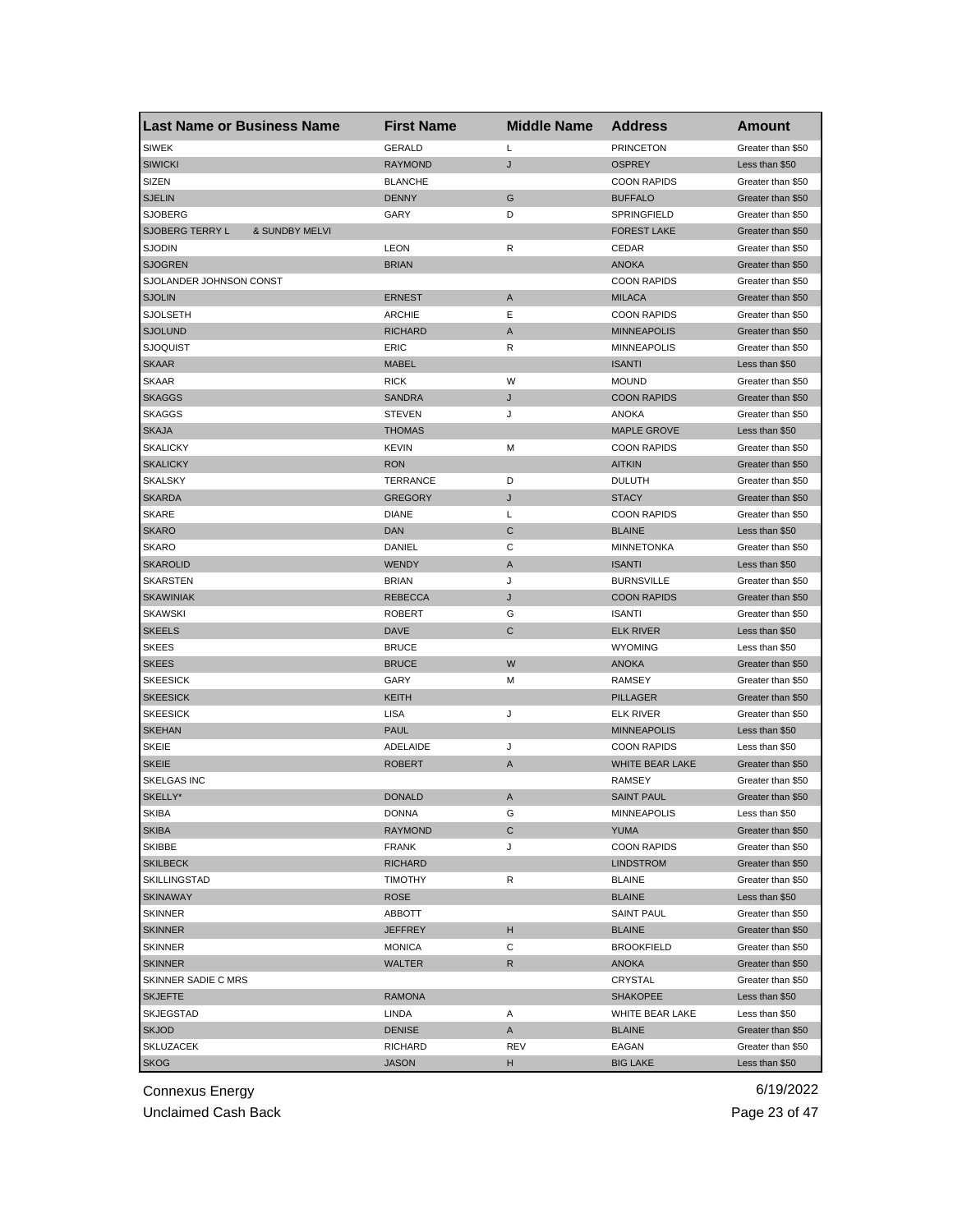| <b>Last Name or Business Name</b> | <b>First Name</b> | <b>Middle Name</b> | <b>Address</b>          | <b>Amount</b>     |
|-----------------------------------|-------------------|--------------------|-------------------------|-------------------|
| <b>SKOG</b>                       | <b>TRACI</b>      |                    | <b>ROBERTS</b>          | Less than \$50    |
| <b>SKOG</b>                       | <b>TROY</b>       | A                  | <b>ELK RIVER</b>        | Greater than \$50 |
| <b>SKOGEN</b>                     | <b>HAROLD</b>     | М                  | <b>PRINCETON</b>        | Greater than \$50 |
| <b>SKOGEN</b>                     | <b>KERMIT</b>     |                    | <b>SAINT CLOUD</b>      | Greater than \$50 |
| SKOGERBOE & SKOGERBOE CHT         |                   |                    | <b>BLAINE</b>           | Less than \$50    |
| <b>SKOGMAN</b>                    | <b>RANDY</b>      |                    | <b>COON RAPIDS</b>      | Less than \$50    |
| <b>SKOGQUIST</b>                  | CHAD              | Г                  | <b>ELK RIVER</b>        | Greater than \$50 |
| <b>SKOGQUIST</b>                  | <b>JOHN</b>       |                    | <b>ELK RIVER</b>        | Greater than \$50 |
| <b>SKOGQUIST</b>                  | <b>JOHN</b>       | Α                  | MOOSE LAKE              | Less than \$50    |
| <b>SKOGQUIST</b>                  | <b>MARION</b>     |                    | <b>MINNEAPOLIS</b>      | Greater than \$50 |
| SKOGQUIST BUILDERS*               |                   |                    | <b>ANOKA</b>            | Greater than \$50 |
| <b>SKOOG</b>                      | <b>MELINDA</b>    |                    | <b>ALBERTVILLE</b>      | Less than \$50    |
| <b>SKOOG</b>                      | <b>STAN</b>       |                    | <b>ISLE</b>             | Greater than \$50 |
| <b>SKOOG</b>                      | <b>SUSAN</b>      | R                  | <b>BIG LAKE</b>         | Greater than \$50 |
| SKORDAHL                          | <b>BRIAN</b>      |                    | <b>MINNEAPOLIS</b>      | Greater than \$50 |
| <b>SKORDAHL</b>                   | <b>GERALD</b>     | V                  | <b>RAMSEY</b>           | Greater than \$50 |
| <b>SKORSETH</b>                   | <b>JAKE</b>       | D                  | <b>MINNEAPOLIS</b>      | Less than \$50    |
| <b>SKOW</b>                       | <b>DAVID</b>      | J                  | <b>COON RAPIDS</b>      | Greater than \$50 |
| <b>SKOWRONEK</b>                  | <b>BRIAN</b>      | J                  | <b>MINNEAPOLIS</b>      | Less than \$50    |
| <b>SKOWRONEK</b>                  | <b>DENNIS</b>     | D                  | <b>OSCEOLA</b>          | Greater than \$50 |
| <b>SKOWRONEK</b>                  | <b>STEPHEN</b>    |                    | <b>PRINCETON</b>        | Greater than \$50 |
| <b>SKRYPEK</b>                    | <b>DANIEL</b>     | С                  | <b>HARRIS</b>           | Greater than \$50 |
| <b>SKUZA</b>                      | <b>DOUGLAS</b>    | <b>ALAN</b>        | <b>CIRCLE PINES</b>     | Greater than \$50 |
| <b>SKWAREK</b>                    | <b>MICHAEL</b>    | S                  | <b>BIG LAKE</b>         | Greater than \$50 |
| SL MANAGEMENT DAVE MAHADY         |                   |                    | <b>ONAMIA</b>           | Less than \$50    |
| <b>SLABIAK</b>                    | M                 | С                  | <b>MINNEAPOLIS</b>      | Less than \$50    |
| <b>SLACK</b>                      | <b>STEVEN</b>     | W                  | <b>COON RAPIDS</b>      | Greater than \$50 |
| <b>SLAGEL</b>                     | <b>DAWN</b>       |                    | <b>FREEPORT</b>         | Less than \$50    |
| <b>SLAGEL</b>                     | <b>RUSSELL</b>    | W                  | MAPLEWOOD               | Greater than \$50 |
| <b>SLAIKEU</b>                    | <b>PAUL</b>       | С                  | <b>HAYWARD</b>          | Greater than \$50 |
| SLANGA                            | <b>ERNEST</b>     | J                  | ANDOVER                 | Less than \$50    |
| <b>SLATE</b>                      | <b>ROBERTA</b>    | G                  | <b>ANDOVER</b>          | Greater than \$50 |
| <b>SLATER</b>                     | Е                 | <b>FRANK</b>       | <b>FOREST LAKE</b>      | Less than \$50    |
| <b>SLATER</b>                     | <b>JERRY</b>      | W                  | <b>BROOKLYN PK</b>      | Greater than \$50 |
| <b>SLATOSKY</b>                   | CHERYL            | Α                  | <b>COLUMBIA HEIGHTS</b> | Less than \$50    |
| <b>SLAUGHTER</b>                  | <b>DONALD</b>     | D                  | <b>CEDAR</b>            | Greater than \$50 |
| <b>SLAUGHTER</b>                  | <b>MARK</b>       |                    | <b>CLARENDON HILLS</b>  | Greater than \$50 |
| <b>SLAVICEK</b>                   | <b>EMIL</b>       |                    | ZIMMERMAN               | Greater than \$50 |
| <b>SLAWICK</b>                    | JAMES             | F                  | CARMICHAEL              | Greater than \$50 |
| <b>SLETTEN</b>                    | <b>CLYDE</b>      | A                  | <b>SHEVLIN</b>          | Greater than \$50 |
| <b>SLETTEN</b>                    | CURTIS            |                    | RIVER FALLS             | Less than \$50    |
| <b>SLETTEN</b>                    | <b>JANNA</b>      | L                  | <b>COON RAPIDS</b>      | Less than \$50    |
| <b>SLETTEN</b>                    | <b>ROY</b>        | Α                  | HUGO                    | Greater than \$50 |
| <b>SLETTO</b>                     | GREG              | R                  | <b>BLAINE</b>           | Greater than \$50 |
| <b>SLINDE</b>                     | DEANN             |                    | <b>MINNEAPOLIS</b>      | Less than \$50    |
| <b>SLINKMAN</b>                   | <b>ROBERT</b>     |                    | <b>ANOKA</b>            | Greater than \$50 |
| <b>SLIS</b>                       | <b>JOHN</b>       | F                  | RAMSEY                  | Greater than \$50 |
| <b>SLOAN</b>                      | <b>ROBERT</b>     | J                  | <b>NORTH BRANCH</b>     | Greater than \$50 |
| SLOAN                             | <b>ROSEMARY</b>   |                    | ANDOVER                 | Greater than \$50 |
| <b>SLOCUM</b>                     | GARY              | N                  | <b>ELK RIVER</b>        | Greater than \$50 |
| <b>SLOCUM</b>                     | <b>JOAN</b>       | М                  | <b>BLOOMINGTON</b>      | Less than \$50    |
| <b>SLOCUM</b>                     | <b>TOBIN</b>      | J                  | MAUMEE                  | Greater than \$50 |
| SLONE                             | М                 | <b>BRENT</b>       | MELBOURNE               | Greater than \$50 |
| <b>SLOPER</b>                     | MARCELLA          | G                  | <b>BETHEL</b>           | Less than \$50    |
| <b>SLOPER</b>                     | SHARON            |                    | <b>COON RAPIDS</b>      | Greater than \$50 |
| <b>SLOSS</b>                      | <b>PEGGY</b>      | Α                  | <b>HEMET</b>            | Greater than \$50 |

Unclaimed Cash Back **Page 24 of 47**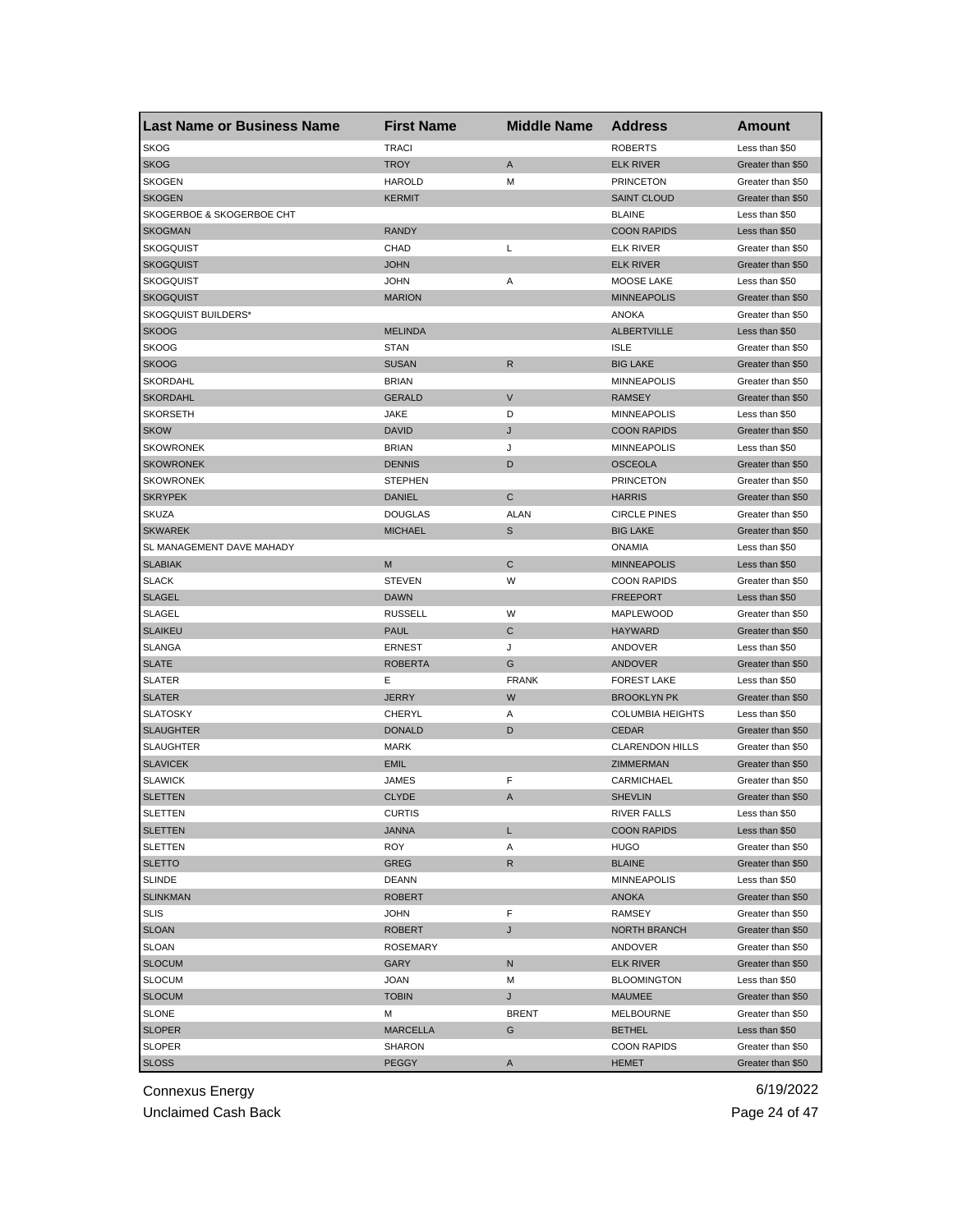| <b>Last Name or Business Name</b> | <b>First Name</b>  | <b>Middle Name</b> | <b>Address</b>       | <b>Amount</b>     |
|-----------------------------------|--------------------|--------------------|----------------------|-------------------|
| <b>SLOVICK</b>                    | <b>GERALD</b>      | Α                  | <b>DAYTON</b>        | Greater than \$50 |
| <b>SLOWELY</b>                    | <b>MICHAEL</b>     | $\mathsf{R}$       | <b>BLAINE</b>        | Greater than \$50 |
| <b>SLOWEY</b>                     | SANDRA             |                    | <b>CIRCLE PINES</b>  | Greater than \$50 |
| <b>SLUSS</b>                      | <b>DANIEL</b>      | J                  | <b>CIRCLE PINES</b>  | Less than \$50    |
| <b>SLYTER</b>                     | <b>STEVEN</b>      | W                  | <b>COON RAPIDS</b>   | Greater than \$50 |
| SM SPEED LLC                      |                    |                    | <b>ONAMIA</b>        | Less than \$50    |
| SMAKER                            | <b>RICHARD</b>     | P                  | <b>BETHEL</b>        | Greater than \$50 |
| <b>SMALL</b>                      | <b>CHRISTINE</b>   |                    | <b>COON RAPIDS</b>   | Less than \$50    |
| <b>SMALL</b>                      | STANLEY            | D                  | <b>MINNEAPOLIS</b>   | Greater than \$50 |
| <b>SMALL</b>                      | <b>VERNIE</b>      | A                  | <b>COON RAPIDS</b>   | Less than \$50    |
| SMALLEY                           | <b>DENNIS</b>      | L                  | <b>BLAINE</b>        | Greater than \$50 |
| <b>SMEBY</b>                      | <b>HOWARD</b>      | Ε                  | <b>COLERAINE</b>     | Less than \$50    |
| <b>SMEBY</b>                      | <b>TIMOTHY</b>     | н                  | <b>ANOKA</b>         | Greater than \$50 |
| <b>SMEKOFSKE</b>                  | <b>MELVIN</b>      | L                  | <b>SAINT PAUL</b>    | Less than \$50    |
| <b>SMERSH</b>                     | <b>RONALD</b>      | С                  | <b>MONTICELLO</b>    | Greater than \$50 |
| <b>SMESTAD</b>                    | <b>CINDY</b>       |                    | <b>CALEDONIA</b>     | Greater than \$50 |
| <b>SMIDA</b>                      | <b>JOHN</b>        | С                  | <b>ELK RIVER</b>     | Greater than \$50 |
| <b>SMIGIEL</b>                    | <b>HAZEL</b>       |                    | <b>ANOKA</b>         | Less than \$50    |
| SMILAND                           | <b>TODD</b>        |                    | CAMARILLO            | Less than \$50    |
| <b>SMILANICH</b>                  | <b>JAMES</b>       |                    | <b>SAINT PAUL</b>    | Less than \$50    |
| SMILEY                            | HELEN              |                    | <b>BLAINE</b>        | Greater than \$50 |
| <b>SMITH</b>                      |                    |                    | <b>ANDOVER</b>       | Greater than \$50 |
| <b>SMITH</b>                      | <b>ALVIN</b>       | J                  | <b>JUNEAU</b>        | Greater than \$50 |
| <b>SMITH</b>                      | AMY                | Е                  | <b>COON RAPIDS</b>   | Greater than \$50 |
| SMITH                             | ANDREW             | т                  | ANDOVER              | Greater than \$50 |
| <b>SMITH</b>                      | <b>ARIN</b>        | C                  | ZIMMERMAN            | Less than \$50    |
| SMITH                             | <b>AUSTIN</b>      | M                  | <b>COON RAPIDS</b>   | Greater than \$50 |
| <b>SMITH</b>                      | <b>BETTY</b>       | Ε                  | <b>MILACA</b>        | Greater than \$50 |
| <b>SMITH</b>                      | <b>BOBBY</b>       | L                  | <b>WYOMING</b>       | Greater than \$50 |
| <b>SMITH</b>                      | <b>BONNIE</b>      | Κ                  | <b>SAINT FRANCIS</b> | Less than \$50    |
| <b>SMITH</b>                      | <b>BRENDA</b>      |                    | ANDOVER              | Greater than \$50 |
| <b>SMITH</b>                      | <b>BRUCE</b>       | D                  | <b>HAYWARD</b>       | Greater than \$50 |
| <b>SMITH</b>                      | CARRIE             | М                  | <b>SHOREVIEW</b>     | Greater than \$50 |
| <b>SMITH</b>                      | <b>CHERYL</b>      | Α                  | <b>MINNEAPOLIS</b>   | Less than \$50    |
| <b>SMITH</b>                      | <b>CHRISTINE</b>   |                    | <b>SCANDIA</b>       | Greater than \$50 |
| <b>SMITH</b>                      | <b>CHRISTOPHER</b> | С                  | <b>BRAHAM</b>        | Greater than \$50 |
| <b>SMITH</b>                      | <b>CINDY</b>       | F                  | LITTLETON            | Greater than \$50 |
| <b>SMITH</b>                      | <b>CLIFF</b>       |                    | <b>ANDOVER</b>       | Greater than \$50 |
| <b>SMITH</b>                      | <b>CORY</b>        | J                  | <b>BLAINE</b>        | Greater than \$50 |
| <b>SMITH</b>                      | <b>CRIS</b>        | R                  | <b>SAINT FRANCIS</b> | Less than \$50    |
| SMITH                             | DALE               | w                  | <b>GRAND PRAIRIE</b> | Greater than \$50 |
| <b>SMITH</b>                      | DANIEL             | M                  | <b>ELK RIVER</b>     | Greater than \$50 |
| <b>SMITH</b>                      | DANIEL             | S                  | <b>SAINT PAUL</b>    | Less than \$50    |
| <b>SMITH</b>                      | DAVID              | Е                  | <b>STACY</b>         | Greater than \$50 |
| <b>SMITH</b>                      | DAVID              | G                  | <b>EAST BETHEL</b>   | Greater than \$50 |
| <b>SMITH</b>                      | <b>DAVID</b>       | н                  | ZIMMERMAN            | Less than \$50    |
| <b>SMITH</b>                      | DAVID              | J                  | <b>CIRCLE PINES</b>  | Greater than \$50 |
| <b>SMITH</b>                      | <b>DAVID</b>       | L                  | <b>ANDOVER</b>       | Greater than \$50 |
| <b>SMITH</b>                      | DAVID              | R                  | <b>BROOKLYN PARK</b> | Greater than \$50 |
| <b>SMITH</b>                      | <b>DAVID</b>       | W                  | <b>MAHTOMEDI</b>     | Greater than \$50 |
| <b>SMITH</b>                      | DEBRA              | <b>ANN</b>         | <b>BLAINE</b>        | Greater than \$50 |
| <b>SMITH</b>                      | <b>DEBRA</b>       | Κ                  | <b>MONTICELLO</b>    | Greater than \$50 |
| <b>SMITH</b>                      | <b>DENNIS</b>      | W                  | ZIMMERMAN            | Greater than \$50 |
| <b>SMITH</b>                      | <b>DIANE</b>       |                    | <b>BLAINE</b>        | Greater than \$50 |
| <b>SMITH</b>                      | <b>DIANE</b>       | L<br>MARIE         | <b>COON RAPIDS</b>   | Less than \$50    |
| <b>SMITH</b>                      | <b>DONALD</b>      | P                  |                      | Greater than \$50 |
|                                   |                    |                    | <b>SAINT LOUIS</b>   |                   |

Unclaimed Cash Back **Page 25 of 47**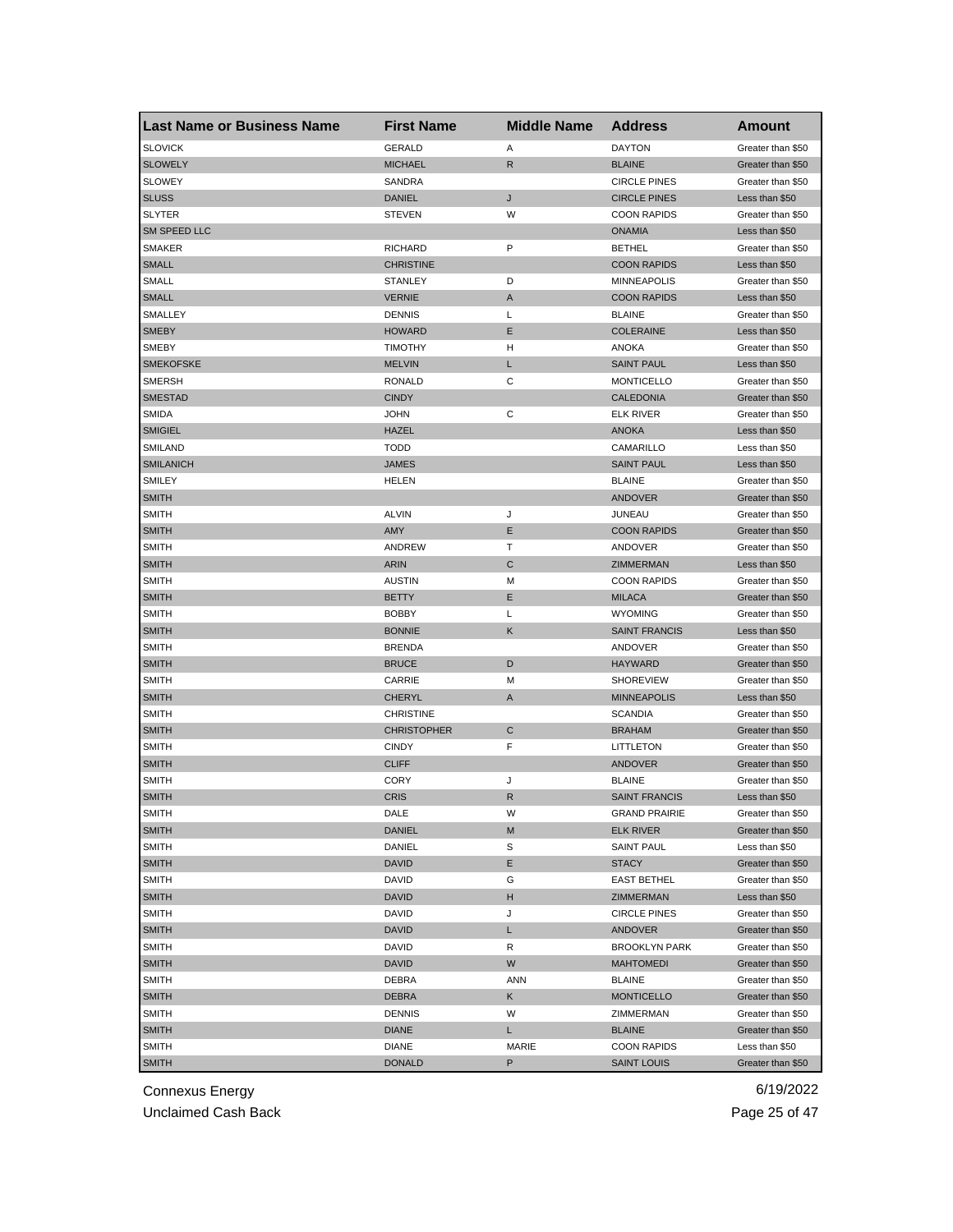| <b>Last Name or Business Name</b> | <b>First Name</b> | <b>Middle Name</b> | <b>Address</b>             | <b>Amount</b>     |
|-----------------------------------|-------------------|--------------------|----------------------------|-------------------|
| <b>SMITH</b>                      | <b>DOROTHY</b>    | J                  | <b>ANOKA</b>               | Greater than \$50 |
| <b>SMITH</b>                      | <b>DOUGLAS</b>    | Е                  | <b>RAMSEY</b>              | Less than \$50    |
| <b>SMITH</b>                      | EARL              | Α                  | <b>COON RAPIDS</b>         | Greater than \$50 |
| <b>SMITH</b>                      | <b>EDITH</b>      | D                  | <b>ROSEMOUNT</b>           | Greater than \$50 |
| <b>SMITH</b>                      | <b>EDWARD</b>     | Г                  | ANDOVER                    | Less than \$50    |
| <b>SMITH</b>                      | <b>ELAINA</b>     | Q                  | <b>MINNEAPOLIS</b>         | Greater than \$50 |
| <b>SMITH</b>                      | <b>FRANKLIN</b>   | W                  | <b>BURNSVILLE</b>          | Greater than \$50 |
| <b>SMITH</b>                      | <b>FREDERICK</b>  | Е                  | <b>BLAINE</b>              | Greater than \$50 |
| <b>SMITH</b>                      | GARY              | J                  | <b>BECKER</b>              | Greater than \$50 |
| <b>SMITH</b>                      | GENE              | н                  | <b>FOREST LAKE</b>         | Greater than \$50 |
| <b>SMITH</b>                      | <b>GEOFFREY</b>   | S                  | <b>SHOREVIEW</b>           | Greater than \$50 |
| <b>SMITH</b>                      | <b>GERALD</b>     | J                  | <b>ELK RIVER</b>           | Greater than \$50 |
| <b>SMITH</b>                      | <b>HUBERT</b>     | <b>STEPHEN</b>     | ANOKA                      | Less than \$50    |
| <b>SMITH</b>                      | <b>JACQUELINE</b> | M                  | <b>MINNEAPOLIS</b>         | Greater than \$50 |
| <b>SMITH</b>                      | <b>JAMES</b>      | Ε                  | <b>MC GRATH</b>            | Greater than \$50 |
| <b>SMITH</b>                      | <b>JAMES</b>      | G                  | <b>COON RAPIDS</b>         | Greater than \$50 |
| <b>SMITH</b>                      | <b>JAMES</b>      | L                  | <b>MINNEAPOLIS</b>         | Less than \$50    |
| <b>SMITH</b>                      | <b>JAMES</b>      | $\mathsf{R}$       | <b>FRIDLEY</b>             | Greater than \$50 |
| <b>SMITH</b>                      | JAMES             | Т                  | <b>MINNETONKA</b>          | Less than \$50    |
| <b>SMITH</b>                      | JANIE             |                    | ANDOVER                    | Less than \$50    |
| <b>SMITH</b>                      | JEFF              |                    | <b>HOLDINGFORD</b>         | Greater than \$50 |
| <b>SMITH</b>                      | <b>JENNIFER</b>   |                    | <b>BRAINERD</b>            | Greater than \$50 |
| <b>SMITH</b>                      | <b>JEREMY</b>     | J                  | <b>SAINT FRANCIS</b>       | Less than \$50    |
| <b>SMITH</b>                      | <b>JOAN</b>       |                    | <b>AITKIN</b>              | Greater than \$50 |
| <b>SMITH</b>                      | JODI              | Г                  | <b>SAINT FRANCIS</b>       | Greater than \$50 |
| <b>SMITH</b>                      | JOEL              | P                  | <b>BALSAM LAKE</b>         | Greater than \$50 |
| SMITH                             | JON               | M                  | <b>BECKER</b>              | Greater than \$50 |
| <b>SMITH</b>                      | JUDY              |                    | <b>BLAINE</b>              | Greater than \$50 |
| <b>SMITH</b>                      | KAY               | М                  | <b>OGILVIE</b>             | Greater than \$50 |
| <b>SMITH</b>                      | <b>KENNETH</b>    | D                  | <b>MONTICELLO</b>          | Greater than \$50 |
| <b>SMITH</b>                      | <b>KENNETH</b>    | G                  | <b>SUPERIOR</b>            | Greater than \$50 |
| <b>SMITH</b>                      | <b>KENNETH</b>    | J                  | <b>BLAINE</b>              | Greater than \$50 |
| <b>SMITH</b>                      | <b>KEVIN</b>      |                    | <b>CHICAGO</b>             | Greater than \$50 |
| <b>SMITH</b>                      | <b>KEVIN</b>      | W                  | PORT CHARLOTTE             | Greater than \$50 |
| <b>SMITH</b>                      | <b>KIM</b>        | M                  | <b>MINNEAPOLIS</b>         | Greater than \$50 |
| <b>SMITH</b>                      | <b>KIM</b>        | M                  | <b>WOODVILLE</b>           | Greater than \$50 |
| <b>SMITH</b>                      | LARRY             | J                  | <b>BRAINERD</b>            | Less than \$50    |
| <b>SMITH</b>                      | LAURIE            | J                  | <b>LEHIGH ACRES</b>        | Greater than \$50 |
| <b>SMITH</b>                      | LAWRENCE          | R                  | ANDOVER                    | Greater than \$50 |
| <b>SMITH</b>                      | <b>LEONE</b>      | Κ                  | <b>BETHEL</b>              | Greater than \$50 |
| SMITH                             | LEROY             | т                  | ISANTI                     | Greater than \$50 |
| <b>SMITH</b>                      | <b>LISA</b>       | M                  | <b>SAINT FRANCIS</b>       | Greater than \$50 |
| <b>SMITH</b>                      | LORI              |                    | <b>COON RAPIDS</b>         | Greater than \$50 |
| <b>SMITH</b>                      | LORI              |                    | <b>COON RAPIDS</b>         | Greater than \$50 |
| <b>SMITH</b>                      | MARK              | Α                  | RAMSEY                     | Greater than \$50 |
| <b>SMITH</b>                      | <b>MARTY</b>      | Е                  | <b>INVER GROVE HEIGHTS</b> | Less than \$50    |
| <b>SMITH</b>                      | MARY              | Ε                  | <b>ISANTI</b>              | Less than \$50    |
|                                   |                   |                    |                            |                   |
| <b>SMITH</b><br><b>SMITH</b>      | <b>MATTHEA</b>    | P                  | <b>BLAINE</b>              | Greater than \$50 |
|                                   | <b>MATTHEW</b>    | Α                  | <b>MINNEAPOLIS</b>         | Less than \$50    |
| <b>SMITH</b>                      | <b>MERRI</b>      | L                  | <b>ANOKA</b>               | Greater than \$50 |
| <b>SMITH</b>                      | <b>MICHAEL</b>    |                    | <b>MERRIMACK</b>           | Greater than \$50 |
| <b>SMITH</b>                      | <b>MICHAEL</b>    | <b>HARRISON</b>    | <b>COON RAPIDS</b>         | Greater than \$50 |
| <b>SMITH</b>                      | MICHAEL           | S                  | <b>COON RAPIDS</b>         | Greater than \$50 |
| <b>SMITH</b>                      | <b>MISTY</b>      | M                  | <b>SAUK RAPIDS</b>         | Less than \$50    |
| <b>SMITH</b>                      | NICOLLE           | G                  | <b>RICHFIELD</b>           | Less than \$50    |
| <b>SMITH</b>                      | <b>PATRICIA</b>   | S                  | <b>MINNEAPOLIS</b>         | Greater than \$50 |

Unclaimed Cash Back **Page 26 of 47**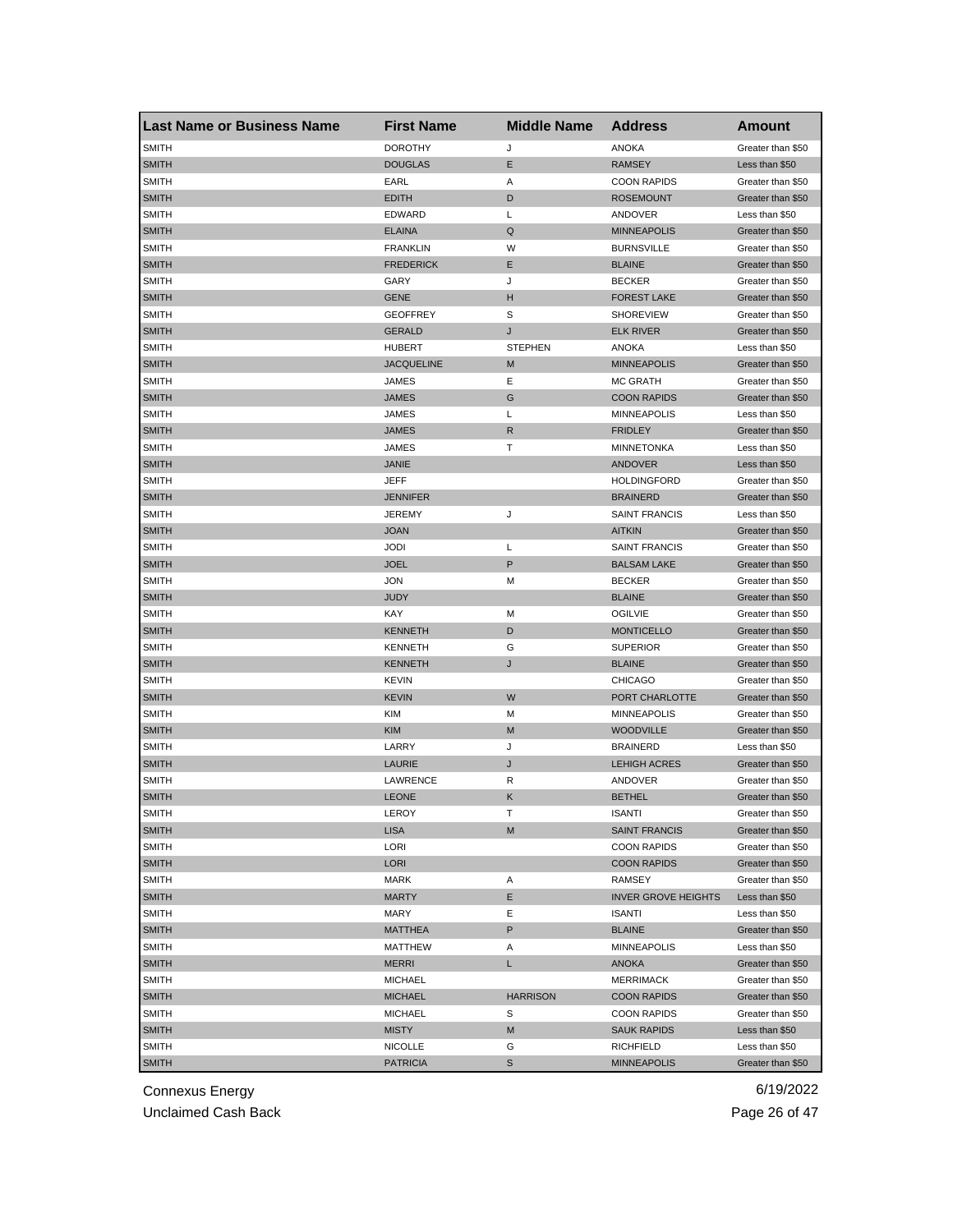| <b>Last Name or Business Name</b>   | <b>First Name</b> | <b>Middle Name</b> | <b>Address</b>          | <b>Amount</b>     |
|-------------------------------------|-------------------|--------------------|-------------------------|-------------------|
| <b>SMITH</b>                        | PETER             | Ε                  | SOUTH SAINT PAUL        | Greater than \$50 |
| <b>SMITH</b>                        | <b>PETER</b>      | M                  | <b>ELK RIVER</b>        | Greater than \$50 |
| <b>SMITH</b>                        | <b>RACHEL</b>     |                    | <b>ROCHESTER</b>        | Less than \$50    |
| <b>SMITH</b>                        | <b>ROBERT</b>     |                    | <b>MINNEAPOLIS</b>      | Less than \$50    |
| <b>SMITH</b>                        | <b>ROBERT</b>     | С                  | ANDOVER                 | Greater than \$50 |
| <b>SMITH</b>                        | <b>RODNEY</b>     | н                  | <b>DULUTH</b>           | Greater than \$50 |
| <b>SMITH</b>                        | <b>ROGER</b>      | Г                  | <b>HAM LAKE</b>         | Greater than \$50 |
| <b>SMITH</b>                        | RONALD            | S                  | <b>FARMINGTON</b>       | Greater than \$50 |
| SMITH                               | ROY               |                    | <b>STACY</b>            | Greater than \$50 |
| <b>SMITH</b>                        | <b>RUSSELL</b>    | н                  | <b>ALBERTVILLE</b>      | Greater than \$50 |
| <b>SMITH</b>                        | <b>SAMANTHA</b>   |                    | <b>ELK RIVER</b>        | Less than \$50    |
| <b>SMITH</b>                        | <b>SAMUEL</b>     | Ε                  | <b>BIG LAKE</b>         | Greater than \$50 |
| <b>SMITH</b>                        | <b>SCOTT</b>      | Α                  | <b>MERIDIAN</b>         | Less than \$50    |
| <b>SMITH</b>                        | <b>SCOTT</b>      | R                  | <b>MINNEAPOLIS</b>      | Less than \$50    |
| <b>SMITH</b>                        | SCOTT             | WILLIAM            | MARINE ON ST CROIX      | Greater than \$50 |
| <b>SMITH</b>                        | <b>SHARON</b>     | Α                  | <b>COON RAPIDS</b>      | Greater than \$50 |
| <b>SMITH</b>                        | <b>SHEILA</b>     | Г                  | <b>COLUMBIA HEIGHTS</b> | Greater than \$50 |
| <b>SMITH</b>                        | <b>SHIRLEY</b>    | <b>MARIE</b>       | <b>BROOKLYN PARK</b>    | Greater than \$50 |
| <b>SMITH</b>                        | <b>STEPHEN</b>    |                    | <b>CHINO HILLS</b>      | Greater than \$50 |
| <b>SMITH</b>                        | <b>STEPHEN</b>    | W                  | <b>ANOKA</b>            | Less than \$50    |
| <b>SMITH</b>                        | <b>STEVE</b>      | н                  | <b>COON RAPIDS</b>      | Greater than \$50 |
| <b>SMITH</b>                        | <b>STEVEN</b>     | D                  | <b>HAM LAKE</b>         | Greater than \$50 |
| <b>SMITH</b>                        | <b>STEVEN</b>     | S                  | <b>SAINT PAUL</b>       | Greater than \$50 |
| <b>SMITH</b>                        | <b>SUSAN</b>      | M                  | <b>MINNEAPOLIS</b>      | Greater than \$50 |
| <b>SMITH</b>                        | <b>SUSAN</b>      | М                  | <b>BETHEL</b>           | Greater than \$50 |
| <b>SMITH</b>                        | <b>TERRY</b>      | D                  | <b>BLAINE</b>           | Greater than \$50 |
| <b>SMITH</b>                        | <b>TIMOTHY</b>    | DAVID              | WHITE BEAR LAKE         | Greater than \$50 |
| <b>SMITH</b>                        | <b>TIMOTHY</b>    | J                  | <b>ISANTI</b>           | Greater than \$50 |
| <b>SMITH</b>                        | <b>TIMOTHY</b>    | L                  | <b>RAMSEY</b>           | Greater than \$50 |
| <b>SMITH</b>                        |                   | <b>ROBERT</b>      | <b>MINNEAPOLIS</b>      |                   |
|                                     | <b>TODD</b>       |                    |                         | Greater than \$50 |
| <b>SMITH</b>                        | <b>VICKIE</b>     | <b>ANN</b>         | <b>COON RAPIDS</b>      | Greater than \$50 |
| <b>SMITH</b>                        | <b>VINCENT</b>    |                    | <b>ZIMMERMAN</b>        | Greater than \$50 |
| <b>SMITH</b>                        | WARREN            | Κ                  | <b>MINNEAPOLIS</b>      | Less than \$50    |
| <b>SMITH</b>                        | <b>WAYNE</b>      | D                  | <b>COON RAPIDS</b>      | Greater than \$50 |
| SMITH                               | WENDY             | <b>LYNN</b>        | ZIMMERMAN               | Less than \$50    |
| <b>SMITH</b>                        | <b>WILLIAM</b>    | A                  | <b>LAGUNA NIGUEL</b>    | Less than \$50    |
| SMITH CO CONST INC                  |                   |                    | WHITE BEAR LAKE         | Greater than \$50 |
| SMITH DAVID L & STOOPS BARBARA U7-3 |                   |                    | <b>ISANTI</b>           | Greater than \$50 |
| SMITH DIANE L<br>& BENSON ROBER     |                   |                    | <b>BLAINE</b>           | Greater than \$50 |
| SMITH SHERREE<br>& BRACKEY ROBY     |                   |                    | <b>COON RAPIDS</b>      | Greater than \$50 |
| SMITH-HUESMAN                       | JOLEEN            | R                  | <b>COON RAPIDS</b>      | Greater than \$50 |
| <b>SMITHERS</b>                     | <b>DELORES</b>    |                    | <b>PRINCETON</b>        | Less than \$50    |
| <b>SMITS</b>                        | GREGG             | J                  | LAWRENCE                | Greater than \$50 |
| <b>SMITS</b>                        | <b>STEVE</b>      | J                  | PRAIRIE DU CHIEN        | Greater than \$50 |
| <b>SMOCK</b>                        | <b>KAREN</b>      | R                  | HELENA                  | Less than \$50    |
| <b>SMOKER</b>                       | <b>RACHEL</b>     | A                  | <b>COON RAPIDS</b>      | Greater than \$50 |
| <b>SMOLICH</b>                      | <b>JOEL</b>       | Т                  | <b>BIG LAKE</b>         | Less than \$50    |
| <b>SMOLINSKI</b>                    | ED                |                    | <b>SAINT PAUL</b>       | Greater than \$50 |
| SMOLUCH*                            | <b>JON</b>        |                    | <b>COON RAPIDS</b>      | Greater than \$50 |
| <b>SMORSTOK</b>                     | DR MATTHEW        |                    | <b>MONTICELLO</b>       | Greater than \$50 |
| SMOTER                              | TIM               | S                  | <b>COON RAPIDS</b>      | Greater than \$50 |
| <b>SMYKALSKI</b>                    | SCOTT             |                    | VERNDALE                | Greater than \$50 |
| SMYKALSKI TRACY T &                 |                   |                    | <b>STANCHFIELD</b>      | Greater than \$50 |
| SNAP FITNESS EAST BETHAL            |                   |                    | <b>ISANTI</b>           | Greater than \$50 |
| SNARE                               | <b>MARION</b>     |                    | <b>BIG LAKE</b>         | Less than \$50    |
| <b>SNAVELY</b>                      | <b>KEVYN</b>      | Е                  | <b>CEDAR</b>            | Greater than \$50 |

Unclaimed Cash Back **Page 27 of 47**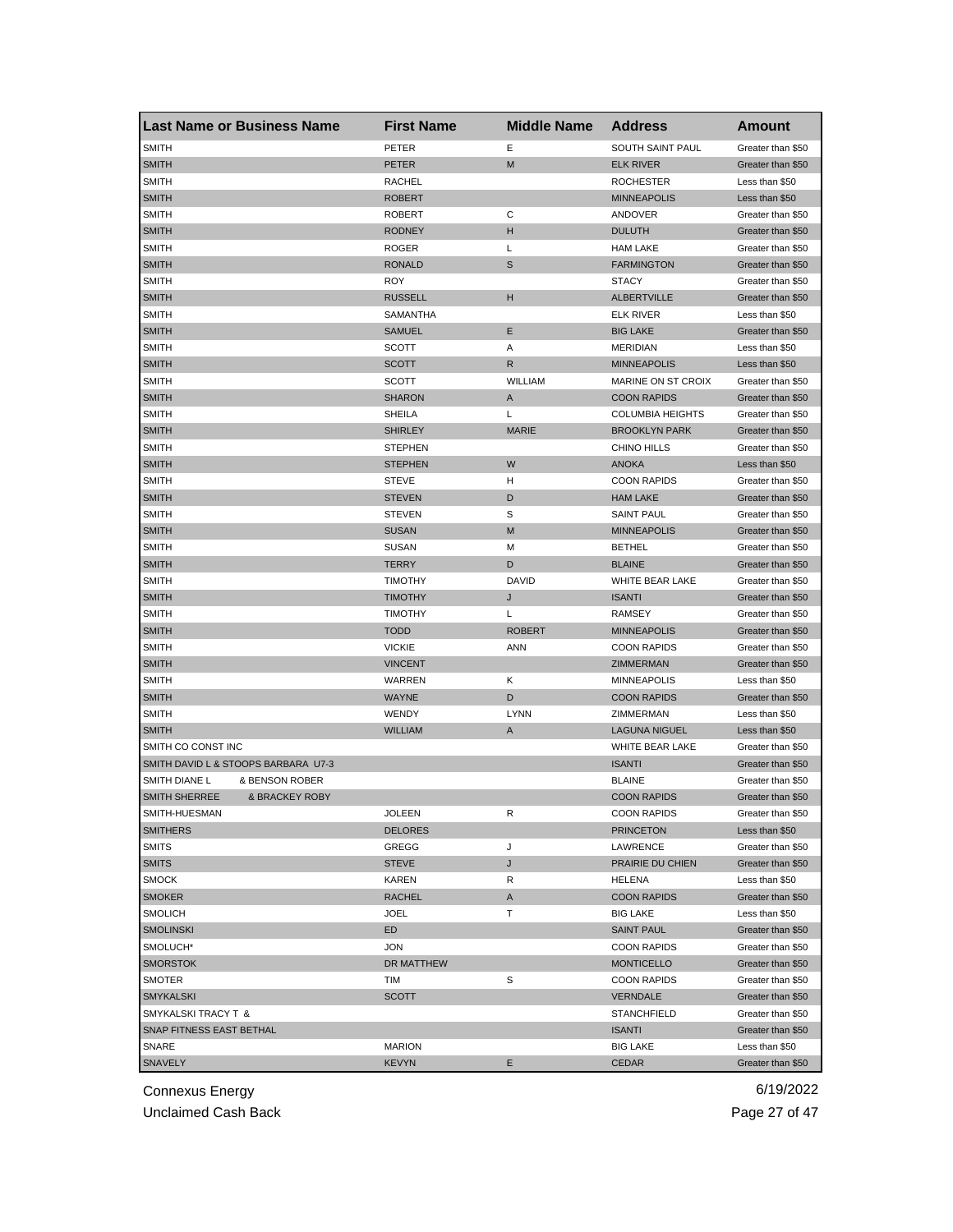| <b>Last Name or Business Name</b> | <b>First Name</b> | <b>Middle Name</b> | <b>Address</b>          | <b>Amount</b>                          |
|-----------------------------------|-------------------|--------------------|-------------------------|----------------------------------------|
| <b>SNAZA</b>                      | DARYL             | Е                  | <b>WINTHROP</b>         | Less than \$50                         |
| <b>SNAZA</b>                      | GARY              | Ε                  | <b>ROGERS</b>           | Less than \$50                         |
| SNEEN MICHAEL C<br>& PATRICIA A   |                   |                    | <b>RAMSEY</b>           | Less than \$50                         |
| <b>SNEEP</b>                      | <b>MICHAEL</b>    | C                  | <b>ARDEN HILLS</b>      | Greater than \$50                      |
| <b>SNEFT</b>                      | <b>GERALD</b>     |                    | <b>BOCA RATON</b>       | Greater than \$50                      |
| <b>SNELL</b>                      | <b>DERICK</b>     |                    | <b>BECKER</b>           | Less than \$50                         |
| SNELL                             | MADELYN           | С                  | <b>WINDSOR</b>          | Less than \$50                         |
| <b>SNELL</b>                      | <b>TIMOTHY</b>    | J                  | <b>BLAINE</b>           | Greater than \$50                      |
| SNELLING                          | SANDRA            |                    | <b>SAINT FRANCIS</b>    | Greater than \$50                      |
| <b>SNEVA</b>                      | TIM               |                    | <b>COON RAPIDS</b>      | Greater than \$50                      |
| SNIDER                            | <b>KENNETH</b>    | D                  | <b>KILKENNY</b>         | Greater than \$50                      |
| <b>SNIPPEN</b>                    | <b>JILL</b>       |                    | <b>STANCHFIELD</b>      | Less than \$50                         |
| SNODGRASS                         | <b>JOHN</b>       | М                  | <b>COON RAPIDS</b>      | Greater than \$50                      |
| <b>SNODIE</b>                     | <b>RICHARD</b>    | н                  | <b>MINNEAPOLIS</b>      | Greater than \$50                      |
| <b>SNOOK</b>                      | <b>MARTIN</b>     |                    | <b>COON RAPIDS</b>      | Greater than \$50                      |
| <b>SNOREK</b>                     | <b>TERESA</b>     | M                  | <b>CHIPPEWA FALLS</b>   | Greater than \$50                      |
| SNOW                              | <b>DOROTHY</b>    | С                  | <b>ROSEMOUNT</b>        | Greater than \$50                      |
| <b>SNOW</b>                       | <b>HERBERT</b>    |                    | <b>COON RAPIDS</b>      | Greater than \$50                      |
| <b>SNOW</b>                       | JAMES             | М                  | <b>ORONOGO</b>          | Greater than \$50                      |
| <b>SNOW</b>                       | <b>STANLEY</b>    |                    | <b>WEBSTER</b>          | Greater than \$50                      |
| <b>SNOWAERT</b>                   | <b>STEFAN</b>     | D                  | <b>LAS CRUCES</b>       | Greater than \$50                      |
| <b>SNYDER</b>                     | <b>ANTHONY</b>    | L                  | <b>ELK RIVER</b>        | Less than \$50                         |
| SNYDER                            | <b>BRADLEY</b>    | J                  | <b>COON RAPIDS</b>      | Greater than \$50                      |
| <b>SNYDER</b>                     | <b>CHARLES</b>    | C                  | <b>FRIDLEY</b>          | Greater than \$50                      |
| SNYDER                            | <b>DONALD</b>     | В                  | <b>COON RAPIDS</b>      | Greater than \$50                      |
| <b>SNYDER</b>                     | <b>JASON</b>      | D                  | <b>COON RAPIDS</b>      | Greater than \$50                      |
| SNYDER                            | <b>KEVIN</b>      |                    | ANOKA                   | Greater than \$50                      |
| <b>SNYDER</b>                     | <b>LEONARD</b>    |                    | <b>MINNEAPOLIS</b>      | Greater than \$50                      |
| SNYDER                            | <b>MERIBETH</b>   |                    | WHITE BEAR LAKE         | Greater than \$50                      |
| <b>SNYDER</b>                     | <b>MICHAEL</b>    |                    | <b>SAINT LOUIS PARK</b> | Less than \$50                         |
| SNYDER                            | PAUL              |                    | <b>COON RAPIDS</b>      | Greater than \$50                      |
| <b>SNYDER</b>                     | <b>PAULA</b>      | A                  | <b>BIG LAKE</b>         | Greater than \$50                      |
| SNYDER                            | <b>RONALD</b>     |                    | TALLAHASSEE             | Greater than \$50                      |
| <b>SNYDER</b>                     | <b>SANDRA</b>     | L                  | <b>BALDWIN</b>          | Less than \$50                         |
| SNYDER BROS DRUGSTORE             |                   |                    | <b>BLAINE</b>           | Greater than \$50                      |
| <b>SNYDER DRUG</b>                |                   |                    | <b>PLYMOUTH</b>         | Greater than \$50                      |
| SNYDER THRIFTY DRUG ST            |                   |                    | <b>BLAINE</b>           | Greater than \$50                      |
| <b>SOARING</b>                    | <b>HAWK</b>       |                    | <b>MINNEAPOLIS</b>      | Greater than \$50                      |
| SOBBOH                            | <b>JAMES</b>      | Α                  | <b>MINNEAPOLIS</b>      | Less than \$50                         |
| <b>SOBERG</b>                     | GARY              | S                  | <b>SAINT LOUIS PARK</b> | Less than \$50                         |
|                                   | ALLAN             | w                  | <b>CROSBY</b>           |                                        |
| SOBIECH<br><b>SOBIECH</b>         | LAWRENCE          | J                  | <b>SAINT FRANCIS</b>    | Greater than \$50<br>Greater than \$50 |
| SOCHKO                            | DANIEL            | G                  | <b>COON RAPIDS</b>      | Greater than \$50                      |
| SOCON CONST INC                   |                   |                    | <b>MINNEAPOLIS</b>      | Less than \$50                         |
|                                   |                   |                    | <b>HAM LAKE</b>         |                                        |
| SOCZYNSKI                         | AMANDA            | Κ                  |                         | Less than \$50                         |
| SODEN                             | <b>BRANDON</b>    | Α                  | <b>SAINT MICHAEL</b>    | Less than \$50                         |
| SODER                             | <b>JOHN</b>       | P                  | <b>RAMSEY</b>           | Greater than \$50                      |
| SODERBERG                         | <b>ELIZABETH</b>  | J                  | <b>BLAINE</b>           | Greater than \$50                      |
| SODERBERG                         | <b>ELMER</b>      |                    | <b>BIG LAKE</b>         | Less than \$50                         |
| SODERBERG                         | <b>KEVAN</b>      | A                  | <b>MADISON</b>          | Greater than \$50                      |
| SODERBERG                         | RODNEY            |                    | <b>BLAINE</b>           | Greater than \$50                      |
| SODERBERG                         | SHELDON           | N                  | <b>ISANTI</b>           | Less than \$50                         |
| SODERHOLM                         | DUANE             | R                  | MAPLE GROVE             | Less than \$50                         |
| SODERLIND                         | <b>JOAN</b>       | M                  | <b>COON RAPIDS</b>      | Greater than \$50                      |
| SODERQUIST                        | <b>JOHN</b>       | т                  | RAMSEY                  | Greater than \$50                      |
| <b>SODERQUIST</b>                 | <b>LEONARD</b>    | Τ                  | APACHE JUNCTION         | Greater than \$50                      |

Unclaimed Cash Back **Page 28 of 47**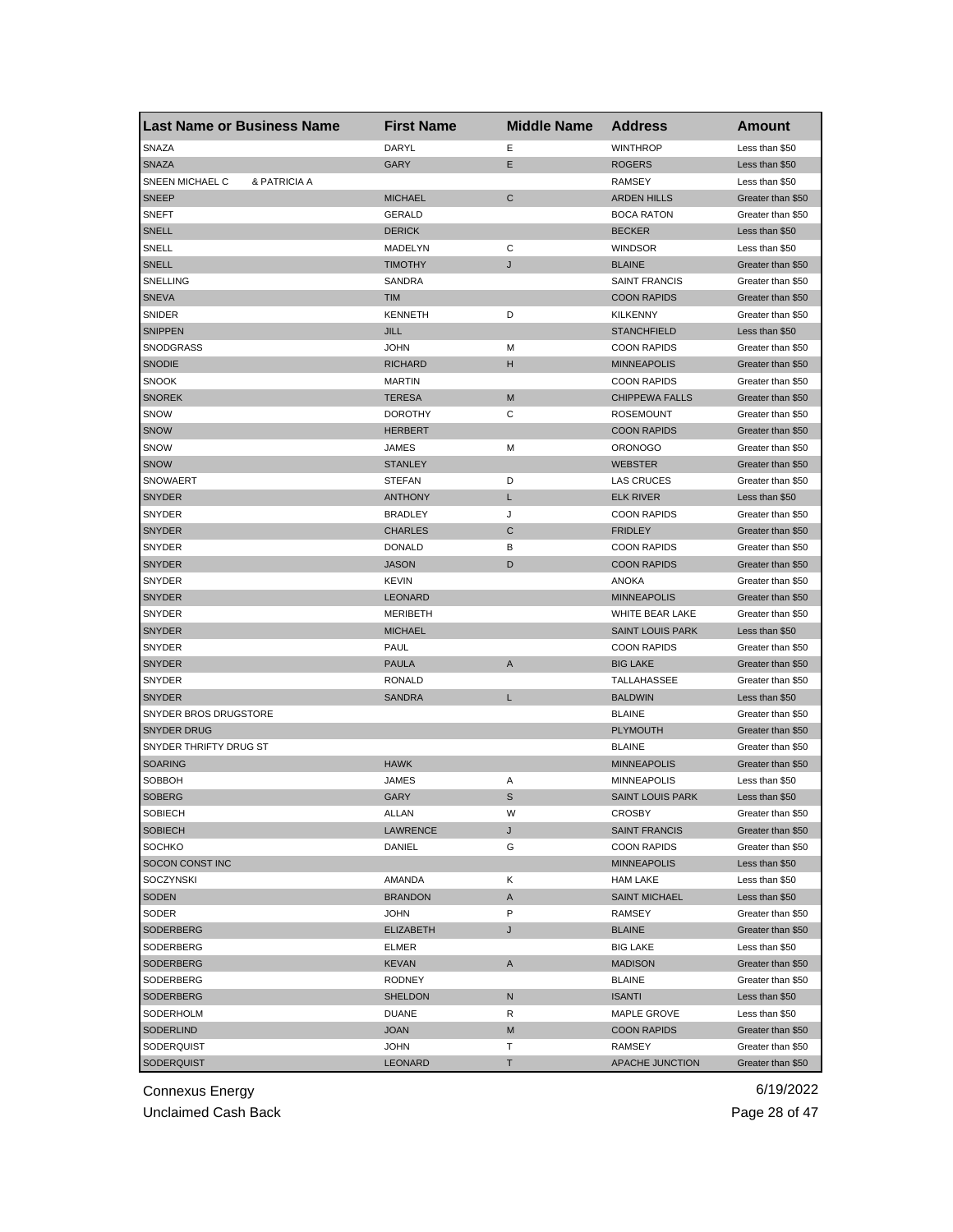| <b>Last Name or Business Name</b> | <b>First Name</b>       | <b>Middle Name</b> | <b>Address</b>          | Amount            |
|-----------------------------------|-------------------------|--------------------|-------------------------|-------------------|
| SODERQUIST                        | <b>THOMAS</b>           | C                  | <b>HAM LAKE</b>         | Greater than \$50 |
| <b>SODERSTROM</b>                 | <b>DOUGLAS</b>          | R                  | <b>BLAINE</b>           | Greater than \$50 |
| SODERSTROM                        | <b>NANCY</b>            | Ε                  | <b>COLUMBIA HEIGHTS</b> | Greater than \$50 |
| <b>SODERSTROM</b>                 | <b>RAYMOND</b>          |                    | <b>ISANTI</b>           | Greater than \$50 |
| SODERSTROM                        | <b>TODD</b>             |                    | <b>BLAINE</b>           | Greater than \$50 |
| <b>SODMAN</b>                     | <b>PAUL</b>             | C                  | <b>ANOKA</b>            | Greater than \$50 |
| SODMAN                            | <b>SHARON</b>           |                    | <b>PRINCETON</b>        | Greater than \$50 |
| SOFIE*                            | <b>MARK</b>             | L                  | <b>VADNAIS HEIGHTS</b>  | Less than \$50    |
| SOFTBUMS INC                      |                         |                    | ANDOVER                 | Less than \$50    |
| <b>SOGER</b>                      | <b>THOMAS</b>           |                    | <b>MINNEAPOLIS</b>      | Less than \$50    |
| SOGN                              | JEREMY                  | L                  | <b>COLUMBIA HEIGHTS</b> | Less than \$50    |
| <b>SOHR</b>                       | LINDA                   | J                  | <b>MINNEAPOLIS</b>      | Greater than \$50 |
| <b>SOHR</b>                       | WILLIAM                 | Α                  | <b>COON RAPIDS</b>      | Greater than \$50 |
| SOJ                               | <b>ROBERT</b>           | D                  | <b>FRIDLEY</b>          | Greater than \$50 |
| <b>SOKOL</b>                      | <b>JAMES</b>            |                    | <b>SHAFER</b>           | Less than \$50    |
| <b>SOKOLOSKI</b>                  | <b>TIFFANY</b>          | J                  | <b>TIGARD</b>           | Greater than \$50 |
| <b>SOL PARTNERSHIP</b>            |                         |                    | <b>VADNAIS HEIGHTS</b>  | Greater than \$50 |
| <b>SOLANDER</b>                   | <b>DWIGHT</b>           | C                  | <b>IRON RIVER</b>       | Greater than \$50 |
| SOLARZ                            | <b>STEVEN</b>           |                    | O FALLON                | Greater than \$50 |
| <b>SOLBERG</b>                    | <b>BJORN</b>            | н                  | <b>COON RAPIDS</b>      | Greater than \$50 |
| SOLBERG                           | CARL                    | Г                  | <b>BETHEL</b>           | Greater than \$50 |
| <b>SOLBERG</b>                    | <b>CLIFFORD</b>         | W                  | <b>BLAINE</b>           | Greater than \$50 |
| SOLBERG                           | DALE                    | W                  | <b>FRIDLEY</b>          | Greater than \$50 |
| <b>SOLBERG</b>                    | JULIE                   | A                  | <b>COON RAPIDS</b>      | Greater than \$50 |
| SOLBERG                           | <b>RON</b>              | R                  | <b>DUVALL</b>           | Greater than \$50 |
| <b>SOLBERG</b>                    | <b>SCOTT</b>            | L                  | <b>RAMSEY</b>           | Greater than \$50 |
| SOLEI                             | MARK                    |                    | <b>COON RAPIDS</b>      | Greater than \$50 |
| <b>SOLEM</b>                      | <b>STEVE</b>            | L                  | <b>LITTLE FALLS</b>     | Greater than \$50 |
| <b>SOLER</b>                      | CAROL                   | J                  | MAPLEWOOD               | Less than \$50    |
| <b>SOLHEID</b>                    | <b>JOHN</b>             | M                  | <b>CIRCLE PINES</b>     | Less than \$50    |
| <b>SOLHEID</b>                    | WARREN                  |                    | <b>HUGO</b>             | Less than \$50    |
| <b>SOLIGNY</b>                    | <b>WILLIAM</b>          |                    | <b>MINNETONKA</b>       | Greater than \$50 |
| <b>SOLINGER</b>                   | JAMES                   | C                  | LINO LAKES              | Greater than \$50 |
| <b>SOLIZNY</b>                    | <b>DARIN</b>            | С                  | <b>ISANTI</b>           | Greater than \$50 |
| SOLL                              | <b>DUANE</b>            | R                  | ANDOVER                 | Less than \$50    |
| <b>SOLLARS</b>                    | <b>CHARLES</b>          |                    | <b>HELENA</b>           | Greater than \$50 |
| <b>SOLLARS</b>                    | <b>CHARLES</b>          | F                  | ORLANDO                 | Greater than \$50 |
| SOLOMONSON                        | GARY                    | M                  | <b>LAS VEGAS</b>        | Greater than \$50 |
| SOLOMONSON                        | JON                     |                    | CHISAGO CITY            | Less than \$50    |
| <b>SOLORZ</b>                     | <b>RICHARD</b>          | L                  | <b>BIG LAKE</b>         | Greater than \$50 |
| <b>SOLTIS</b>                     | EDWARD                  | A                  | ELK RIVER               | Less than \$50    |
| <b>SOLTIS</b>                     | JAY                     | D                  | ANDOVER                 | Greater than \$50 |
| <b>SOLTYS</b>                     | <b>SHANE</b>            |                    | <b>BROOKLYN PARK</b>    | Greater than \$50 |
| <b>SOLUM</b>                      | DAVID                   | E.                 | <b>CHIPPEWA FALLS</b>   | Greater than \$50 |
| SOMAN                             | WALTER                  | J                  | <b>STANCHFIELD</b>      | Greater than \$50 |
| <b>SOMERS</b>                     | <b>CHARLES</b>          |                    | CHISAGO CITY            | Greater than \$50 |
| SOMERS                            | <b>DOUGLAS</b>          | М                  | MAPLE GROVE             | Greater than \$50 |
| <b>SOMERS</b>                     | <b>THOMAS</b>           | В                  | LANCASTER               | Greater than \$50 |
| SOMETHING FOR EVERYROOM           |                         |                    | <b>ELK RIVER</b>        | Greater than \$50 |
| <b>SOMKHAN</b>                    | <b>NAYBOUR</b>          |                    | <b>ANOKA</b>            | Less than \$50    |
| <b>SOMMER</b>                     | <b>STEVE</b>            |                    | MARSHALL                | Greater than \$50 |
|                                   |                         |                    |                         | Less than \$50    |
| SOMMERFELD                        | <b>SHANNON</b><br>DEBRA | M<br>J             | <b>ELK RIVER</b>        |                   |
| SOMMERS                           |                         |                    | WYOMING                 | Less than \$50    |
| <b>SOMMERS</b>                    | <b>GENE</b>             | R                  | ZIMMERMAN<br>ANOKA      | Greater than \$50 |
| SOMMERS                           | MEAGAN                  | M                  |                         | Less than \$50    |
| SOMMERS-SCHERMAN                  | DEBRA                   |                    | <b>BRAINERD</b>         | Less than \$50    |

Unclaimed Cash Back **Page 29 of 47**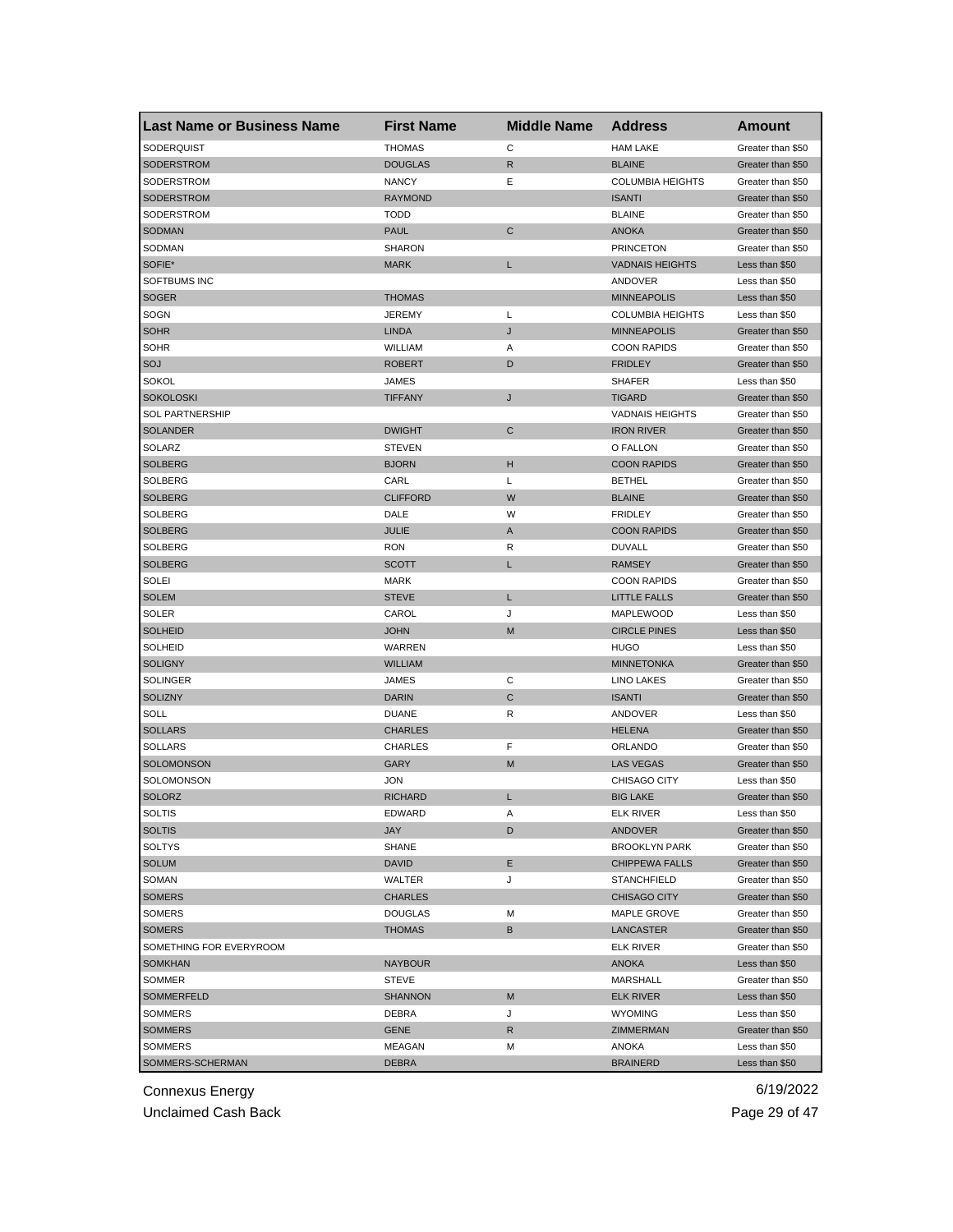| <b>Last Name or Business Name</b> | <b>First Name</b> | <b>Middle Name</b> | <b>Address</b>          | <b>Amount</b>                    |
|-----------------------------------|-------------------|--------------------|-------------------------|----------------------------------|
| SOMMERVILLE                       | WESLEY            |                    | <b>HOPKINS</b>          | Less than \$50                   |
| <b>SOMMONS</b>                    | <b>BRUCE</b>      | A                  | <b>CHAMPLIN</b>         | Greater than \$50                |
| SOMWARU                           | <b>JWALLA</b>     | P                  | <b>RICHMOND HILL</b>    | Greater than \$50                |
| <b>SONMOR</b>                     | <b>ROBERT</b>     | Е                  | PINE CITY               | Greater than \$50                |
| SONNEMAN                          | DAVID             | J                  | <b>NEVIS</b>            | Greater than \$50                |
| <b>SONNEMAN</b>                   | <b>DONALD</b>     | W                  | <b>ANOKA</b>            | Greater than \$50                |
| SONNENBERG                        | DARREL            | J                  | <b>DAYTON</b>           | Greater than \$50                |
| SONNENBERG                        | <b>GERALDINE</b>  | A                  | <b>RAMSEY</b>           | Less than \$50                   |
| SONNESON GARY A ISANTI CRT#104    |                   |                    | <b>ISANTI</b>           | Greater than \$50                |
| SONNONSTINE                       | TERRY             | J                  | <b>WOODBURY</b>         | Greater than \$50                |
| SONSTEBY                          | <b>GLENN</b>      | М                  | <b>ANOKA</b>            | Greater than \$50                |
| <b>SONTERRE</b>                   | DALE              |                    | <b>BLAINE</b>           | Greater than \$50                |
| <b>SOPHER</b>                     | PAUL              | L                  | <b>ROCKFORD</b>         | Less than \$50                   |
| SOPHIA RAMSEY LLC*                |                   |                    | <b>MINNEAPOLIS</b>      | Greater than \$50                |
| <b>SOPKOWIAK</b>                  | <b>MICHAEL</b>    | J                  | <b>RICHFIELD</b>        | Greater than \$50                |
| <b>SOPKOWIAK</b>                  | <b>SUZANNE</b>    | A                  | <b>COLORADO SPRINGS</b> | Less than \$50                   |
| <b>SORENSEN</b>                   | ERIK              | Α                  | <b>BLAINE</b>           | Less than \$50                   |
| <b>SORENSEN</b>                   | <b>LINDA</b>      | M                  | <b>PLYMOUTH</b>         | Greater than \$50                |
| SORENSEN                          | <b>MARK</b>       | Α                  | <b>BECKER</b>           | Greater than \$50                |
| <b>SORENSEN</b>                   | <b>NANCY</b>      | G                  | <b>PHOENIX</b>          | Greater than \$50                |
| <b>SORENSEN</b>                   | <b>SHARON</b>     | R                  | <b>SAINT PAUL</b>       | Greater than \$50                |
| <b>SORENSEN</b>                   | т                 | Е                  | ZIMMERMAN               | Greater than \$50                |
| <b>SORENSON</b>                   |                   | D                  |                         |                                  |
|                                   | DAVID             |                    | <b>STEVENS POINT</b>    | Greater than \$50                |
| <b>SORENSON</b>                   | <b>FOREST</b>     | J                  | <b>ROSEVILLE</b>        | Greater than \$50                |
| SORENSON                          | <b>GERALD</b>     | W                  | <b>FRIDLEY</b>          | Greater than \$50                |
| <b>SORENSON</b>                   | JAMIE             |                    | <b>SAINT FRANCIS</b>    | Greater than \$50                |
| SORENSON                          | <b>LOWEL</b>      |                    | <b>SHOREVIEW</b>        | Less than \$50                   |
| <b>SORENSON</b>                   | <b>MICHAEL</b>    |                    | <b>ELK RIVER</b>        | Greater than \$50                |
| SORENSON                          | <b>MICHAEL</b>    | J                  | <b>COON RAPIDS</b>      | Greater than \$50                |
| <b>SORENSON</b>                   | <b>ROBERT</b>     | A                  | <b>MESA</b>             | Less than \$50                   |
| SORENSON                          | <b>RONALD</b>     | G                  | <b>COON RAPIDS</b>      | Greater than \$50                |
| <b>SORENSON</b>                   | <b>TERRY</b>      |                    | <b>CEDAR</b>            | Greater than \$50                |
| SORENSON                          | TIMOTHY           |                    | <b>HAM LAKE</b>         | Greater than \$50                |
| SORENSON GERALD A                 |                   |                    | <b>PRINCETON</b>        | Greater than \$50                |
| <b>SORG</b>                       | SUSAN             |                    | <b>SCANDIA</b>          | Greater than \$50                |
| <b>SORGAARD</b>                   | <b>RODNEY</b>     | L.                 | <b>VADNAIS HEIGHTS</b>  | Greater than \$50                |
| SORGDRAGER                        | <b>EDWARD</b>     |                    | <b>HAM LAKE</b>         | Greater than \$50                |
| <b>SORTEBERG</b>                  | <b>DEBORA</b>     |                    | <b>DETROIT LAKES</b>    | Greater than \$50                |
| SORTEBERG                         | <b>SCOTT</b>      | R                  | <b>RAMSEY</b>           | Greater than \$50                |
| <b>SORUM</b>                      | <b>DIANE</b>      | M                  | <b>COON RAPIDS</b>      | Greater than \$50                |
| SORUM                             | PAUL              | E                  | COON RAPIDS             | Greater than \$50                |
| SORUM                             | WESLEY            | В                  | WHITE BEAR LAKE         | Greater than \$50                |
| <b>SORVIK</b>                     | JEFFERY           | P                  | <b>DULUTH</b>           | Greater than \$50                |
| <b>SOULAR</b>                     | KEVIN             | J                  | <b>FRIDLEY</b>          | Greater than \$50                |
| SOUTER                            | RAYMOND           | Α                  | CRYSTAL                 | Greater than \$50                |
| <b>SOUTH</b>                      | THOMAS            | A                  | <b>NASHUA</b>           | Greater than \$50                |
| SOUTHER                           | WILLIAM           | D                  | <b>WYOMING</b>          | Greater than \$50                |
| SOUTHERLAND                       | <b>BARBARA</b>    | J                  | <b>BLAINE</b>           | Greater than \$50                |
| SOUTHERN                          | DAVID             |                    | <b>BILLINGS</b>         | Greater than \$50                |
| SOUTHMAYD                         | <b>BRUCE</b>      | J                  | <b>MINNEAPOLIS</b>      | Less than \$50                   |
| SOUTHMAYD                         | <b>CURTIS</b>     |                    | <b>DEERWOOD</b>         | Greater than \$50                |
| <b>SOUTOR</b>                     | <b>RAYMOND</b>    | A                  | ANDOVER                 | Greater than \$50                |
| SOWADA                            | JEFFREY           |                    | <b>MAHTOMEDI</b>        | Greater than \$50                |
|                                   |                   |                    |                         |                                  |
| <b>SOWERS</b>                     | LORRAINE          |                    | <b>BECKER</b>           | Less than \$50<br>Less than \$50 |
| SOWIEJA                           | JIM               |                    | <b>CLEARWATER</b>       |                                  |
| <b>SOYETT</b>                     | <b>ROBERT</b>     |                    | <b>WAITE PARK</b>       | Greater than \$50                |

Unclaimed Cash Back **Page 30 of 47**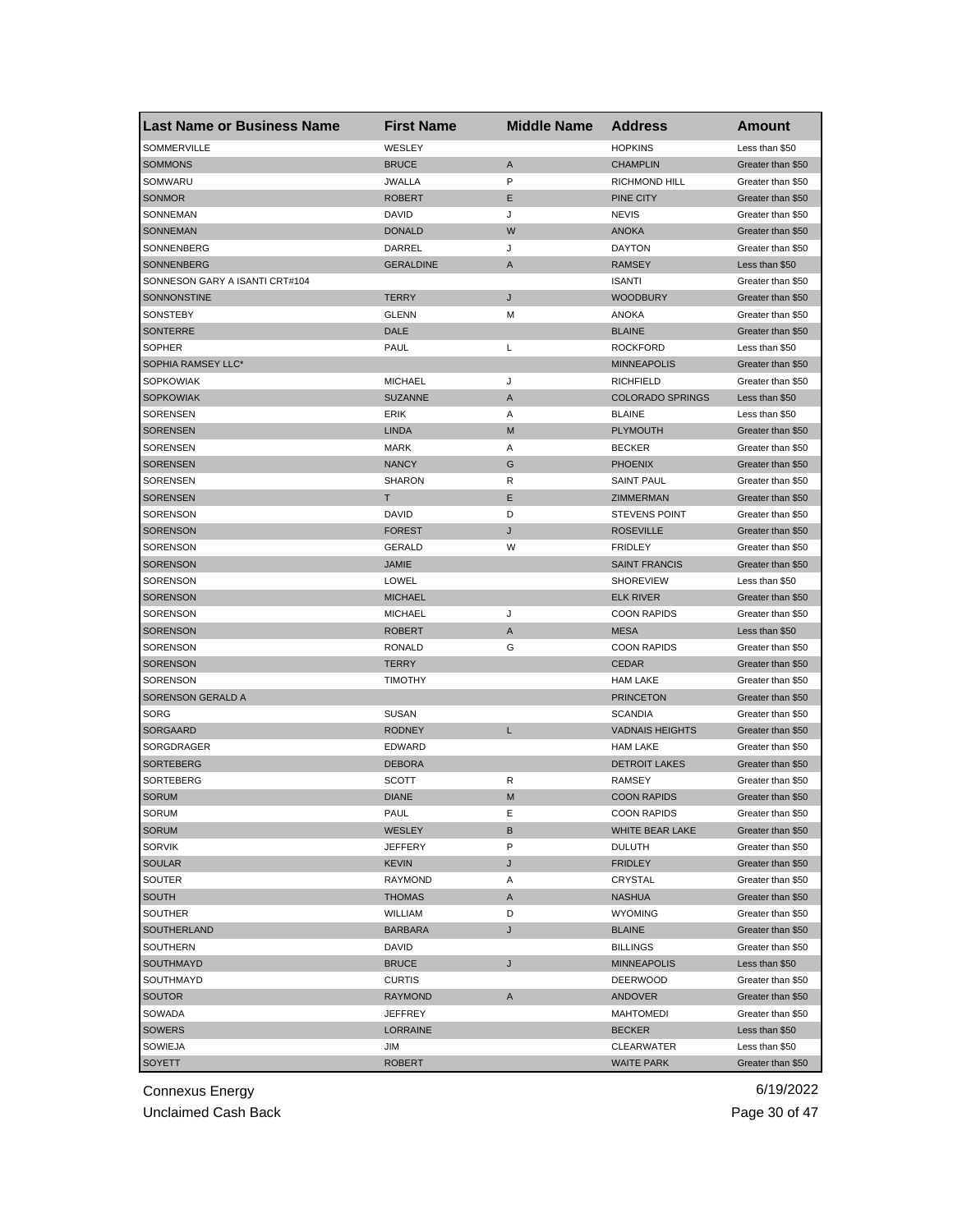| <b>Last Name or Business Name</b>      | <b>First Name</b>  | <b>Middle Name</b> | <b>Address</b>         | Amount                                 |
|----------------------------------------|--------------------|--------------------|------------------------|----------------------------------------|
| SPACE MACHINE & TOOL                   |                    |                    | <b>CHAMPLIN</b>        | Greater than \$50                      |
| <b>SPAH</b>                            | <b>JANELLE</b>     | R                  | <b>BRAHAM</b>          | Less than \$50                         |
| <b>SPAH</b>                            | <b>RICHARD</b>     | S                  | <b>RAMSEY</b>          | Greater than \$50                      |
| <b>SPAH</b>                            | <b>THOMAS</b>      | G                  | <b>HAM LAKE</b>        | Greater than \$50                      |
| <b>SPAH</b>                            | <b>THOMAS</b>      | G                  | <b>COON RAPIDS</b>     | Greater than \$50                      |
| <b>SPAH</b>                            | TIMOTHY            | J                  | <b>BROOKLYN PARK</b>   | Greater than \$50                      |
| <b>SPAKOSKY</b>                        | MARIANNA           | М                  | RAMSEY                 | Less than \$50                         |
| <b>SPANBAUER</b>                       | <b>STEVEN</b>      | Е                  | <b>BLAINE</b>          | Less than \$50                         |
| SPANDE                                 | <b>STEPHEN</b>     | <b>JAMES</b>       | <b>NORTH BRANCH</b>    | Less than \$50                         |
| <b>SPANJERS</b>                        | <b>DARRNEL</b>     | L                  | <b>HAM LAKE</b>        | Greater than \$50                      |
| SPANJERS                               | <b>DEONNE</b>      | J                  | <b>COON RAPIDS</b>     | Greater than \$50                      |
| <b>SPANJERS</b>                        | RICHARD            | W                  | <b>COON RAPIDS</b>     | Greater than \$50                      |
| SPANKYS TOWING & AUTO BODY %GREG WELLM |                    |                    | <b>BLAINE</b>          | Greater than \$50                      |
| <b>SPANO</b>                           | <b>ANTHONY</b>     |                    | <b>SAINT PAUL</b>      | Less than \$50                         |
| SPANO                                  | Е                  | <b>JEAN</b>        | PINE CITY              | Greater than \$50                      |
| <b>SPANO</b>                           | <b>JOYCE</b>       | н                  | <b>COON RAPIDS</b>     | Greater than \$50                      |
| SPAR                                   | <b>BILL</b>        |                    | <b>SAUK RAPIDS</b>     | Greater than \$50                      |
| <b>SPARKS</b>                          | <b>DOUGLAS</b>     | J                  | <b>VADNAIS HEIGHTS</b> | Greater than \$50                      |
| <b>SPARKS</b>                          | <b>JEFFREY</b>     | W                  | <b>COON RAPIDS</b>     | Greater than \$50                      |
| <b>SPARKS</b>                          | <b>JOAN</b>        | A                  | <b>LEXINGTON</b>       | Greater than \$50                      |
| <b>SPARKS</b>                          | MARIE              | κ                  | <b>HAM LAKE</b>        | Greater than \$50                      |
| <b>SPARKS</b>                          | RONALD             | D                  | <b>CEDAR</b>           | Greater than \$50                      |
| <b>SPARR</b>                           | <b>EDWIN</b>       | Α                  | <b>BLAINE</b>          | Less than \$50                         |
| <b>SPARROW</b>                         | <b>BRENDA</b>      | J                  | <b>ANDOVER</b>         | Greater than \$50                      |
| <b>SPARTZ</b>                          | <b>GENE</b>        | Α                  | <b>STACY</b>           | Greater than \$50                      |
| <b>SPAUDE</b>                          | <b>DAVID</b>       | F                  | ZIMMERMAN              | Greater than \$50                      |
| SPAULDING                              | DANIEL             | W                  | <b>NEW BRIGHTON</b>    | Greater than \$50                      |
| <b>SPEAR</b>                           | <b>PATRICK</b>     | J                  | <b>BRANDON</b>         | Greater than \$50                      |
| SPEARMAN                               | <b>MICHAEL</b>     | R                  | <b>SPRING</b>          | Greater than \$50                      |
| <b>SPEARS</b>                          | <b>CHARLES</b>     |                    | <b>FRIDLEY</b>         | Greater than \$50                      |
| <b>SPEARS</b>                          | <b>CHARLES</b>     | G                  | WHITE BEAR LAKE        | Greater than \$50                      |
| <b>SPEARS</b>                          | <b>JEFFREY</b>     | W                  | <b>BIG LAKE</b>        | Greater than \$50                      |
| <b>SPEARS</b>                          | KINDALYN           | D                  | <b>BIG LAKE</b>        | Less than \$50                         |
| <b>SPEARS</b>                          | <b>LISA</b>        | J                  | <b>MINNEAPOLIS</b>     | Less than \$50                         |
| SPECIALTY AUTOMATICS DIVI              |                    |                    | <b>VADNAIS HEIGHTS</b> | Less than \$50                         |
| <b>SPECKEL</b>                         | <b>TERRY</b>       |                    | <b>COON RAPIDS</b>     | Greater than \$50                      |
| <b>SPECTRUM</b>                        | <b>HOMES</b>       |                    | <b>COON RAPIDS</b>     | Greater than \$50                      |
| <b>SPECTRUM</b>                        | <b>SERVICES</b>    |                    | <b>ISANTI</b>          | Greater than \$50                      |
| SPEEDY MARKET VIDEO                    |                    |                    | <b>SAINT PAUL</b>      | Greater than \$50                      |
| <b>SPEIDEL</b>                         | <b>ROSE</b>        | Κ                  | <b>SAINT PAUL</b>      | Greater than \$50                      |
| SPEIES INVESTMENTS INC                 |                    |                    | CEDAR                  |                                        |
| <b>SPEIGHT</b>                         | RICHARD            | C                  | ZIMMERMAN              | Greater than \$50<br>Greater than \$50 |
| <b>SPEISS</b>                          |                    | М                  | <b>MINNEAPOLIS</b>     | Less than \$50                         |
| <b>SPELIOS</b>                         | TED<br><b>MARK</b> | J                  | <b>SAINT FRANCIS</b>   | Greater than \$50                      |
|                                        |                    |                    |                        |                                        |
| SPENCE                                 | DEBORA             | Α                  | CHISAGO CITY           | Less than \$50<br>Greater than \$50    |
| <b>SPENCE</b>                          | <b>PATRICK</b>     | J                  | <b>STACY</b>           |                                        |
| <b>SPENCE</b>                          | <b>TERRY</b>       | J                  | LE SUEUR               | Greater than \$50                      |
| SPENCE JOHN T & DANIELS LINDA S %M WAL |                    |                    | <b>ELK RIVER</b>       | Greater than \$50                      |
| SPENCER                                | CRAIG              | G                  | <b>BROOKLYN PARK</b>   | Greater than \$50                      |
| <b>SPENCER</b>                         | <b>GERALD</b>      | M                  | <b>STACY</b>           | Greater than \$50                      |
| <b>SPENCER</b>                         | <b>MARK</b>        | J                  | <b>PRIOR LAKE</b>      | Greater than \$50                      |
| <b>SPENCER</b>                         | <b>STEVEN</b>      | J                  | <b>BIG LAKE</b>        | Greater than \$50                      |
| SPENGLER                               | JAMIE              | М                  | WHITE BEAR LAKE        | Less than \$50                         |
| <b>SPERLING</b>                        | <b>JAMES</b>       | Α                  | <b>COON RAPIDS</b>     | Greater than \$50                      |
| SPERRY                                 | <b>PATRICIA</b>    | Α                  | MAPLEWOOD              | Less than \$50                         |
| <b>SPERRY</b>                          | PETER              | A                  | <b>MINNEAPOLIS</b>     | Less than \$50                         |

Unclaimed Cash Back **Page 31** of 47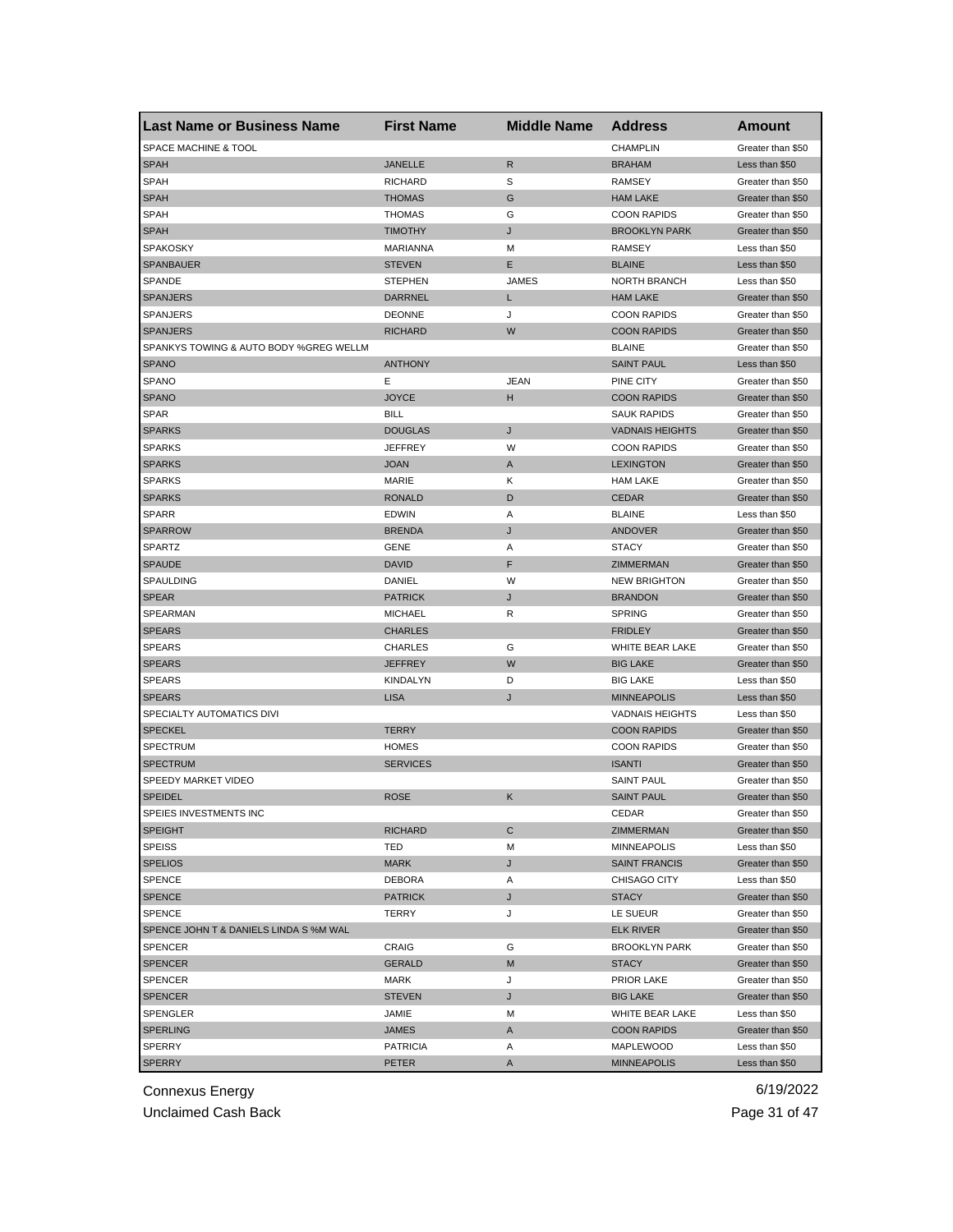| <b>Last Name or Business Name</b> | <b>First Name</b> | <b>Middle Name</b> | <b>Address</b>         | Amount            |
|-----------------------------------|-------------------|--------------------|------------------------|-------------------|
| SPHABMISAY                        | <b>BOUNMA</b>     | D                  | <b>BLAINE</b>          | Less than \$50    |
| <b>SPHABMISAY</b>                 | PHOMMAVAN         |                    | <b>COON RAPIDS</b>     | Greater than \$50 |
| <b>SPICER</b>                     | LORI              | RAE                | SOUTH SAINT PAUL       | Less than \$50    |
| <b>SPICER</b>                     | <b>MARLENE</b>    | Α                  | <b>MINNEAPOLIS</b>     | Greater than \$50 |
| <b>SPICER</b>                     | <b>PENNY</b>      | Г                  | ZIMMERMAN              | Greater than \$50 |
| <b>SPICER</b>                     | <b>TONY</b>       | C                  | <b>VADNAIS HEIGHTS</b> | Greater than \$50 |
| SPIELMAN                          | LOWELL            | J                  | <b>BLAINE</b>          | Greater than \$50 |
| SPIELMANN                         | <b>ERIC</b>       | W                  | <b>SAINT CLOUD</b>     | Less than \$50    |
| <b>SPIESS</b>                     | <b>BRYAN</b>      | D                  | HUGO                   | Less than \$50    |
| <b>SPIESS</b>                     | <b>THEODORE</b>   | M                  | <b>MINNEAPOLIS</b>     | Less than \$50    |
| SPIGARELLI                        | <b>ANTHONY</b>    |                    | <b>PLYMOUTH</b>        | Greater than \$50 |
| <b>SPIKE</b>                      | <b>ANTHONY</b>    | J                  | <b>CIRCLE PINES</b>    | Greater than \$50 |
| SPILMAN                           | DALE              | D                  | <b>HIGH POINT</b>      | Greater than \$50 |
| <b>SPINDLER</b>                   | <b>CINDY</b>      | M                  | <b>ANDOVER</b>         | Greater than \$50 |
| SPINDLER                          | GREG              | М                  | WHEATON                | Less than \$50    |
| <b>SPINLER</b>                    | <b>WILLIAM</b>    |                    | <b>MINNEAPOLIS</b>     | Greater than \$50 |
| SPITZENGEL                        | LEE               | J                  | <b>BIG LAKE</b>        | Greater than \$50 |
| <b>SPLITTSTOESSER</b>             | <b>STEPHANIE</b>  |                    | <b>COON RAPIDS</b>     | Greater than \$50 |
| <b>SPLITTSTOSER</b>               | <b>ROLLIE</b>     |                    | <b>ISANTI</b>          | Greater than \$50 |
| <b>SPOHN</b>                      | <b>LUELLA</b>     |                    | <b>ANOKA</b>           | Greater than \$50 |
| <b>SPOHN</b>                      | <b>ROBERTA</b>    |                    | <b>MINNEAPOLIS</b>     | Less than \$50    |
| <b>SPOLARICH</b>                  | <b>DAN</b>        | M                  | <b>CEDAR</b>           | Greater than \$50 |
| SPOO                              | <b>GERALD</b>     |                    | <b>ELK RIVER</b>       | Less than \$50    |
| <b>SPORT BOARDS</b>               |                   |                    | <b>MINNEAPOLIS</b>     | Greater than \$50 |
| SPORTMART INC                     |                   |                    | <b>SPOKANE</b>         | Greater than \$50 |
| SPORTS AUTHORITY 708              |                   |                    | <b>SPOKANE</b>         | Greater than \$50 |
| SPORTS KAIR INC DBA TEAM CHOICE   |                   |                    | <b>BLAINE</b>          | Greater than \$50 |
| SPORTSMANS WAREHOUSE #13          |                   |                    | <b>MIDVALE</b>         | Greater than \$50 |
| <b>SPOTT</b>                      | <b>JOHN</b>       | G                  | <b>WEST SAINT PAUL</b> | Greater than \$50 |
| <b>SPOTTS</b>                     | <b>DONALD</b>     | L                  | <b>ELK RIVER</b>       | Greater than \$50 |
| <b>SPOTTS</b>                     | <b>STEPHANIE</b>  | Ε                  | FORT WORTH             | Greater than \$50 |
| <b>SPRAGUE</b>                    | <b>JACK</b>       |                    | <b>LAKEVILLE</b>       | Greater than \$50 |
| <b>SPRAIN</b>                     | PAUL              | С                  | ANDOVER                | Greater than \$50 |
| SPRAUNGEL                         | <b>ANDREW</b>     | J                  | <b>BLAINE</b>          | Greater than \$50 |
| SPREITZER                         | JAY               | P                  | CALUMET                | Less than \$50    |
| <b>SPRIGGLE</b>                   | <b>MICHAEL</b>    | С                  | <b>BIG LAKE</b>        | Greater than \$50 |
| <b>SPRIGGS</b>                    | <b>MOLLY</b>      | L                  | <b>BROOKLYN CENTER</b> | Greater than \$50 |
| <b>SPRIGGS</b>                    | <b>PAUL</b>       | W                  | <b>PLYMOUTH</b>        | Greater than \$50 |
| <b>SPRINGER</b>                   | <b>BARBARA</b>    | Α                  | <b>WYOMING</b>         | Greater than \$50 |
| <b>SPRINGER</b>                   | CAROL             | Е                  | <b>BROOKLYN PARK</b>   | Greater than \$50 |
| SPRINGER                          | CRAIG             | Α                  | <b>COON RAPIDS</b>     | Greater than \$50 |
| <b>SPRINGER</b>                   | <b>GLENN</b>      |                    | <b>ENGLEWOOD</b>       | Less than \$50    |
| SPRINGER                          | <b>JOHN</b>       | G                  | PEASE                  | Less than \$50    |
| <b>SPRINGER</b>                   | <b>LOUISE</b>     | M                  | <b>COON RAPIDS</b>     | Less than \$50    |
| SPRINGER                          | REMI              |                    | <b>ISANTI</b>          | Greater than \$50 |
| <b>SPRINGER</b>                   | <b>THOMAS</b>     |                    | <b>HANOVER</b>         | Less than \$50    |
| SPRINGMAN                         | <b>ROGER</b>      |                    |                        | Greater than \$50 |
| <b>SPROESSIG</b>                  | <b>ALLAN</b>      | Α                  | ZIMMERMAN              |                   |
|                                   |                   | R                  | <b>WALKER</b>          | Greater than \$50 |
| <b>SPROESSIG</b>                  | DAVID             | L                  | HILLMAN                | Less than \$50    |
| <b>SPROESSIG</b>                  | <b>KENNETH</b>    |                    | <b>BECKER</b>          | Greater than \$50 |
| SPRUTE                            | <b>MONTE</b>      |                    | ISANTI                 | Greater than \$50 |
| <b>SPURGEON</b>                   | <b>DOUGLAS</b>    | М                  | <b>COON RAPIDS</b>     | Greater than \$50 |
| SQUEAKY CLEAN AUTO WASH           |                   |                    | <b>FOREST LAKE</b>     | Greater than \$50 |
| <b>SQUIER</b>                     | <b>JOHN</b>       |                    | <b>COON RAPIDS</b>     | Greater than \$50 |
| SQUIRES                           | AMY               |                    | RAMSEY                 | Less than \$50    |
| <b>SQUIRES</b>                    | JAMES             | L                  | PORT ANGLESE           | Less than \$50    |

Unclaimed Cash Back **Page 32 of 47**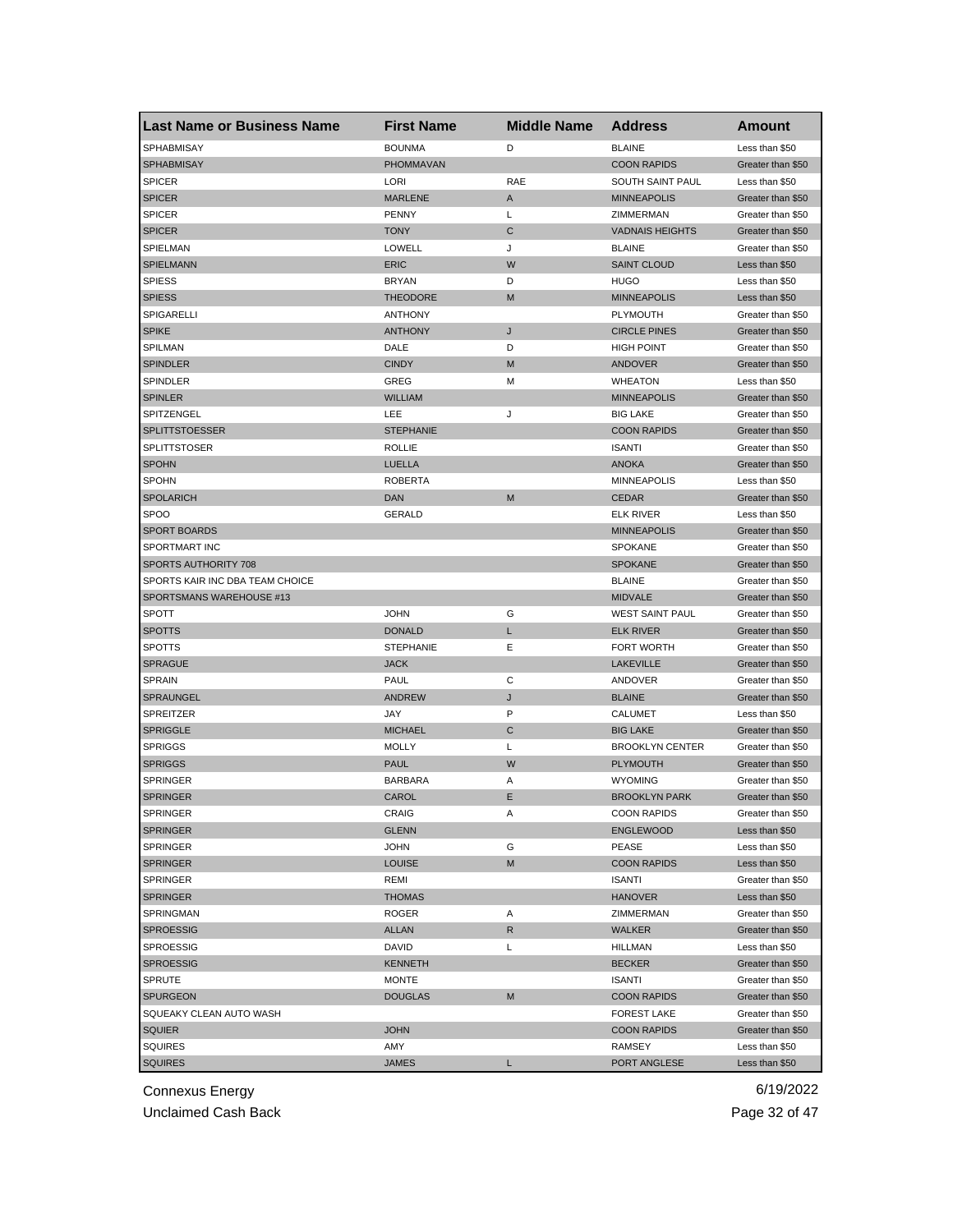| Last Name or Business Name             | <b>First Name</b> | <b>Middle Name</b> | <b>Address</b>          | Amount            |
|----------------------------------------|-------------------|--------------------|-------------------------|-------------------|
| <b>SQUIRES</b>                         | <b>SUSAN</b>      | Κ                  | <b>SAINT PAUL</b>       | Less than \$50    |
| <b>SRP</b>                             | <b>RANDY</b>      |                    | <b>WYOMING</b>          | Less than \$50    |
| ST                                     | <b>AORO</b>       | <b>GREGORY</b>     | <b>HAM LAKE</b>         | Greater than \$50 |
| <b>ST</b>                              | <b>CLAIR</b>      | <b>GREG</b>        | <b>ROGERS</b>           | Less than \$50    |
| ST                                     | <b>GERMAINE</b>   | <b>SCOTT</b>       | <b>DULUTH</b>           | Greater than \$50 |
| <b>ST</b>                              | <b>HILAIRE</b>    | <b>DARCY</b>       | <b>MOTLEY</b>           | Greater than \$50 |
| ST                                     | <b>HILAIRE</b>    | <b>DUANE</b>       | <b>CHAMPLIN</b>         | Greater than \$50 |
| ST                                     | <b>HILAIRE</b>    | <b>STEVE</b>       | <b>BROOKLYN PK</b>      | Greater than \$50 |
| ST                                     | <b>JOHN</b>       | PHILIP             | <b>SAINT FRANCIS</b>    | Greater than \$50 |
| <b>ST AORO</b>                         | <b>LINDA</b>      | L                  | <b>COLUMBIA HEIGHTS</b> | Greater than \$50 |
| ST AORO JAMES L                        |                   |                    | <b>COON RAPIDS</b>      | Greater than \$50 |
| ST CLAIR SIAH L JR JR                  |                   |                    | <b>NEW BRIGHTON</b>     | Greater than \$50 |
| ST CLOUD AUTO AUCTION                  |                   |                    | OSSEO                   | Greater than \$50 |
| <b>ST CYR</b>                          | <b>PAMELA</b>     |                    | <b>ANOKA</b>            | Greater than \$50 |
| ST DENNIS JOSEPH E                     |                   |                    | <b>ELK RIVER</b>        | Greater than \$50 |
| ST FRANCIS FLORAL PO BOX 395 %JACOBSON |                   |                    | <b>SAINT FRANCIS</b>    | Greater than \$50 |
| ST FRANCIS JACK & JILL STORE           |                   |                    | <b>SAUK CENTRE</b>      | Greater than \$50 |
| <b>ST FRANCIS LANES</b>                |                   |                    | <b>SAINT FRANCIS</b>    | Greater than \$50 |
| <b>ST HILAIRE</b>                      | <b>DARRELL</b>    |                    | <b>WYOMING</b>          | Greater than \$50 |
| <b>ST HILAIRE</b>                      | <b>JAMES</b>      | P                  | <b>BLAINE</b>           | Greater than \$50 |
| <b>ST HILAIRE</b>                      | <b>KATHLEEN</b>   |                    | <b>MINNEAPOLIS</b>      | Greater than \$50 |
| ST HILAIRE ARTHUR J                    |                   |                    | <b>MINNEAPOLIS</b>      | Greater than \$50 |
| <b>ST JACQUE</b>                       | <b>ROBERT</b>     | D                  | <b>COON RAPIDS</b>      | Greater than \$50 |
| ST JACQUE MICHAEL JOHN                 |                   |                    | <b>COON RAPIDS</b>      | Less than \$50    |
| ST JOHN PHILLIP H                      |                   |                    | <b>SAINT FRANCIS</b>    | Greater than \$50 |
| ST LOUIS GENE PAUL                     |                   |                    | <b>KERRVILLE</b>        | Greater than \$50 |
| <b>ST MARTIN</b>                       | LAURIE            | L                  | <b>HAM LAKE</b>         | Less than \$50    |
| ST PAUL PIONEER PRESS                  |                   |                    | <b>COLORADO SPRINGS</b> | Less than \$50    |
| <b>ST SAUVER</b>                       | <b>IRENE</b>      |                    | <b>SAINT PAUL</b>       | Less than \$50    |
| <b>STAAB</b>                           | <b>JEANNETTE</b>  |                    | <b>SAINT FRANCIS</b>    | Less than \$50    |
| <b>STAACK</b>                          | <b>MICHAEL</b>    | Г                  | <b>ANOKA</b>            | Less than \$50    |
| <b>STAADS</b>                          | <b>JOHN</b>       | A                  | <b>COLUMBIA HEIGHTS</b> | Greater than \$50 |
| <b>STACHOWSKI</b>                      | <b>VERONICA</b>   | D                  | <b>FRIDLEY</b>          | Greater than \$50 |
| <b>STACK</b>                           | <b>MARK</b>       | B                  | <b>ANOKA</b>            | Greater than \$50 |
| <b>STACK</b>                           | <b>MORRIS</b>     | Е                  | <b>GLENWOOD CITY</b>    | Greater than \$50 |
| <b>STADEL</b>                          | <b>CYNTHIA</b>    | M                  | <b>BECKER</b>           | Greater than \$50 |
|                                        |                   |                    | <b>HAM LAKE</b>         |                   |
| <b>STADLER</b>                         | <b>MICHELE</b>    | D                  |                         | Greater than \$50 |
| <b>STADT</b>                           | <b>ELAINE</b>     |                    | <b>COON RAPIDS</b>      | Greater than \$50 |
| <b>STAFF</b>                           | <b>MARK</b>       |                    | <b>JORDAN</b>           | Greater than \$50 |
| <b>STAFKI</b>                          | <b>JAMES</b>      | Е                  | <b>OAKDALE</b>          | Less than \$50    |
| <b>STAFSHOLT</b>                       | JAY               | J                  | <b>COON RAPIDS</b>      | Greater than \$50 |
| <b>STAGG</b>                           | ALEXANDER         | Т                  | <b>BLAINE</b>           | Greater than \$50 |
| <b>STAHL</b>                           | <b>CORRINA</b>    | R                  | <b>BLAINE</b>           | Less than \$50    |
| <b>STAHL</b>                           | JERRY             |                    | NORTH BRANCH            | Less than \$50    |
| <b>STAHL</b>                           | <b>RICHARD</b>    | G                  | WHITE BEAR LAKE         | Greater than \$50 |
| <b>STAHL</b>                           | <b>VALERIE</b>    |                    | CAMBRIDGE               | Less than \$50    |
| <b>STAHLBERG</b>                       | <b>BRUCE</b>      | Г                  | <b>ELK RIVER</b>        | Greater than \$50 |
| <b>STAHN</b>                           | <b>THOMASIEN</b>  | M                  | <b>SAINT PAUL</b>       | Greater than \$50 |
| <b>STAHNKE</b>                         | <b>JOHN</b>       | W                  | <b>COON RAPIDS</b>      | Greater than \$50 |
| <b>STAHNKE</b>                         | <b>SCOTT</b>      | Е                  | <b>FARIBAULT</b>        | Less than \$50    |
| <b>STAHURA</b>                         | <b>RICHARD</b>    | L                  | EDINA                   | Greater than \$50 |
| <b>STAI</b>                            | <b>MICHAEL</b>    | R                  | <b>GLENWOOD</b>         | Greater than \$50 |
| STAINER                                | ROLAND            | Ε                  | <b>COON RAPIDS</b>      | Greater than \$50 |
| <b>STAKE</b>                           | <b>VERONICA</b>   |                    | CAMBRIDGE               | Greater than \$50 |
| STALBOERGER                            | <b>MICHAEL</b>    | J                  | <b>COON RAPIDS</b>      | Greater than \$50 |
| <b>STALL</b>                           | <b>RANDY</b>      |                    | ZIMMERMAN               | Greater than \$50 |

Unclaimed Cash Back **Page 33 of 47**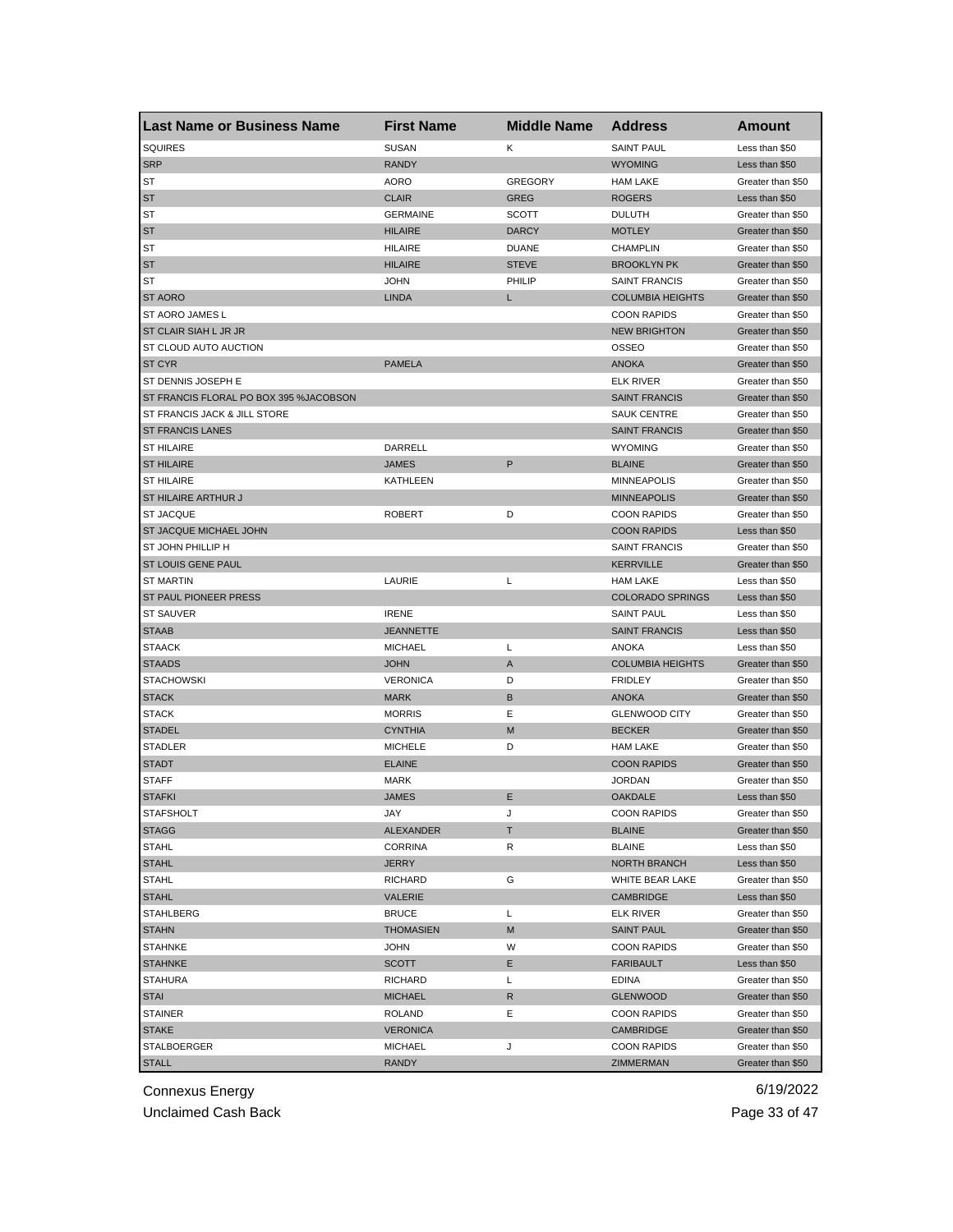| <b>Last Name or Business Name</b>  | <b>First Name</b>       | <b>Middle Name</b> | <b>Address</b>           | Amount                                 |
|------------------------------------|-------------------------|--------------------|--------------------------|----------------------------------------|
| <b>STALLCOP</b>                    | <b>LESTER</b>           | C                  | <b>CLEAR LAKE</b>        | Greater than \$50                      |
| <b>STALLER</b>                     | <b>JAMES</b>            | J                  | <b>COON RAPIDS</b>       | Greater than \$50                      |
| STALLER                            | JAMES                   | J                  | <b>BONITA SPRING</b>     | Greater than \$50                      |
| <b>STALLONE</b>                    | <b>BILL</b>             |                    | <b>BURNSVILLE</b>        | Less than \$50                         |
| <b>STALOCH</b>                     | <b>KENNETH</b>          | М                  | <b>COON RAPIDS</b>       | Greater than \$50                      |
| <b>STALPES</b>                     | <b>CARMEN</b>           | M                  | <b>MINNEAPOLIS</b>       | Less than \$50                         |
| STAMGUTS                           | <b>ULDIS</b>            |                    | <b>COON RAPIDS</b>       | Less than \$50                         |
| <b>STAMPER</b>                     | <b>DANIEL</b>           | Ε                  | <b>MORA</b>              | Less than \$50                         |
| STAMPER                            | <b>JHONDA</b>           | L                  | <b>SAINT PAUL</b>        | Less than \$50                         |
| <b>STANDAERT</b>                   | <b>ROBERT</b>           | W                  | <b>MINNEAPOLIS</b>       | Greater than \$50                      |
| STANDARD FEDERAL SAVINGS           |                         |                    | <b>FREDERICK</b>         | Greater than \$50                      |
| STANDARD FEDERAL SAVINGS           |                         |                    | <b>GAITHERSBURG</b>      | Greater than \$50                      |
| <b>STANDEN</b>                     | <b>STEPHANIE</b>        | Α                  | <b>MINNEAPOLIS</b>       | Less than \$50                         |
| <b>STANEK</b>                      | <b>GERALD</b>           | Ε                  | <b>ELK RIVER</b>         | Greater than \$50                      |
| <b>STANEK</b>                      | <b>MICHELLE</b>         | R                  | <b>COON RAPIDS</b>       | Greater than \$50                      |
| <b>STANEK</b>                      | <b>ROBERT</b>           | C                  | <b>SAINT CROIX FALLS</b> | Greater than \$50                      |
| <b>STANEK</b>                      | <b>TODD</b>             | J                  | EVELETH                  | Greater than \$50                      |
| <b>STANFORD</b>                    | WESLEY                  |                    | <b>MARINE</b>            | Greater than \$50                      |
| <b>STANG</b>                       | JEFF                    | R                  | <b>BECKER</b>            | Greater than \$50                      |
| <b>STANG</b>                       | <b>SHARON</b>           | $\mathsf{R}$       | <b>EAGAN</b>             | Greater than \$50                      |
| <b>STANGL</b>                      | JAMES                   | D                  | PIERZ                    | Greater than \$50                      |
| <b>STANIEC</b>                     | <b>CHAD</b>             | Α                  | PLYMOUTH                 | Greater than \$50                      |
| <b>STANKEY</b>                     | <b>JEANNE</b>           | Κ                  | <b>MINNEAPOLIS</b>       | Greater than \$50                      |
| <b>STANLEY</b>                     | <b>CLAYTON</b>          |                    | <b>BIG LAKE</b>          | Greater than \$50                      |
| <b>STANLEY</b>                     | DAVID                   |                    | <b>MINNEAPOLIS</b>       | Greater than \$50                      |
| <b>STANLEY</b>                     | <b>DONNA</b>            | M                  | <b>LINO LAKES</b>        | Greater than \$50                      |
| STANLEY                            | ELLEN                   | Ε                  | RAMSEY                   | Greater than \$50                      |
| <b>STANLEY</b>                     | <b>JACK</b>             |                    | <b>SAINT PAUL</b>        | Less than \$50                         |
| <b>STANLEY</b>                     | <b>JEFFREY</b>          | M                  | <b>SAINT PAUL</b>        | Greater than \$50                      |
| <b>STANLEY</b>                     | <b>RICHARD</b>          | A                  | <b>LINO LAKES</b>        | Greater than \$50                      |
| <b>STANLEY</b>                     | SHANNON                 |                    | PLYMOUTH                 | Greater than \$50                      |
| <b>STANLEY</b>                     | <b>WILLIAM</b>          | J                  | ZIMMERMAN                | Greater than \$50                      |
| <b>STANO</b>                       | <b>STEPHEN</b>          | т                  | <b>PRINCETON</b>         | Greater than \$50                      |
| <b>STANOCH</b>                     | <b>JAMES</b>            | P                  | ANDOVER                  | Greater than \$50                      |
| <b>STANS DOOR SERVICE</b>          |                         |                    | <b>BLAINE</b>            | Greater than \$50                      |
| <b>STANSKY</b>                     | <b>JOHN</b>             | M                  | <b>GRANDVIEW</b>         | Greater than \$50                      |
| <b>STANTON</b>                     | ANGELA                  | P                  | <b>MINNEAPOLIS</b>       | Less than \$50                         |
| <b>STANTON</b>                     | <b>DENNIS</b>           | J                  | <b>COON RAPIDS</b>       | Greater than \$50                      |
| <b>STANTON</b>                     | <b>DOUGLAS</b>          | J                  | <b>BROOKLYN PARK</b>     | Greater than \$50                      |
| <b>STANTON</b>                     | <b>JAMES</b>            | M                  | <b>PRIOR LAKE</b>        | Greater than \$50                      |
|                                    |                         |                    |                          |                                        |
| <b>STANTON</b><br><b>STANTON</b>   | JESSE<br><b>MICHAEL</b> |                    | <b>FOREST LAKE</b>       | Less than \$50                         |
|                                    | <b>RICHARD</b>          | Т                  | <b>SAINT FRANCIS</b>     | Greater than \$50<br>Greater than \$50 |
| <b>STAPLE</b>                      |                         | W                  | <b>MINNEAPOLIS</b>       |                                        |
| <b>STAPLES</b>                     | <b>BRIAN</b>            | R                  | <b>FOREST LAKE</b>       | Greater than \$50                      |
| <b>STAPLES</b>                     | <b>DONALD</b>           | S                  | <b>BETHEL</b>            | Greater than \$50                      |
| <b>STAPLES</b>                     | <b>PAMELA</b>           | J                  | <b>EXCELSIOR</b>         | Less than \$50                         |
| STAPLES HENRY & GREG & P O BOX 82  |                         |                    | <b>LEESVILLE</b>         | Greater than \$50                      |
| STAPLES HENRY & GREG & P O BOX 982 |                         |                    | <b>LEESVILLE</b>         | Greater than \$50                      |
| STAR                               | <b>SUSAN</b>            |                    | PORT ARANSAS             | Greater than \$50                      |
| <b>STAR BRAND STABLES</b>          |                         |                    | <b>HACIENDA HTS</b>      | Greater than \$50                      |
| STAR BRITE AMUSEMENT               |                         |                    | ANOKA                    | Greater than \$50                      |
| STAR MANUFACTURED HOMES            |                         |                    | <b>MINNEAPOLIS</b>       | Greater than \$50                      |
| STAR TRIBUNE                       |                         |                    | <b>MINNEAPOLIS</b>       | Less than \$50                         |
| <b>STAR TRIBUNE</b>                |                         |                    | <b>MINNEAPOLIS</b>       | Greater than \$50                      |
| STAR TRIBUNE-BLAINE DEPOT          |                         |                    | <b>MINNEAPOLIS</b>       | Greater than \$50                      |
| <b>STAR TRUCK CLEAN</b>            |                         |                    | <b>BLAINE</b>            | Greater than \$50                      |

Unclaimed Cash Back **Page 34 of 47**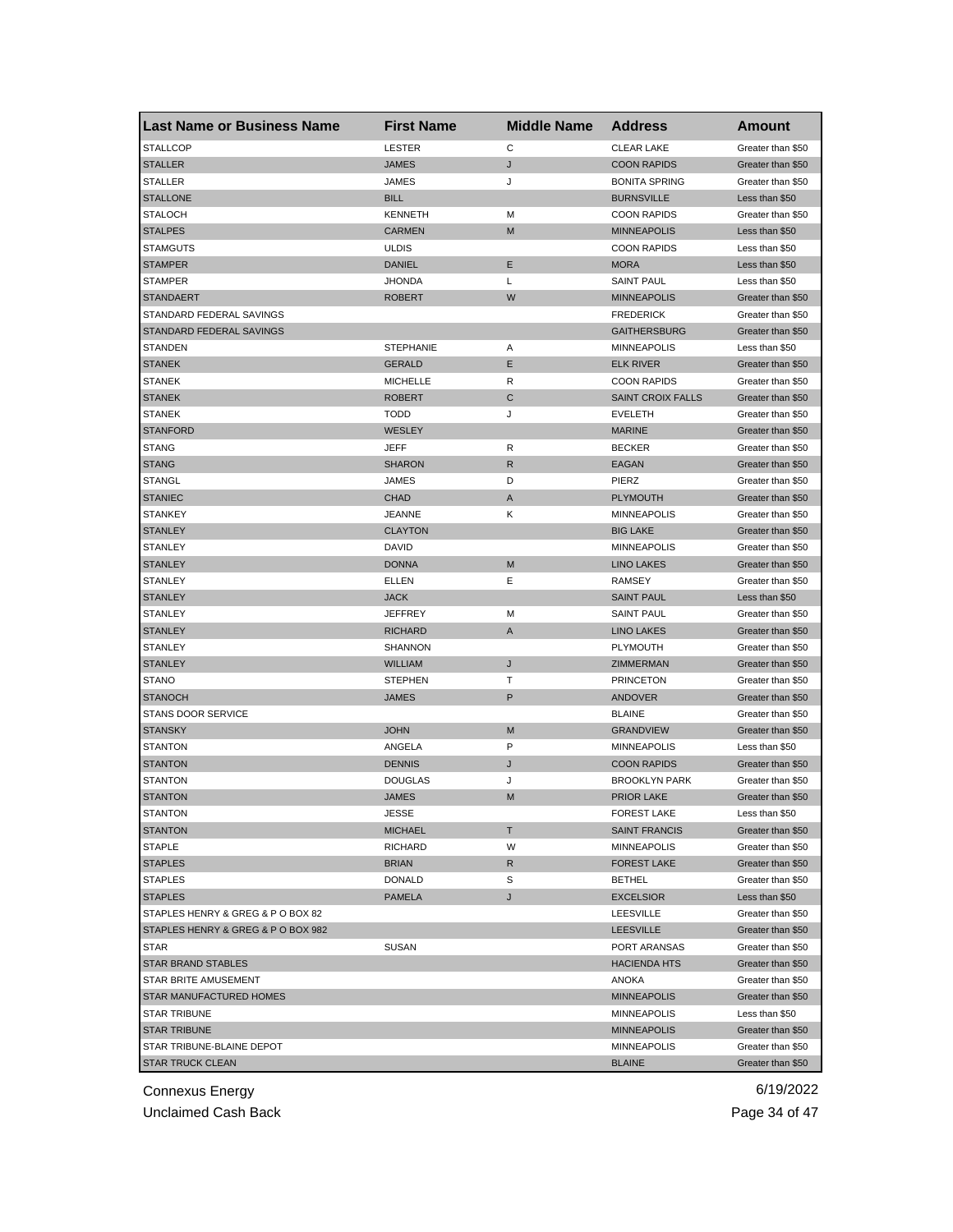| <b>Last Name or Business Name</b> | <b>First Name</b> | <b>Middle Name</b> | <b>Address</b>       | Amount            |
|-----------------------------------|-------------------|--------------------|----------------------|-------------------|
| <b>STARCEVIC</b>                  | <b>JOHN</b>       |                    | ST. PAUL             | Greater than \$50 |
| <b>STARCEVIC</b>                  | <b>TOM</b>        |                    | <b>BROOKLYN PARK</b> | Greater than \$50 |
| <b>STARDIG</b>                    | <b>ROBERT</b>     | Α                  | MAPLE GROVE          | Greater than \$50 |
| <b>STARDY</b>                     | HELEN             |                    | <b>GARRISON</b>      | Less than \$50    |
| <b>STARK</b>                      | CHARLIE           | Α                  | APPLE VALLEY         | Less than \$50    |
| <b>STARK</b>                      | <b>CRAIG</b>      | A                  | <b>FOREST LAKE</b>   | Greater than \$50 |
| <b>STARK</b>                      | <b>DENISE</b>     | Г                  | <b>STANCHFIELD</b>   | Greater than \$50 |
| <b>STARK</b>                      | <b>DONNA</b>      | J.D.               | <b>MINNEAPOLIS</b>   | Less than \$50    |
| <b>STARK</b>                      | GALEN             | н                  | ZIMMERMAN            | Less than \$50    |
| <b>STARK</b>                      | <b>PAUL</b>       | D                  | <b>CLEAR LAKE</b>    | Greater than \$50 |
| <b>STARK</b>                      | <b>THOMAS</b>     |                    | PORT OF SPAIN        | Greater than \$50 |
| <b>STARKS</b>                     | <b>MARY</b>       |                    | <b>CAMBRIDGE</b>     | Greater than \$50 |
| <b>STARLING</b>                   | <b>JACOB</b>      | D                  | <b>COON RAPIDS</b>   | Less than \$50    |
| <b>STARNES</b>                    | <b>HEIDI</b>      | Г                  | <b>HUGO</b>          | Less than \$50    |
| <b>STARR</b>                      | <b>BERNADETTE</b> | Α                  | <b>RAMSEY</b>        | Less than \$50    |
| <b>STARR</b>                      | <b>MARIE</b>      | D                  | <b>SAINT PAUL</b>    | Less than \$50    |
| <b>STARR</b>                      | <b>STEVEN</b>     | J                  | MOUNDSVIEW           | Greater than \$50 |
| <b>START</b>                      | <b>BRENDA</b>     | A                  | <b>EDEN PRAIRIE</b>  | Greater than \$50 |
| <b>STASICA</b>                    | <b>BRADLEY</b>    |                    | CRYSTAL              | Less than \$50    |
| <b>STASSEN</b>                    | <b>JEANETTE</b>   |                    | <b>COON RAPIDS</b>   | Greater than \$50 |
| <b>STASSEN</b>                    | <b>SCOTT</b>      | в                  | CAMBRIDGE            | Greater than \$50 |
| <b>STATE</b>                      | WIDE              |                    | <b>SAINT PAUL</b>    | Greater than \$50 |
| <b>STATER</b>                     | <b>FLORENCE</b>   | Κ                  | OAKDALE              | Greater than \$50 |
| <b>STATION BREAK</b>              |                   |                    | ANDOVER              | Greater than \$50 |
| <b>STAUBLI</b>                    | KARL              |                    | <b>NEW HOPE</b>      | Greater than \$50 |
| <b>STAUFFENECKER</b>              | KAREN             |                    | <b>ELK RIVER</b>     | Greater than \$50 |
| <b>STAUFFENECKER</b>              | KAREN             | Ε                  | <b>BLAINE</b>        | Less than \$50    |
| <b>STAUFFENECKER</b>              | <b>KAREN</b>      | E                  | <b>BLAINE</b>        | Greater than \$50 |
| <b>STAUFFER</b>                   | <b>CATHY</b>      | Α.                 | <b>ANOKA</b>         | Less than \$50    |
| <b>STAUM</b>                      | JOHN              |                    | <b>MINNEAPOLIS</b>   | Less than \$50    |
| STAVIG DAVID L<br>& TRAUN BRIAN   |                   |                    | <b>COON RAPIDS</b>   | Greater than \$50 |
| <b>STAWSKI</b>                    | <b>RICK</b>       | J                  | <b>WEST POINT</b>    | Greater than \$50 |
| <b>STEAMBRITE</b>                 |                   |                    | <b>BLAINE</b>        | Greater than \$50 |
| <b>STEC</b>                       | <b>EDWARD</b>     | J                  | <b>FOREST LAKE</b>   | Less than \$50    |
| <b>STECHLER</b>                   | LARRY             | Ε                  | <b>ELK RIVER</b>     | Greater than \$50 |
| <b>STECK</b>                      | <b>THOMAS</b>     | J                  | <b>FRIDLEY</b>       | Greater than \$50 |
| <b>STECKER</b>                    | JAYNE             | М                  | CAMBRIDGE            | Greater than \$50 |
| <b>STEDMAN</b>                    | <b>ALAN</b>       | R                  | <b>SHOREVIEW</b>     | Greater than \$50 |
| <b>STEDMAN</b>                    | <b>VICKI</b>      |                    | <b>ISANTI</b>        | Greater than \$50 |
| <b>STEELE</b>                     | <b>ALBERTA</b>    | M                  | <b>MADISON</b>       | Less than \$50    |
| STEELE                            | DWIGHT            | P                  | <b>PRINCETON</b>     | Greater than \$50 |
| <b>STEELE</b>                     | KARL              |                    | <b>CHAMPLIN</b>      | Greater than \$50 |
| <b>STEELE</b>                     | MARK              | Α                  | <b>MANKATO</b>       | Greater than \$50 |
| <b>STEELE</b>                     | <b>MICHAEL</b>    | W                  | WHITE BEAR LAKE      | Greater than \$50 |
| STEELE                            | NANCY             | L                  | <b>SPOONER</b>       | Greater than \$50 |
| <b>STEELE</b>                     | <b>PATRICK</b>    | н                  | CEDAR                | Greater than \$50 |
| STEELE                            | PETER             |                    | <b>BUFFALO</b>       | Less than \$50    |
| <b>STEELE</b>                     | <b>ROBERT</b>     | L.                 | <b>CEDAR</b>         | Greater than \$50 |
| STEELE                            | ROSALIE           |                    | STEAMBOAT SPRINGS    | Less than \$50    |
| <b>STEELE</b>                     | THOMAS            |                    | <b>SAINT FRANCIS</b> | Greater than \$50 |
| <b>STEELE</b>                     | <b>TIMOTHY</b>    |                    | MAPLE GROVE          | Greater than \$50 |
|                                   |                   | J                  |                      |                   |
| <b>STEELEY</b>                    | <b>SHIRLEY</b>    |                    | TALLAHASSEE          | Greater than \$50 |
| STEEN                             | JEROME            | H                  | ALEXANDRIA           | Greater than \$50 |
| <b>STEEN</b>                      | JOEL              | R                  | <b>BIG LAKE</b>      | Less than \$50    |
| STEEN                             | <b>MICHAEL</b>    | Α                  | <b>HAM LAKE</b>      | Greater than \$50 |
| <b>STEEN</b>                      | RANDY             |                    | <b>COON RAPIDS</b>   | Greater than \$50 |

Unclaimed Cash Back **Page 35 of 47**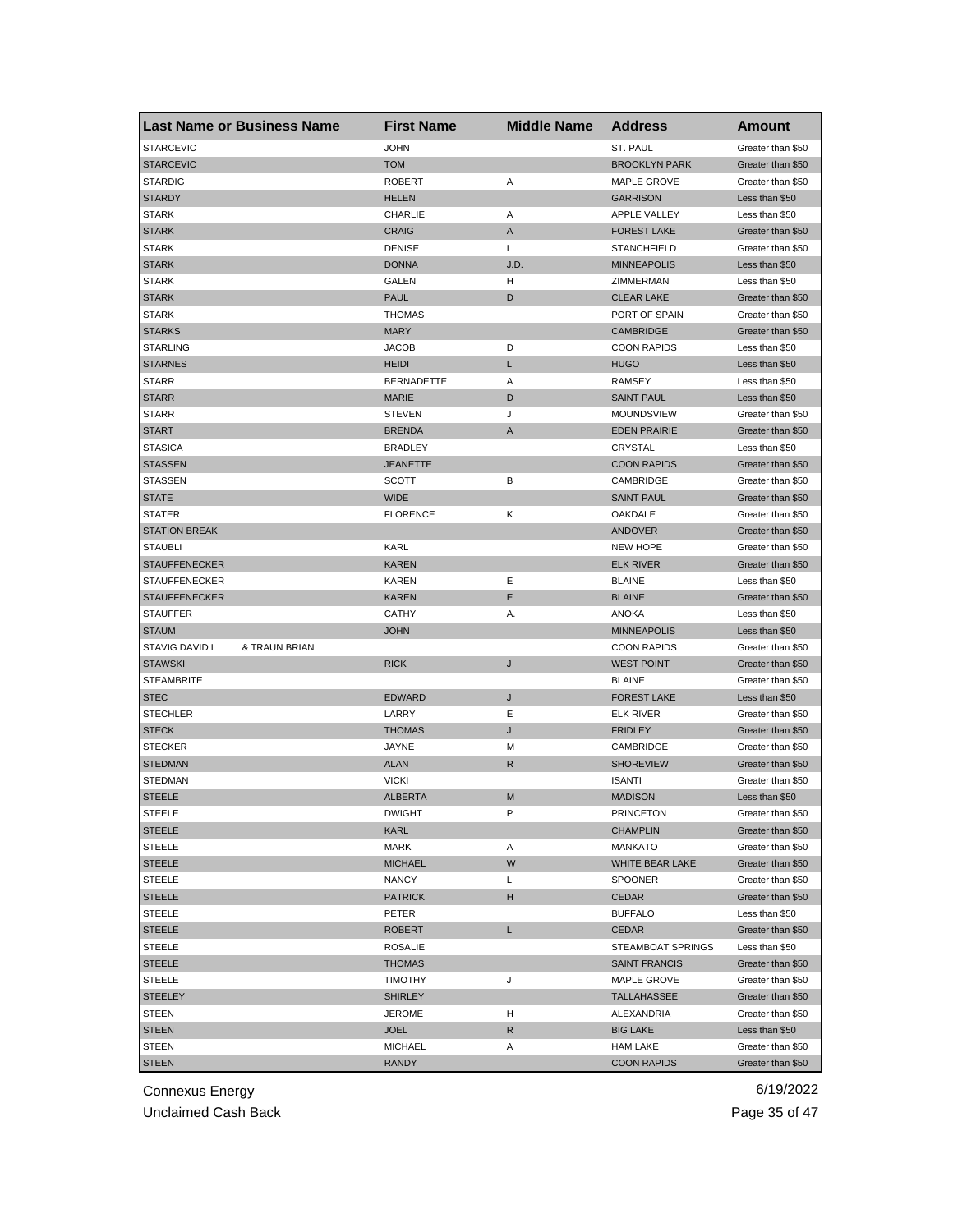| <b>Last Name or Business Name</b> | <b>First Name</b> | <b>Middle Name</b> | <b>Address</b>       | <b>Amount</b>     |
|-----------------------------------|-------------------|--------------------|----------------------|-------------------|
| <b>STEEN</b>                      | <b>YVONNE</b>     | Е                  | <b>BROOKLYN PARK</b> | Greater than \$50 |
| <b>STEENERSON</b>                 | <b>MICHAEL</b>    | L                  | <b>EAST BETHEL</b>   | Greater than \$50 |
| <b>STEENERSON</b>                 | <b>VICKI</b>      | J                  | <b>ISANTI</b>        | Greater than \$50 |
| <b>STEERE</b>                     | <b>LEONARD</b>    | Τ                  | <b>BLAINE</b>        | Greater than \$50 |
| <b>STEFANO</b>                    | <b>STEVEN</b>     | P                  | <b>HUGO</b>          | Less than \$50    |
| <b>STEFANOC</b>                   | <b>RICHARD</b>    | R                  | <b>REMER</b>         | Less than \$50    |
| STEFFEN                           | <b>JEANNE</b>     | м                  | WAVERLY              | Greater than \$50 |
| <b>STEFFEN</b>                    | <b>JOHN</b>       | J                  | <b>ISANTI</b>        | Less than \$50    |
| STEFFEN                           | TEDDY             |                    | PLYMOUTH             | Greater than \$50 |
| <b>STEFFENS</b>                   | <b>JOHN</b>       | G                  | <b>BLAINE</b>        | Greater than \$50 |
| <b>STEFONIC</b>                   | JIM               | J                  | <b>MINNEAPOLIS</b>   | Greater than \$50 |
| <b>STEFONICK</b>                  | <b>MARVIN</b>     | G                  | <b>CIRCLE PINES</b>  | Greater than \$50 |
| <b>STEFONICK</b>                  | <b>MILDRED</b>    | Ε                  | <b>CIRCLE PINES</b>  | Greater than \$50 |
| <b>STEGE</b>                      | <b>FRED</b>       | Ε                  | <b>SAINT PAUL</b>    | Greater than \$50 |
| STEIES INVESTMENTS INC            |                   |                    | <b>BIG LAKE</b>      | Greater than \$50 |
| <b>STEIN</b>                      | <b>CHARLENE</b>   | $\mathsf{R}$       | <b>DULUTH</b>        | Greater than \$50 |
| STEIN                             | <b>DREW</b>       |                    | <b>COON RAPIDS</b>   | Less than \$50    |
| <b>STEIN</b>                      | <b>JAMES</b>      |                    | <b>PRINCETON</b>     | Less than \$50    |
| STEIN                             | <b>LYNN</b>       |                    | <b>ISLE</b>          | Greater than \$50 |
| <b>STEIN</b>                      | <b>SCOTT</b>      |                    | <b>SAINT CLOUD</b>   | Greater than \$50 |
| <b>STEIN</b>                      | <b>STEVEN</b>     | V                  | OMAHA                | Greater than \$50 |
| <b>STEIN</b>                      | <b>THOMAS</b>     | R                  | <b>SHAFER</b>        | Greater than \$50 |
| <b>STEINBACH</b>                  | GARY              | S                  | <b>COON RAPIDS</b>   | Greater than \$50 |
| <b>STEINBACH</b>                  | <b>SALLY</b>      |                    | <b>WYOMING</b>       | Less than \$50    |
| <b>STEINBECK</b>                  | <b>HERBERT</b>    | W                  | <b>SAINT PAUL</b>    | Greater than \$50 |
| <b>STEINBERG</b>                  | <b>BRUCE</b>      | W                  | <b>ANDOVER</b>       | Greater than \$50 |
| <b>STEINBERG</b>                  | SCOTT             | Ε                  | <b>PRINCETON</b>     | Greater than \$50 |
| <b>STEINBERG</b>                  | <b>SHERRI</b>     | Г                  | <b>COON RAPIDS</b>   | Greater than \$50 |
| <b>STEINBERG</b>                  | TIFFANY           |                    | ZIMMERMAN            | Less than \$50    |
| <b>STEINBRUCK</b>                 | С                 | <b>ROBERT</b>      | <b>SAINT FRANCIS</b> | Greater than \$50 |
| <b>STEINER</b>                    | LAURA             | J                  | <b>COON RAPIDS</b>   | Less than \$50    |
| <b>STEINER</b>                    | <b>MARTY</b>      |                    | <b>SAINT FRANCIS</b> | Less than \$50    |
| <b>STEINER</b>                    | <b>MERRILYN</b>   | в                  | <b>ISANTI</b>        | Less than \$50    |
| <b>STEINER</b>                    | <b>PAUL</b>       |                    | <b>COTTAGE GROVE</b> | Greater than \$50 |
| <b>STEINER</b>                    | <b>REGGIE</b>     |                    | <b>BIG LAKE</b>      | Greater than \$50 |
| <b>STEINER</b>                    | STANLEY           | С                  | <b>SAINT FRANCIS</b> | Greater than \$50 |
| STEINER CONST SVCS                |                   |                    | WAYZATA              | Less than \$50    |
| <b>STEINKE</b>                    | <b>BAILEYJO</b>   | M                  | ZIMMERMAN            | Greater than \$50 |
| <b>STEINKE</b>                    | CHERYL            | N                  | <b>BLAINE</b>        | Greater than \$50 |
| <b>STEINKE</b>                    | DARYL             | D                  | <b>BRAINERD</b>      | Greater than \$50 |
| <b>SIEINKE</b>                    | DONALD            | w                  | ALIKIN               | Greater than \$50 |
| <b>STEINKE</b>                    | <b>GREGORY</b>    | A                  | <b>LAS VEGAS</b>     | Greater than \$50 |
| <b>STEINKE</b>                    | <b>JEFFREY</b>    | С                  | <b>COON RAPIDS</b>   | Less than \$50    |
| <b>STEINKE</b>                    | JILL              |                    | <b>COON RAPIDS</b>   | Greater than \$50 |
| <b>STEINKE</b>                    | KATE              |                    | ANDOVER              | Less than \$50    |
| <b>STEINKE</b>                    | LAURIE            | E                  | ZIMMERMAN            | Greater than \$50 |
| <b>STEINKE</b>                    | LEROY             |                    | <b>CLEAR LAKE</b>    | Less than \$50    |
| <b>STEINKE</b>                    | <b>MARK</b>       |                    | ZIMMERMAN            | Greater than \$50 |
| STEINKE                           | <b>RICHARD</b>    | Г                  | <b>DECATUR</b>       | Greater than \$50 |
| <b>STEINKE</b>                    | <b>TIM</b>        | L.                 | <b>ELK RIVER</b>     | Less than \$50    |
| <b>STEINKE</b>                    | <b>TIMOTHY</b>    | М                  | ZIMMERMAN            | Greater than \$50 |
| <b>STEINKRAUS</b>                 | <b>DAVID</b>      | M                  | <b>RICHFIELD</b>     | Greater than \$50 |
| <b>STEINLICHT</b>                 | RALPH             | Α                  | <b>COON RAPIDS</b>   | Greater than \$50 |
| <b>STELBERG</b>                   | <b>SUREKHA</b>    | L                  | <b>MINNEAPOLIS</b>   | Less than \$50    |
| STELLENBERG                       | RICHARD           |                    | <b>BLAINE</b>        | Greater than \$50 |
| <b>STELLER</b>                    | <b>BERNADINE</b>  | М                  | <b>BLAINE</b>        | Greater than \$50 |

Unclaimed Cash Back **Page 36 of 47**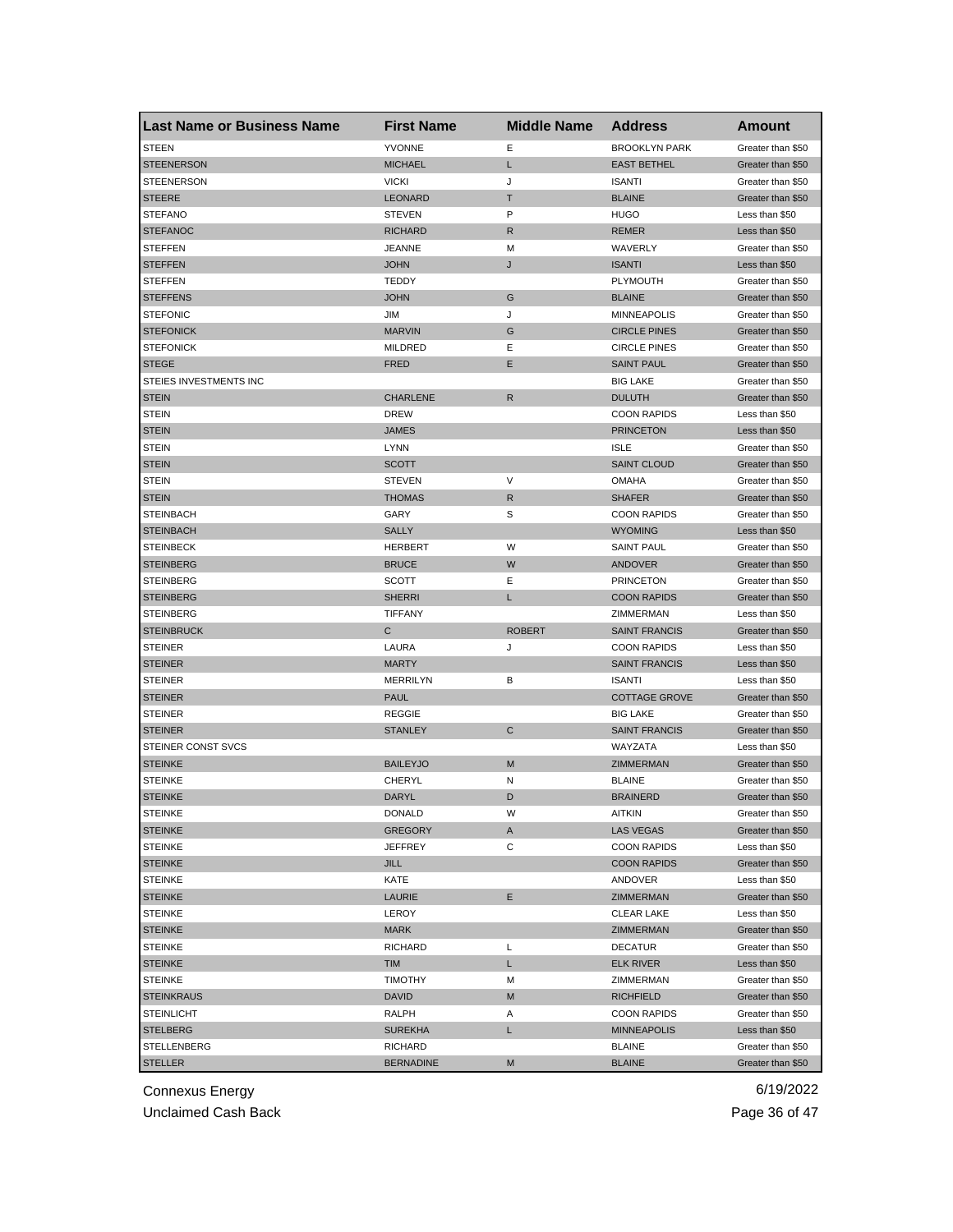| <b>Last Name or Business Name</b> | <b>First Name</b>                 | <b>Middle Name</b> | <b>Address</b>       | Amount            |
|-----------------------------------|-----------------------------------|--------------------|----------------------|-------------------|
| <b>STELLICK</b>                   | <b>RUTH</b>                       | D                  | <b>WAITE PARK</b>    | Greater than \$50 |
| <b>STELMACK</b>                   | <b>LINDA</b>                      | P                  | <b>ISANTI</b>        | Greater than \$50 |
| <b>STELMACK</b>                   | <b>MICHAEL</b>                    | Ε                  | <b>ISANTI</b>        | Greater than \$50 |
| <b>STELTER</b>                    | <b>DAVID</b>                      |                    | <b>EDEN PRAIRIE</b>  | Less than \$50    |
| <b>STELTER</b>                    | DELORA                            | С                  | <b>FOREST LAKE</b>   | Greater than \$50 |
| <b>STELTER</b>                    | <b>FRANK</b>                      | J                  | <b>FOREST LAKE</b>   | Greater than \$50 |
| <b>STELTER</b>                    | PAUL                              |                    | <b>SAINT PAUL</b>    | Less than \$50    |
| <b>STELZIG</b>                    | <b>JENNIFER</b>                   | L                  | <b>HARRIS</b>        | Less than \$50    |
| <b>STENBERG</b>                   | DARLA                             | J                  | ZIMMERMAN            | Greater than \$50 |
| <b>STENBERG</b>                   | <b>KIMBERLY</b>                   | Κ                  | <b>ANOKA</b>         | Greater than \$50 |
| STENBERG                          | LOWELL                            | V                  | WHITE BEAR LAKE      | Greater than \$50 |
| <b>STENBERG</b>                   | <b>SHIRLEY</b>                    | F                  | <b>BROOKLYN PARK</b> | Less than \$50    |
| <b>STENDER</b>                    | ANDREW                            | P                  | <b>COON RAPIDS</b>   | Greater than \$50 |
| <b>STENE</b>                      | <b>DAVID</b>                      | A                  | <b>ELK RIVER</b>     | Greater than \$50 |
| <b>STENE</b>                      | <b>RUSSELL</b>                    | W                  | <b>ST LOUIS PARK</b> | Less than \$50    |
| <b>STENE</b>                      | <b>TAMMY</b>                      | С                  | <b>PRINCETON</b>     | Greater than \$50 |
| <b>STENEHJEM</b>                  | <b>AUDREY</b>                     | M                  | <b>MOUNDSVIEW</b>    | Greater than \$50 |
| <b>STENGEL</b>                    | CARL                              | Κ                  | ZIMMERMAN            | Greater than \$50 |
| <b>STENGEL</b>                    | <b>NATHAN</b>                     | P                  | <b>ISANTI</b>        | Greater than \$50 |
| <b>STENGEL</b>                    | <b>NATHAN</b>                     | P                  | <b>ISANTI</b>        | Greater than \$50 |
| <b>STENGER</b>                    | <b>MARK</b>                       | Ε                  | <b>WYOMING</b>       | Greater than \$50 |
| <b>STENGER</b>                    | <b>MICHELLE</b>                   | R                  | <b>BLAINE</b>        | Greater than \$50 |
| <b>STENGLEIN</b>                  | <b>DOROTHY</b>                    | Ε                  | <b>SAINT FRANCIS</b> | Greater than \$50 |
| <b>STENGLEIN</b>                  | <b>ROXANNA</b>                    |                    | <b>ZIMMERMAN</b>     | Greater than \$50 |
| <b>STENLUND</b>                   | <b>JOSEPHINE</b>                  | G                  | <b>SAINT PAUL</b>    | Greater than \$50 |
| <b>STENNING</b>                   | <b>BETTYE</b>                     | J                  | <b>PRINCETON</b>     | Greater than \$50 |
| STENSGARD                         | <b>ROBERT</b>                     | В                  | <b>WYOMING</b>       | Greater than \$50 |
| <b>STENSON</b>                    | <b>JOEL</b>                       | R                  | <b>BLAINE</b>        | Less than \$50    |
| <b>STENSON</b>                    | PAUL                              | D                  | <b>COON RAPIDS</b>   | Greater than \$50 |
| <b>STENSRUD</b>                   | <b>SHARI</b>                      | M                  | <b>BLAINE</b>        | Greater than \$50 |
| <b>STENSTROM</b>                  | <b>RONALD</b>                     | Α                  | MESA                 | Greater than \$50 |
| <b>STENSTROM</b>                  | <b>RONALD</b>                     | J                  | <b>LINO LAKES</b>    | Greater than \$50 |
| <b>STENVIK</b>                    | <b>OWEN</b>                       | J                  | THIEF RIVER FALLS    | Greater than \$50 |
| <b>STENZEL</b>                    | <b>JAMES</b>                      | Ε                  | <b>HAM LAKE</b>      | Greater than \$50 |
| <b>STEPAN</b>                     | <b>KEVIN</b>                      |                    | <b>MAPLE GROVE</b>   | Greater than \$50 |
| <b>STEPHENS</b>                   | <b>DENNIS</b>                     | Α<br>J             | ANDOVER              | Greater than \$50 |
|                                   |                                   |                    |                      | Greater than \$50 |
| <b>STEPHENS</b>                   | JILL                              | Ε                  | <b>MINNEAPOLIS</b>   |                   |
| <b>STEPHENS</b>                   | <b>REBECCA</b><br><b>RODERICK</b> | L                  | <b>BELTON</b>        | Less than \$50    |
| <b>STEPHENSON</b>                 |                                   |                    | CAMBRIDGE            | Greater than \$50 |
| <b>STERION INC</b>                |                                   |                    | <b>MINNETONKA</b>    | Greater than \$50 |
| STERLING INTERNATIONAL            |                                   |                    | VADNAIS HEIGHTS      | Greater than \$50 |
| <b>STERN</b>                      | <b>DARELL</b>                     |                    | <b>FRIDLEY</b>       | Less than \$50    |
| <b>STERN</b>                      | <b>IRENE</b>                      | Α                  | CAMBRIDGE            | Less than \$50    |
| <b>STERN</b>                      | <b>RICK</b>                       |                    | ANOKA                | Greater than \$50 |
| <b>STERNBERG</b>                  | <b>THOMAS</b>                     | Ε                  | <b>CIRCLE PINES</b>  | Less than \$50    |
| <b>STERNBERG</b>                  | <b>THOMAS</b>                     | E                  | <b>BROOKLYN PARK</b> | Less than \$50    |
| <b>STERNER</b>                    | <b>THOMAS</b>                     | F                  | <b>MAPLE GROVE</b>   | Greater than \$50 |
| <b>STERRY</b>                     | <b>LEO</b>                        | W                  | ANOKA                | Greater than \$50 |
| <b>STERRY</b>                     | <b>LESTER</b>                     | J                  | <b>BLAINE</b>        | Greater than \$50 |
| <b>STERSIC</b>                    | <b>STEVE</b>                      |                    | <b>COON RAPIDS</b>   | Greater than \$50 |
| <b>STETSON</b>                    | JAMES                             | Α                  | ANDOVER              | Greater than \$50 |
| <b>STEVE HAIGHT CONST</b>         |                                   |                    | <b>BLAINE</b>        | Greater than \$50 |
| STEVE WIRZ CONSTRUCTION           |                                   |                    | ANOKA                | Less than \$50    |
| <b>STEVEN</b>                     | <b>NANCY</b>                      | M                  | <b>ISANTI</b>        | Less than \$50    |
| <b>STEVENS</b>                    | ARTHUR                            | D                  | <b>COON RAPIDS</b>   | Greater than \$50 |
| <b>STEVENS</b>                    | <b>BRAD</b>                       |                    | <b>PLYMOUTH</b>      | Greater than \$50 |

Unclaimed Cash Back **Page 37** of 47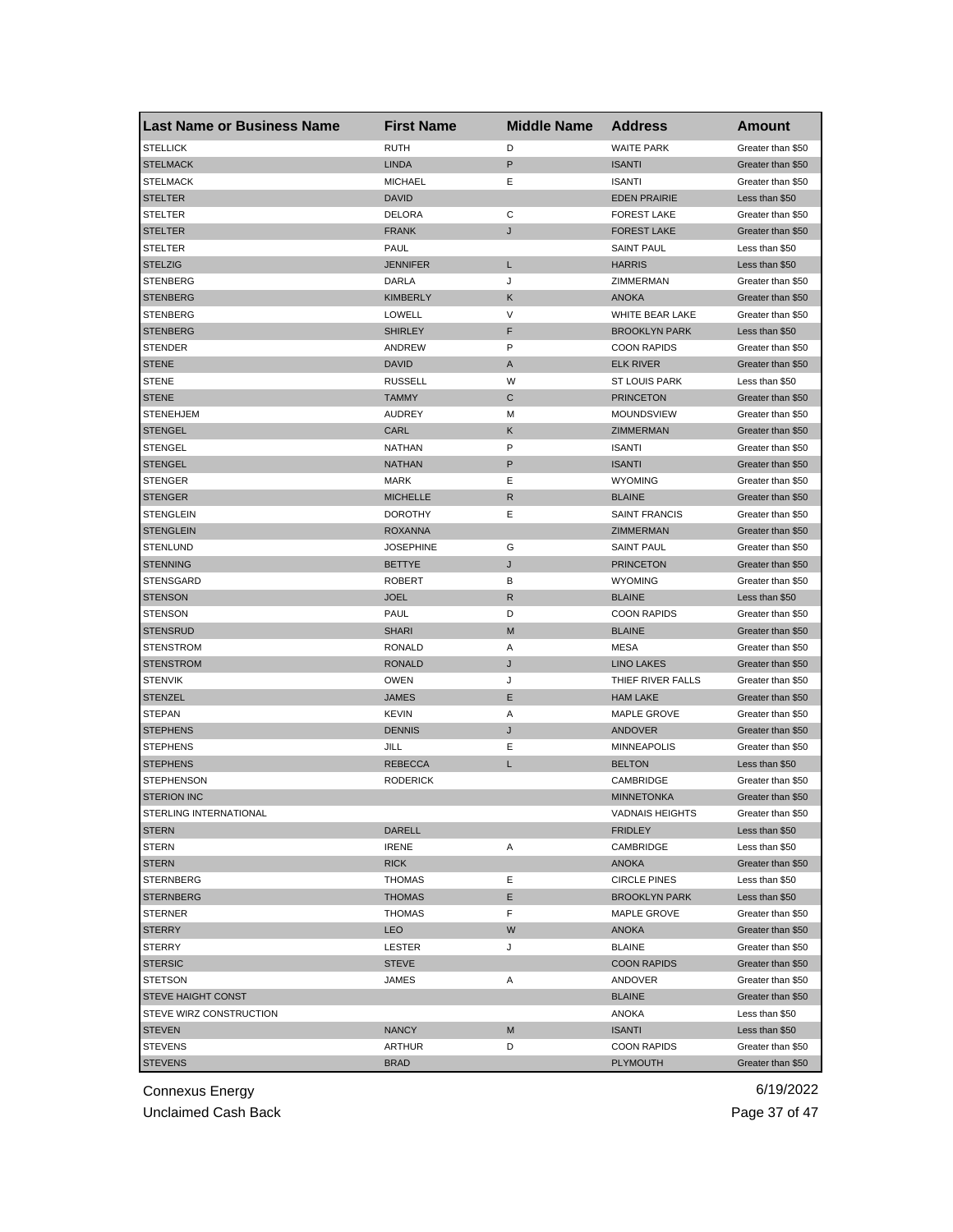| <b>Last Name or Business Name</b> | <b>First Name</b> | <b>Middle Name</b> | <b>Address</b>       | Amount            |
|-----------------------------------|-------------------|--------------------|----------------------|-------------------|
| <b>STEVENS</b>                    | <b>BRENDT</b>     | Т                  | <b>BROOKLYN PARK</b> | Greater than \$50 |
| <b>STEVENS</b>                    | <b>CHRIS</b>      | M                  | <b>CAMBRIDGE</b>     | Greater than \$50 |
| <b>STEVENS</b>                    | <b>CHRIS</b>      | M                  | <b>HAM LAKE</b>      | Greater than \$50 |
| <b>STEVENS</b>                    | <b>DAVID</b>      | J                  | <b>LEXINGTON</b>     | Greater than \$50 |
| <b>STEVENS</b>                    | DEAN              |                    | <b>DETROIT LAKES</b> | Greater than \$50 |
| <b>STEVENS</b>                    | <b>EUGENE</b>     | C                  | <b>BLAINE</b>        | Greater than \$50 |
| <b>STEVENS</b>                    | <b>JENNIFER</b>   | R                  | <b>BLAINE</b>        | Less than \$50    |
| <b>STEVENS</b>                    | <b>JEREMIAH</b>   | R                  | <b>WYOMING</b>       | Greater than \$50 |
| <b>STEVENS</b>                    | JUDY              |                    | <b>AITKIN</b>        | Greater than \$50 |
| <b>STEVENS</b>                    | <b>KATHY</b>      | L                  | <b>NORTH BRANCH</b>  | Greater than \$50 |
| <b>STEVENS</b>                    | KATHY             | M                  | <b>COON RAPIDS</b>   | Greater than \$50 |
| <b>STEVENS</b>                    | <b>KENNETH</b>    |                    | ANDOVER              | Greater than \$50 |
| <b>STEVENS</b>                    | LISA              |                    | <b>BLAINE</b>        | Greater than \$50 |
| <b>STEVENS</b>                    | LYLE              | $\mathsf{R}$       | <b>ELK RIVER</b>     | Greater than \$50 |
| <b>STEVENS</b>                    | <b>MELISSA</b>    | F                  | <b>COON RAPIDS</b>   | Less than \$50    |
| <b>STEVENS</b>                    | <b>THOMAS</b>     | M                  | <b>ROCHESTER</b>     | Less than \$50    |
| <b>STEVENS</b>                    | <b>TROY</b>       | Κ                  | <b>COON RAPIDS</b>   | Greater than \$50 |
| <b>STEVENSON</b>                  | DALE              |                    | <b>PRINCETON</b>     | Greater than \$50 |
| <b>STEVERMER</b>                  | CHERYL            | Α                  | <b>HAM LAKE</b>      | Greater than \$50 |
| <b>STEVERMER</b>                  | <b>DONALD</b>     | L                  | <b>COON RAPIDS</b>   | Greater than \$50 |
| <b>STEVES MOBIL</b>               |                   |                    | <b>ISANTI</b>        | Greater than \$50 |
| <b>STEWART</b>                    | <b>AGNES</b>      | M                  | <b>CHAMPLIN</b>      | Greater than \$50 |
| <b>STEWART</b>                    | ARLYN             | M                  | <b>SAUK CENTRE</b>   | Greater than \$50 |
| <b>STEWART</b>                    | <b>DEAN</b>       | L                  | <b>LAS VEGAS</b>     | Greater than \$50 |
| <b>STEWART</b>                    | ED                |                    | <b>TURANGA</b>       | Greater than \$50 |
| <b>STEWART</b>                    | <b>GERALD</b>     | F                  | <b>ELK RIVER</b>     | Less than \$50    |
| <b>STEWART</b>                    | <b>GREGORY</b>    |                    | <b>BLAINE</b>        | Greater than \$50 |
| <b>STEWART</b>                    | <b>JASON</b>      |                    | <b>CHAMPLIN</b>      | Less than \$50    |
| <b>STEWART</b>                    | <b>JEREMY</b>     |                    | <b>COTTAGE GROVE</b> | Less than \$50    |
| <b>STEWART</b>                    | JOHN              |                    | <b>SAINT PAUL</b>    | Greater than \$50 |
| <b>STEWART</b>                    | <b>JOHN</b>       | M                  | CEDAR                | Less than \$50    |
| <b>STEWART</b>                    | <b>KENNETH</b>    |                    | ANDOVER              | Greater than \$50 |
| <b>STEWART</b>                    | MARK              | S                  | <b>COON RAPIDS</b>   | Greater than \$50 |
| <b>STEWART</b>                    | <b>MARLIN</b>     |                    | <b>BIG LAKE</b>      | Greater than \$50 |
| <b>STEWART</b>                    | MARY              | <b>ELIZABETH</b>   | <b>MINNEAPOLIS</b>   | Greater than \$50 |
| <b>STEWART</b>                    | <b>MICHAEL</b>    |                    | <b>BLAINE</b>        | Greater than \$50 |
| <b>STEWART</b>                    | <b>NORA</b>       | J                  | OSSEO                | Greater than \$50 |
| <b>STEWART</b>                    | <b>PAUL</b>       | J                  | <b>BLAINE</b>        | Greater than \$50 |
| <b>STEWART</b>                    | <b>ROBERT</b>     |                    | <b>WOODBURY</b>      | Greater than \$50 |
| <b>STEWART</b>                    | ROBERT            | D                  | WHITE BEAR LAKE      | Greater than \$50 |
| <b>STEWART</b>                    | SCOTT             | В                  | <b>COON RAPIDS</b>   | Greater than \$50 |
| <b>STEWART</b>                    | SCOTT             | J                  | <b>COON RAPIDS</b>   | Greater than \$50 |
| <b>STEWART</b>                    | TAMMI             |                    | <b>HAM LAKE</b>      | Less than \$50    |
| <b>STEWART</b>                    | <b>TAMMI</b>      | J                  | <b>MAPLE GROVE</b>   | Greater than \$50 |
| <b>STEWART</b>                    | TRACI             | Г                  | LONGMONT             | Greater than \$50 |
| <b>STEWART</b>                    | <b>VICKY</b>      | L                  | <b>COON RAPIDS</b>   | Greater than \$50 |
| <b>STEWART</b>                    | WILLIAM           | Ε                  | <b>ROCKFORD</b>      | Greater than \$50 |
| STEWART & BROWN HOMES             |                   |                    | <b>WYOMING</b>       | Greater than \$50 |
| STEWART HOMES INC                 |                   |                    | <b>BLAINE</b>        | Greater than \$50 |
| <b>STEWART HOMES INC</b>          |                   |                    | <b>BLAINE</b>        | Less than \$50    |
| <b>STICH</b>                      | LAURA             | Α                  | <b>WYOMING</b>       | Greater than \$50 |
| <b>STICKLER</b>                   | <b>DANIEL</b>     | L                  | <b>ESKO</b>          | Less than \$50    |
| <b>STIEGLER</b>                   | <b>DENNIS</b>     |                    | <b>ELK RIVER</b>     | Greater than \$50 |
| <b>STIEMERT</b>                   | <b>NEAL</b>       | D                  | <b>ELK RIVER</b>     | Less than \$50    |
| <b>STIFF</b>                      | SUZANNE           | M                  | NEW ULM              | Greater than \$50 |
| <b>STIFTER</b>                    | R.                | Е                  | <b>SPRING LK PK</b>  | Greater than \$50 |
|                                   |                   |                    |                      |                   |

Unclaimed Cash Back **Page 38 of 47**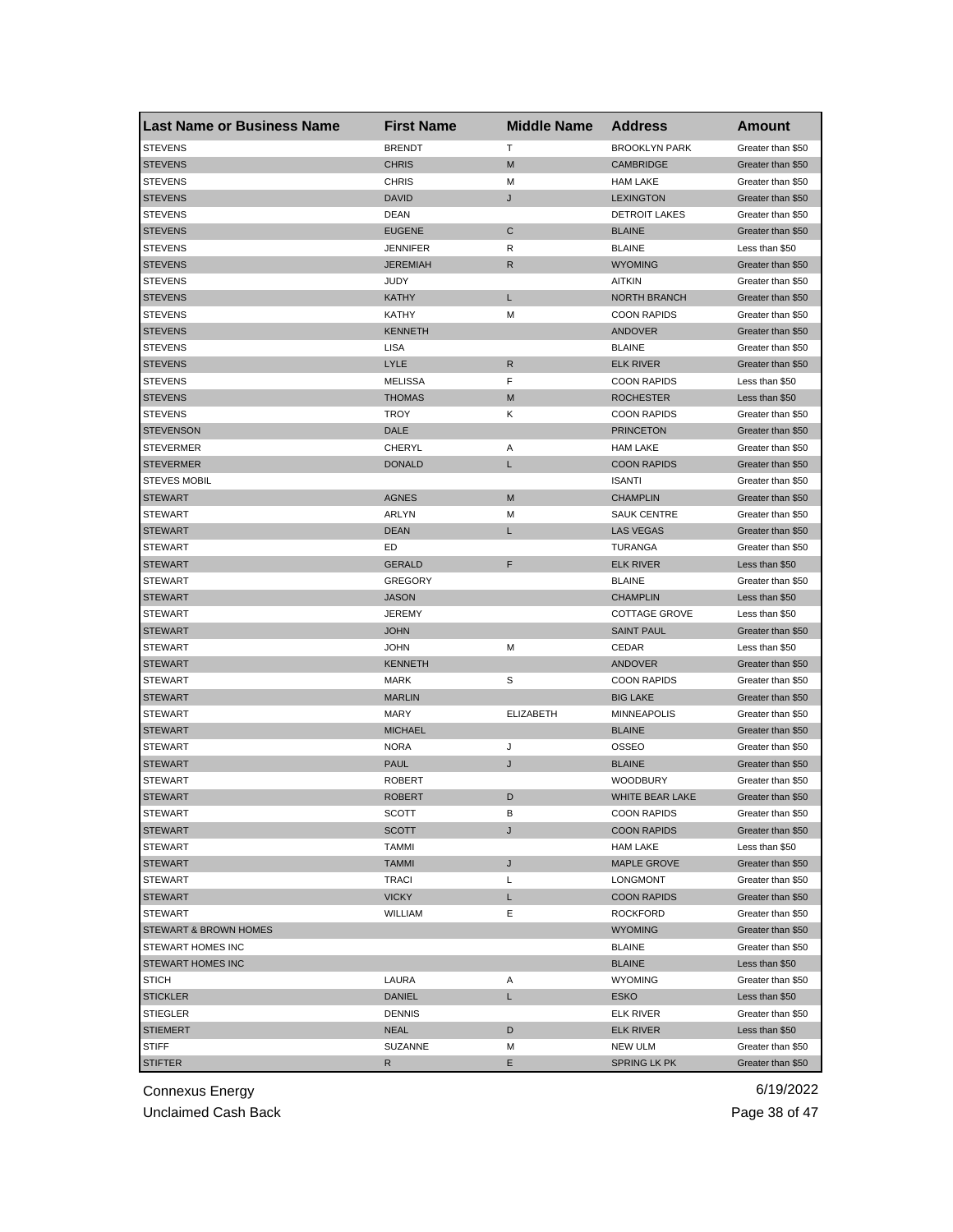| <b>Last Name or Business Name</b> | <b>First Name</b> | <b>Middle Name</b> | <b>Address</b>       | Amount            |
|-----------------------------------|-------------------|--------------------|----------------------|-------------------|
| <b>STIGEN</b>                     | C                 |                    | <b>AITKIN</b>        | Greater than \$50 |
| <b>STIGEN</b>                     | <b>JESSICA</b>    | M                  | <b>PRINCETON</b>     | Less than \$50    |
| <b>STIGNANI</b>                   | NEIL              |                    | <b>ISLAND LAKE</b>   | Greater than \$50 |
| <b>STIGSELL</b>                   | <b>GERALD</b>     | $\mathsf R$        | <b>WYOMING</b>       | Greater than \$50 |
| <b>STILES</b>                     | <b>MARK</b>       | D                  | <b>MINNEAPOLIS</b>   | Less than \$50    |
| <b>STILLER</b>                    | <b>BRUCE</b>      | <b>LAWRENCE</b>    | <b>LITTLE FALLS</b>  | Greater than \$50 |
| STILLER                           | <b>MARVIN</b>     | J                  | ANDOVER              | Greater than \$50 |
| <b>STILLER</b>                    | <b>TINA</b>       | J                  | <b>BLAINE</b>        | Greater than \$50 |
| <b>STILLINGS</b>                  | <b>JENNIE</b>     | D                  | CEDAR                | Greater than \$50 |
| <b>STIMLER</b>                    | <b>THOMAS</b>     |                    | ZIMMERMAN            | Less than \$50    |
| <b>STINER</b>                     | JAMES             | L                  | <b>ARDEN HILLS</b>   | Greater than \$50 |
| <b>STINSON</b>                    | <b>DAVID</b>      |                    | <b>COON RAPIDS</b>   | Greater than \$50 |
| <b>STIPE</b>                      | <b>AUDREY</b>     | Α                  | <b>AUSTIN</b>        | Less than \$50    |
| <b>STIYER</b>                     | DALE              |                    | <b>CEDAR</b>         | Less than \$50    |
| <b>STOCCO</b>                     | CATHERINE         | Г                  | <b>EAU CLAIRE</b>    | Greater than \$50 |
| <b>STOCCO</b>                     | <b>KEVIN</b>      |                    | <b>BLAINE</b>        | Greater than \$50 |
| <b>STOCKE</b>                     | PEGGY             | L                  | <b>MINNEAPOLIS</b>   | Greater than \$50 |
| <b>STOCKE</b>                     | <b>TIM</b>        |                    | <b>MCGREGOR</b>      | Greater than \$50 |
| <b>STOCKFLETH</b>                 | <b>MICHAEL</b>    |                    | CAMBRIDGE            | Less than \$50    |
| <b>STOCKLER</b>                   | <b>DONALD</b>     | R                  | <b>PRINCETON</b>     | Greater than \$50 |
| <b>STOCKS</b>                     | <b>ASHLEY</b>     |                    | <b>COON RAPIDS</b>   | Less than \$50    |
| <b>STOCKSTEAD</b>                 | <b>DIANE</b>      | R                  | <b>STILLWATER</b>    | Greater than \$50 |
| <b>STODOLA</b>                    | <b>THOMAS</b>     | С                  | <b>MINNEAPOLIS</b>   | Greater than \$50 |
| <b>STOECKEL</b>                   | <b>EARL</b>       |                    | <b>SAINT FRANCIS</b> | Less than \$50    |
| STOECKEL                          | <b>EUGENE</b>     |                    | <b>SAINT FRANCIS</b> | Greater than \$50 |
| <b>STOFFEL</b>                    | GARY              | Α                  | <b>FOREST LAKE</b>   | Greater than \$50 |
| <b>STOFFER</b>                    | <b>STEVEN</b>     | R                  | <b>FARIBAULT</b>     | Greater than \$50 |
| <b>STOFFERS</b>                   | <b>STEVEN</b>     |                    | <b>ELK RIVER</b>     | Less than \$50    |
| <b>STOIAKEN</b>                   | LARRY             | Ν                  | ZIMMERMAN            | Greater than \$50 |
|                                   |                   |                    | ZIMMERMAN            |                   |
| STOKERS FAMILY DINING             |                   |                    |                      | Greater than \$50 |
| <b>STOKES</b>                     | <b>COLIN</b>      |                    | <b>PRINCETON</b>     | Less than \$50    |
| <b>STOKES</b>                     | <b>CRAIG</b>      |                    | <b>FREDERIC</b>      | Greater than \$50 |
| <b>STOKES</b>                     | <b>DENNIS</b>     |                    | <b>CHISAGO CITY</b>  | Greater than \$50 |
| <b>STOKES</b>                     | <b>DON</b>        |                    | <b>SAINT FRANCIS</b> | Greater than \$50 |
| <b>STOKES</b>                     | <b>GILBERT</b>    | W                  | <b>SAINT FRANCIS</b> | Greater than \$50 |
| <b>STOKES</b>                     | <b>LES</b>        |                    | <b>BLAINE</b>        | Greater than \$50 |
| <b>STOKKE</b>                     | ANNE              | С                  | <b>COON RAPIDS</b>   | Greater than \$50 |
| <b>STOKKE</b>                     | <b>BYRON</b>      |                    | <b>ELK RIVER</b>     | Greater than \$50 |
| STOLEE                            | WADE              | Ε                  | NEWPORT              | Greater than \$50 |
| <b>STOLL</b>                      | <b>ROBERT</b>     |                    | <b>MCGREGOR</b>      | Less than \$50    |
| <b>STOLL</b>                      | ROBERT            | A                  | COON RAPIDS          | Greater than \$50 |
| <b>STOLL</b>                      | TANYA             |                    | <b>BLAINE</b>        | Less than \$50    |
| <b>STOLL</b>                      | <b>THOMAS</b>     | М                  | MILACA               | Greater than \$50 |
| <b>STOLP</b>                      | <b>MARK</b>       | A                  | <b>BETHEL</b>        | Less than \$50    |
| <b>STOLSKI</b>                    | JACK              |                    | <b>BLAINE</b>        | Greater than \$50 |
| <b>STOLSKI</b>                    | <b>JACK</b>       | A                  | ANOKA                | Greater than \$50 |
| <b>STOLTE</b>                     | <b>BRUCE</b>      | в                  | OSSEO                | Less than \$50    |
| <b>STOLTMAN</b>                   | <b>DAWN</b>       | M                  | <b>MINNEAPOLIS</b>   | Greater than \$50 |
| <b>STOLTMAN</b>                   | <b>SHIRLEY</b>    | М                  | ANDOVER              | Greater than \$50 |
| <b>STOLTZ</b>                     | <b>LOUISE</b>     |                    | <b>NORTH BRANCH</b>  | Greater than \$50 |
| <b>STOLTZ</b>                     | <b>NATASHA</b>    | Α                  | LAKE ELMO            | Less than \$50    |
| <b>STOLTZMAN</b>                  | <b>EUGENE</b>     | М                  | <b>SCANDIA</b>       | Greater than \$50 |
| STOLZ                             | JENS              | U                  | CHISAGO CITY         | Greater than \$50 |
| <b>STOMMES</b>                    | <b>STEVEN</b>     | С                  | <b>SOUTH HAVEN</b>   | Less than \$50    |
| <b>STONE</b>                      | ANNMARIE          |                    | SEATTLE              | Less than \$50    |
| <b>STONE</b>                      | <b>DANA</b>       | L                  | <b>HILLMAN</b>       | Greater than \$50 |

Unclaimed Cash Back **Page 39 of 47**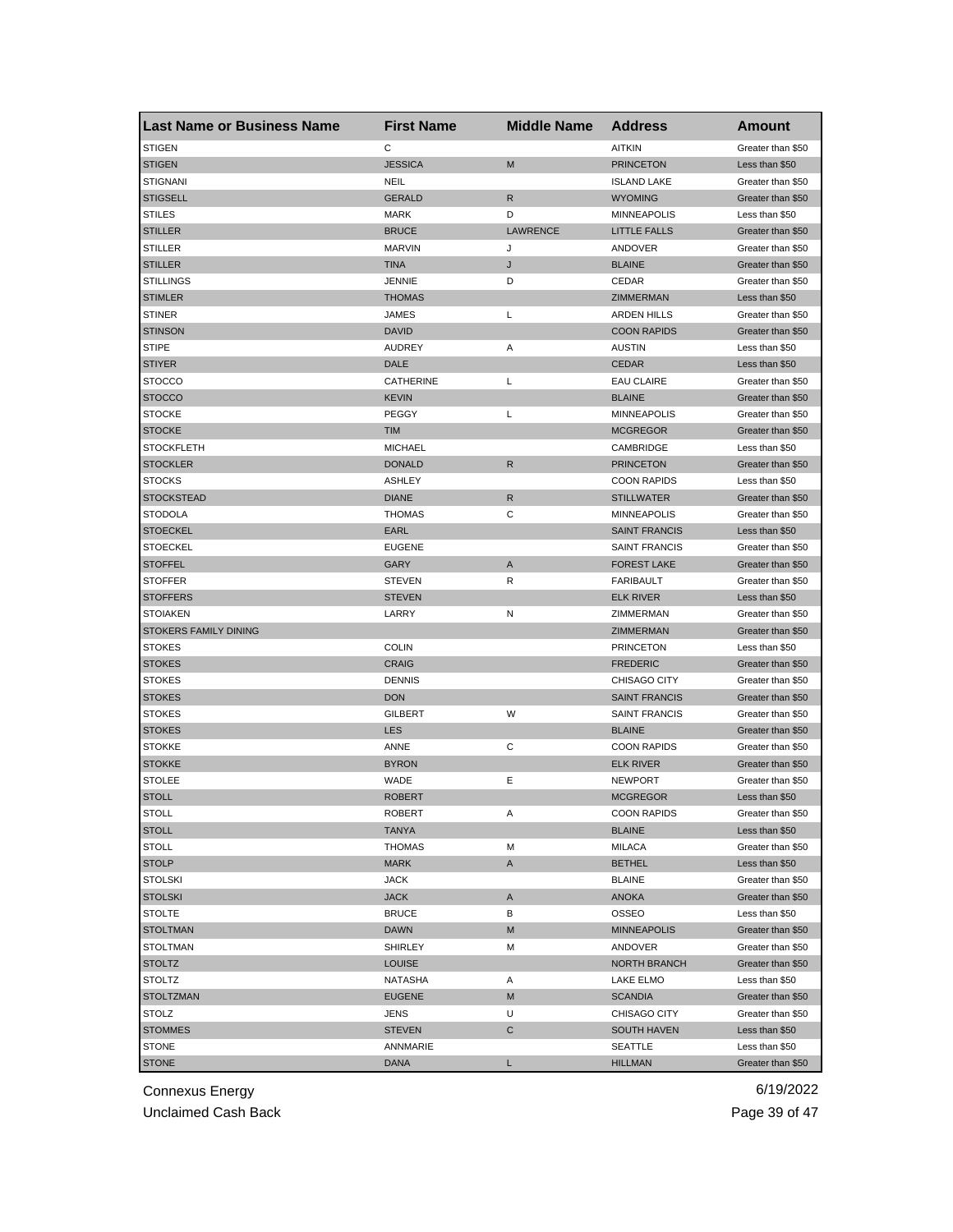| <b>Last Name or Business Name</b> | <b>First Name</b> | <b>Middle Name</b> | <b>Address</b>            | Amount            |
|-----------------------------------|-------------------|--------------------|---------------------------|-------------------|
| <b>STONE</b>                      | <b>EDWIN</b>      | н                  | <b>ELK RIVER</b>          | Less than \$50    |
| <b>STONE</b>                      | <b>LONNIE</b>     |                    | <b>COON RAPIDS</b>        | Greater than \$50 |
| <b>STONE</b>                      | <b>MICHAEL</b>    | Α                  | <b>MOUNDSVIEW</b>         | Greater than \$50 |
| <b>STONE</b>                      | <b>NANCY</b>      |                    | <b>MARINE ON ST CROIX</b> | Greater than \$50 |
| <b>STONE</b>                      | PAMELA            | Κ                  | <b>COON RAPIDS</b>        | Greater than \$50 |
| <b>STONE</b>                      | <b>RACHEL</b>     |                    | <b>MINNEAPOLIS</b>        | Less than \$50    |
| <b>STONE</b>                      | <b>RONALD</b>     | Κ                  | <b>COON RAPIDS</b>        | Greater than \$50 |
| <b>STONE</b>                      | <b>SHERI</b>      | M                  | <b>BIG LAKE</b>           | Less than \$50    |
| <b>STONEHOUSE</b>                 | DALE              | G                  | <b>SAUK RAPIDS</b>        | Greater than \$50 |
| <b>STONEMAN</b>                   | OLGA              | M                  | <b>ISANTI</b>             | Less than \$50    |
| STONER                            | <b>CURTIS</b>     |                    | <b>COON RAPIDS</b>        | Greater than \$50 |
| <b>STONER</b>                     | GREG              | D                  | <b>HAVRE</b>              | Less than \$50    |
| <b>STONER</b>                     | <b>GREGORY</b>    | D                  | <b>BECKER</b>             | Greater than \$50 |
| <b>STONER</b>                     | <b>JESSE</b>      | D                  | <b>FOLEY</b>              | Less than \$50    |
| <b>STOOKEY</b>                    | <b>JOSEPH</b>     | G                  | <b>LEBANON</b>            | Greater than \$50 |
| <b>STOOPS</b>                     | <b>BARBARA</b>    | J                  | <b>DALBO</b>              | Greater than \$50 |
| <b>STOOPS</b>                     | DANIEL            | Ε                  | <b>CIRCLE PINES</b>       | Greater than \$50 |
| <b>STOOPS</b>                     | <b>GENE</b>       | $\mathsf R$        | <b>CIRCLE PINES</b>       | Greater than \$50 |
| <b>STOOPS</b>                     | <b>RAYMOND</b>    | Г                  | DENT                      | Greater than \$50 |
| <b>STOPHER</b>                    | <b>MARY</b>       | <b>JO</b>          | <b>ISLE</b>               | Greater than \$50 |
| <b>STOPHER</b>                    | <b>MARY</b>       | JO                 | <b>ISLE</b>               | Greater than \$50 |
| <b>STOPPELMAN</b>                 | <b>MAX</b>        |                    | <b>COON RAPIDS</b>        | Less than \$50    |
| <b>STORBECK</b>                   | <b>CURT</b>       |                    | WARROAD                   | Greater than \$50 |
| <b>STORDAHL</b>                   | <b>TIMOTHY</b>    | D                  | <b>SAINT MICHAEL</b>      | Greater than \$50 |
| <b>STOREY</b>                     | SCOTT             | Α                  | <b>MINNEAPOLIS</b>        | Greater than \$50 |
| STORLEY ENTERPRISES INC           |                   |                    | <b>ANDOVER</b>            | Less than \$50    |
| <b>STORLIE</b>                    | JAY               | D                  | <b>HAM LAKE</b>           | Greater than \$50 |
| <b>STORM</b>                      | <b>BARBARA</b>    |                    | <b>MINNEAPOLIS</b>        | Greater than \$50 |
| <b>STORM</b>                      | <b>CONNIE</b>     |                    | <b>ISANTI</b>             | Greater than \$50 |
| <b>STOTTLER</b>                   | <b>WADE</b>       |                    | <b>DAYTON</b>             | Greater than \$50 |
| <b>STOTZ</b>                      | <b>MARVIN</b>     |                    | <b>BLAINE</b>             | Greater than \$50 |
| <b>STOUT</b>                      | <b>NELSON</b>     | <b>DOLORES</b>     | <b>BROOKLYN PARK</b>      | Less than \$50    |
| <b>STOUTENBURG</b>                | TYLER             | O                  | <b>BLAINE</b>             | Greater than \$50 |
| <b>STOVER</b>                     | <b>BRAD</b>       | M                  | <b>COON RAPIDS</b>        | Greater than \$50 |
| <b>STOVER</b>                     | <b>JEFFREY</b>    | S                  | <b>COON RAPIDS</b>        | Greater than \$50 |
| <b>STOWASSER</b>                  | <b>ARLENE</b>     | M                  | <b>SPRING LK PK</b>       | Less than \$50    |
| <b>STOWE</b>                      | <b>MARY</b>       | М                  | PLYMOUTH                  | Greater than \$50 |
| <b>STOWE</b>                      | <b>RICK</b>       |                    | <b>CEDAR</b>              | Greater than \$50 |
| <b>STOWERS</b>                    | <b>JACKIE</b>     |                    | <b>ANOKA</b>              | Greater than \$50 |
| <b>STOWERS</b>                    | <b>JACKIE</b>     | Г                  | <b>BRAHAM</b>             | Greater than \$50 |
| <b>SIOWERS</b>                    | PAMELA            | A                  | ANOKA                     | Greater than \$50 |
| <b>STRAIN</b>                     | <b>MICHAEL</b>    | J                  | <b>BLAINE</b>             | Greater than \$50 |
| <b>STRAIT</b>                     | <b>MONICA</b>     |                    | <b>COON RAPIDS</b>        | Greater than \$50 |
| <b>STRAKA</b>                     | SCOTT             | Ε                  | <b>WEST DES MOINES</b>    | Greater than \$50 |
| <b>STRAKS</b>                     | GERALD            | М                  | <b>FREMONT</b>            | Greater than \$50 |
| <b>STRAND</b>                     | <b>CHESTER</b>    |                    | <b>OTSEGO</b>             | Greater than \$50 |
| <b>STRAND</b>                     | <b>CURTIS</b>     |                    | <b>ISANTI</b>             | Greater than \$50 |
| <b>STRAND</b>                     | <b>DON</b>        | M                  | <b>ANOKA</b>              | Greater than \$50 |
| <b>STRAND</b>                     | ELLEN             | J                  | <b>ISANTI</b>             | Greater than \$50 |
| <b>STRAND</b>                     | <b>GLENNE</b>     | M                  | <b>COON RAPIDS</b>        | Greater than \$50 |
| <b>STRAND</b>                     | JAY               |                    | DULUTH                    | Greater than \$50 |
| <b>STRAND</b>                     | <b>JOYCE</b>      |                    | <b>ANOKA</b>              | Less than \$50    |
| <b>STRAND</b>                     | MARK              | O                  | <b>COON RAPIDS</b>        | Greater than \$50 |
| <b>STRAND</b>                     | <b>MARLOW</b>     |                    | <b>BRAINERD</b>           | Greater than \$50 |
| <b>STRAND</b>                     | SANDRA            | J                  | <b>BULLHEAD CITY</b>      | Greater than \$50 |
| <b>STRAND</b>                     | <b>STEVEN</b>     | В                  | <b>GOLDEN VALLEY</b>      | Greater than \$50 |
|                                   |                   |                    |                           |                   |

Unclaimed Cash Back **Page 40 of 47**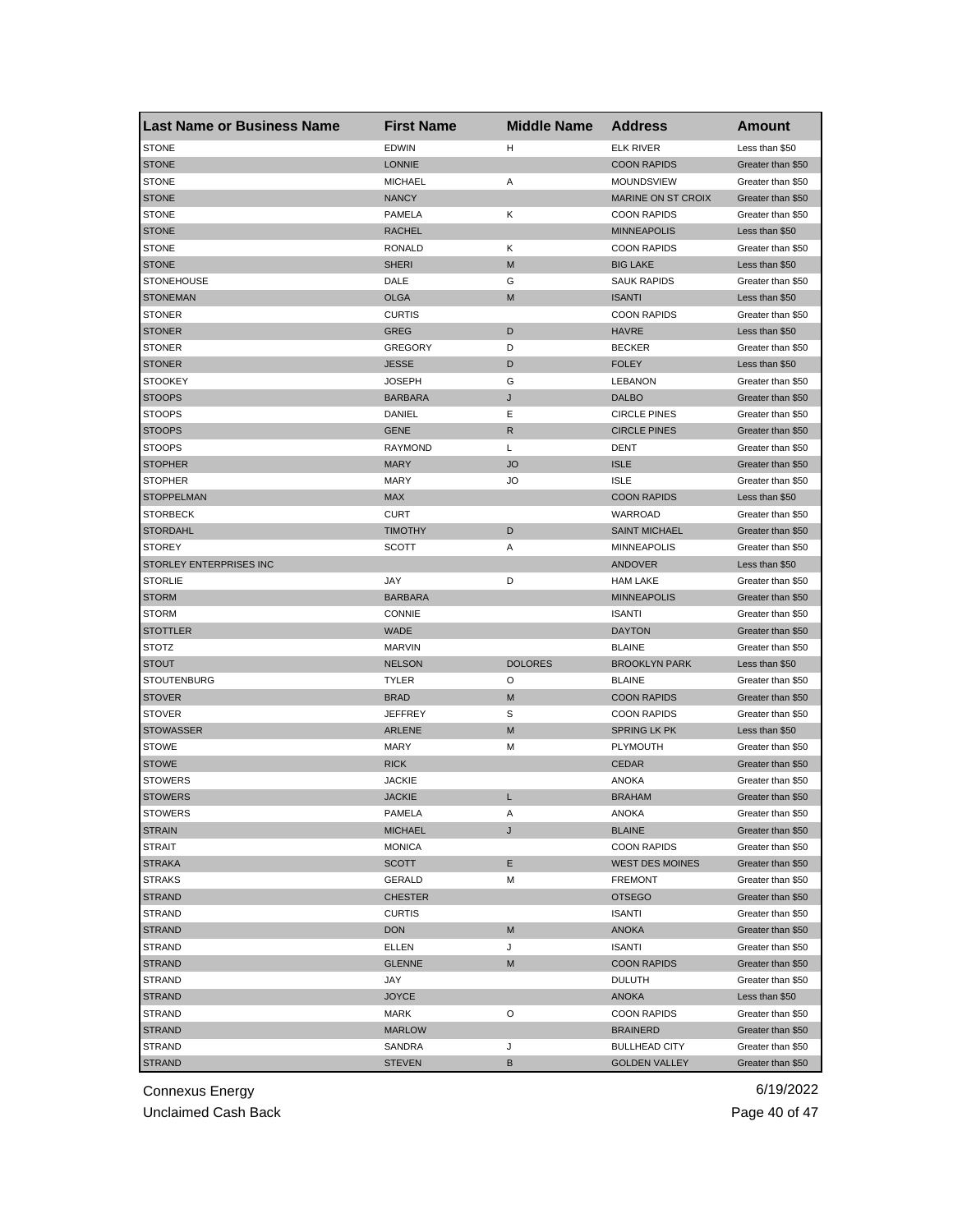| <b>Last Name or Business Name</b> | <b>First Name</b> | <b>Middle Name</b> | <b>Address</b>          | Amount            |
|-----------------------------------|-------------------|--------------------|-------------------------|-------------------|
| <b>STRAND</b>                     | <b>TIMOTHY</b>    | <b>LYNN</b>        | <b>BROOKLYN PARK</b>    | Greater than \$50 |
| <b>STRANDBERG</b>                 | <b>GREGORY</b>    | D                  | <b>BLAINE</b>           | Greater than \$50 |
| <b>STRANDBERG</b>                 | <b>KEVIN</b>      |                    | <b>MORA</b>             | Greater than \$50 |
| <b>STRANDBERG</b>                 | <b>PATRICIA</b>   | Α                  | <b>FOREST LAKE</b>      | Greater than \$50 |
| <b>STRANDIN</b>                   | <b>BRIAN</b>      | W                  | <b>ISANTI</b>           | Greater than \$50 |
| <b>STRANDIN</b>                   | <b>SUSAN</b>      | M                  | <b>ISANTI</b>           | Greater than \$50 |
| STRANDLUND                        | <b>STEVE</b>      | J                  | CEDAR                   | Greater than \$50 |
| <b>STRANDMARK</b>                 | <b>THOMAS</b>     | S                  | <b>ISANTI</b>           | Greater than \$50 |
| <b>STRANDNESS</b>                 | <b>ROBERTA</b>    | Α                  | <b>SAINT PAUL</b>       | Less than \$50    |
| <b>STRANGE</b>                    | AMBER             |                    | <b>BAXTER</b>           | Less than \$50    |
| <b>STRANGE</b>                    | TROY              |                    | ANOKA                   | Greater than \$50 |
| <b>STRANTZ</b>                    | <b>DUANE</b>      | D                  | <b>STACY</b>            | Less than \$50    |
| <b>STRATER</b>                    | JAMES             | M                  | <b>BLAINE</b>           | Greater than \$50 |
| <b>STRATMAN</b>                   | <b>LEROY</b>      | C                  | <b>SHELBY</b>           | Less than \$50    |
| <b>STRATTON</b>                   | DAVE              | S                  | <b>ROSEVILLE</b>        | Greater than \$50 |
| <b>STRATTON</b>                   | <b>DAVID</b>      | S                  | <b>ROSEVILLE</b>        | Greater than \$50 |
| <b>STRATTON</b>                   | <b>GLEN</b>       |                    | <b>EXCELSIOR</b>        | Greater than \$50 |
| <b>STRATTON</b>                   | <b>ROBERT</b>     | B                  | <b>SPRINGFIELD</b>      | Greater than \$50 |
| <b>STRATULA</b>                   | GREG              | Α                  | SAVAGE                  | Greater than \$50 |
| <b>STRAW</b>                      | <b>CLAY</b>       | т                  | ANNANDALE               | Greater than \$50 |
| <b>STRAW</b>                      | <b>ROBERT</b>     | Α                  | <b>BURNSVILLE</b>       | Less than \$50    |
| <b>STRAWSER</b>                   | <b>GEORGE</b>     | A                  | <b>CHAMPLIN</b>         | Less than \$50    |
| STRAYER                           | PAUL              | M                  | <b>CEDAR FALLS</b>      | Greater than \$50 |
| <b>STREAM</b>                     | <b>DAVID</b>      | R                  | <b>CENTER CITY</b>      | Greater than \$50 |
| <b>STREBIG</b>                    | <b>ROBERT</b>     | Α                  | ZIMMERMAN               | Greater than \$50 |
| <b>STRECK</b>                     | <b>KATHY</b>      |                    | <b>MINNEAPOLIS</b>      | Greater than \$50 |
| <b>STRECKER</b>                   | JAMES             |                    | ANOKA                   | Greater than \$50 |
| <b>STREECH</b>                    | PETER             | D                  | <b>HUDSON</b>           | Greater than \$50 |
| <b>STREETT</b>                    | <b>THOMAS</b>     | Α                  | RAMSEY                  | Greater than \$50 |
| <b>STREFF</b>                     | <b>MICHAEL</b>    | S                  | <b>SLAYTON</b>          | Greater than \$50 |
| <b>STREFF</b>                     | <b>PATRECIA</b>   |                    | <b>BROOKLYN CTR</b>     | Greater than \$50 |
| <b>STREGE</b>                     | <b>NANCY</b>      | E                  | <b>BROOKLYN PARK</b>    | Less than \$50    |
| <b>STREGE</b>                     | <b>TODD</b>       |                    | EAGAN                   | Less than \$50    |
| <b>STREGE</b>                     | <b>WAYNE</b>      |                    | <b>MINNEAPOLIS</b>      | Greater than \$50 |
| <b>STREGE</b>                     | WAYNE             | В                  | <b>COON RAPIDS</b>      | Greater than \$50 |
| <b>STREHLO</b>                    | <b>BENJAMIN</b>   |                    | <b>BLAINE</b>           | Less than \$50    |
| <b>STREHLO</b>                    | <b>JEFFREY</b>    | Α                  | <b>FOREST LAKE</b>      | Greater than \$50 |
| <b>STREHLO</b>                    | LEROY             |                    | <b>CIRCLE PINES</b>     | Greater than \$50 |
| <b>STREICH</b>                    | CAROLYN           | Α                  | <b>COON RAPIDS</b>      | Greater than \$50 |
| <b>STREICH</b>                    | <b>WALTER</b>     | O                  | <b>ANOKA</b>            | Less than \$50    |
| <b>STREIER</b>                    | DUANE             | J                  | COON RAPIDS             | Less than \$50    |
| <b>STREIT</b>                     | <b>JOAN</b>       | A                  | <b>SAINT LOUIS PARK</b> | Less than \$50    |
| <b>STREITZ</b>                    | <b>PATRICIA</b>   |                    | ANDOVER                 | Greater than \$50 |
| <b>STRICKER</b>                   | CAROL             |                    | <b>BLAINE</b>           | Greater than \$50 |
| <b>STRICKER</b>                   | <b>RICHARD</b>    | G                  | <b>COON RAPIDS</b>      | Greater than \$50 |
| <b>STRICKLAND</b>                 | <b>ROBERT</b>     |                    | CHANHASSEN              | Greater than \$50 |
| <b>STRICKLER</b>                  | <b>TOM</b>        |                    | <b>CLEAR LAKE</b>       | Greater than \$50 |
| <b>STRIKE</b>                     | <b>DEANN</b>      | E                  | <b>ISANTI</b>           | Less than \$50    |
| <b>STRIKE</b>                     | <b>DUANE</b>      |                    | SAWYER                  | Greater than \$50 |
| <b>STRINGFELLOW</b>               | <b>WILLIAM</b>    |                    | <b>WYOMING</b>          | Less than \$50    |
|                                   |                   |                    |                         | Less than \$50    |
| <b>STRITESKY</b>                  | KEITH             | Α                  | CEDAR                   |                   |
| <b>STROEBL</b>                    | LARRY             |                    | PINE RIVER              | Greater than \$50 |
| STROHMAYER                        | COLLEEN           | Α                  | <b>EDEN PRAIRIE</b>     | Less than \$50    |
| <b>STROHMAYER</b>                 | GARY              | $\mathbb S$        | EAGAN                   | Greater than \$50 |
| <b>STROHMAYER</b>                 | MELANIE           |                    | <b>COON RAPIDS</b>      | Greater than \$50 |
| <b>STROHMAYER</b>                 | MELANIE           |                    | <b>SAINT FRANCIS</b>    | Less than \$50    |

Unclaimed Cash Back **Page 41 of 47**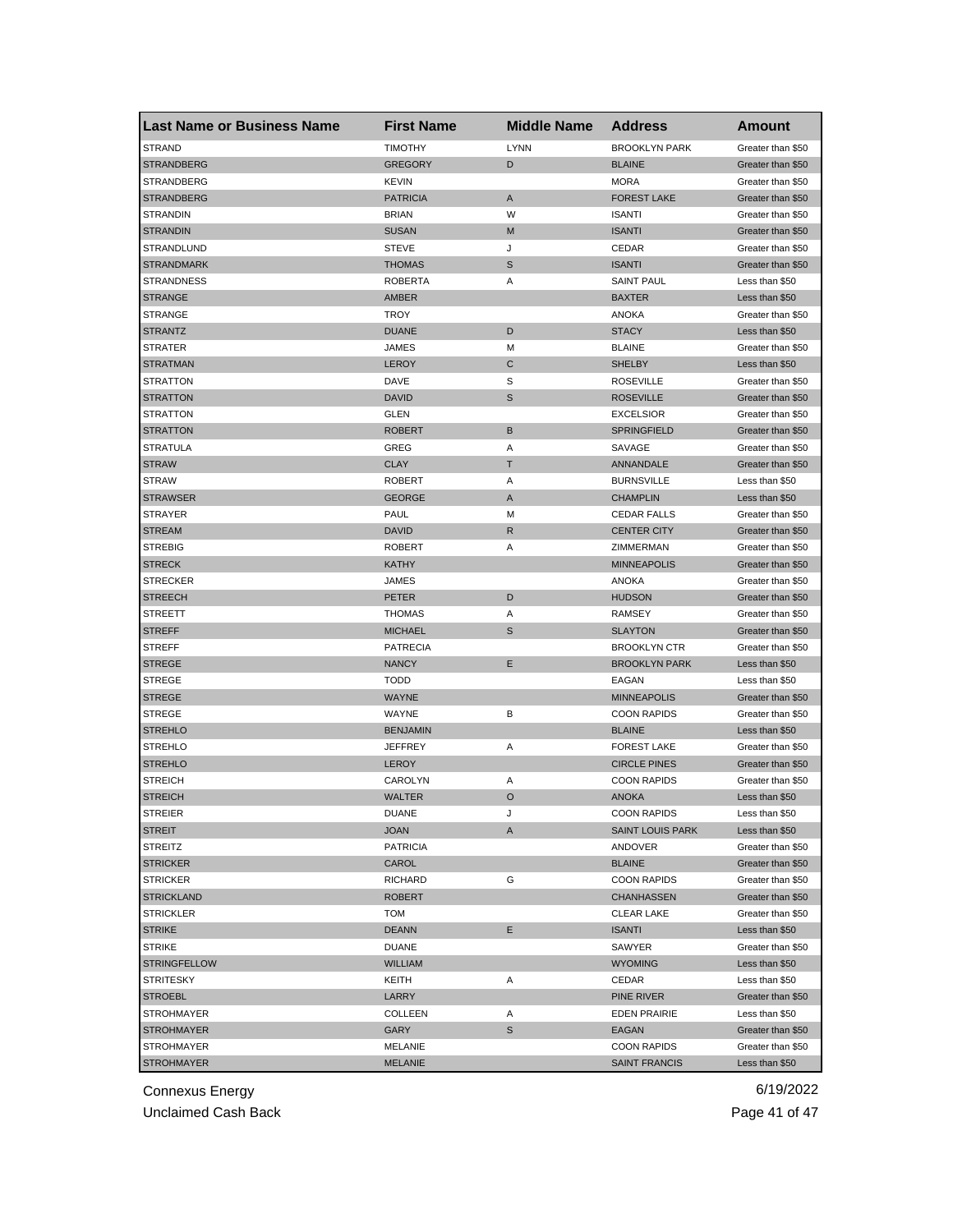| <b>Last Name or Business Name</b> | <b>First Name</b> | <b>Middle Name</b> | <b>Address</b>                 | Amount                                 |
|-----------------------------------|-------------------|--------------------|--------------------------------|----------------------------------------|
| <b>STROHMAYER</b>                 | <b>ROBIN</b>      | C                  | <b>BLAINE</b>                  | Greater than \$50                      |
| <b>STROINSKI</b>                  | <b>EUGENE</b>     | M                  | <b>ANOKA</b>                   | Greater than \$50                      |
| <b>STROINSKI</b>                  | <b>MIKE</b>       | Ε                  | <b>BIG LAKE</b>                | Greater than \$50                      |
| <b>STROINSKI</b>                  | SCOTT             |                    | <b>COON RAPIDS</b>             | Greater than \$50                      |
| <b>STROM</b>                      | KRISTI            |                    | <b>STANCHFIELD</b>             | Less than \$50                         |
| <b>STROM</b>                      | <b>RAYMOND</b>    | н                  | <b>MINNEAPOLIS</b>             | Greater than \$50                      |
| <b>STROMAN</b>                    | <b>FLOYD</b>      |                    | <b>SAINT FRANCIS</b>           | Greater than \$50                      |
| <b>STROMAN</b>                    | KATHY             | R                  | <b>BLAINE</b>                  | Greater than \$50                      |
| <b>STROMBERG</b>                  | MARSHALL          | S                  | <b>MANKATO</b>                 | Greater than \$50                      |
| <b>STROMBERG</b>                  | <b>MICHAEL</b>    |                    | <b>ANOKA</b>                   | Less than \$50                         |
| <b>STROMBERG</b>                  | <b>MICHAEL</b>    | Ε                  | ANDOVER                        | Greater than \$50                      |
| <b>STROMENGER</b>                 | <b>LEROY</b>      | A                  | <b>PATRICK AFB</b>             | Greater than \$50                      |
| <b>STROMER</b>                    | CARL              | Α                  | <b>SAINT PAUL</b>              | Greater than \$50                      |
| <b>STROMGREN</b>                  | <b>CHARLES</b>    | Ε                  | <b>MINNEAPOLIS</b>             | Greater than \$50                      |
| <b>STROMGREN</b>                  | LORRAINE          | Ε                  | <b>MINNEAPOLIS</b>             | Less than \$50                         |
| <b>STROMLUND</b>                  | <b>KURT</b>       | G                  | <b>HAM LAKE</b>                | Greater than \$50                      |
| <b>STROMNER</b>                   | HULDAH            |                    | CAMBRIDGE                      | Greater than \$50                      |
| <b>STRONG</b>                     | <b>GEOFFREY</b>   | G                  | <b>MONTICELLO</b>              | Greater than \$50                      |
| <b>STRONG</b>                     | JEFFREY           | J                  | <b>FRIDLEY</b>                 | Less than \$50                         |
| <b>STRONG</b>                     | <b>RENEE</b>      | R.                 | <b>VIRGINIA CITY</b>           | Less than \$50                         |
| <b>STRONG</b>                     | <b>RICHARD</b>    | M                  | <b>SAINT FRANCIS</b>           | Greater than \$50                      |
| <b>STROSCHEIN</b>                 | <b>JAMES</b>      | L                  | <b>ELK RIVER</b>               | Less than \$50                         |
| <b>STROTTMAN</b>                  | <b>ERIKA</b>      |                    | WHITE BEAR LAKE                | Greater than \$50                      |
| <b>STROUD</b>                     | <b>ROBERT</b>     | D                  | ZIMMERMAN                      | Greater than \$50                      |
| STROZYK                           | <b>RICK</b>       |                    | <b>BLAINE</b>                  | Greater than \$50                      |
| <b>STRUCKMAN</b>                  | <b>LORI</b>       | A                  | <b>MINNEAPOLIS</b>             | Less than \$50                         |
| <b>STRUCKMAN</b>                  | <b>SCOTT</b>      |                    | <b>HAM LAKE</b>                | Less than \$50                         |
| <b>STRUFFERT</b>                  | <b>JEFFREY</b>    |                    | <b>CLEAR LAKE</b>              | Greater than \$50                      |
| <b>STRUIF</b>                     | <b>DAWN</b>       | L                  | <b>WOLF CREEK</b>              | Less than \$50                         |
| <b>STRUNK</b>                     | P                 | <b>JEANNE</b>      | <b>BUFFALO</b>                 | Greater than \$50                      |
| <b>STRUTHERS</b>                  | JAMES             |                    | CRYSTAL                        | Less than \$50                         |
| <b>STRUWVE</b>                    | <b>JAMES</b>      | G                  | <b>BROWNTON</b>                | Less than \$50                         |
| <b>STUARD</b>                     | <b>ELISSA</b>     | S                  | ANOKA                          | Greater than \$50                      |
| STUARTS WHOLESALE GROWERS         |                   |                    | <b>ANOKA</b>                   | Greater than \$50                      |
| <b>STUBENBERG</b>                 | KARL              |                    | <b>ROSEVILLE</b>               | Less than \$50                         |
| <b>STUCK</b>                      | <b>THOMAS</b>     | Ε                  | <b>MOUND</b>                   | Greater than \$50                      |
| <b>STUCKMAYER</b>                 | ALLEN             | м                  | PIERZ                          | Greater than \$50                      |
| <b>STUDANSKI</b>                  | <b>JANE</b>       | L                  | <b>BIG LAKE</b>                | Greater than \$50                      |
| <b>STUDE</b>                      | DAVID             | Ε                  | <b>BLOOMINGTON</b>             | Greater than \$50                      |
| <b>STUDER</b>                     | <b>BRUCE</b>      | J                  | <b>BLAINE</b>                  | Greater than \$50                      |
|                                   | JASON             | D                  | <b>NEW BRIGHTON</b>            |                                        |
| <b>STUDER</b><br><b>STUEVE</b>    | KENNETH           | A                  | <b>BIG LAKE</b>                | Less than \$50<br>Less than \$50       |
| <b>STUHLFEIER</b>                 | BERYL             |                    | <b>BLAINE</b>                  | Less than \$50                         |
| <b>STULTZ</b>                     | <b>BERNIE</b>     |                    | <b>SAINT PAUL</b>              | Greater than \$50                      |
| STUMM                             | CHERI             |                    | NORTH BRANCH                   | Less than \$50                         |
| <b>STUMPF</b>                     | <b>CLIFFORD</b>   |                    | <b>BIG LAKE</b>                | Greater than \$50                      |
| <b>STUMPF</b>                     | <b>HOWARD</b>     | М                  | <b>COON RAPIDS</b>             | Greater than \$50                      |
|                                   |                   |                    |                                |                                        |
| <b>STUMPF</b><br><b>STUMPF</b>    | <b>NEAL</b>       | A                  | <b>ISANTI</b><br><b>ISANTI</b> | Greater than \$50<br>Greater than \$50 |
|                                   | SUSAN             | M                  |                                |                                        |
| <b>STURDIVANT</b>                 | <b>GERALD</b>     | Е                  | <b>VADNAIS HEIGHTS</b>         | Greater than \$50                      |
| <b>STURGES</b>                    | LEO               | L                  | GARLAND                        | Greater than \$50                      |
| <b>STURGIS</b>                    | <b>FLORENCE</b>   | Е                  | <b>HONOKAA</b>                 | Greater than \$50                      |
| STURM                             | ORVILLE           | D                  | <b>COON RAPIDS</b>             | Greater than \$50                      |
| <b>STUTE</b>                      | REBECCA           | L                  | <b>SAINT MICHAEL</b>           | Less than \$50                         |
| <b>STUTE</b>                      | TODD              |                    | <b>WINONA</b>                  | Greater than \$50                      |
| <b>STUTELBERG</b>                 | KARI              | L                  | <b>HUGO</b>                    | Less than \$50                         |

Unclaimed Cash Back **Page 42 of 47**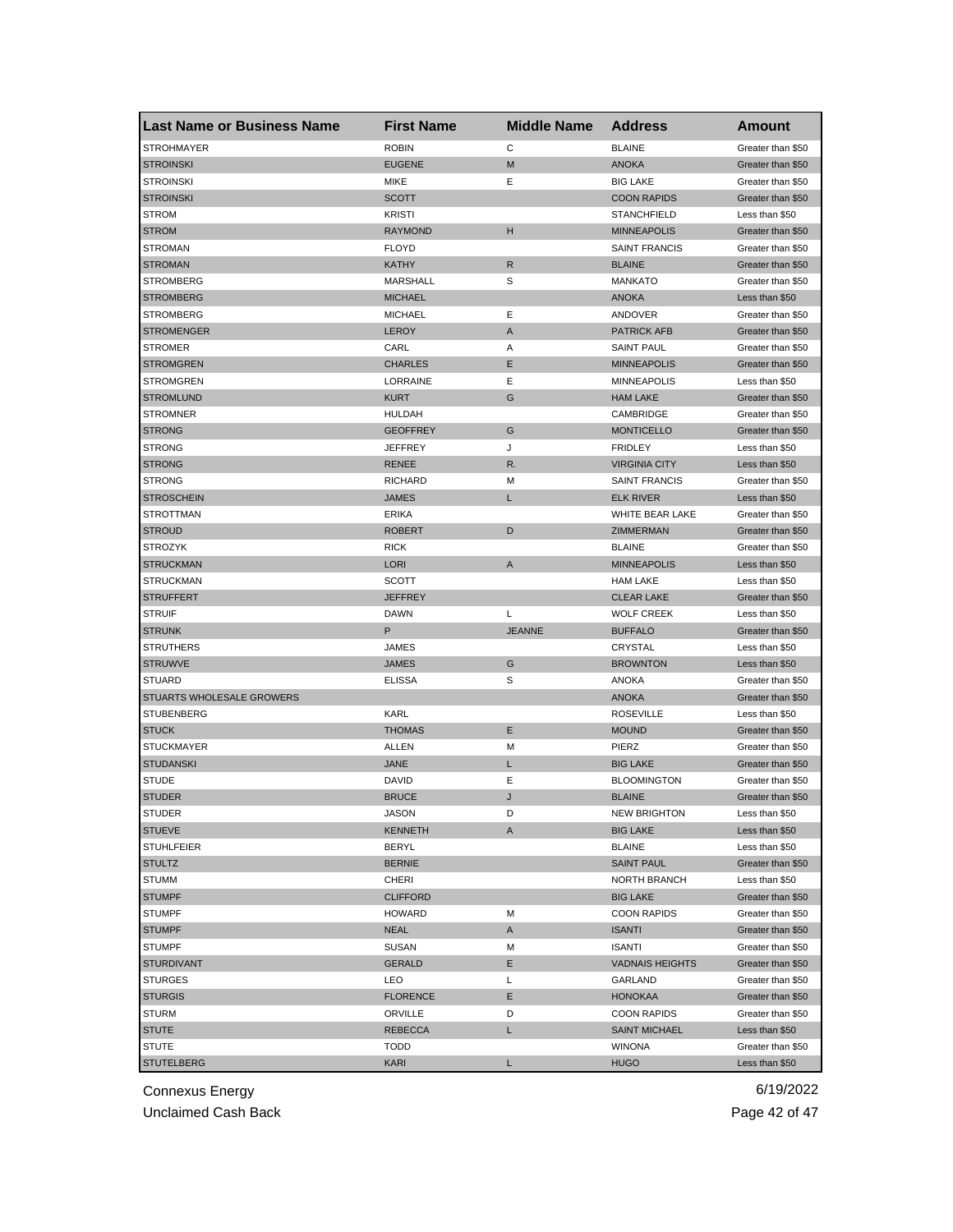| <b>Last Name or Business Name</b> | <b>First Name</b> | <b>Middle Name</b> | <b>Address</b>       | <b>Amount</b>     |
|-----------------------------------|-------------------|--------------------|----------------------|-------------------|
| <b>STUTZ</b>                      | WILLARD           | JR                 | <b>MINNEAPOLIS</b>   | Greater than \$50 |
| <b>STUTZMAN</b>                   | <b>DAN</b>        | T                  | ANDOVER              | Greater than \$50 |
| <b>SUBURBAN</b>                   | <b>PROPANE</b>    |                    | CEDAR                | Greater than \$50 |
| SUBURBAN PROPANE GAS CO           |                   |                    | <b>PERRYVILLE</b>    | Greater than \$50 |
| SUBWAY/ LT COMPANY INC            |                   |                    | <b>ISANTI</b>        | Less than \$50    |
| <b>SUCHTA</b>                     | <b>MARK</b>       | J                  | <b>SHAKOPEE</b>      | Less than \$50    |
| <b>SUCHY</b>                      | <b>DAKOTA</b>     | S                  | <b>ISANTI</b>        | Less than \$50    |
| <b>SUDBRINK</b>                   | <b>JOY</b>        | L                  | <b>BLAINE</b>        | Greater than \$50 |
| <b>SUDMEYER</b>                   | <b>MARGARET</b>   |                    | CEDAR                | Greater than \$50 |
| <b>SUDMEYER</b>                   | <b>RICHARD</b>    | Κ                  | <b>CEDAR</b>         | Greater than \$50 |
| <b>SUEDEBECK</b>                  | <b>DAVID</b>      | J                  | <b>MACHESNEY PK</b>  | Greater than \$50 |
| <b>SUELTER</b>                    | <b>JOANN</b>      | A                  | <b>SHOREVIEW</b>     | Greater than \$50 |
| <b>SUESS</b>                      | <b>STEVEN</b>     | М                  | ANOKA                | Greater than \$50 |
| <b>SUEVERKRUEPP</b>               | <b>KATIE</b>      | Ε                  | <b>BIG LAKE</b>      | Less than \$50    |
| <b>SUGUT</b>                      | <b>WILFRED</b>    |                    | MAPLE GROVE          | Less than \$50    |
| <b>SUITE LIVING</b>               |                   |                    | <b>SAINT PAUL</b>    | Greater than \$50 |
| <b>SUITTER</b>                    | <b>BRAD</b>       |                    | <b>ELK RIVER</b>     | Less than \$50    |
| <b>SUKHRAM</b>                    | <b>DIANAND</b>    |                    | <b>MAPLE GROVE</b>   | Less than \$50    |
| <b>SUKKE</b>                      | <b>ROBERT</b>     | D                  | <b>COON RAPIDS</b>   | Less than \$50    |
| <b>SUKOVATY</b>                   | <b>DAVID</b>      | O                  | <b>BLAINE</b>        | Less than \$50    |
| <b>SUKUT</b>                      | <b>STAN</b>       | Ε                  | <b>MINNEAPOLIS</b>   | Less than \$50    |
| <b>SULANDER</b>                   | <b>PEGGY</b>      | J                  | <b>ANOKA</b>         | Less than \$50    |
| <b>SULAWSKE</b>                   | <b>MICHAEL</b>    |                    | <b>COON RAPIDS</b>   | Less than \$50    |
| <b>SULEDAR INC</b>                |                   |                    | <b>ANOKA</b>         | Less than \$50    |
| <b>SULGROVE</b>                   | <b>LON</b>        | D                  | <b>MISSION VIEJO</b> | Greater than \$50 |
| <b>SULLIVAN</b>                   | <b>ANGIE</b>      |                    | <b>COON RAPIDS</b>   | Greater than \$50 |
| SULLIVAN                          | <b>BRENDA</b>     |                    | <b>FARGO</b>         | Greater than \$50 |
| <b>SULLIVAN</b>                   | <b>DONNA</b>      | J                  | <b>ELK</b>           | Greater than \$50 |
| SULLIVAN                          | <b>GREGORY</b>    | т                  | <b>SAINT PAUL</b>    | Less than \$50    |
| <b>SULLIVAN</b>                   | <b>GWENDOLYN</b>  |                    | <b>COON RAPIDS</b>   | Greater than \$50 |
| SULLIVAN                          | <b>JOANNE</b>     | V                  | CAMPBELL             | Greater than \$50 |
| <b>SULLIVAN</b>                   | <b>JOHN</b>       | J                  | <b>CHAMPLIN</b>      | Greater than \$50 |
| SULLIVAN                          | KEITH             | Α                  | <b>COON RAPIDS</b>   | Greater than \$50 |
| <b>SULLIVAN</b>                   | <b>MARYANN</b>    | Τ                  | <b>LAKEVILLE</b>     | Greater than \$50 |
| SULLIVAN                          | <b>MICHAEL</b>    | L                  | <b>CLEAR LAKE</b>    | Greater than \$50 |
| <b>SULLIVAN</b>                   | <b>PATRICK</b>    | C                  | <b>BLAINE</b>        | Greater than \$50 |
| SULLIVAN                          | <b>PATRICK</b>    | Ε                  | <b>BIG LAKE</b>      | Greater than \$50 |
| <b>SULLIVAN</b>                   | <b>PATTIE</b>     |                    | WHITE BEAR LAKE      | Less than \$50    |
| SULLIVAN                          | <b>TIMOTHY</b>    | D                  | <b>HUGO</b>          | Greater than \$50 |
| <b>SUMBS</b>                      | GARY              | R                  | <b>COON RAPIDS</b>   | Less than \$50    |
| SUMMAR                            | RUIH              | в                  | WINTER PARK          | Greater than \$50 |
| <b>SUMMERHOUSE</b>                | <b>RESTAURANT</b> |                    | <b>CEDAR</b>         | Greater than \$50 |
| <b>SUMMERS</b>                    | <b>BARBARA</b>    | Α                  | ANOKA                | Greater than \$50 |
| <b>SUMMERS</b>                    | <b>CRAIG</b>      | L.                 | <b>MINNEAPOLIS</b>   | Greater than \$50 |
| <b>SUMMERS</b>                    | <b>DOUGLAS</b>    | JAY                | <b>CIRCLE PINES</b>  | Less than \$50    |
| <b>SUMMERS</b>                    | KELLY             | A                  | <b>COON RAPIDS</b>   | Less than \$50    |
| <b>SUMMERS</b>                    | TERRANCE          | М                  | ANDOVER              | Greater than \$50 |
| <b>SUMMERS</b>                    | TERRANCE          | M                  | <b>COON RAPIDS</b>   | Less than \$50    |
| <b>SUMMERVILLE</b>                | <b>TINA</b>       | М                  | SAINT ANTHONY        | Greater than \$50 |
| SUMMIT AEROSPACE SUPPLY, INC      |                   |                    | <b>CEDAR</b>         | Less than \$50    |
| SUMMIT FIREPLACE                  |                   |                    | <b>BLAINE</b>        | Greater than \$50 |
| SUN PLACE INC                     |                   |                    | <b>ROCHESTER</b>     | Greater than \$50 |
| SUNBURST COMMERCIAL SERVICES      |                   |                    | <b>BLAINE</b>        | Greater than \$50 |
| <b>SUND</b>                       | <b>DAVID</b>      | M                  | <b>ELK RIVER</b>     | Less than \$50    |
| SUNDANCE GOLF & BOWL INC          |                   |                    | <b>DAYTON</b>        | Greater than \$50 |
| <b>SUNDBERG</b>                   | <b>LENORE</b>     | C                  | CAMBRIDGE            | Greater than \$50 |
|                                   |                   |                    |                      |                   |

Unclaimed Cash Back **Page 43 of 47**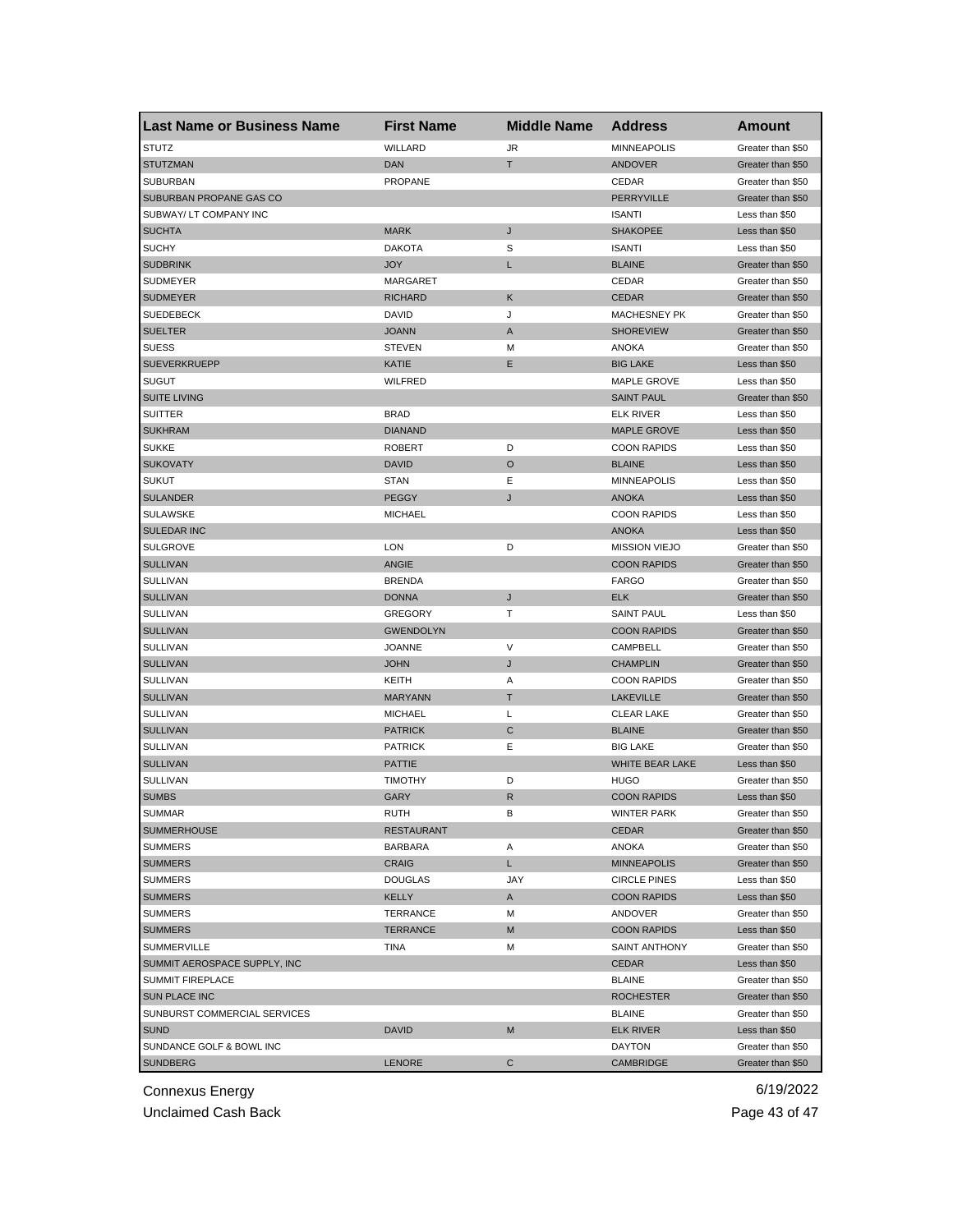| <b>Last Name or Business Name</b>      | <b>First Name</b> | <b>Middle Name</b> | <b>Address</b>        | Amount                                 |
|----------------------------------------|-------------------|--------------------|-----------------------|----------------------------------------|
| <b>SUNDBOOM</b>                        | <b>GERALD</b>     |                    | CEDAR                 | Greater than \$50                      |
| <b>SUNDBY</b>                          | <b>MELVIN</b>     |                    | <b>FALL CREEK</b>     | Greater than \$50                      |
| <b>SUNDE</b>                           | DAVID             | W                  | <b>HARRIS</b>         | Greater than \$50                      |
| <b>SUNDEEN</b>                         | <b>DEBRA</b>      | L                  | <b>ISANTI</b>         | Greater than \$50                      |
| <b>SUNDEEN</b>                         | JILL              | S                  | <b>LINO LAKES</b>     | Less than \$50                         |
| <b>SUNDEEN</b>                         | <b>MARVIN</b>     | J                  | <b>SAINT FRANCIS</b>  | Greater than \$50                      |
| SUNDELL                                | <b>DONALD</b>     | C                  | ANDOVER               | Greater than \$50                      |
| <b>SUNDERLAGE</b>                      | <b>WESLEY</b>     |                    | <b>GILLETT</b>        | Less than \$50                         |
| SUNDERLAND                             | <b>TIFFANI</b>    |                    | <b>WILMINGTON</b>     | Less than \$50                         |
| <b>SUNDHEIM</b>                        | <b>RHODA</b>      |                    | <b>CIRCLE PINES</b>   | Greater than \$50                      |
| <b>SUNDHEIM</b>                        | <b>WENDY</b>      | С                  | <b>BLAINE</b>         | Greater than \$50                      |
| <b>SUNDQUIST</b>                       | <b>CHARLES</b>    | L                  | <b>DULUTH</b>         | Greater than \$50                      |
| <b>SUNDSTROM</b>                       | LYLE              | н                  | <b>ISANTI</b>         | Greater than \$50                      |
| <b>SUNKEN</b>                          | <b>MAYNARD</b>    | L                  | <b>CEDAR</b>          | Greater than \$50                      |
| SUNNARBORG                             | <b>ROBERT</b>     | P                  | <b>BRAHAM</b>         | Less than \$50                         |
| SUNRIDGE BLDRS INC DBA CROWN CITY LIMI |                   |                    | <b>RAMSEY</b>         | Greater than \$50                      |
| SUNRISE HEALTH SERVICES                |                   |                    | <b>STACY</b>          | Greater than \$50                      |
| SUNRISE PROPERTIES INC                 |                   |                    | <b>BROOKLYN PARK</b>  | Greater than \$50                      |
| <b>SUNRISE RESORT</b>                  |                   |                    | <b>ISANTI</b>         | Greater than \$50                      |
| <b>SUNSET SIGNS</b>                    |                   |                    | ANDOVER               | Less than \$50                         |
| SUNSHINE FACTORY TANNING SALON %J D KA |                   |                    | <b>BROOKLYN PARK</b>  | Greater than \$50                      |
| <b>SUOMALA</b>                         | <b>RICHARD</b>    | M                  | <b>COON RAPIDS</b>    | Greater than \$50                      |
| <b>SUPAN</b>                           | <b>RICHARD</b>    | J                  | <b>FOREST LAKE</b>    | Greater than \$50                      |
| <b>SUPER</b>                           | <b>DANNY</b>      | Т                  | <b>SOUTH HAVEN</b>    | Greater than \$50                      |
| <b>SUPER</b>                           | PETER             | Α                  | CAMBRIDGE             | Greater than \$50                      |
| SUPER WASH/SOL ENTERPRISE              |                   |                    | <b>SAINT PAUL</b>     | Greater than \$50                      |
| <b>SUPERIOR</b>                        | PATTERN           |                    | <b>BLAINE</b>         | Greater than \$50                      |
| SUPERMARKET PICANTE                    |                   |                    | <b>BLAINE</b>         | Less than \$50                         |
| <b>SUPERWASH</b>                       |                   |                    | ANDOVER               | Greater than \$50                      |
| <b>SUPINA</b>                          | <b>HELEN</b>      | B                  | <b>MINNESOTA CITY</b> | Greater than \$50                      |
| <b>SUPINSKI</b>                        | <b>BRIAN</b>      | M                  | <b>MINNEAPOLIS</b>    | Less than \$50                         |
| <b>SUPRI</b>                           | <b>THOMAS</b>     |                    | <b>BROOKLYN PK</b>    | Greater than \$50                      |
| <b>SURA</b>                            | <b>ELAINE</b>     | M                  | ANOKA                 |                                        |
| SURFACE PREPERATION MACHINE INC        |                   |                    | <b>MINNEAPOLIS</b>    | Greater than \$50                      |
| <b>SURMA</b>                           | <b>JUDY</b>       |                    | <b>MINNEAPOLIS</b>    | Greater than \$50<br>Greater than \$50 |
| SUSPENSION CENTERS INC                 |                   |                    |                       | Greater than \$50                      |
|                                        |                   |                    | <b>BLAINE</b>         |                                        |
| <b>SUTCH</b>                           | <b>TROY</b>       |                    | <b>BROOKLYN PK</b>    | Greater than \$50                      |
| <b>SUTER</b>                           | <b>MARY</b>       | <b>STEIDL</b>      | WHITE BEAR LK         | Greater than \$50                      |
| SUTHERLAND                             | DEBRA             | Κ                  | ANDOVER               | Greater than \$50                      |
| <b>SUTHERLAND</b>                      | <b>EDWARD</b>     | R                  | <b>ANDOVER</b>        | Greater than \$50                      |
| SUTHERLAND                             | KURT              |                    | CRYSTAL               | Less than \$50                         |
| <b>SUTHERLAND</b>                      | <b>LAURENCE</b>   |                    | <b>ANDOVER</b>        | Less than \$50                         |
| SUTHERLAND                             | LLOYD             | V                  | <b>BROOKLYN PARK</b>  | Greater than \$50                      |
| <b>SUTHERLAND</b>                      | LYLE              | Е                  | CAMBRIDGE             | Greater than \$50                      |
| <b>SUTMAR</b>                          | <b>THOMAS</b>     |                    | OAKDALE               | Greater than \$50                      |
| <b>SUTTEN</b>                          | <b>ROGER</b>      |                    | <b>ELK RIVER</b>      | Greater than \$50                      |
| SUTTER                                 | GREGORY           | Α                  | <b>HAM LAKE</b>       | Less than \$50                         |
| <b>SUTTON</b>                          | <b>CYNDE</b>      | R                  | <b>COON RAPIDS</b>    | Less than \$50                         |
| SUTTON                                 | DARLENE           | J                  | OAKDALE               | Less than \$50                         |
| <b>SUTTON</b>                          | <b>JERRET</b>     | A                  | <b>ELK RIVER</b>      | Greater than \$50                      |
| <b>SUTTON</b>                          | <b>PATRICIA</b>   | Α                  | ZIMMERMAN             | Greater than \$50                      |
| <b>SUTTON</b>                          | <b>SIDNEY</b>     | A                  | <b>MINNEAPOLIS</b>    | Greater than \$50                      |
| SUTTON JOHN L                          |                   |                    | CEDAR                 | Greater than \$50                      |
| <b>SVANOE</b>                          | CARREEN           |                    | SAINT ANTHONY         | Greater than \$50                      |
| SVARE                                  | GREG              |                    | <b>GRAFFTON</b>       | Greater than \$50                      |
| <b>SVEDIN</b>                          | <b>JAMES</b>      |                    | ZIMMERMAN             | Greater than \$50                      |

Unclaimed Cash Back **Page 44 of 47**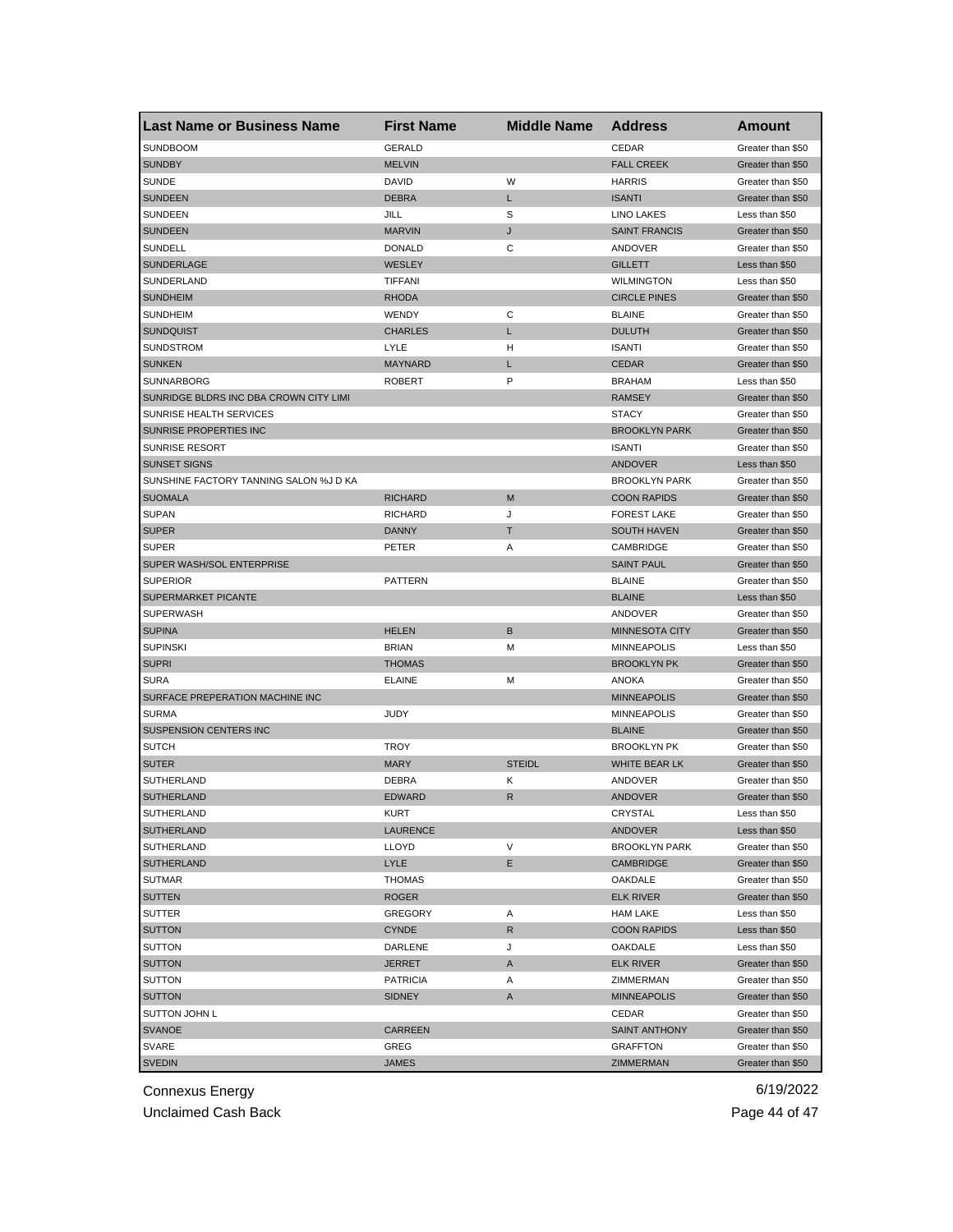| <b>Last Name or Business Name</b> | <b>First Name</b> | <b>Middle Name</b> | <b>Address</b>          | Amount            |
|-----------------------------------|-------------------|--------------------|-------------------------|-------------------|
| SVEDJAN                           | <b>RONALD</b>     | Т                  | <b>SAINT PAUL</b>       | Greater than \$50 |
| <b>SVENKESON</b>                  | <b>ANDREW</b>     | $\circ$            | WHITE BEAR LK           | Greater than \$50 |
| <b>SVENSK</b>                     | <b>JOEL</b>       | D                  | <b>COLUMBIA HEIGHTS</b> | Greater than \$50 |
| <b>SWAGGER</b>                    | DALE              | R                  | <b>GATZKE</b>           | Greater than \$50 |
| <b>SWAILES</b>                    | <b>JOHN</b>       |                    | <b>BIG LAKE</b>         | Greater than \$50 |
| <b>SWALLEN</b>                    | <b>JOHN</b>       | B                  | <b>SAINT PAUL</b>       | Less than \$50    |
| SWAN                              | <b>ERNEST</b>     | Α                  | ANNANDALE               | Greater than \$50 |
| <b>SWAN</b>                       | <b>PATRICK</b>    |                    | <b>ANOKA</b>            | Less than \$50    |
| SWANBERG                          | TERRY             |                    | <b>GRAND RAPIDS</b>     | Less than \$50    |
| <b>SWANK</b>                      | <b>RENAE</b>      | Ε                  | <b>BLOOMINGTON</b>      | Less than \$50    |
| SWANSON                           | AXEL              | R                  | ANOKA                   | Greater than \$50 |
| <b>SWANSON</b>                    | <b>BRIAN</b>      | D                  | <b>ANOKA</b>            | Less than \$50    |
| SWANSON                           | CHAD              | G                  | <b>ELK RIVER</b>        | Less than \$50    |
| <b>SWANSON</b>                    | <b>COLLEEN</b>    | A                  | <b>HUTCHINSON</b>       | Less than \$50    |
| SWANSON                           | DANIEL            | L                  | <b>LINO LAKES</b>       | Greater than \$50 |
| <b>SWANSON</b>                    | <b>DARRIN</b>     | D                  | ZIMMERMAN               | Greater than \$50 |
| SWANSON                           | <b>DAWN</b>       |                    | <b>FRIDLEY</b>          | Greater than \$50 |
| <b>SWANSON</b>                    | <b>DAWN</b>       | M                  | <b>COON RAPIDS</b>      | Greater than \$50 |
| <b>SWANSON</b>                    | DEBRA             | F                  | CAMBRIDGE               | Greater than \$50 |
| <b>SWANSON</b>                    | ED                |                    | <b>LITTLE FALLS</b>     | Greater than \$50 |
| <b>SWANSON</b>                    | ERIC              |                    | <b>MINNEAPOLIS</b>      | Greater than \$50 |
| <b>SWANSON</b>                    | <b>GARY</b>       |                    | <b>FOREST LAKE</b>      | Greater than \$50 |
| SWANSON                           | <b>GERALD</b>     | J                  | ZIMMERMAN               | Greater than \$50 |
| <b>SWANSON</b>                    | <b>JACK</b>       |                    | <b>ISANTI</b>           | Greater than \$50 |
| SWANSON                           | <b>JEFFREY</b>    | Α                  | <b>COON RAPIDS</b>      | Greater than \$50 |
| <b>SWANSON</b>                    | <b>JILL</b>       | D                  | <b>BURNSVILLE</b>       | Greater than \$50 |
| SWANSON                           | JOAN              | М                  | <b>LINDSTROM</b>        | Greater than \$50 |
| <b>SWANSON</b>                    | <b>JOE</b>        |                    | <b>BIG LAKE</b>         | Greater than \$50 |
| SWANSON                           | <b>JON</b>        | M                  | <b>COON RAPIDS</b>      | Greater than \$50 |
| <b>SWANSON</b>                    | KAMEE             |                    | <b>MINNEAPOLIS</b>      | Less than \$50    |
| SWANSON                           | <b>KEVIN</b>      | L                  | LINO LAKES              | Less than \$50    |
| <b>SWANSON</b>                    | <b>LAURA</b>      | M                  | <b>BRAHAM</b>           | Less than \$50    |
| SWANSON                           | <b>LESLIE</b>     |                    | <b>ELK RIVER</b>        | Less than \$50    |
| <b>SWANSON</b>                    | <b>LOIS</b>       | B                  | <b>ELK RIVER</b>        | Less than \$50    |
| SWANSON                           | LORI              | Α                  | <b>LINO LAKES</b>       | Greater than \$50 |
| <b>SWANSON</b>                    | <b>LYNNE</b>      | M                  | <b>COON RAPIDS</b>      | Greater than \$50 |
| SWANSON                           | <b>MARGARET</b>   | Α                  | CAMBRIDGE               | Greater than \$50 |
| <b>SWANSON</b>                    | <b>MARGARET</b>   | Ε                  | <b>STANCHFIELD</b>      | Greater than \$50 |
| SWANSON                           | <b>MARGURITE</b>  | P                  | ZIMMERMAN               | Greater than \$50 |
| <b>SWANSON</b>                    | <b>MARILYN</b>    | J                  | <b>SHOREWOOD</b>        | Greater than \$50 |
| SWANSON                           | MARILYN           | Κ                  | <b>STUDIO CITY</b>      | Greater than \$50 |
| <b>SWANSON</b>                    | MARK              | A                  | <b>ROBERTS</b>          | Greater than \$50 |
| SWANSON                           | MARK              | Κ                  | AKELEY                  | Greater than \$50 |
| <b>SWANSON</b>                    | MARY              | J                  | LAS VEGAS               | Greater than \$50 |
| SWANSON                           | <b>MICHAEL</b>    |                    | MERRIFIELD              | Greater than \$50 |
| <b>SWANSON</b>                    | <b>MICHAEL</b>    | P                  | <b>MINNEAPOLIS</b>      | Less than \$50    |
| SWANSON                           | MINDEE            |                    | SAINT FRANCIS           | Less than \$50    |
| <b>SWANSON</b>                    | <b>NEIL</b>       |                    | <b>ISLE</b>             | Greater than \$50 |
| SWANSON                           | <b>NORMA</b>      | J                  | <b>HAM LAKE</b>         | Greater than \$50 |
| <b>SWANSON</b>                    | PAUL              | J                  | <b>ANOKA</b>            | Greater than \$50 |
| SWANSON                           | PAUL              | M                  | ANDOVER                 | Greater than \$50 |
| <b>SWANSON</b>                    | <b>REBECCA</b>    | $\mathbf{I}$       | <b>BLAINE</b>           | Greater than \$50 |
| SWANSON                           | RENAE             | L                  | NORTH BRANCH            | Less than \$50    |
| <b>SWANSON</b>                    | <b>RICHARD</b>    |                    | <b>FOREST LAKE</b>      | Less than \$50    |
| SWANSON                           | RICHARD           | R                  | <b>BIG LAKE</b>         | Greater than \$50 |
| <b>SWANSON</b>                    | <b>ROBERT</b>     | L                  | <b>SAINT PAUL</b>       | Greater than \$50 |
|                                   |                   |                    |                         |                   |

Unclaimed Cash Back **Page 45 of 47**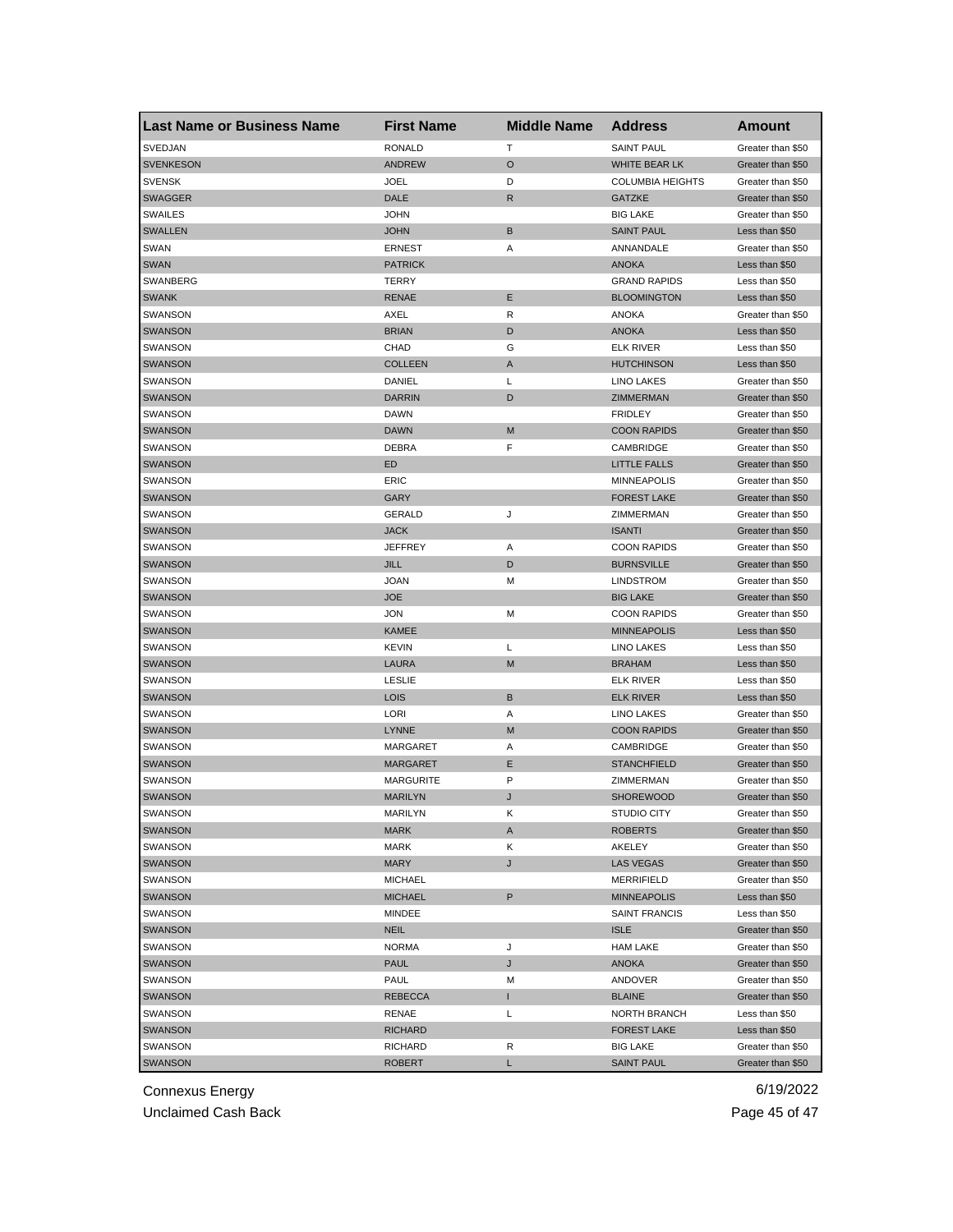| <b>Last Name or Business Name</b> | <b>First Name</b> | <b>Middle Name</b> | <b>Address</b>         | Amount            |
|-----------------------------------|-------------------|--------------------|------------------------|-------------------|
| SWANSON                           | <b>RONALD</b>     | W                  | <b>SCANDIA</b>         | Greater than \$50 |
| <b>SWANSON</b>                    | <b>SCOTT</b>      | L                  | <b>PRINCETON</b>       | Greater than \$50 |
| SWANSON                           | <b>SHARON</b>     |                    | <b>BETHEL</b>          | Greater than \$50 |
| <b>SWANSON</b>                    | SHARON            | J                  | <b>CRYSTAL</b>         | Less than \$50    |
| SWANSON                           | <b>SHARON</b>     | M                  | <b>COON RAPIDS</b>     | Greater than \$50 |
| <b>SWANSON</b>                    | <b>SHERRI</b>     | J                  | <b>MINNEAPOLIS</b>     | Less than \$50    |
| SWANSON                           | TERRY             | С                  | <b>VIRGINIA</b>        | Less than \$50    |
| <b>SWANSON</b>                    | <b>WILLIAM</b>    | Ε                  | WHITE BEAR LAKE        | Greater than \$50 |
| SWAP                              | KATHLEEN          | P                  | <b>SHOREWOOD</b>       | Less than \$50    |
| <b>SWARTZ</b>                     | <b>DUANE</b>      | L                  | <b>WYOMING</b>         | Greater than \$50 |
| SWARTZ                            | <b>DUANE</b>      | Г                  | <b>LINDSTROM</b>       | Greater than \$50 |
| <b>SWARTZ</b>                     | <b>PAUL</b>       | J                  | <b>CEDAR</b>           | Greater than \$50 |
| SWAYZE                            | HELEN             |                    | <b>BLAINE</b>          | Less than \$50    |
| <b>SWEARINGEN</b>                 | <b>ROBERT</b>     | н                  | <b>MONTICELLO</b>      | Greater than \$50 |
| <b>SWEAZEY</b>                    | <b>JEANNE</b>     | М                  | LITTLE CANADA          | Less than \$50    |
| <b>SWEDBERG</b>                   | <b>BRIAN</b>      | Ε                  | <b>GOLDEN VALLEY</b>   | Greater than \$50 |
| SWEDEEN                           | <b>KAREN</b>      | Κ                  | <b>PRINCETON</b>       | Greater than \$50 |
| <b>SWEDELL</b>                    | <b>SHANNON</b>    | L                  | <b>COON RAPIDS</b>     | Greater than \$50 |
| <b>SWEENEY</b>                    | <b>CHRISTA</b>    |                    | <b>DAYTON</b>          | Greater than \$50 |
| <b>SWEENEY</b>                    | <b>MARTIN</b>     | D                  | <b>CAMBRIDGE</b>       | Greater than \$50 |
| <b>SWEEP</b>                      | DARRYL            | G                  | <b>SPICER</b>          | Less than \$50    |
| <b>SWEEP</b>                      | <b>MARY</b>       | L                  | <b>SAINT PAUL</b>      | Less than \$50    |
| SWEET                             | <b>NORMA</b>      | н                  | ALBERTVILLE            | Less than \$50    |
| <b>SWEET</b>                      | <b>RONALD</b>     | J                  | <b>BROOKLYN CENTER</b> | Less than \$50    |
| SWEET                             | <b>TONY</b>       | J                  | <b>SPRING LK PK</b>    | Greater than \$50 |
| <b>SWEETER</b>                    | <b>ARNOLD</b>     | J                  | <b>CHAMPLIN</b>        | Less than \$50    |
| SWEETWATER CUSTOM BLDRS           |                   |                    | ANOKA                  | Greater than \$50 |
| SWEETWATER CUSTOM BLDRS           |                   |                    | <b>COON RAPIDS</b>     | Less than \$50    |
| <b>SWENSON</b>                    | <b>BERNARD</b>    | V                  | <b>MISSION VIEJO</b>   | Greater than \$50 |
| <b>SWENSON</b>                    | <b>BRIAN</b>      |                    | <b>STACY</b>           | Greater than \$50 |
| SWENSON                           | CHARLOTTE         | M                  | <b>ANOKA</b>           | Greater than \$50 |
| <b>SWENSON</b>                    | <b>DEREK</b>      | P                  | <b>OSCEOLA</b>         | Less than \$50    |
| <b>SWENSON</b>                    | <b>DONALD</b>     | Е                  | <b>AITKIN</b>          | Less than \$50    |
| <b>SWENSON</b>                    | <b>ERIC</b>       |                    | <b>ANOKA</b>           | Greater than \$50 |
| <b>SWENSON</b>                    | <b>GREGORY</b>    | L                  | <b>ANOKA</b>           | Greater than \$50 |
| <b>SWENSON</b>                    | <b>JOHN</b>       | Ε                  | <b>SAINT PAUL</b>      | Greater than \$50 |
| <b>SWENSON</b>                    | LOIS              | Ε                  | <b>MINNEAPOLIS</b>     | Greater than \$50 |
| <b>SWENSON</b>                    | <b>LOREN</b>      | M                  | SARTELL                | Less than \$50    |
| SWENSON                           | <b>LYNN</b>       | R                  | <b>ANOKA</b>           | Greater than \$50 |
| <b>SWENSON</b>                    | <b>MARCIA</b>     | A                  | <b>COON RAPIDS</b>     | Greater than \$50 |
| <b>SWENSON</b>                    | MICHAEL           | A                  | CEDAR                  | Less than \$50    |
| <b>SWENSON</b>                    | <b>NATHAN</b>     | В                  | <b>SAUK RAPIDS</b>     | Less than \$50    |
| SWENSON                           | PAUL              | Ε                  | ANDOVER                | Greater than \$50 |
| <b>SWENSON</b>                    | SCOTT             | M                  | <b>BAXTER</b>          | Greater than \$50 |
| SWENSON                           | SHERRI            | Α                  | <b>VADNAIS HEIGHTS</b> | Less than \$50    |
| <b>SWENSON</b>                    | WADE              | L                  | <b>MAGNOLIA</b>        | Greater than \$50 |
| SWENSON                           | WAYNE             | R                  | ANOKA                  | Greater than \$50 |
| <b>SWETZ</b>                      | <b>ROBERT</b>     | G                  | <b>FRIDLEY</b>         | Less than \$50    |
| SWIDER                            | KARI              |                    | AURORA                 | Greater than \$50 |
| <b>SWIFT</b>                      | <b>JOHN</b>       | Α                  | <b>ELKHORN</b>         | Greater than \$50 |
| <b>SWIFT</b>                      | <b>THOMAS</b>     | J                  | PRIOR LAKE             | Greater than \$50 |
| SWIFT CONSTRUCTION INC            |                   |                    | <b>BLAINE</b>          | Less than \$50    |
| SWINDLER                          | HERBERT           |                    | <b>INDIAN HILLS</b>    | Greater than \$50 |
| <b>SWING</b>                      | <b>GOTHFRED</b>   |                    | <b>CAMBRIDGE</b>       | Greater than \$50 |
| <b>SWING</b>                      | LEON              |                    | ROGERS                 | Greater than \$50 |
| <b>SWINGLE</b>                    | DANIEL            | L                  | <b>WOODBURY</b>        | Less than \$50    |
|                                   |                   |                    |                        |                   |

Unclaimed Cash Back **Page 46 of 47**